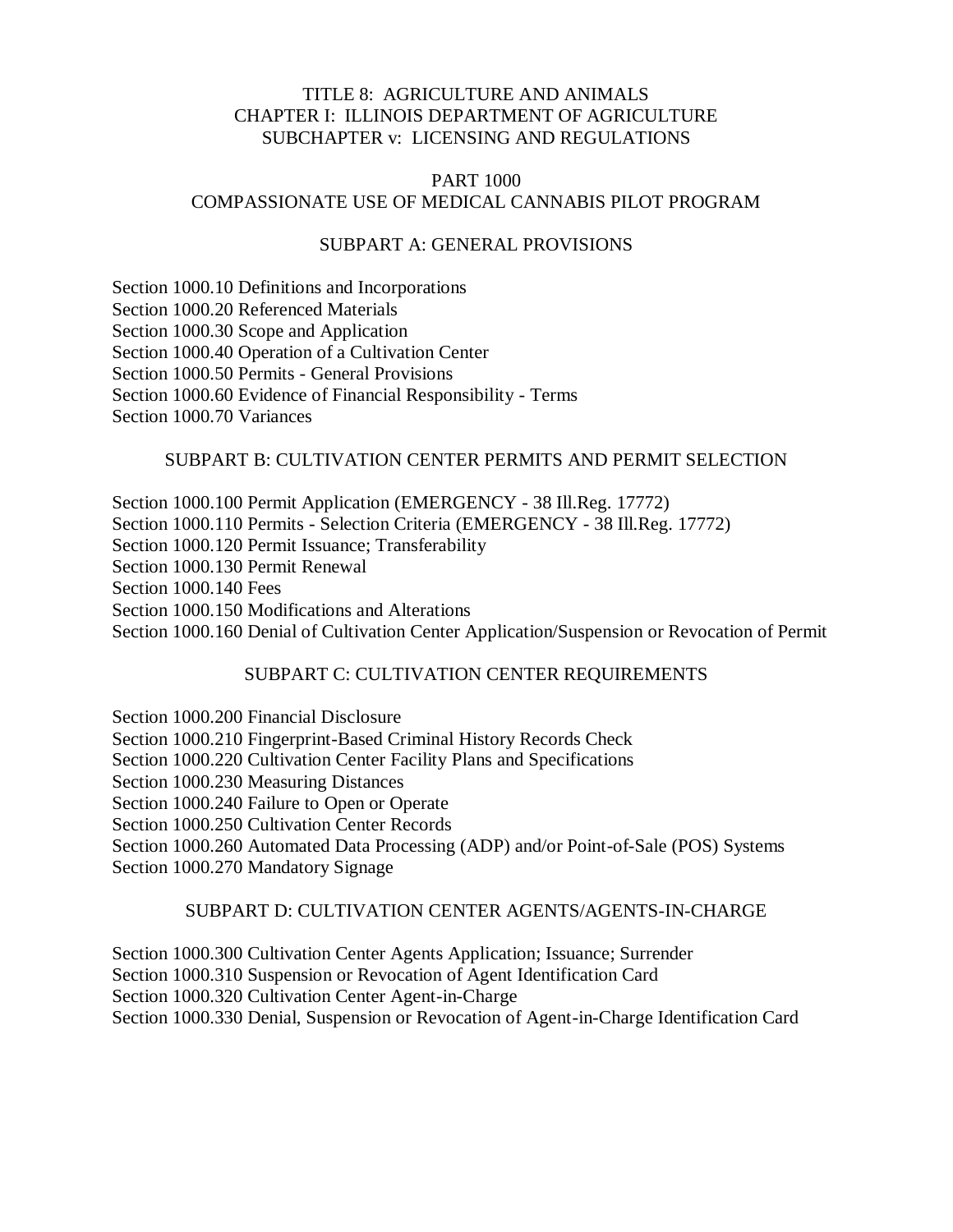## SUBPART E: CULTIVATION CENTER OPERATIONS

[Section 1000.400 Production Areas -](http://www.ilga.gov/commission/jcar/admincode/008/008010000E04000R.html) Plants [Section 1000.405 Production Areas -](http://www.ilga.gov/commission/jcar/admincode/008/008010000E04050R.html) Infused or Processed Products [Section 1000.410 Cultivation Center Management and Operations](http://www.ilga.gov/commission/jcar/admincode/008/008010000E04100R.html) [Section 1000.415 Containment Management and Operations](http://www.ilga.gov/commission/jcar/admincode/008/008010000E04150R.html) [Section 1000.420 Packaging and Labeling of Medical Cannabis and Cannabis-Infused Products](http://www.ilga.gov/commission/jcar/admincode/008/008010000E04200R.html) [Section 1000.425 Advertising](http://www.ilga.gov/commission/jcar/admincode/008/008010000E04250R.html) [Section 1000.430 Transportation of Cannabis and Cannabis-Infused Products](http://www.ilga.gov/commission/jcar/admincode/008/008010000E04300R.html) [Section 1000.435 Inventory](http://www.ilga.gov/commission/jcar/admincode/008/008010000E04350R.html) [Section 1000.440 Cultivation Center Storage](http://www.ilga.gov/commission/jcar/admincode/008/008010000E04400R.html) [Section 1000.445 Electronic Security System](http://www.ilga.gov/commission/jcar/admincode/008/008010000E04450R.html) [Section 1000.450 Alarm System](http://www.ilga.gov/commission/jcar/admincode/008/008010000E04500R.html) [Section 1000.455 Hours of Operation](http://www.ilga.gov/commission/jcar/admincode/008/008010000E04550R.html) [Section 1000.460 Waste Disposal](http://www.ilga.gov/commission/jcar/admincode/008/008010000E04600R.html) [Section 1000.465 Connections to the Potable Water Supply](http://www.ilga.gov/commission/jcar/admincode/008/008010000E04650R.html) [Section 1000.470 Pesticide Usage](http://www.ilga.gov/commission/jcar/admincode/008/008010000E04700R.html)

#### SUBPART F: LABORATORY TESTING

[Section 1000.500 Laboratory Approval](http://www.ilga.gov/commission/jcar/admincode/008/008010000F05000R.html) [Section 1000.510 Laboratory Testing](http://www.ilga.gov/commission/jcar/admincode/008/008010000F05100R.html)

#### SUBPART G: CULTIVATION CENTER CLOSURE

[Section 1000.600 Closure of a Cultivation Center](http://www.ilga.gov/commission/jcar/admincode/008/008010000G06000R.html)

#### SUBPART H: ENFORCEMENT

[Section 1000.700 Investigations; Administrative Hearings and Penalties](http://www.ilga.gov/commission/jcar/admincode/008/008010000H07000R.html)

[Section 1000.APPENDIX A Authorized Pesticides](http://www.ilga.gov/commission/jcar/admincode/008/00801000ZZ9996AR.html)

AUTHORITY: Implementing and authorized by the Compassionate Use of Medical Cannabis Pilot Program Act [410 ILCS 130].

SOURCE: Adopted at 38 Ill. Reg. 16731, effective July 25, 2014; emergency amendment at 38 Ill. Reg. 17772, effective August 8, 2014, for a maximum of 150 days.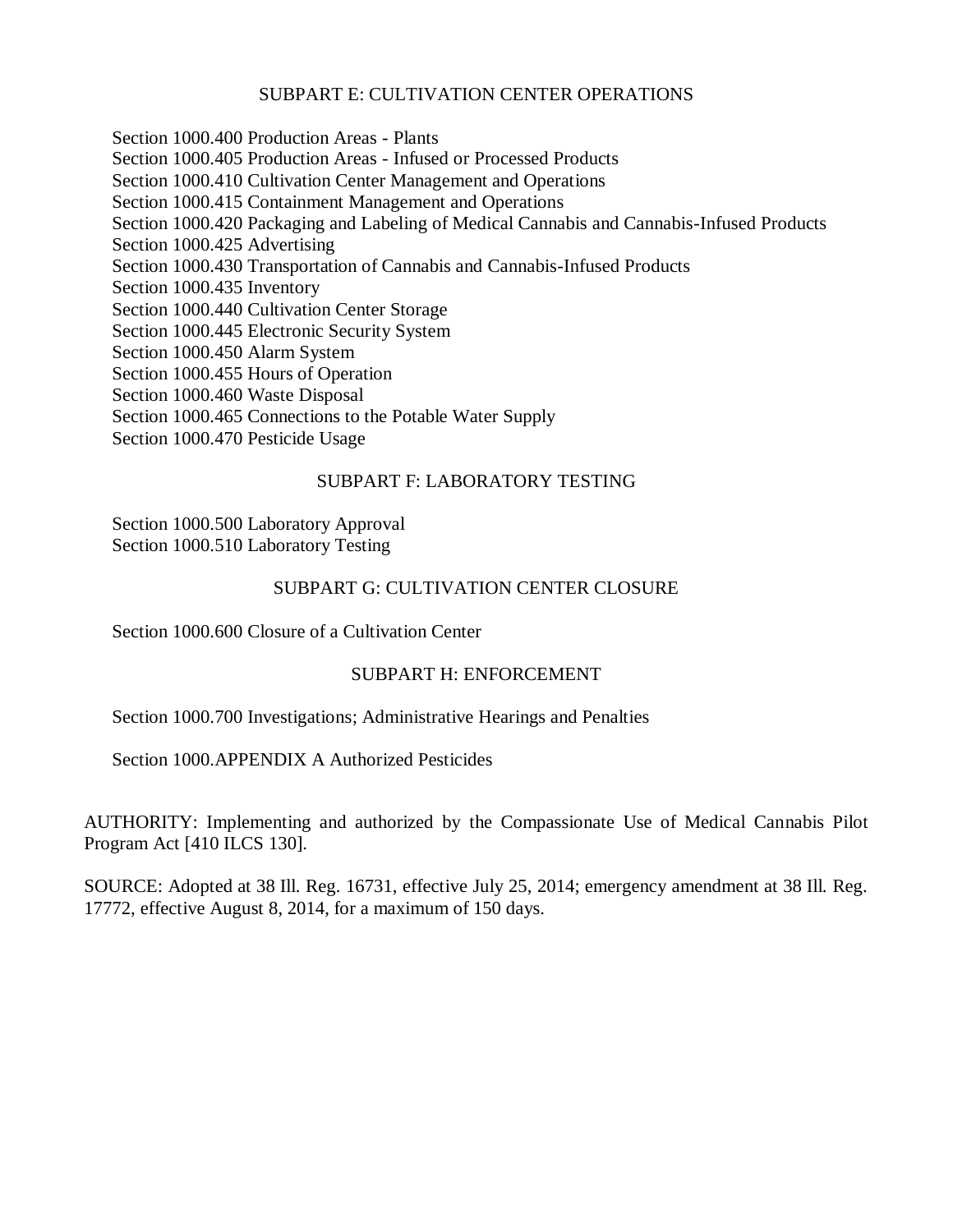### SUBPART A: GENERAL PROVISIONS

#### **Section 1000.10 Definitions and Incorporations**

Definitions for this Part can be located in Section 10 of the Compassionate Use of Medical Cannabis Pilot Program Act [410 ILCS 130/10]. The following definitions shall also apply to this Part:

> "Act" means the Compassionate Use of Medical Cannabis Pilot Program Act [410 ILCS 130].

> *"Adequate supply" means 2.5 ounces of usable cannabis during a period of 14 days and that is derived solely from an intrastate source. The pre-mixed weight of medical cannabis used in making a cannabis-infused product shall apply toward the limit on the total amount of medical cannabis a registered qualifying patient may possess at any one time.* [410 ILCS 130/10(a)]

> "Alterations" means permanent changes in activities or processes at a cultivation center, or changes in production, handling or storage of the product mix, that do not modify the efficiency of facility structures or systems.

> "Applicant" means any corporation, limited liability company, association or partnership, limited liability partnership, or one or more individuals, principal officers, agency, business trust, estate, trust, or any other legal entity that is applying with the Illinois Department of Agriculture for a cultivation center permit under the Act.

> "Area zoned for residential use" means an area zoned exclusively for residential use; provided that, in municipalities with a population over 2,000,000 people, "an area zoned for residential use" means an area zoned as a residential district or a residential planned development.

> "Batch" means the established segregation of a group of plants at the time of planting for the control of quantity, traceability and/or strain. A batch number will be assigned at the time of planting for a specified number of plants. When plants reach 18 inches in height, a specific number will be assigned for each plant within that batch. The batch number will remain with the segregated plants through harvest to final packaging. The batch number will be included on the label of the package distributed for the end user.

> "Batch number" means a unique numeric or alphanumeric identifier assigned to a batch by a cultivation center when the batch is first planted. The batch number shall contain the facility number and a sequence to allow for inventory and traceability.

> "Biosecurity" means a set of preventative measures designed to reduce the risk of transmission of infectious diseases in crops, quarantined pests, invasive alien species, and living modified organisms.

> "Cannabis" means *marijuana, hashish and other substances which are identified as including any parts of the plant Cannabis sativa and including any and all derivatives or subspecies, such as Indica, of all strains of cannabis, whether growing or not; the seeds thereof, the resin extracted from any part of such plant; and any compound, manufacture,*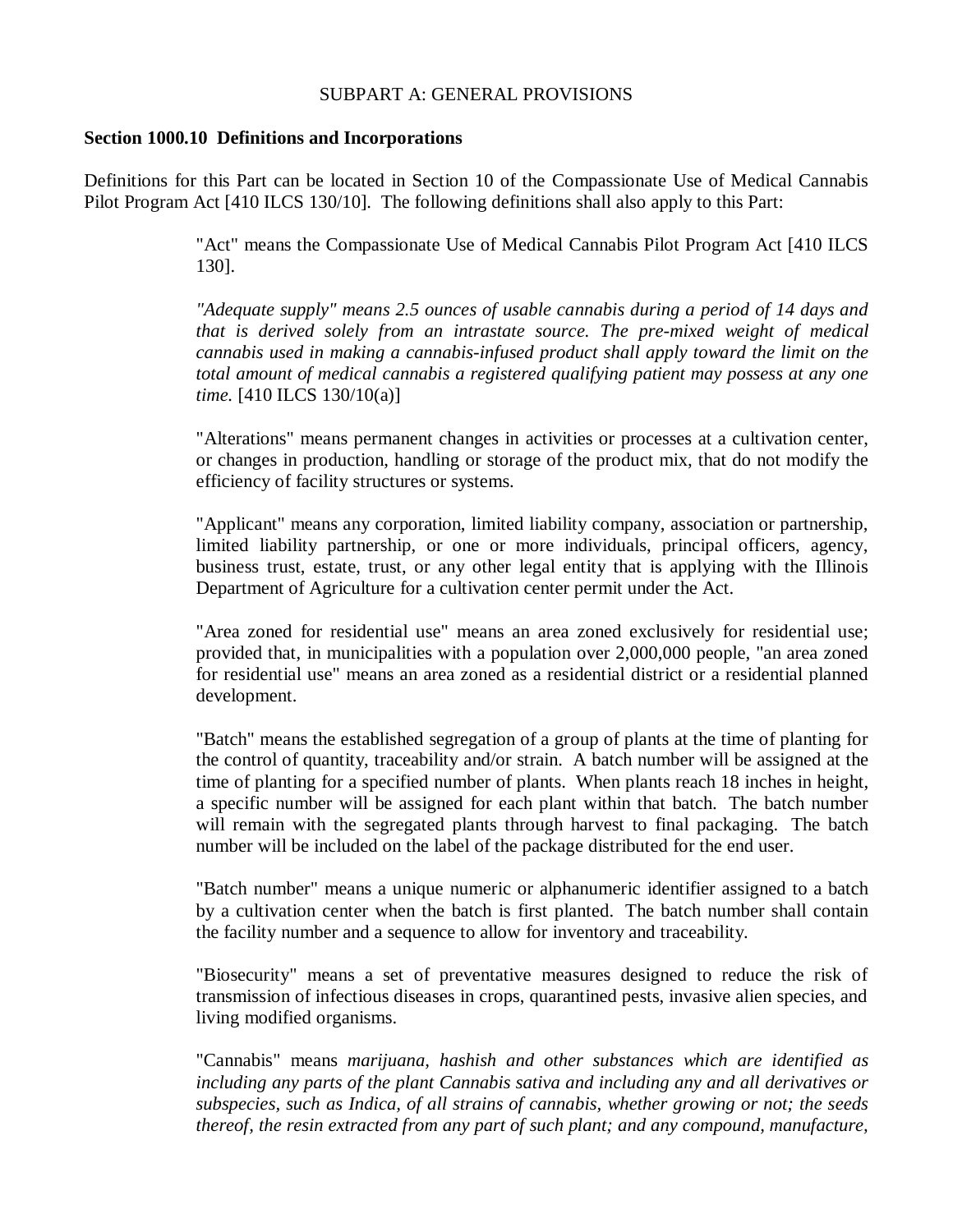*salt, derivative, mixture, or preparation of such plant, its seeds, or resin, including tetrahydrocannabinol (THC) and all other cannabinol derivatives, including its naturally occurring or synthetically produced ingredients, whether produced directly or indirectly by extraction, or independently by means of chemical synthesis or by a combination of extraction and chemical synthesis; but shall not include the mature stalks of such plant, fiber produced from such stalks, oil or cake made from the seeds of such plant, any other compound, manufacture, salt, derivative, mixture, or preparation of such mature stalks (except the resin extracted therefrom), fiber, oil or cake, or the sterilized seed of such plant which is incapable of germination.* (Section 3 of the Cannabis Control Act)

"Cannabis concentrate" means a product derived from medical cannabis that is produced by extracting cannabinoids from the plant through the use of propylene glycol, glycerin, butter, olive oil or other typical cooking fats; water, ice or dry ice; or butane, propane,  $CO<sub>2</sub>$ , ethanol or isopropanol. The use of any other solvent is expressly prohibited unless and until it is approved by the Department.

*"Cannabis plant monitoring system" means a system that includes, but is not limited to, testing and data collection established and maintained by the registered cultivation center and available to the Department for the purposes of documenting each cannabis plant and for monitoring plant development throughout the life cycle of a cannabis plant cultivated for the intended use by a qualifying patient from seed planting to final packaging.* [410 ILCS 130/10(c)]

"Cannabis product" means a product containing medical cannabis either in a physical form or infused with an extracted resin.

"Cannabis waste" means any part of the plant that is not usable cannabis, or cannabis that cannot be processed as provided in Section 1000.510(d)(2).

"Child-resistant" means special packaging that is:

designed or constructed to be significantly difficult for children under five years of age to open and not difficult for normal adults to use properly as defined by 16 CFR 1700.20 (1995) and ASTM classification standard D3475-14, http://www.astm.org/Standards/D3475.htm. This incorporation by reference does not include any later amendments or editions. The Department maintains copies of the applicable federal regulation and ASTM classification standard, that are available to the public;

closable for any product intended for more than a single use or containing multiple servings; and

labeled properly as required by Section 1000.420.

"Clone" means a plant section from a female cannabis plant not yet root-bound, growing in a water solution or other propagation matrix, that is capable of developing into a new plant.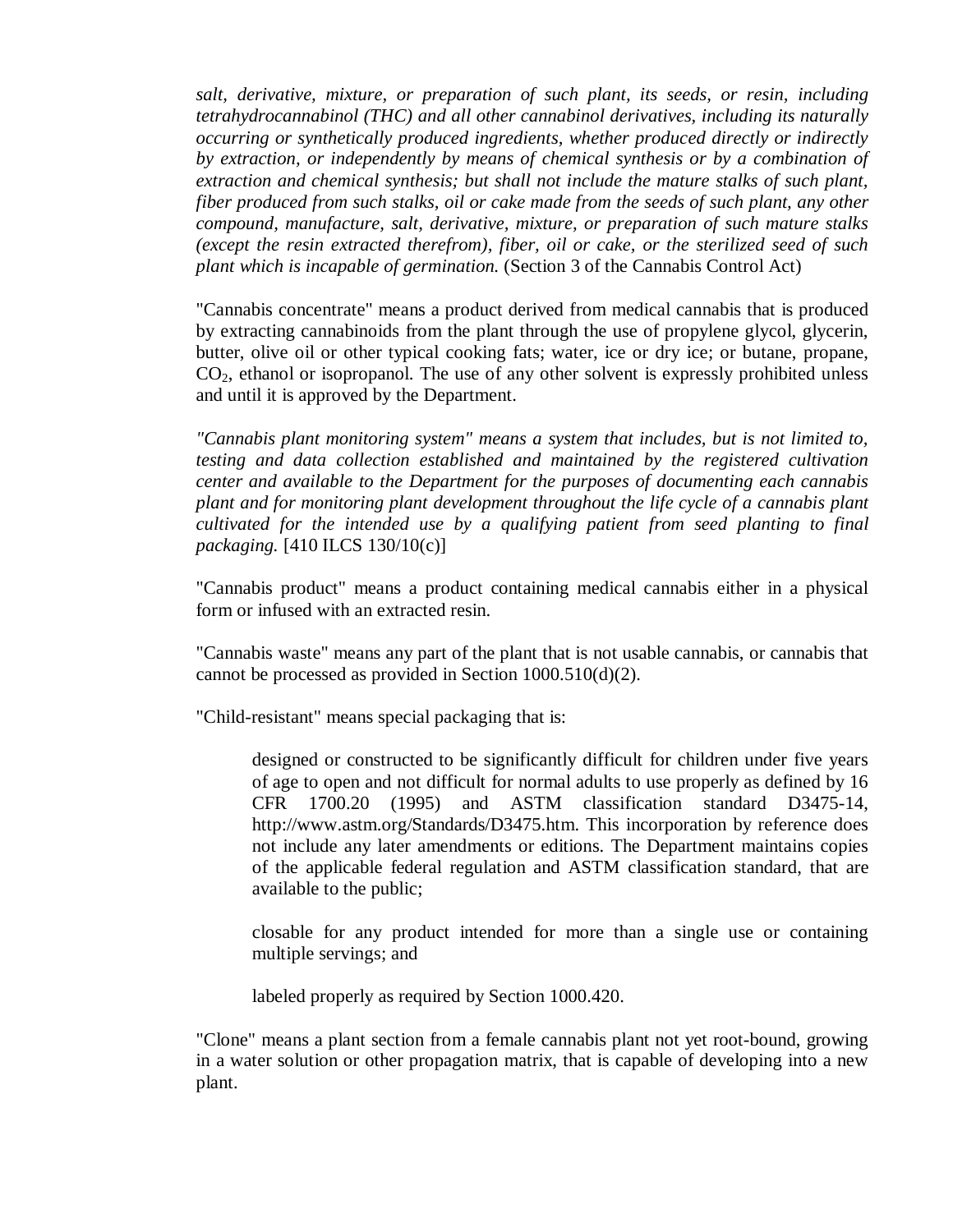"Crop input" means any substance that is used by a producer for the production of medical cannabis. This may include pesticides as defined by the Illinois Pesticide Act or the American Association of Pesticide Control Officials, fertilizers as defined by the Illinois Commercial Fertilizer Act of 1961 or the American Association of Plant Food Officials, and soil amendments as defined by the Soil Amendment Act;

*"Cultivation center" means a facility operated by an organization or business that is registered by the Department of Agriculture to perform necessary activities to provide only registered medical cannabis dispensing organizations with usable medical cannabis.* [410 ILCS 130/10(e)]

*"Cultivation center agent" means a principal officer, board member, employee, or agent of a registered cultivation center who is 21 years of age or older and has not been convicted of an excluded offense.* [410 ILCS 130/10(f)]

"Cultivation center agent-in-charge" or "agent-in-charge" means the cultivation center agent who has been designated by the cultivation center to have control and management over the day to day operations of the cultivation center. A cultivation center may designate more than one agent-in-charge to cover varying operational work shifts, but may only have one per work shift.

*"Cultivation center agent identification card" means a document issued by the Department of Agriculture that identifies a person as a cultivation center agent.* [410 ILCS 130/10(g)]

"Cultivation center agent-in-charge identification card" means a document issued by the Department of Agriculture that identifies a cultivation center agent as an agent-in-charge.

"DD214" means a certified DD214 Certificate of Separation or Release from Active Duty Member Copy 4 or State Director of Veterans' Affairs Copy 6; a certified DD214 Report of Separation from Active Duty 2; or equivalent certified document indicating character of service and dates of service. A DD214 can be certified by the State Department of Veterans' Affairs, county veterans' officials, and the federal Department of Veterans Affairs.

"Department" means the Illinois Department of Agriculture.

"DFPR" means the Illinois Department of Financial and Professional Regulation.

"DPH" means the Illinois Department of Public Health.

"Disqualifying conviction" means conviction of an excluded offense.

*"Enclosed, locked facility" means a room, greenhouse, building, or other enclosed area equipped with locks or other security devices that permit access only by a cultivation center's agents or a dispensing organization's agent working for the registered cultivation center or the registered dispensing organization to cultivate, store, and distribute cannabis for registered qualifying patients.* [410 ILCS 130/10(k)]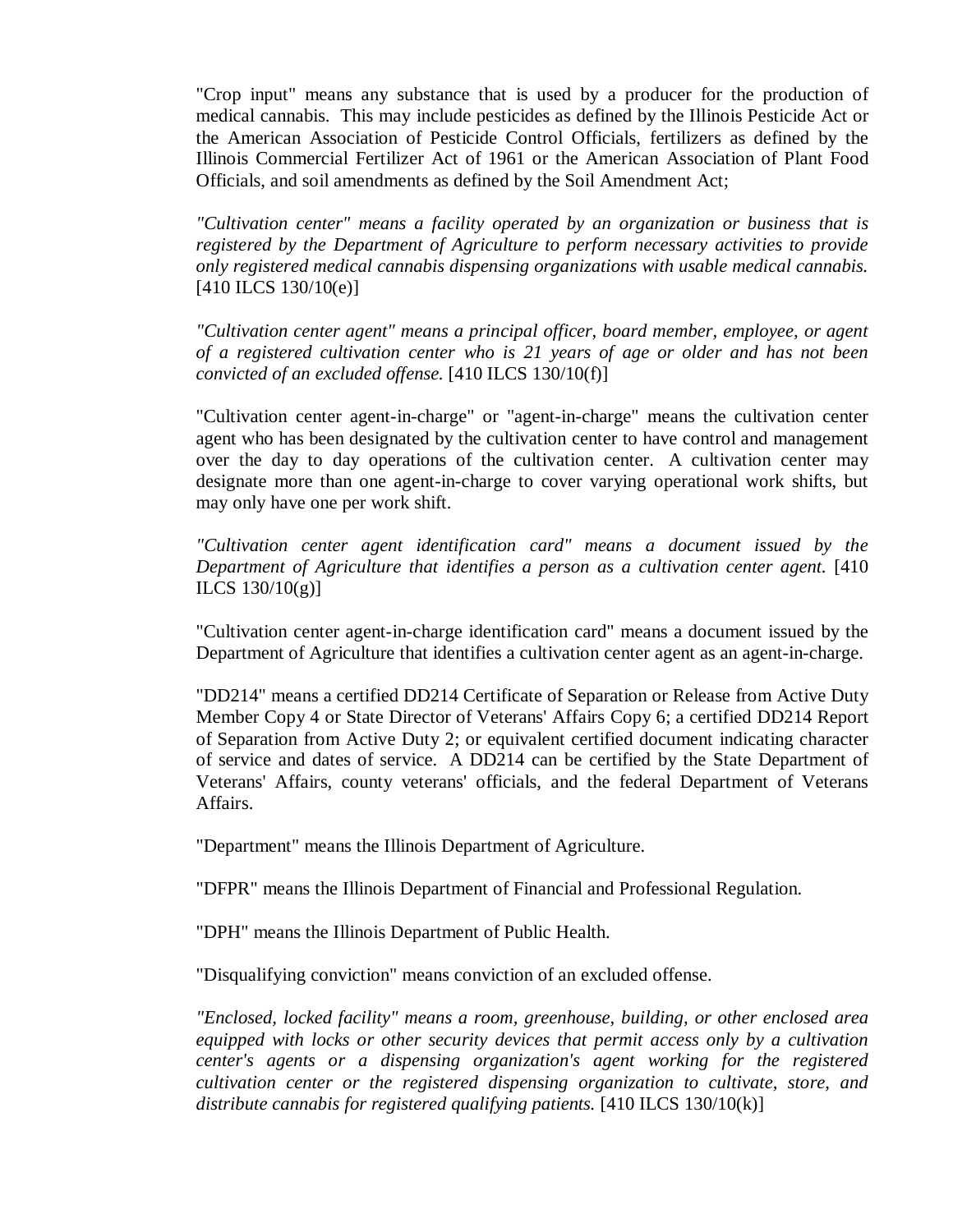*"Excluded offense" means:*

*a violent crime defined in Section 3 of the Rights of Crime Victims and Witnesses Act or a substantially similar offense that was classified as a felony in the jurisdiction where the person was convicted; or*

*a violation of a state or federal controlled substance law that was classified as a felony in the jurisdiction where the person was convicted, except that the Department may waive this restriction if the person demonstrates to the Department's satisfaction that his or her conviction was for the possession, cultivation, transfer, or delivery of a reasonable amount of cannabis intended for medical use.*

*This exception does not apply if the conviction was under state law and involved a violation of an existing medical cannabis law.* [410 ILCS 130/10(l)]

"Facility" shall refer to the permitted physical structures associated with the cultivation center.

"Financial interest" means any actual or future right to ownership, investment or compensation arrangement with another person, either directly or indirectly, through business, investment, spouse, parent or child, in a cultivation center. Financial interest does not include ownership of investment securities in a publicly-held corporation that is traded on a national securities exchange or over-the-counter market in the United States, provided the investment securities held by the person and the person's spouse, parent or child, in the aggregate, do not exceed one percent ownership in the cultivation center.

"Fingerprint-based criminal history records check" means a fingerprint-based criminal history records check conducted by the Department of State Police in accordance with the Uniform Conviction Information Act (UCIA) or 20 Ill. Adm. Code 1265.30 (Electronic Transmission of Fingerprint Requirements).

"Flower" means the gametophytic or reproductive state of cannabis in which the plant is in a light cycle intended to produce flowers, trichromes and cannabinoids characteristic of cannabis.

"Immature plant" means a nonflowering cannabis plant that has an established root structure.

"ISP" means the Illinois Department of State Police.

"Label" means a display of written, printed or graphic matter on the immediate container of any product containing cannabis;

"Laboratory" means an independent laboratory located in Illinois and approved by the Department to have custody and use of controlled substances for scientific and medical purposes and for purposes of instruction, research or analysis.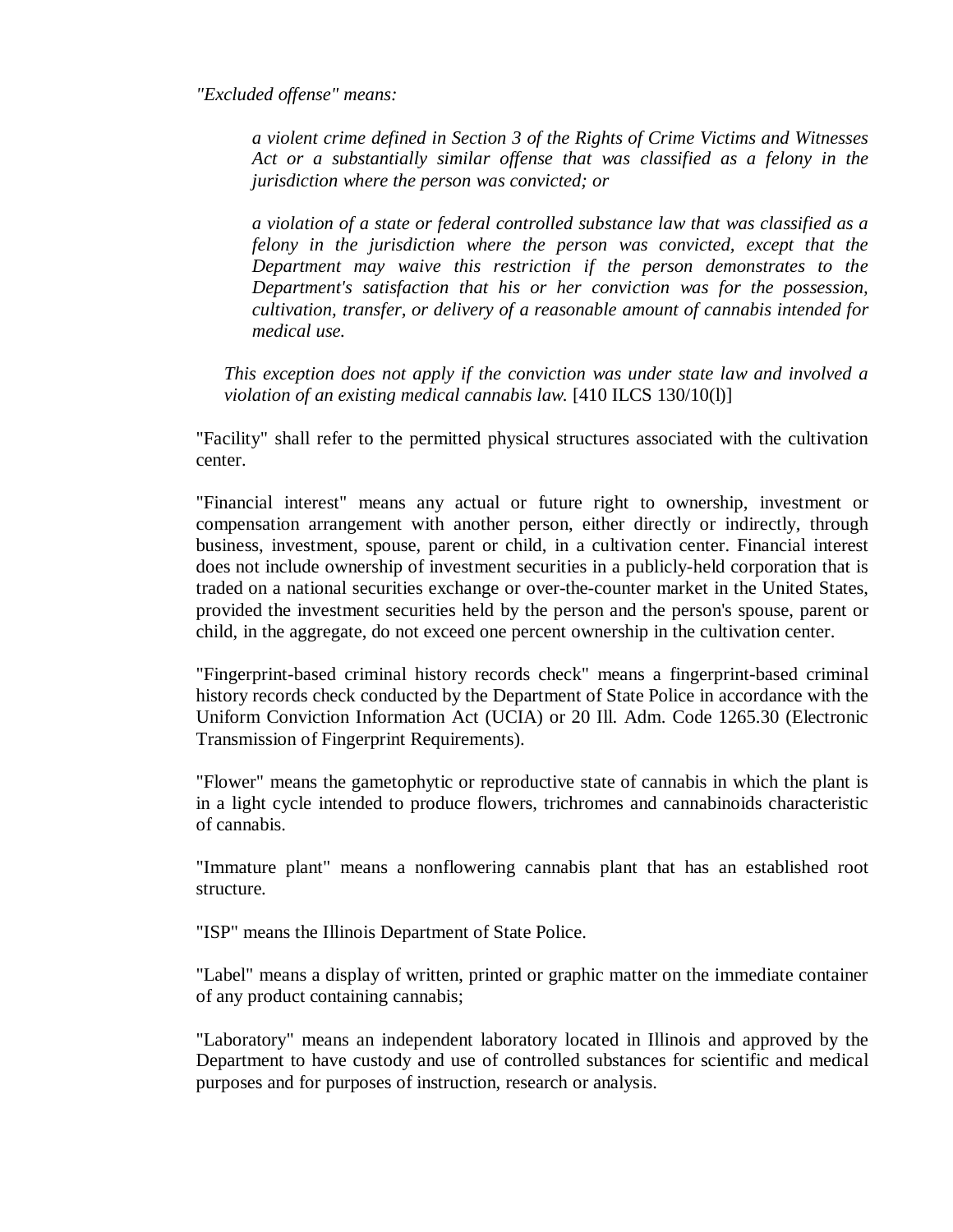"Livescan" means an inkless electronic system designed to capture an individual's fingerprint images and demographic data (name, sex, race, date of birth, etc.) in a digitized format that can be transmitted to ISP for processing. The data is forwarded to the ISP Bureau of Identification (BOI) over a virtual private network (VPN) and then processed by ISP's Automated Fingerprint Identification System (AFIS). Once received at the BOI for processing, the inquiry may, as permitted by law, be forwarded to the Federal Bureau of Investigation (FBI) electronically for processing.

"Livescan vendor" means an entity licensed by the Department of Financial and Professional Regulation to provide commercial fingerprinting services under the Private Detective, Private Alarm, Private Security, Fingerprint Vendor, and Locksmith Act of 2004.

"Manufacturing" or "manufacture" means the process of converting harvested cannabis material into a finished product by manual labor and/or machinery designed to meet a specific need or customer expectation, either directly or indirectly by extraction from substances of natural origin, or independently by means of chemical synthesis, or by a combination of extraction and chemical synthesis.

"Medical cannabis" means cannabis and its constituent cannabinoids, such as tetrahydrocannabinol (THC) and cannabidiol (CBD), used as an herbal remedy or therapy to treat disease or alleviate symptoms. Medical cannabis can be administered in a variety of ways, including, but not limited to: vaporizing or smoking dried buds; using concentrates; administering tinctures or tonics; applying topicals such as ointments or balms; or consuming medical cannabis infused products.

*"Medical cannabis cultivation center registration" means a registration issued by the Department of Agriculture.* [410 ILCS 130/10(m)]

*"Medical cannabis container" means a sealed, traceable, food compliant, tamper resistant, tamper evident container, or package used for the purpose of containment of medical cannabis from a cultivation center to a dispensing organization.* [410 ILCS  $130/10(n)$ ]

*"Medical cannabis dispensing organization" or "dispensing organization" or "dispensary organization"* or "dispensary" *means a facility operated by an organization or business that is registered by the Department of Financial and Professional Regulation to acquire medical cannabis from a registered cultivation center for the purpose of dispensing cannabis, paraphernalia, or related supplies and educational materials to registered qualifying patients.* [410 ILCS 130/10(o)]

*"Medical cannabis dispensing organization agent" or "dispensing organization agent" means a principal officer, board member, employee, or agent of a registered medical cannabis dispensing organization who is 21 years of age or older and has not been convicted of an excluded offense.* [410 ILCS 130/10(p)]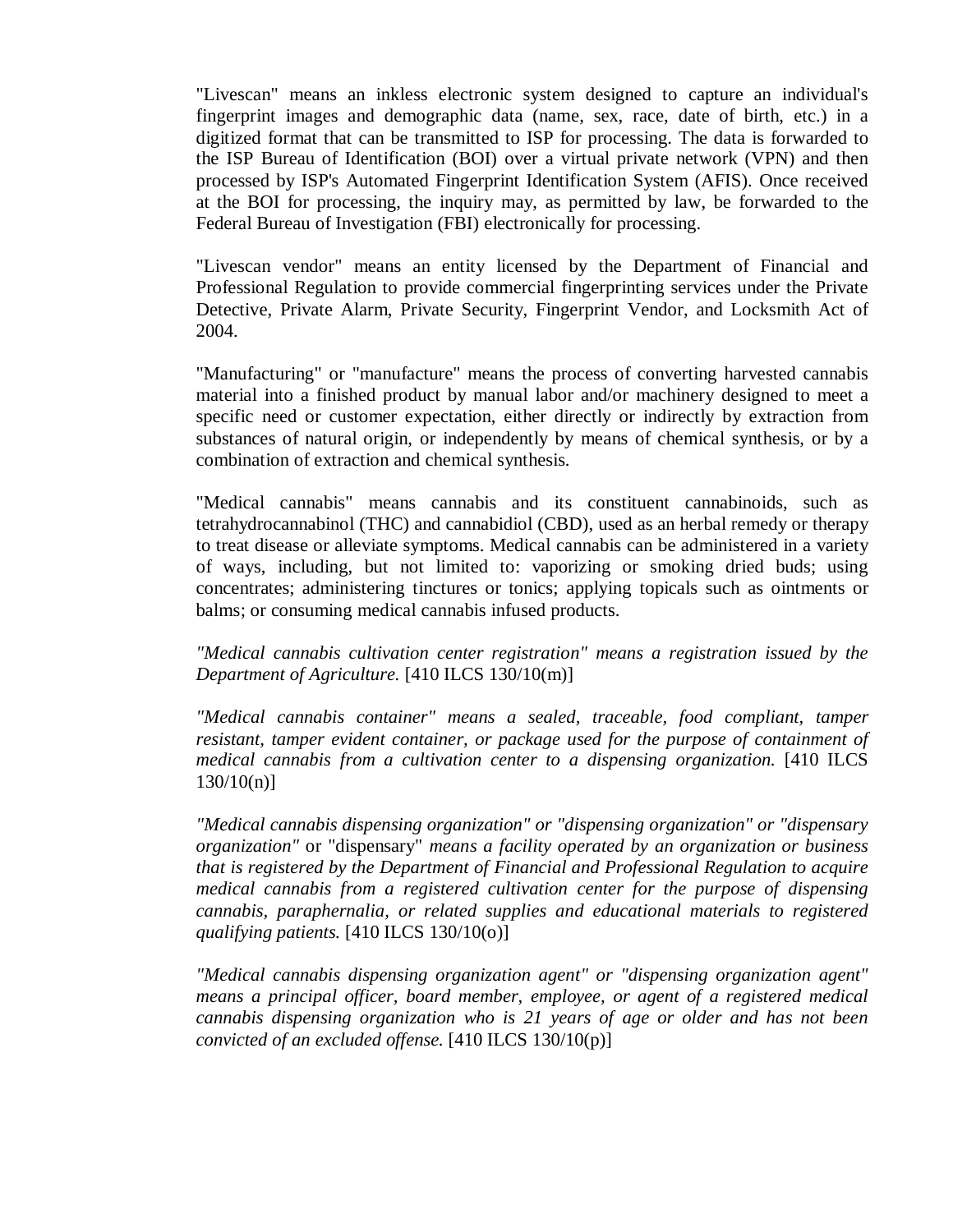*"Medical cannabis-infused product" means food, oils, ointments,* sodas, teas, capsules *or other products containing usable cannabis that are not smoked.* [410 ILCS 130/10(q)] Only the portion of any cannabis-infused product that is attributable to cannabis shall count toward the possession limits of the dispensary and the patient.

*"Medical use" means the acquisition; administration; delivery; possession; transfer; transportation; or use of cannabis to treat or alleviate a registered qualifying patient's debilitating medical condition or symptoms associated with the patient's debilitating medical condition.* [410 ILCS 130/10(r)]

"Modification" means changes in structures, processes or activities at a cultivation center that will alter the efficiency of production structures, processing systems, and/or changes in capacity within the center.

"Monitoring" means the continuous and uninterrupted video surveillance of cultivation activities and oversight for potential suspicious actions. Monitoring through video surveillance includes the purpose of summoning a law enforcement officer to the premises during alarm conditions. The Department and ISP or law enforcement agencies designated by ISP shall have the ability to access a cultivation center's monitoring system in real-time via a secure web-based portal.

"Motor vehicle" means a self-propelled vehicle as defined in Section 1-146 of the Illinois Vehicle Code.

"Natural processing" or "naturally produced" means the preparation of the harvested cannabis without significantly changing its physical form.

"Operational and Management Practices Plan" means a narrative description of all practices that will be employed at the facility for the production of medical cannabis and medical cannabis-infused products. The plan shall include but is not limited to:

the types and quantities of medical cannabis products that will be produced at the facility;

the methods of planting (seed or clones), harvesting, drying and storage of medical cannabis;

the estimated quantity of waste material to be generated and plans for subsequent disposal;

the quantity and proposed method for disposal for all crop inputs utilized for plant production;

methods for training employees for the specific phases of production;

biosecurity measures to be implemented for plant production and edible infused product production;

planned response to discrepancies in accounting of product inventories;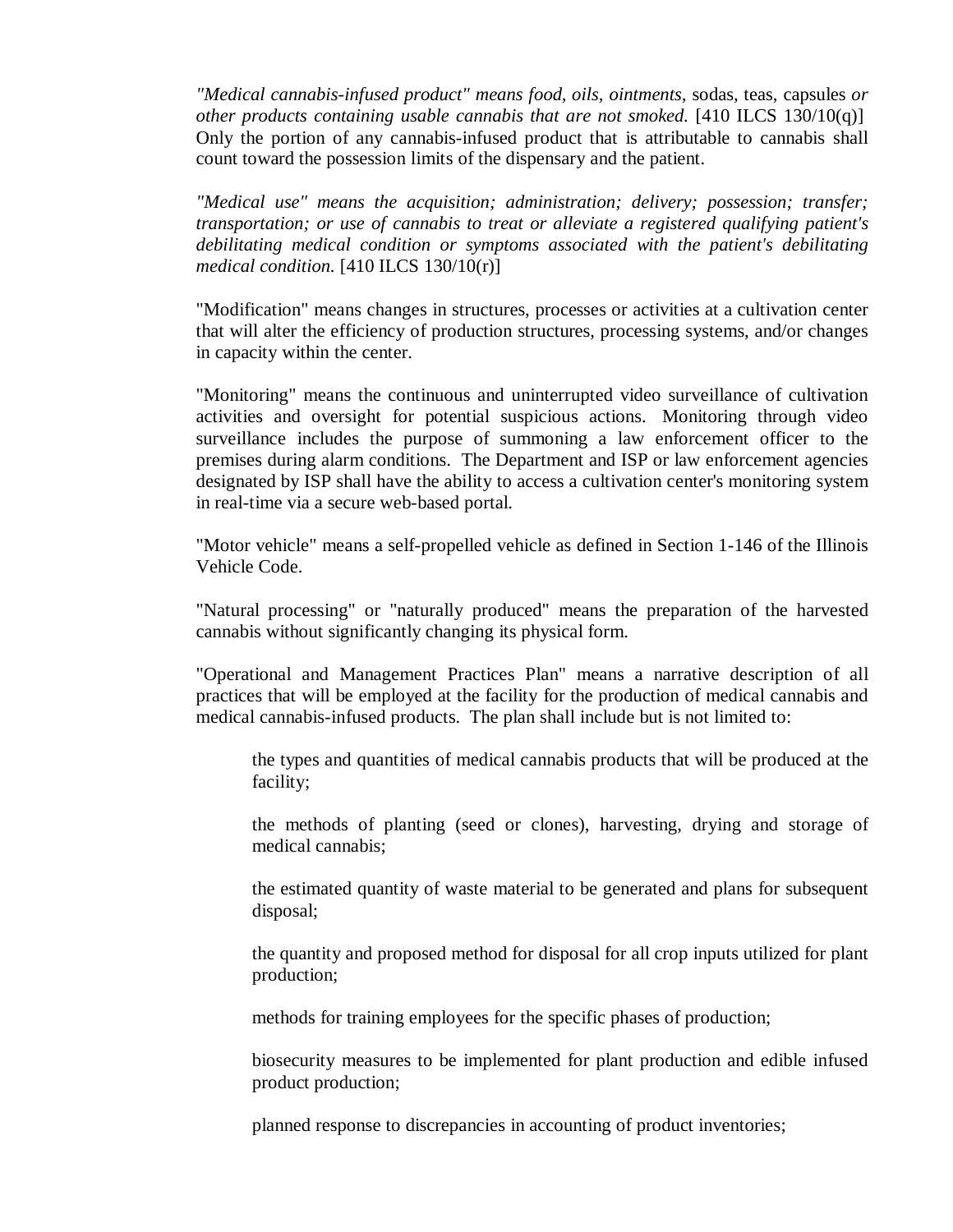sampling strategy and quality testing for labeling purposes;

procedures to follow for proper labeling; and

procedures to follow for handling mandatory and voluntary recalls of cannabis or cannabis-infused products.

"Permit" means a registration issued by the Department to a qualified applicant to operate a cultivation center.

"Permittee" means a qualified applicant who is issued a permit by the Department to operate a cultivation center.

"Person" includes, but is not limited to, a natural person, sole proprietorship, partnership, joint venture, limited liability partnership or company, corporation, association, agency, business, not-for-profit organization.

*"Physician" means a doctor of medicine or doctor of osteopathy licensed under the Medical Practice Act of 1987 to practice medicine and who has a controlled substances license under Article III of the Illinois Controlled Substances Act. It does not include a licensed practitioner under any other Act, including but not limited to the Illinois Dental Practice Act.* [410 ILCS 130/10(s)]

"Principal officer" includes a prospective cultivation center or cultivation center owner, president, vice president, secretary, treasurer, partner, officer, board member, shareholder or person involved in a profit sharing arrangement.

"Producer backer" means any person (including any legal entity) with a direct or indirect financial interest in the applicant.

"Production" or "produce" means the planting, preparation, cultivation, growing, harvesting, propagation, compounding, conversion, natural processing or manufacturing of cannabis, and includes any packaging or repackaging of the substance, or labeling or relabeling of its container.

"Qualified applicant" means an applicant for a cultivation center permit who receives at least the minimum required score in each category required by the application.

*"Qualifying patient" means a person who has been diagnosed by a physician as having a debilitating medical condition*. [410 ILCS 130/10(t)]

*"Registered" means licensed, permitted, or otherwise certified by the Department of Agriculture* under the Act. [410 ILCS 130/10(u)]

"Restricted access area" means a building, room or other contiguous area upon the permitted premises where cannabis is grown, cultivated, harvested, stored, weighed, packaged, sold or processed for sale, under control of the permitted facility.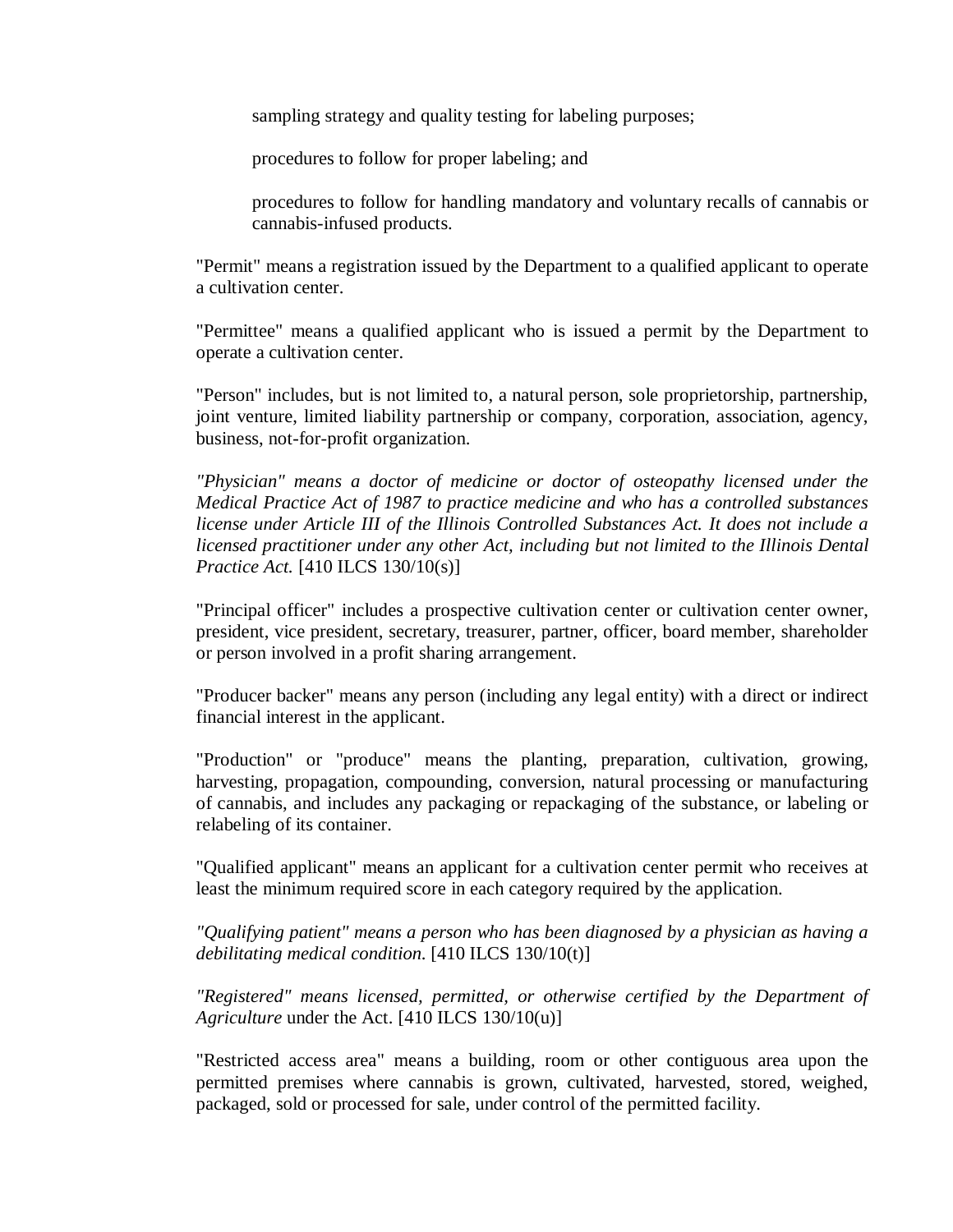"Sale" means any form of delivery, which includes barter, exchange or gift, or offer therefor, and each such transaction made by any person whether as principal, proprietor, agent, servant or employee.

"Security alarm system" means a device or series of devices intended to summon law enforcement personnel during, or as a result of, an alarm condition. Devices may include hard-wired systems and systems interconnected with a radio frequency method such as cellular or private radio signals that emit or transmit a remote or local audible, visual or electronic signal; motion detectors, pressure switches, duress alarms (a silent system signal generated by the entry of a designated code into the arming station to indicate that the user is disarming under duress); panic alarms (an audible system signal to indicate an emergency situation); and hold-up alarms (a silent system signal to indicate that a robbery is in progress). The Department and law enforcement agencies shall have the ability to access a cultivation center's security alarm system in real-time.

"THC" means tetrahydrocannabinol.

"THCA" means tetrahydrocannabinolic acid.

"Tincture" means a cannabis-infused solution, typically comprised of alcohol, glycerin or vegetable oils, derived either directly from the cannabis plant or from a processed cannabis extract. Tinctures may be added to foods and other liquids, applied directly to the skin, consumed orally by drinking a small quantity, or absorbed sublingually by placing a few drops under the tongue.

*"Usable cannabis" means the seeds, leaves, buds, and flowers of the cannabis plant, and any mixture or preparation thereof,* including the resin extracted from any part of the plant, *but does not include the stalks, and roots of the plant. It does not include the weight of any non-cannabis ingredients combined with cannabis, such as ingredients added to prepare a topical administration, food, or drink.* [410 ILCS 130/10(w)]

"USEPA" means the United States Environmental Protection Agency.

"Vegetative stage of growth" means that the cannabis plant consists of stems, leaves and roots and does not have any flowers or buds.

*"Verification system" means a web-based system established and maintained by the Department of Public Health that is available to the Department of Agriculture, the Department of Financial and Professional Regulation, law enforcement personnel, and registered medical cannabis dispensing organization agents on a 24-hour basis for the verification of registry identification cards, the tracking of delivery of medical cannabis to medical cannabis dispensing organizations, and the tracking of the date of sale, amount, and price of medical cannabis purchased by a registered qualifying patient.* [410 ILCS  $130/10(x)$ ]

"Veteran" means a person who served in one of the five active-duty Armed Services or their respective Guard or Reserve units, and who was discharged or released from service under conditions other than dishonorable.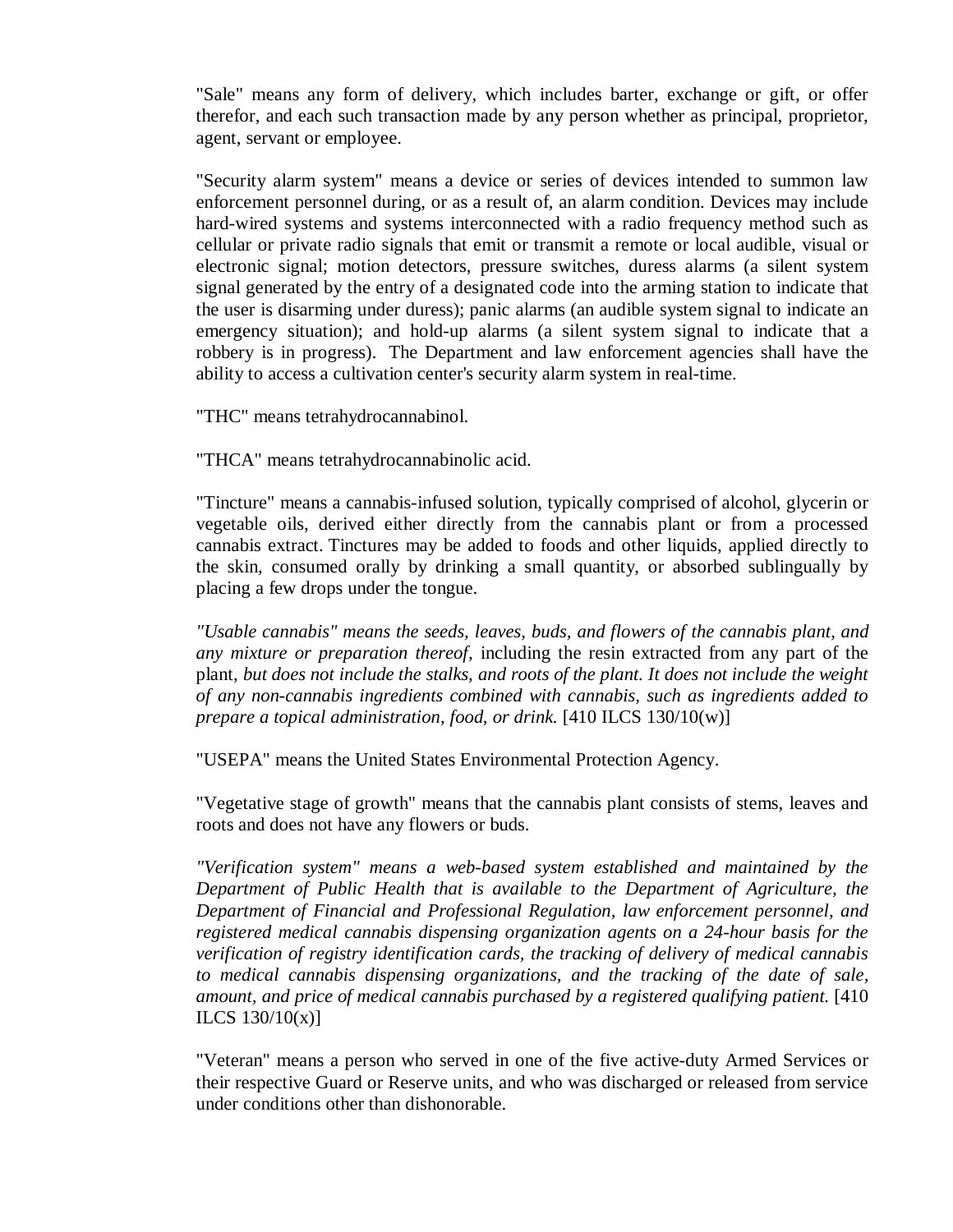*"Violent crime" means any felony in which force or threat of force was used against the victim, or any offense involving sexual exploitation, sexual conduct or sexual penetration, or a violation of Section 11-20.1, 11-20.1B, or 11-20.3 of the Criminal Code of 1961 or the Criminal Code of 2012, domestic battery, violation of an order of protection, stalking, or any misdemeanor which results in death or great bodily harm to the victim or any violation of Section 9-3 of the Criminal Code of 1961 or the Criminal Code of 2012, or Section 11-501 of the Illinois Vehicle Code, or a similar provision of a local ordinance, if the violation resulted in personal injury or death, and includes any action committed by a juvenile that would be a violent crime if committed by an adult. For the purposes of this* definition*, "personal injury" shall include any Type A injury as indicated on the traffic accident report completed by a law enforcement officer that requires immediate professional attention in either a doctor's office or medical facility. A Type A injury shall include severely bleeding wounds, distorted extremities, and injuries that require the injured party to be carried from the scene,* or a substantially similar offense that was tried and convicted as a felony in the jurisdiction where the cultivation center agent, agent-incharge, or applicant for a cultivation center agent or agent-in-charge identification card, was convicted. [725 ILCS 120/3(c)]

#### **Section 1000.20 Referenced Materials**

- a) The following federal statutes and regulations are referenced in this Part:
	- 1) Federal Food, Drug, and Cosmetic Act (21 USC 301 et seq.)
	- 2) Fair Packaging and Labeling Act (15 USC 1451 et seq.)
	- 3) Tolerances and Exemptions for Pesticide Chemical Residues in Food (40 CFR 180)(2013)
	- 4) Poison Prevention Packaging Act of 1970 (15 USC 1471 et seq.)
	- 5) Poison Prevention Packaging (16 CFR 1700)(2014)
	- 6) Federal Insecticide, Fungicide, and Rodenticide Act (FIFRA) (7 USC 136)
- b) The following Illinois statutes are referenced in this Part:
	- 1) Compassionate Use of Medical Cannabis Pilot Program Act [410 ILCS 130]
	- 2) Administrative Review Law (Article III of the Code of Civil Procedure) [735 ILCS 5/Art. III]
	- 3) Cannabis Control Act [720 ILCS 550]
	- 4) Illinois Controlled Substances Act [720 ILCS 570]
	- 5) Illinois Food, Drug and Cosmetic Act [410 ILCS 620]
	- 6) Food Handling Regulation Enforcement Act [410 ILCS 625]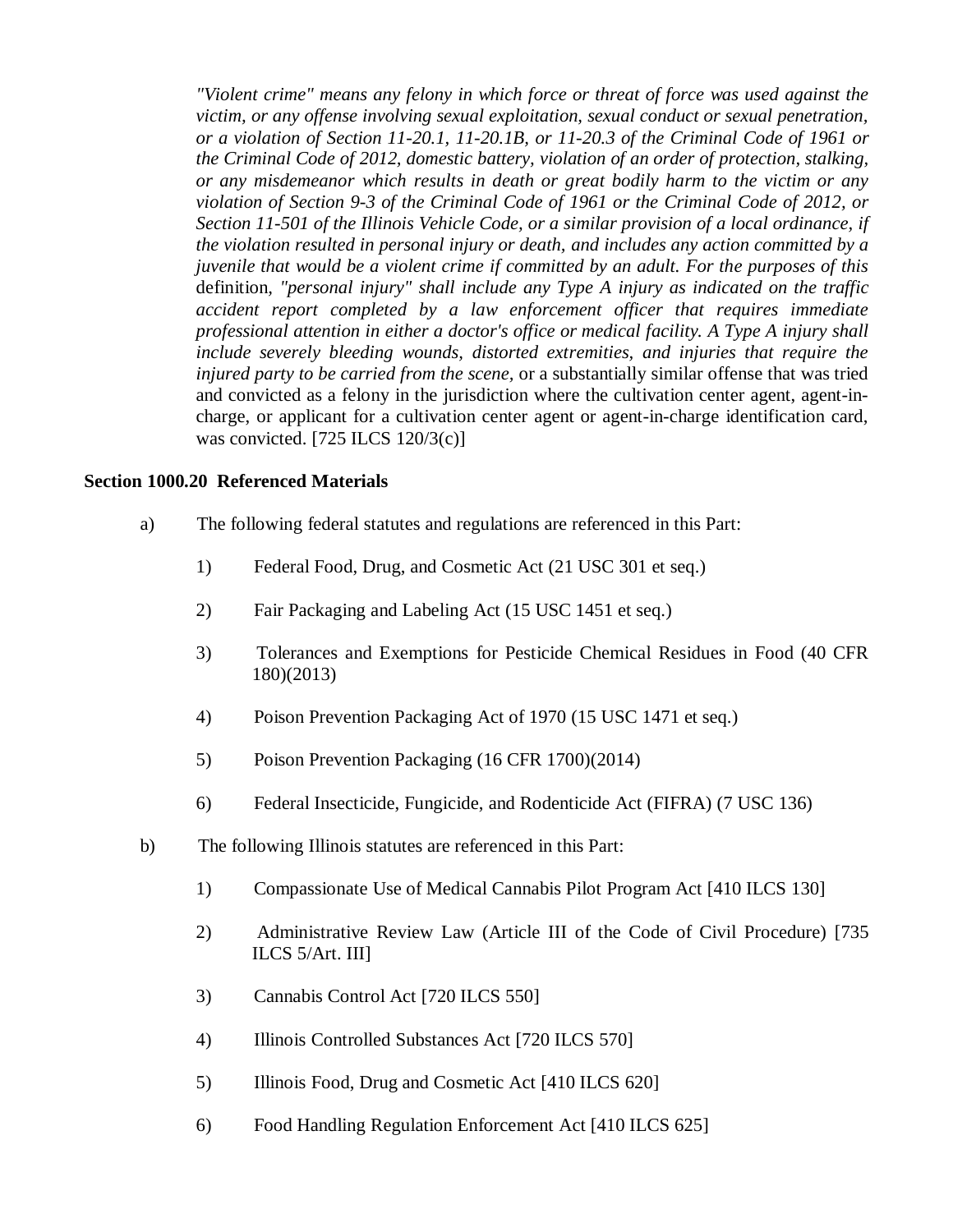- 7) Sanitary Food Preparation Act [410 ILCS 650]
- 8) Illinois Uniform Conviction Information Act [20 ILCS 2635]
- 9) Private Detective, Private Alarm, Private Security, Fingerprint Vendor, and Locksmith Act of 2004 [225 ILCS 447]
- 10) Illinois Vehicle Code [625 ILCS 5]
- 11) Criminal Code of 2012 [720 ILCS 5]
- 12) Rights of Crime Victims and Witnesses Act [725 ILCS 120]
- 13) Code of Civil Procedure [735 ILCS 5]
- 14) Probate Act of 1975 [755 ILCS 5]
- 15) Environmental Protection Act [415 ILCS 5] and 35 Ill. Adm. Code
- 16) Illinois Pesticide Act [415 ILCS 60] and 8 Ill. Adm. Code 250
- 17) Illinois Fertilizer Act of 1961 [505 ILCS 80]
- 18) Soil Amendment Act [505 ILCS 120]
- 19) Medical Practice Act of 1987 [225 ILCS 60]
- 20) Illinois Dental Practice Act [225 ILCS 25]
- 21) Weights and Measures Act [225 ILCS 470]
- 22) Business Enterprise for Minorities, Females, and Persons with Disabilities Act [30 ILCS 575]
- c) The following State administrative rules are referenced in this Part:
	- 1) The Illinois Food, Drug and Cosmetic Act (77 Ill. Adm. Code 720)
	- 2) Manufacturing, Processing, Packing or Holding of Food Code (77 Ill. Adm. Code 730)
	- 3) Food Service Sanitation Code (77 Ill. Adm. Code 750)
	- 4) Electronic Transmission of Fingerprint Requirements (20 Ill. Adm. Code 1265.30)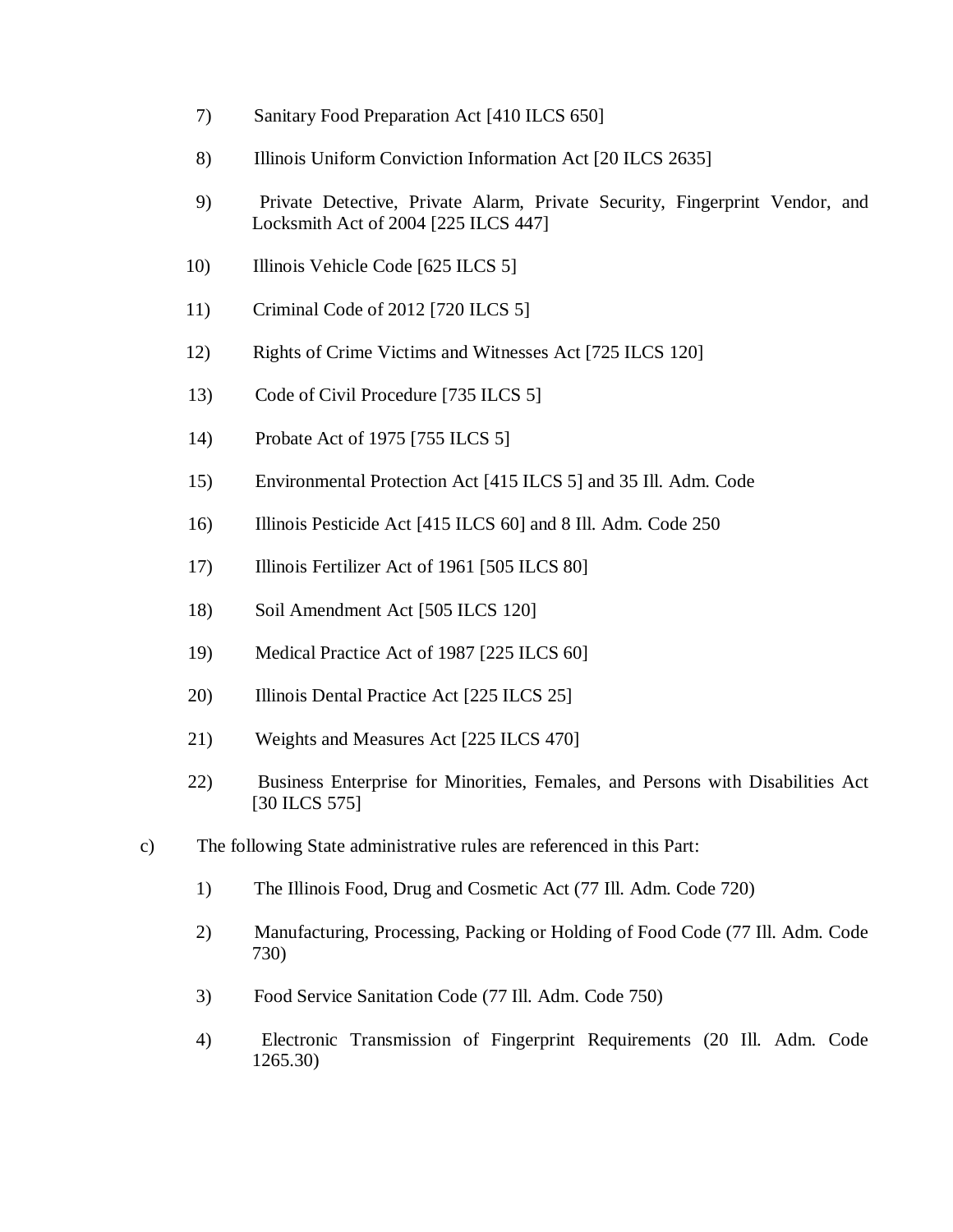- 5) Illinois Environmental Protection Agency Technical Policy Statement (35 Ill. Adm. Code 651 (Introduction and Definitions) and 653 (Design, Operation and Maintenance Criteria)
- 6) Illinois Plumbing Code (77 Ill. Adm. Code 890)
- 7) Illinois Pesticide Act (8 Ill. Adm. Code 250)
- 8) Department of Public Health Compassionate Use of Medical Cannabis Patient Registry (77 Ill. Adm. Code 946.Subpart D)
- 9) Weights and Measures Code (8 Ill. Adm. Code 600)
- d) Incorporations by reference in this Part do not include any later amendments or editions beyond the date specified.

### **Section 1000.30 Scope and Application**

- a) *It is the duty of the Department to enforce the provisions of the Act relating to the registration and oversight of cultivation centers unless otherwise provided for in the Act.* [410 ILCS 130/15(b)]
- b) A cultivation center shall be in compliance with all of this Part prior to the commencement of operational activities and/or storage of medical cannabis.
- c) This Part shall apply to applicants for and holders of a cultivation center permit to propagate, cultivate, harvest, prepare, cure, package, store and label medical cannabis, whether in concentrated form or otherwise.
- d) Authorized On-Premises Storage. A cultivation center is authorized to store cannabis and cannabis-infused products inventory on the permitted premises. All inventory stored on the permitted premises must be secured in a limited access area and tracked consistently with Section 1000.435.
- e) Packaging and Labeling Standards Required. A cultivation center is prohibited from selling cannabis that is not packaged and labeled in accordance with Section 1000.420.
- f) Sale to Consumer Prohibited. A cultivation center is prohibited from selling cannabis or any cannabis-infused product directly to a consumer.
- g) Consumption Prohibited. A cultivation center shall not permit the consumption of cannabis or cannabis-infused products on its permitted premises.
- h) *The Department, DPH and DFPR shall enter into intergovernmental agreements, as necessary, to carry out the provisions of the Act including, but not limited to, the provisions relating to the permitting and oversight of cultivation centers, dispensing organizations, and qualifying patients and caregivers.* (Section 15 of the Act)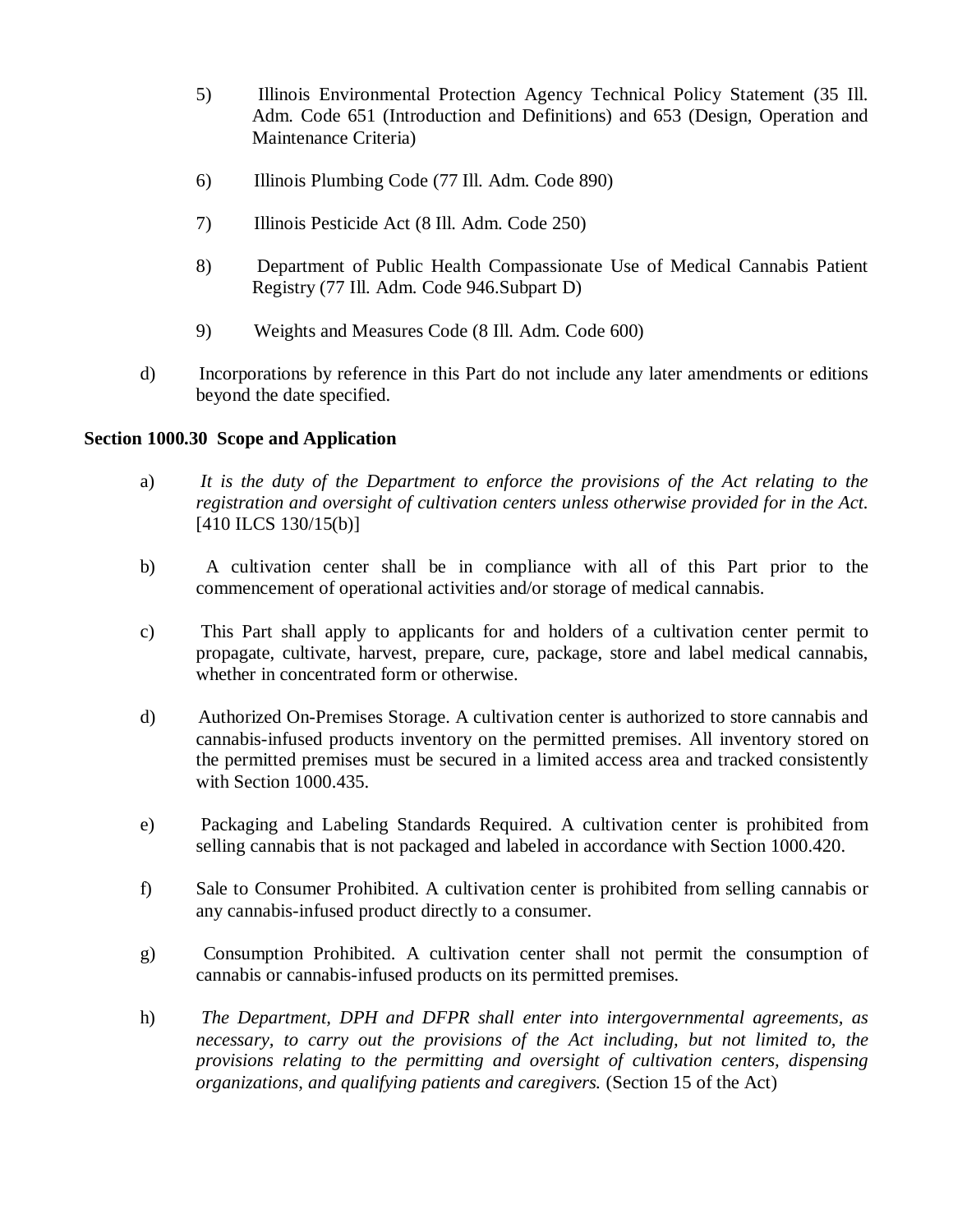### **Section 1000.40 Operation of a Cultivation Center**

- a) Only a cultivation center that has been issued a permit by the Department under the provisions of the Act and this Part shall own and operate a cultivation center facility.
- b) A cultivation center, including each principal officer, board member, agent and employee shall not:
	- 1) produce or manufacture cannabis in any place except in those areas designated in the permit;
	- 2) sell, deliver, transport or distribute cannabis from any place except its permitted cultivation facility;
	- 3) produce or manufacture cannabis for use outside of Illinois;
	- 4) sell, deliver, transport or distribute cannabis to any person or entity other than a dispensary organization registered with the DFPR, or a testing laboratory approved by the Department;
	- 5) enter into an exclusive agreement with any dispensary facility;
	- 6) refuse to conduct business with any dispensary facility that has the financial ability to pay for the medical cannabis and is licensed with the DFPR on the same terms and conditions as other dispensary facilities with whom the cultivation center is dealing;
	- 7) either directly or indirectly discriminate in price among different dispensary organizations that are purchasing a like grade, strain, brand and quality of cannabis or cannabis-infused product. Nothing in this subsection (b)(7) prevents pricing medical cannabis differently based on differences in the cost of production, the quantities sold, such as volume discounts, the way the products are delivered, or delivery costs relative to distance travelled;
	- 8) accept, solicit or offer any form of remuneration from or to a physician;
	- 9) allow a physician to conduct a personal physical examination of a patient for purposes of diagnosing a debilitating medical condition at the permitted location;
	- 10) allow a physician to hold a direct or indirect economic interest in the cultivation center if the physician recommends the use of medical cannabis to qualified patients or is in a partnership or other fee or profitsharing relationship with a physician who recommends medical cannabis;
	- 11) allow a physician to serve on the board of directors or as an employee of the cultivation center; however, a cultivation center may hire a physician as an independent contractor provided the physician's involvement in the cultivation center is limited exclusively to designing or conducting non-proprietary medical research or studies;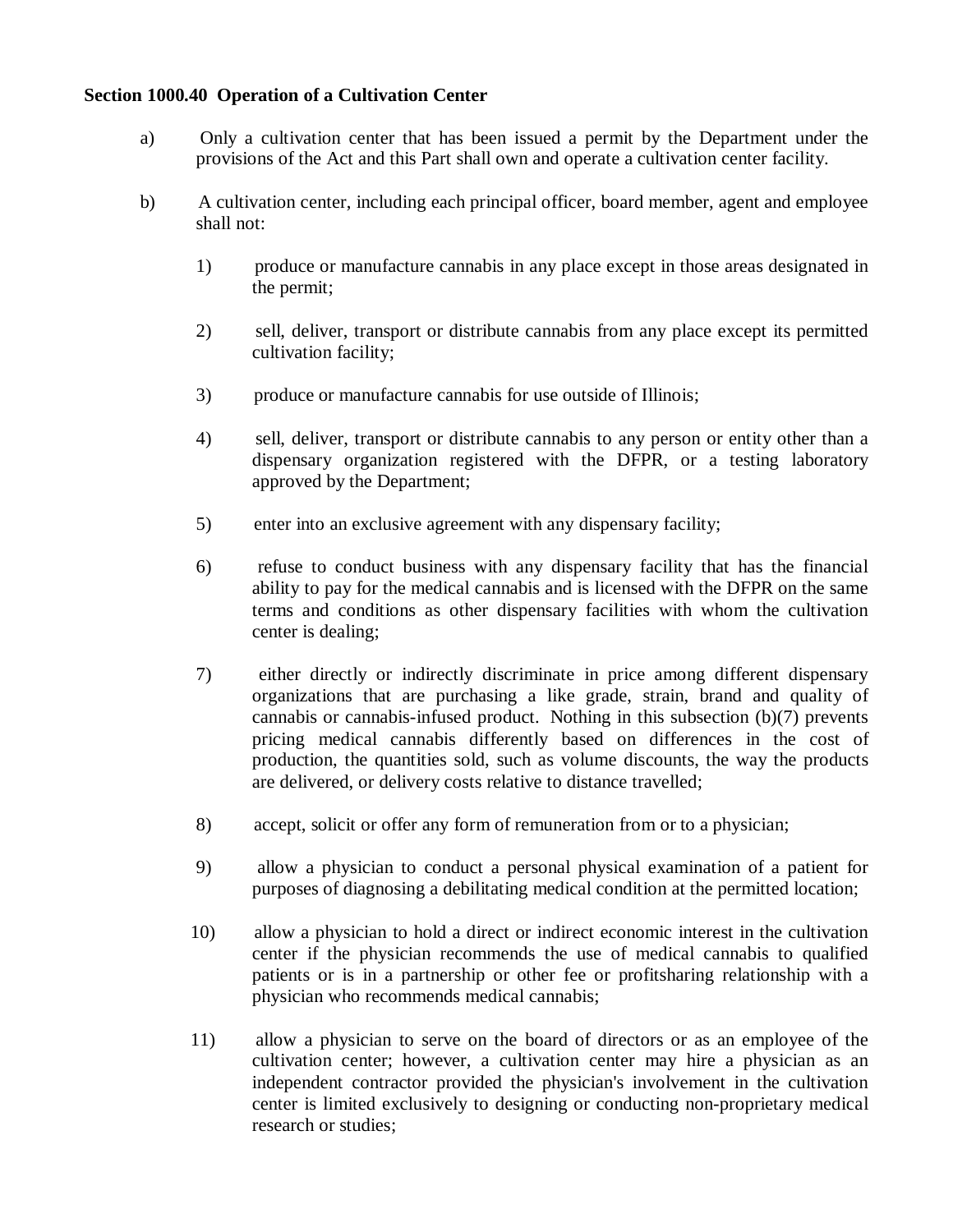- 12) accept referral of patients from a physician;
- 13) allow a physician to advertise at the cultivation center; or
- 14) accept any returned product unless it is as a result of a Department approved product recall.
- c) A cultivation center permit shall allow the permittee to operate at a single cultivation center location.
- d) A single entity shall not be granted more than three cultivation center permits. If a qualified applicant has been selected for more than three permits, the applicant shall notify the Department within 48 hours after notification, on the form provided by the Department, in which three Districts it chooses to receive permits and operate cultivation centers. No person shall be an owner, partner, officer, director, shareholder, or member of more than three permitted cultivation centers. No corporation, partnership, limited liability partnership, limited liability company, or other entity or subsidiary thereof shall be an owner, principal officer, partner, shareholder, or member of more than three permitted cultivation centers. In the event that an entity is awarded a permit in a District and that entity forfeits that permit, the permit shall be awarded to the next highest scoring qualified applicant.
- e) A permitted *cultivation center may not be located within 2,500 feet of the property line of a pre-existing public or private preschool or elementary or secondary school or day care center, day care home, group day care home, part day child care facility, or an area zoned for residential use*. (Section 105 of the Act)
- f) A permitted *cultivation center is not subject to prosecution; search or inspection, except by the Department, Department of Public Health, or State or local law enforcement under Section 130 of the Act; seizure; or penalty in any manner, or be denied any right or privilege, including but not limited to civil penalty or disciplinary action by a business licensing board or entity, for acting under the Act or* this Part *to: acquire, possess, cultivate, manufacture, deliver, transfer, transport, supply, or sell cannabis to registered dispensing organizations*. (Section 25 of the Act)
- g) A cultivation center shall provide evidence of financial responsibility, which shall be payable to the Department in the event the cultivation center fails to comply as follows: complete construction and begin production within six months after the permit has been issued; maintain production for any reason for more than 90 consecutive days after it has completed construction of the facility; or continue to operate the cultivation center in a manner that provides an uninterrupted supply of medical cannabis to licensed dispensaries during the term of the permit, sufficient enough to allow the licensed dispensaries to supply their registered qualifying patients with an adequate supply of medical cannabis.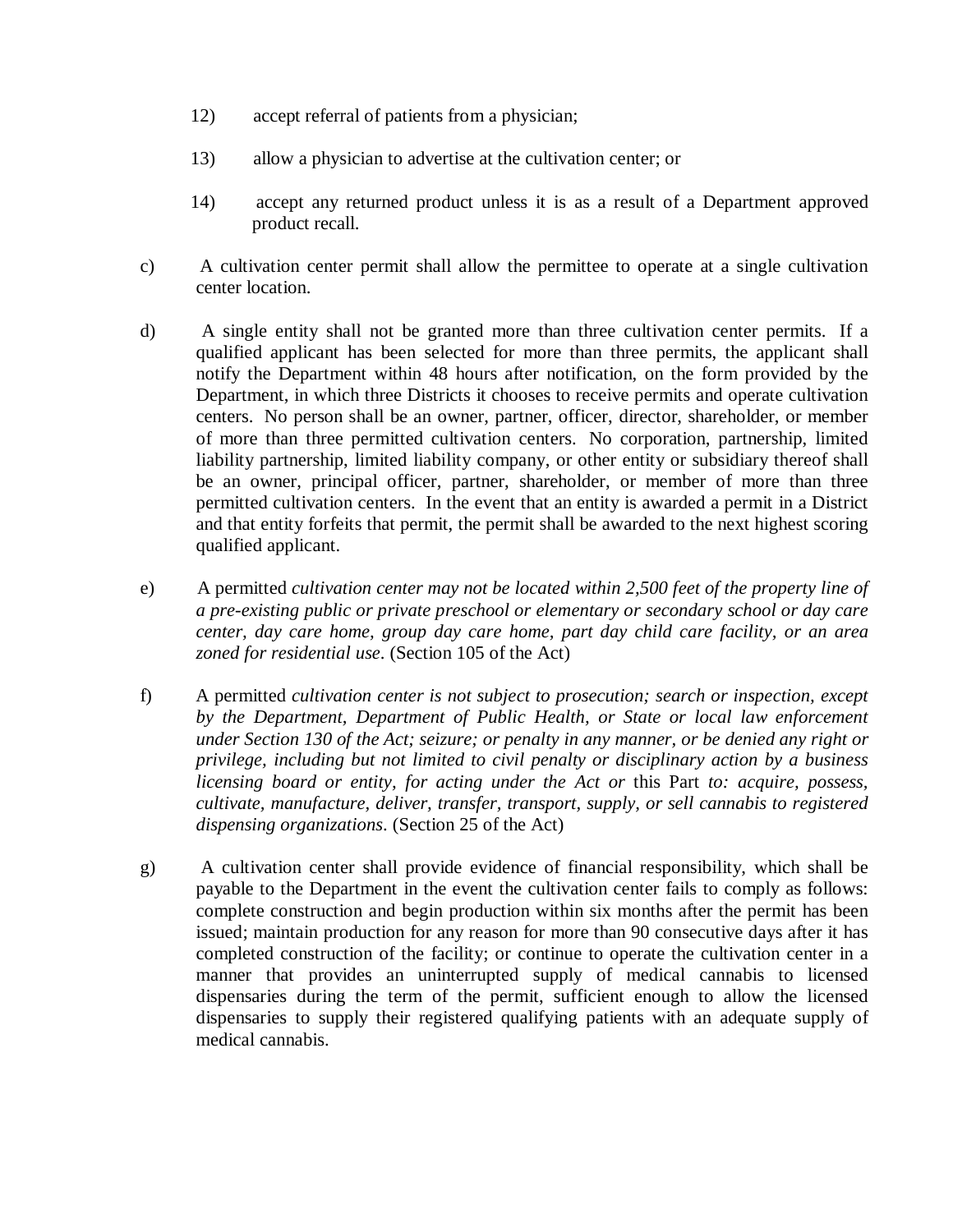- 1) Evidence of financial responsibility shall be provided by one of the following:
	- A) Establishing and maintaining an escrow account in a chartered financial institution in Illinois in the amount of \$2,000,000, except as otherwise provided in Section 1000.60, with escrow terms, approved by the Department, that it shall be payable to the Department in the event of circumstances outlined in this subsection (g). A financial institution may not return money in an escrow or surety account to the cultivation center that established the account or a representative of the cultivation center unless the cultivation center or representative presents a statement issued by the Department indicating that the account may be released; or
	- B) Providing a surety bond naming the cultivation center as principal of the bond, upon terms approved by the Department, in the amount of \$2,000,000, except as otherwise provided in Section 1000.60, with terms approved by the Department that the bond defaults to the Department in the event of circumstances outlined in this subsection (g). Bond terms include:
		- i) The bond must be written by a surety company authorized and licensed by the Illinois Department of Insurance.
		- ii) The business name and registration number on the bond must correspond exactly with the business name and registration number in the Department's records.
		- iii) A copy of the bond must be received by the Department within 15 business days after notification of selection for a permit.
		- iv) The bond shall not be canceled by a surety on less than 30 days' notice in writing to the Department. If a bond is canceled and the cultivation center fails to file a new bond with the Department in the required amount on or before the effective date of cancellation, the cultivation center's permit shall be revoked. The total and aggregate liability of the surety on the bond is limited to the amount specified on the bond.
- 2) A cultivation center will not be held in default should the failure to comply be the direct result of an event or effect that cannot be reasonably anticipated or controlled, such as an act of God or nature and not the result of a lack of good faith effort.
- h) The cultivation center shall provide documentation that it meets all federal, State and local building, zoning and fire codes and that all local ordinances are met.
- i) The use of pesticides as part of the growing process by a cultivation center must be in compliance with the provisions of Section 1000.470.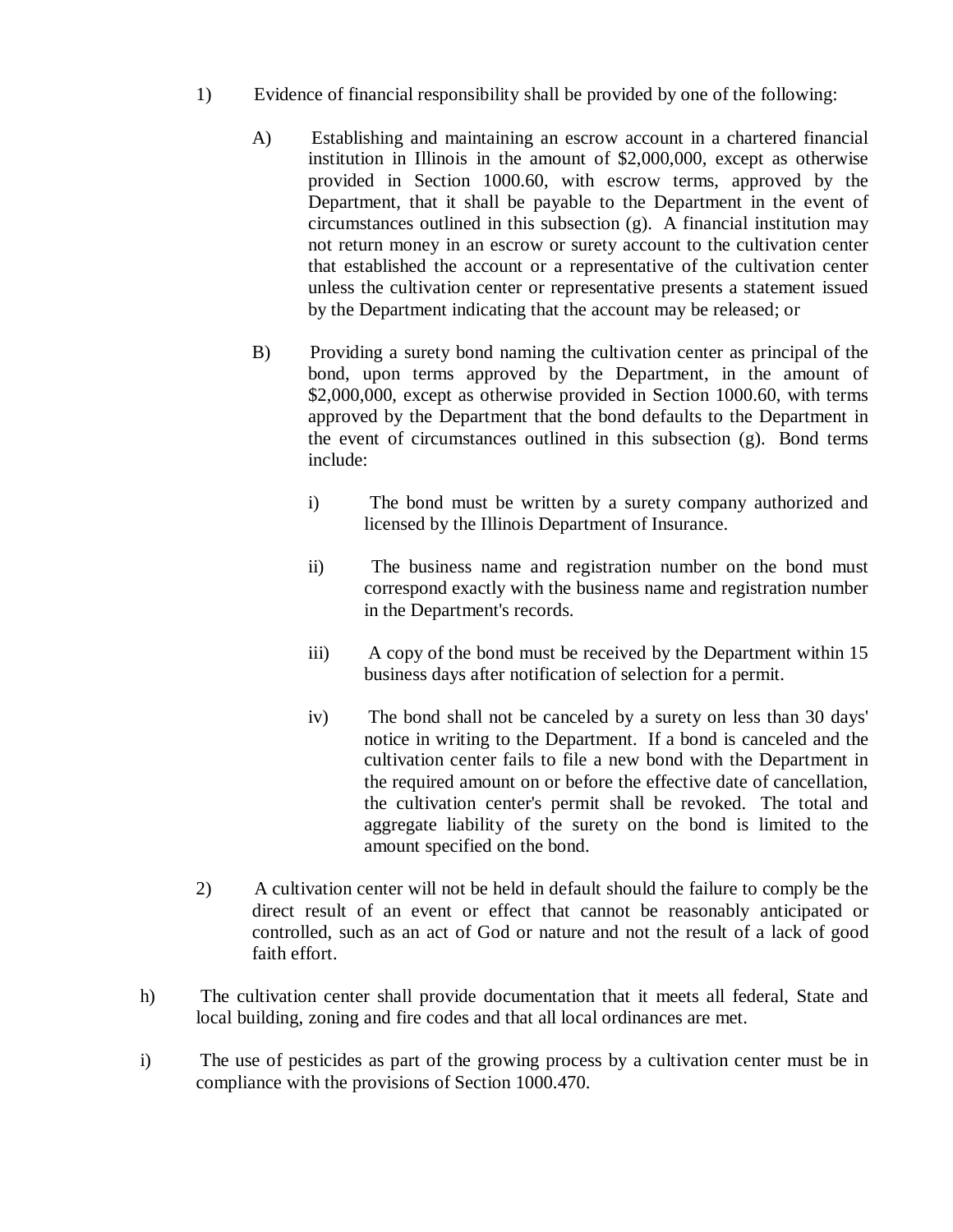j) Improper use of pesticides in the cultivation of a batch (Section 1000.470) may result in the destruction of the batch and denial, suspension or revocation of the cultivation center's permit.

## **Section 1000.50 Permits − General Provisions**

- a) A cultivation center permit issued under this Part is the property of the State of Illinois and shall be surrendered upon demand of the Department.
- b) As part of the permit process, all applicants for a cultivation center permit shall sign a written statement certifying under penalty of perjury that:
	- 1) All of the information provided on the application is true and accurate to the best of the applicant's knowledge and that the applicant must notify the Department of any significant changes to any of the information provided to the Department during the application process, such as but not limited to ownership, financial interest, operational structure and criminal history.
	- 2) The applicant understands that the medical cannabis laws and enforcement of the laws by the State of Illinois and the federal government are subject to change at any time.
	- 3) The applicant understands that the cultivation center permit is not transferable, except as provided in Section 1000.120, and that the permit is the property of the State of Illinois and shall be surrendered upon demand of the Department.
	- 4) The applicant specifically acknowledges receipt and advisement of the notices contained in the application and agrees to and accepts the limitations of liability and the requirement to indemnify, hold harmless and defend the State of Illinois, including:
		- A) Limitation of Liability − the State of Illinois shall not be liable to the permitted cultivation center, the cultivation center's agents, family members or guests for any damage, injury, accident, loss, compensation or claim, based on, arising out of, or resulting from the permitted cultivation center's participation in the Compassionate Use of Medical Cannabis Pilot Program, including, but not limited to, the following: arrest, seizure of persons and/or property, prosecution pursuant to State or federal laws by State or federal prosecutors, any fire, robbery, theft, mysterious disappearance or any other casualty; or the actions of any other permittees, registrants or persons. This Limitation of Liability provision shall survive expiration or the early termination of the permit.
		- B) Hold Harmless/Indemnification − the permitted cultivation center, its principal officers, board members, producer backers, agents, employees, family members or guests shall hold harmless and/or indemnify the State of Illinois, its officers and employees against any civil action or criminal penalty commenced against the State and/or its officers or employees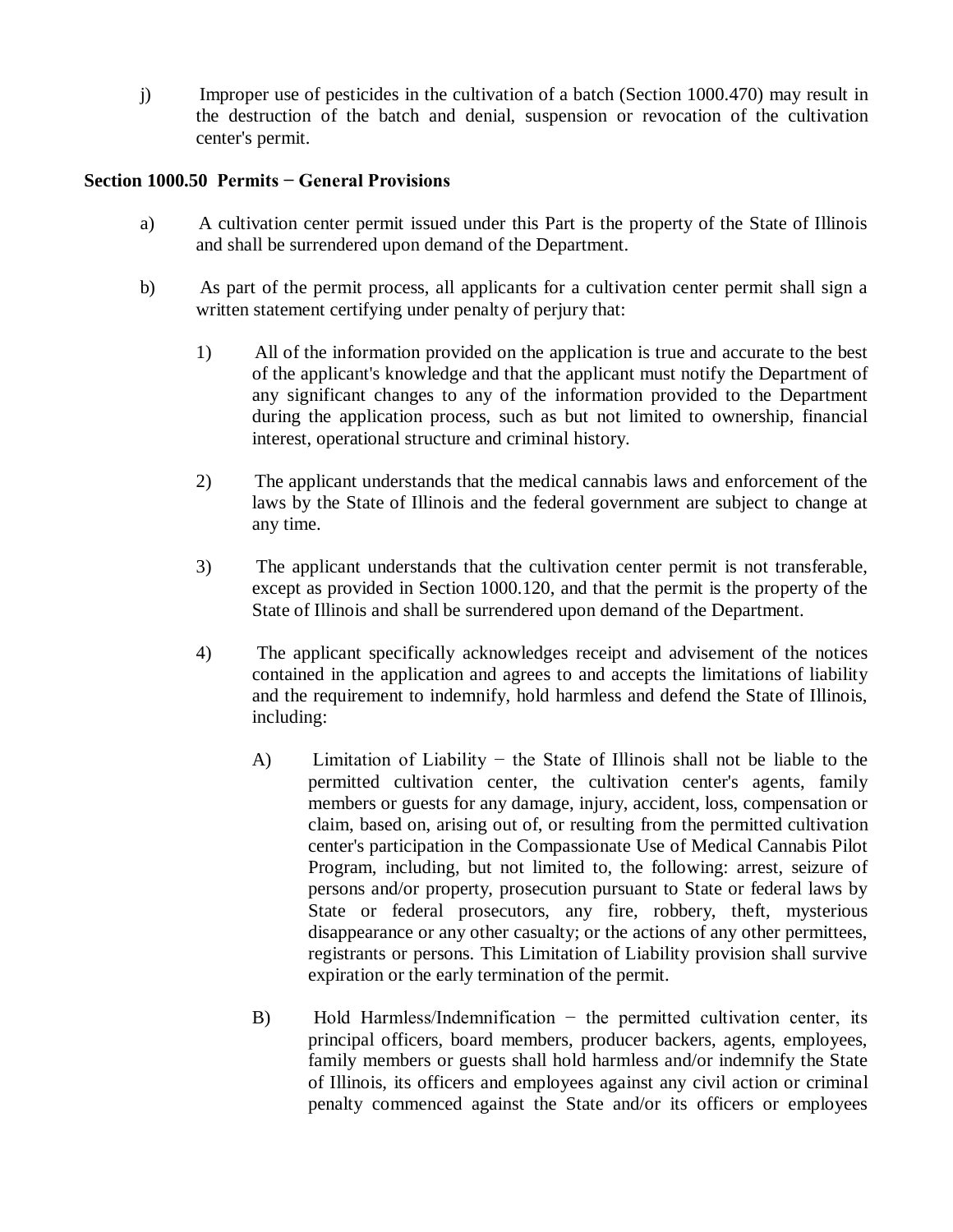resulting from participation in the Compassionate Use of Medical Cannabis Pilot Program.

- C) Federal Prosecution − the United States Congress has determined that cannabis is a controlled substance. Illinois has placed cannabis in Schedule I of the Illinois Controlled Substances Act. Growing, distributing, transporting and possessing cannabis in any capacity, other than as part of a federally authorized research program, is a violation of federal laws. The State of Illinois' Compassionate Use of Medical Cannabis Pilot Program Act does not authorize any permittee to violate federal or state laws.
- 5) The applicant understands that medical cannabis shall be transported only in a medical cannabis container as defined in Section 1000.10.
- 6) The applicant understands that unused medical cannabis shall not be transferred, shared, given or delivered to any other person regardless of whether that person is participating in the Compassionate Use of Medical Cannabis Pilot Program.
- 7) The applicant understands that qualifying patients and caregivers shall not grow or cultivate medical cannabis other than as a cultivation center agent.
- 8) The applicant understands that the Department may deny an application if the documentation is incomplete, or if the Department determines, after an inquiry or investigation, that the information provided was false, misleading, forged or altered.
- 9) The applicant understands that, upon issuance of a permit, the cultivation center is subject to random inspections by the Department, ISP and DPH.

# **Section 1000.60 Evidence of Financial Responsibility − Terms**

- a) In addition to the other terms and conditions permitted by the Act and this Part, upon request by the cultivation center for consideration of the following, the Department shall, by written or electronic notification, permit the cultivation center's \$2,000,000 escrow account or surety bond to be reduced by \$500,000 upon the successful achievement of each of the following milestones, resulting in a potential elimination of the escrow account or surety bond:
	- 1) A determination by the Department that the cultivation center is fully operational and able to commence production of cannabis as provided for in the permit application of the cultivation center;
	- 2) A determination by the Department that the cultivation center remained operational without substantial interruption, was able to provide an uninterrupted supply of medical cannabis to licensed dispensaries, as required by Sections  $1000.40(g)$  and  $1000.240$ , and operated without any violation of the Act or this Part for a one year period;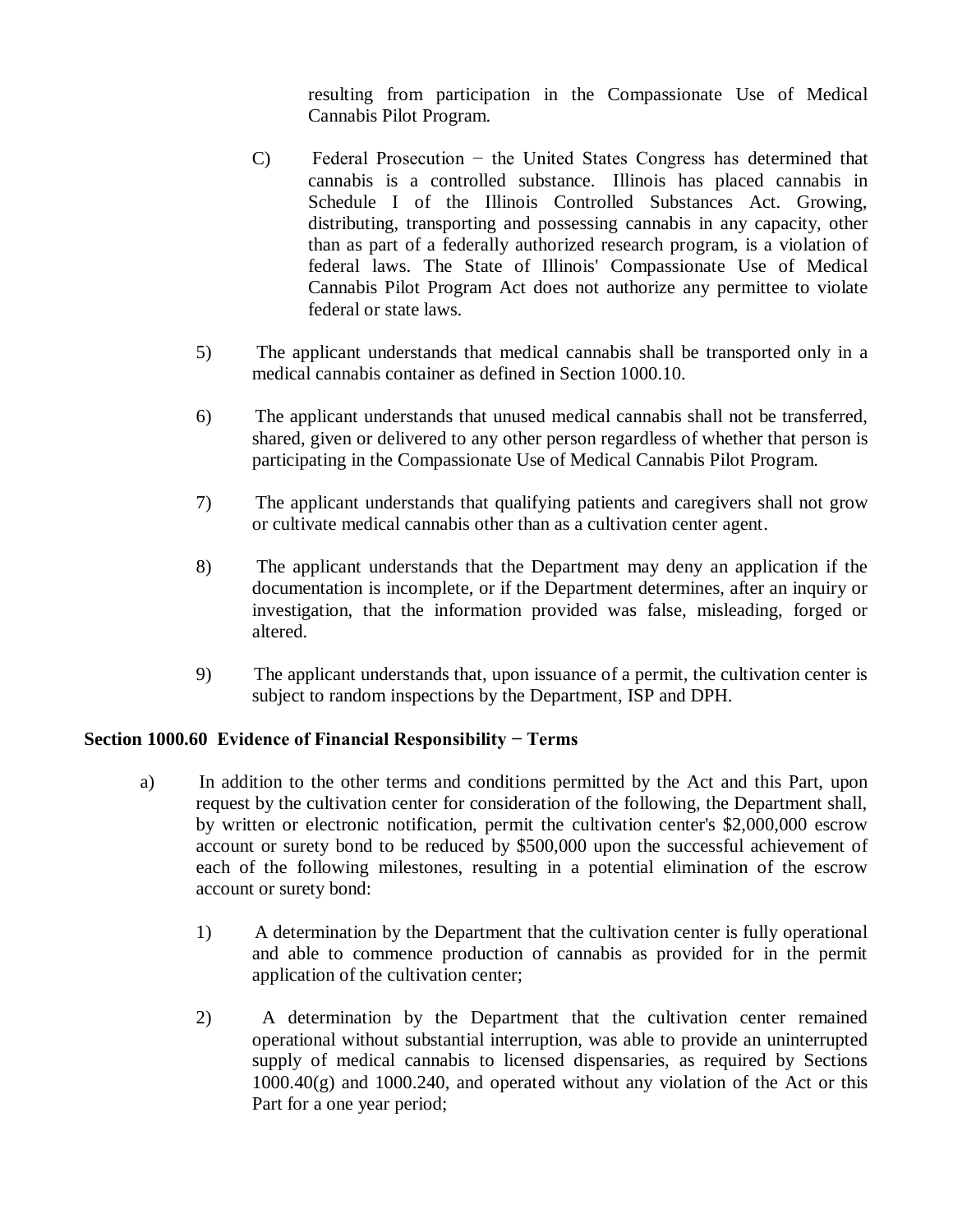- 3) A determination by the Department that the cultivation center remained operational without substantial interruption, was able to provide an uninterrupted supply of medical cannabis to licensed dispensaries, as required by Sections  $1000.40(g)$  and  $1000.240$ , and operated without any violation of the Act or this Part for two consecutive years; and
- 4) A determination by the Department that the cultivation center remained operational without substantial interruption, was able to provide an uninterrupted supply of medical cannabis to licensed dispensaries as required by Sections 1000.40(g) and 1000.240, and operated without any violation of the Act or this Part for three consecutive years.
- b) If a cultivation center voluntarily chooses not to renew its permit, provides notice of this decision in accordance with Section 1000.600 of this Part and is not in violation of the Act or this Part, the Department shall terminate the obligations under the escrow account or surety bond at the end of the permit term.
- c) Should the sunset provision of the Act, found in Section 220 of the Act, take effect and no successor medical cannabis program be in place allowing for the continuation of cultivation centers as provided for in this pilot program and this Part, provided the cultivation center is not in violation of the Act or this Part, any remaining amount left in escrow or under a surety bond shall be released to the cultivation center permit holder.

## **Section 1000.70 Variances**

- a) The Department may grant variances from this Part in individual cases when it finds that:
	- 1) The applicable provision is not statutorily mandated;
	- 2) No party will be injured by the granting of the variance;
	- 3) The provision from which the variance is granted would, in the particular case, be unreasonable or unnecessarily burdensome; and
	- 4) The variance requested is from the requirements of:
		- A) Section  $1000.220(a)(1)$  to allow a cultivation center to be located within 1000 feet of a dispensary; or
		- B) Section 1000.40(b)(4) to allow the exchange or sale of seedlings, clones or cuttings of strains of cannabis between cultivation centers in the event of a shortage due to a catastrophic event or to promote the development and production of strains that are beneficial to patients.
- b) Any request for a variance shall be in writing (an original and 2 copies) and shall include the following:
	- 1) Identification of the specific requirement in question;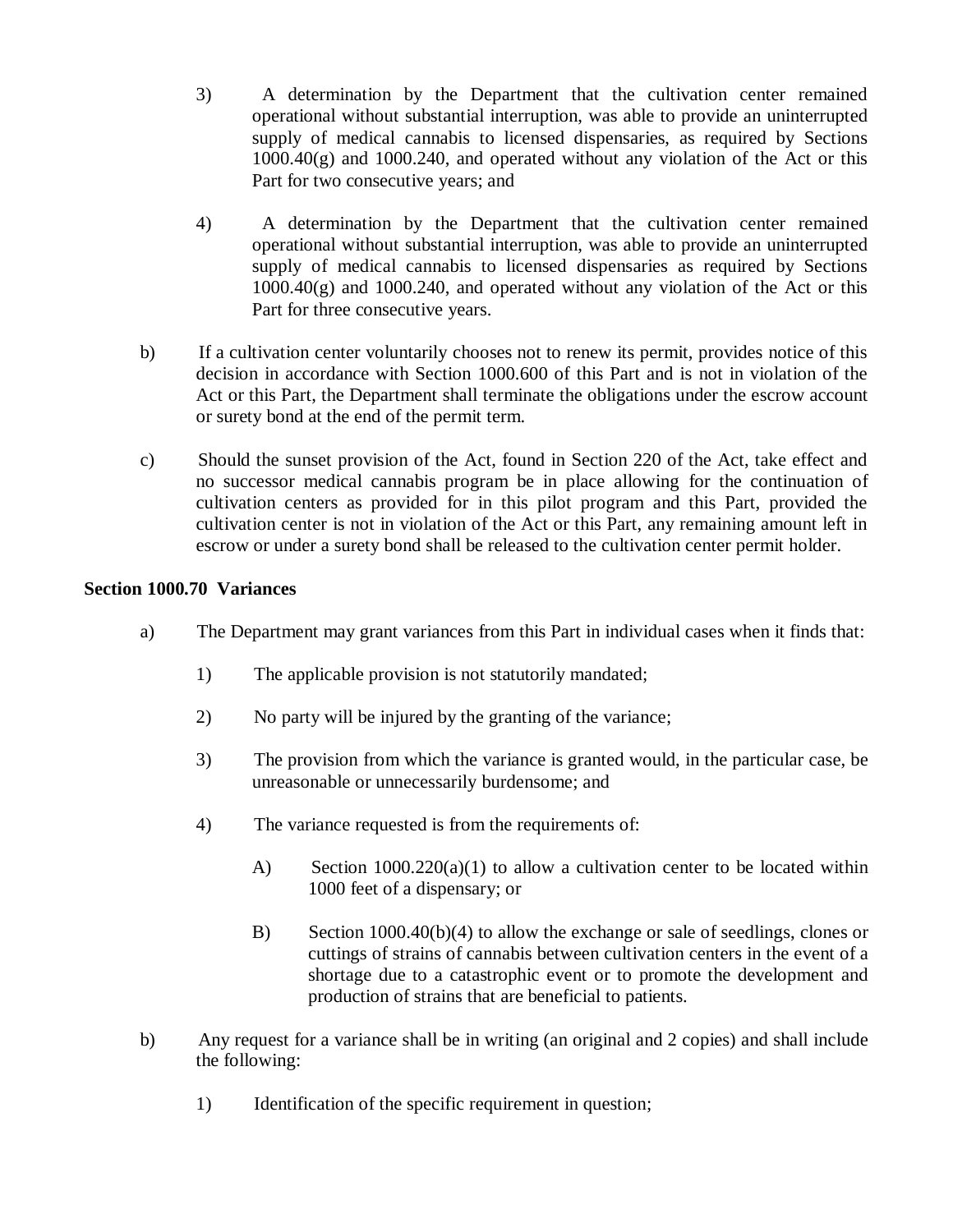- 2) A description of the variance;
- 3) The rationale for the variance and why the provision or requirement is unreasonable or unnecessarily burdensome in the particular case;
- 4) An explanation as to why no party will be injured if the variance is granted; and
- 5) The fee required by Section 1000.140.
- c) Upon receipt of a request for a variance, the Director will appoint an unbiased panel of no more than three members to review the request.
	- 1) The panel may request additional information or documentation from the applicant.
	- 2) The panel shall either approve or deny the request within 30 calendar days after the date of receipt of the request, or the date of receipt of any additional information thereafter, and notify the applicant in writing.

# SUBPART B: CULTIVATION CENTER PERMITS AND PERMIT SELECTION

# **Section 1000.100 Permit Application**

- a) A cultivation center permit shall be obtained for each facility prior to commencement of any production activities. The permit shall, along with any other certificate, business license or other authorization required to conduct production activities, be posted in a conspicuous place within the facility.
- b) The Department shall accept applications for cultivation center permits for 14 calendar days after the date indicated on the Department's website as the commencement date for accepting applications.
	- 1) Submissions shall be considered as submitted on the date on which they are postmarked or, if delivered in person during regular business hours, on the date on which they are so delivered or, if sent electronically, on the date received by the Department if received on or before 5 p.m. Central Time. If received electronically after 5 p.m. Central Time, they will be considered received on the next day.
	- 2) Submissions received after the 14 day period or any way other than required in this subsection (b) shall be returned to the applicant.
	- 3) Notification of the availability of applications will be posted on the Department's website at www.agr.state.il.us/. Application forms will be made available online at that website and may be completed online and submitted electronically to that website, at the discretion of the Department, or sent via U.S. mail to the address set forth in the application.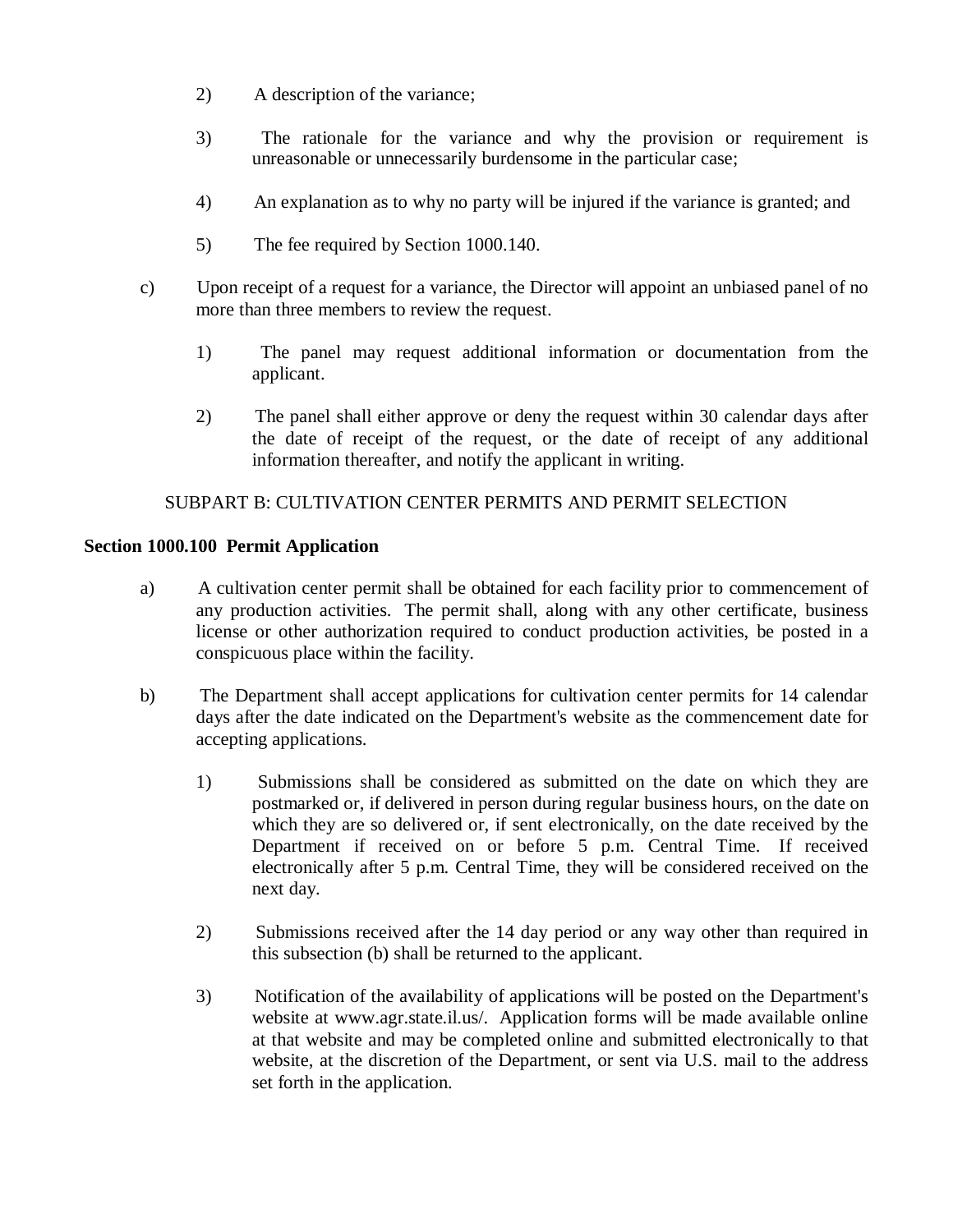- c) The permit application shall be submitted on the forms provided by the Department. The forms will include instructions for their completion and submission. The application will reflect the information required of applicants by the Act and this Part and will include requests for information, plans, maps and other materials in support of the application needed by the Department to make its determination on the permit request. The instructions on the application will reflect the total maximum number of points that can be awarded for each required criteria, measure and bonus point category listed in Section 1000.110. The instructions/application will also identify the total minimum number of points necessary from the required criteria and measures to be eligible for consideration of the bonus point categories. All applications will be reviewed and points awarded based upon the same point system in a fair and unbiased manner. If all materials, documentations, fees and information required by the application form are not submitted, the application shall be returned to the applicant. The applicant shall then have seven calendar days to resubmit the application in its entirety. Once submitted, the required fee will not be returned. Upon receipt of an application deemed to be complete, the Department will engage in no further communication with the applicant until after the selection process is completed, except as provided in Section  $1000.110(g)$  and (h).
- d) An applicant applying for a cultivation center permit shall submit, in duplicate, the following:
	- 1) *The proposed legal name of the cultivation center*;
	- 2) *The proposed physical address of the cultivation center and description of the enclosed, locked facility as it applies to cultivation centers where medical cannabis will be grown, harvested, manufactured, packaged, or otherwise prepared for distribution to a dispensing organization*;
	- 3) *The name, address, and date of birth of each principal officer and board member of the cultivation center, provided that all those individuals shall be at least 21 years of age*;
	- 4) *Any instance in which a business that any of the prospective board members of the cultivation center had managed or served on the board of the business and was convicted, fined, censured, or had a registration or license suspended or revoked in any administrative or judicial proceeding*;
	- 5) *Cultivation, inventory, and packaging plans*;
	- 6) *Proposed operating by-laws* (Operation and Management Practices Plan) *that include procedures for the oversight of the cultivation center, development and implementation of a plant monitoring system, medical cannabis container tracking system, accurate record keeping, staffing plan, and security plan reviewed* by *the Illinois State Police that are in accordance with the rules issued by the Department of Agriculture under the Act. A physical inventory shall be performed of all plants and medical cannabis containers on a weekly basis*. ISP may utilize the services of a private security contractor licensed by DFPR to assist with performing a security plan review;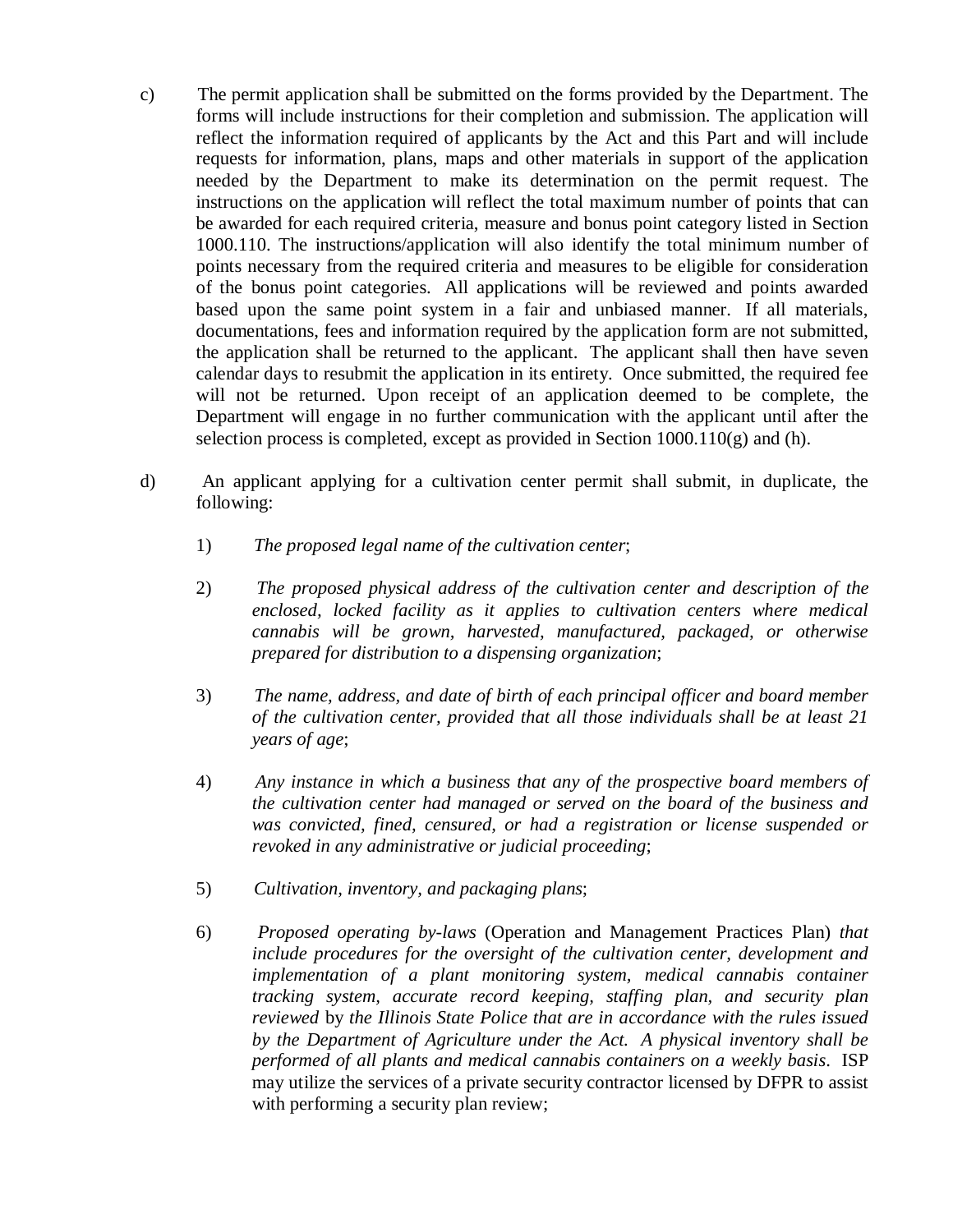- 7) *Experience with agricultural cultivation techniques and industry standards*, including experience with the cultivation of agricultural or horticultural products, operating an agriculturally related business, or operating a horticultural business;
- 8) *Any academic degrees, certifications, or relevant experience with related businesses*;
- 9) *The identity of every person, association, trust,* producer backer, partnership, other entity *or corporation having any direct or indirect pecuniary interest in the cultivation center operation with respect to which the registration is sought. If the disclosed entity is a trust, the application shall disclose the names and addresses of the beneficiaries;* (Section 85 of the Act)
- 10) If a sole proprietorship, the name, residence and date of birth of the owner;
- 11) *If a partnership, the names and addresses of all partners, both general and limited* (Section 85 of the Act) and any partnership or joint venture documents.
	- A) For a domestic limited partnership, a copy of the Certificate of Limited Partnership and a Certificate of Good Standing from the Illinois Secretary of State dated within the last 60 days.
	- B) For a foreign limited partnership, a certificate of Good Standing from the state of formation, a copy of the Certificate of Authority from the Illinois Secretary of State and a Certificate of Good Standing from the Illinois Secretary of State dated within the last 60 days;
- 12) If a limited liability partnership, the names and addresses of all partners, and any partnership or joint venture documents.
	- A) For a domestic limited liability partnership, a copy of the Certificate of Limited Liability Partnership and a Certificate of Good Standing from the Illinois Secretary of State dated within the last 60 days.
	- B) For a foreign limited liability partnership, a certificate of Good Standing from the state of formation, a copy of the Certificate of Authority from the Illinois Secretary of State and a Certificate of Good Standing from the Illinois Secretary of State dated within the last 60 days;
- 13) If a corporation based in Illinois, a copy of the Articles of Incorporation and a copy of the Certificate of Good Standing issued by the Illinois Secretary of State or obtained from the Secretary of State's website within the last 60 days. If the corporation is a foreign corporation, a copy of the Articles of Incorporation, a copy of the Certificate of Good Standing from the state or country in which the corporation is domiciled, a copy of the Certificate of Authority from the Illinois Secretary of State and a Certificate of Good Standing from the Illinois Secretary of State dated within the last 60 days. If using an assumed name  $(d/b/a)$ , a copy of the assumed name registration issued by the Secretary of State. Additionally,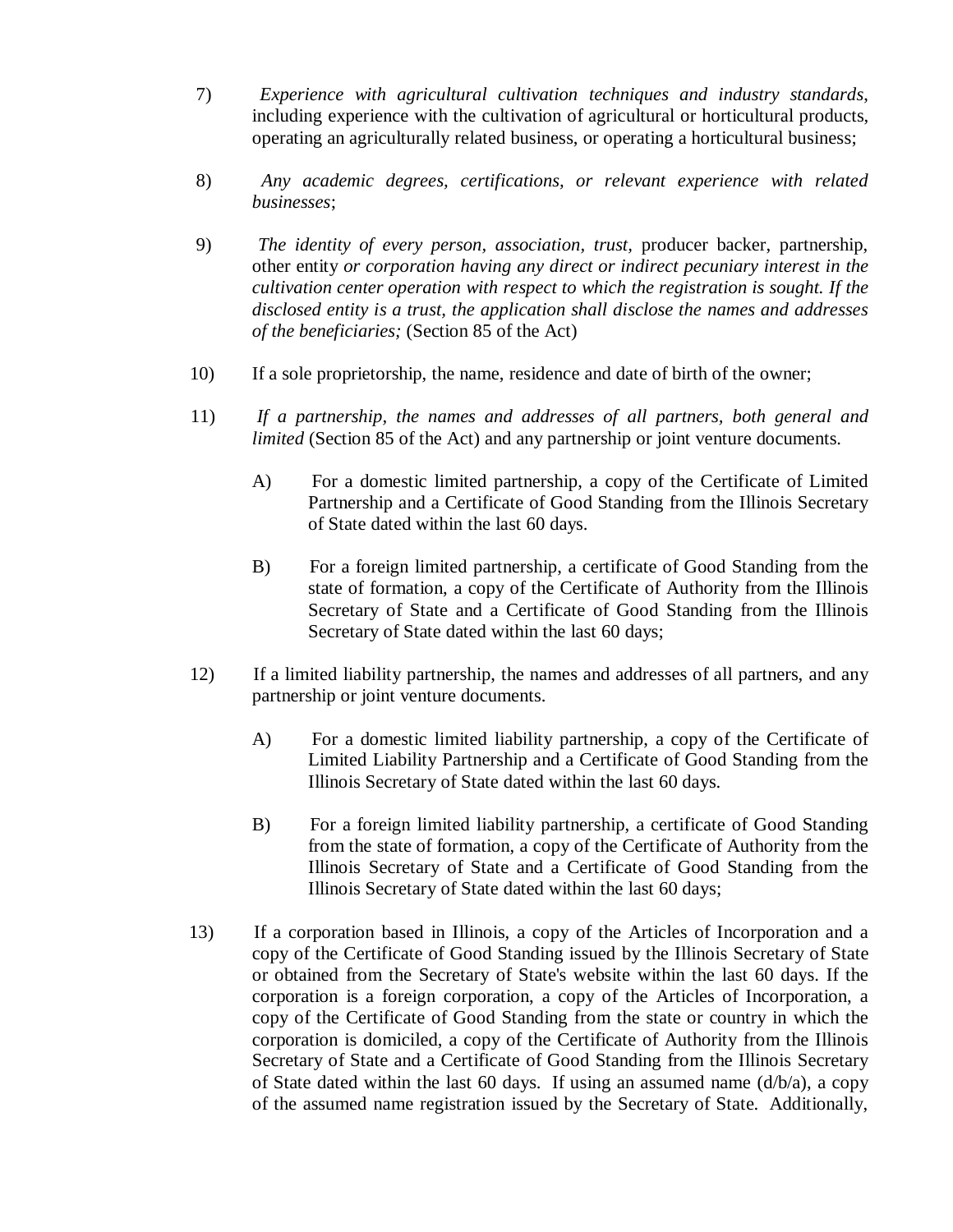applicants shall include *the names and addresses of all stockholders and directors of the corporation* (Section 85 of the Act);

- 14) If a limited liability company:
	- A) For a domestic limited liability company, a copy of the Articles of Organization, a copy of the Certificate of Good Standing issued by the Illinois Secretary of State or obtained from the Secretary of State's website within the last 60 days, and a listing of the members of the limited liability company and his, her, or its contact information.
	- B) For a foreign limited liability company, a copy of the Articles of Organization and a Certificate of Good Standing from the state of organization, a copy of the Application for Admission to Transact Business in Illinois, along with a Certificate of Good Standing issued by the Illinois Secretary of State, all dated within the last 60 days;
- 15) If another type of business entity, the same or similar information, as applicable, to that listed in this subsection (d);
- 16) *Verification from the Illinois State Police that all background checks of the principal officer, board members, and registered agents have been conducted and those individuals have not been convicted of an excluded offense* (Section 85 of the Act).
- 17) A *copy of the current local zoning ordinance to the Department and* verification from the local zoning authority that the *proposed cultivation center is in compliance with the local zoning rules issued in accordance with Section 140* of the Act (Section 85 of the Act).
	- A) If the property is not owned but is currently leased by the applicant, the applicant shall provide: a copy of the lease; confirmation of land ownership; identification of any mortgagees and/or lienholders; a written statement from the property owner and/or landlord, certifying consent that the applicant may operate a cultivation center on the premises at least through December 31, 2017; and, if applicable, verification of notification by the property owner to any and all mortgagees and/or perfected lienholders that the property is to be used as a cultivation center at least through December 31, 2017, and consent thereto by any mortgagees and/or perfected lienholders.
	- B) If the property is not owned or currently leased by the applicant, the applicant shall provide: a written statement from the property owner and/or landlord certifying consent that the applicant will lease or purchase the property for the purpose of operating a cultivation center until at least December 31, 2017; and, if applicable, verification of notification by the property owner to any and all mortgagees and/or perfected lienholders that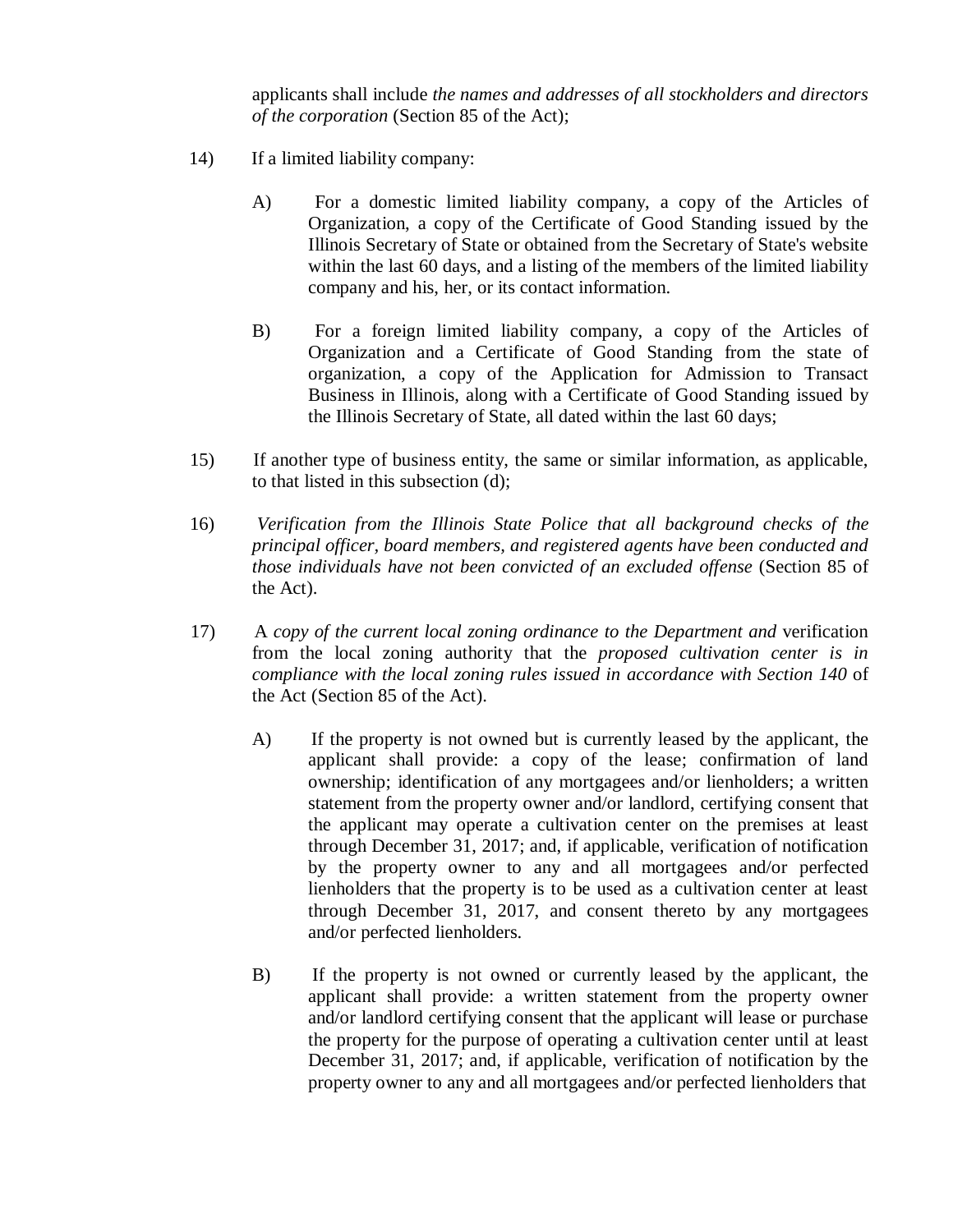the property is to be used as a cultivation center at least through December 31, 2017, and consent thereto by any mortgagees and/or perfected lienholders.

- C) If the property is owned by the applicant, the applicant shall provide: confirmation of land ownership; identification of any and all mortgagees and/or perfected lienholders; and, if applicable, verification of notification to any and all mortgagees and/or perfected lienholders that the property is to be used as a cultivation center at least through December 31, 2017, and consent thereto by any mortgagees and/or perfected lienholders;
- 18) A non-refundable application fee as set forth in Section 1000.140 for each application. Each application for a particular District shall be a separate application requiring a separate fee;
- 19) A location area map of the area surrounding the proposed cultivation center. The map must clearly demonstrate that the proposed cultivation center is *not located within 2,500 feet of the property line of a pre-existing public or private preschool or elementary or secondary school or day care center, day care home, group day care home, part day child care facility, or an area zoned for residential use* (Section 105 of the Act);
- 20) A plot plan of the cultivation center drawn to a reasonable scale. If the cultivation center building is in existence at the time of the application, the applicant shall submit plans and specifications drawn to scale for the interior of the building. If the building is not in existence at the time of application, the applicant shall submit a plot plan and a detailed drawing to scale of the interior and the architect's drawing of the building to be constructed;
- 21) Documentation acceptable to the Department that the individual or entity filing the application has at least \$500,000 in liquid assets. Documentation acceptable to the Department includes a signed statement from an Illinois Licensed CPA attesting to proof of the required amount of liquid assets under the control of an owner or the entity applying. The statement must be dated within 30 calendar days before the date the application was submitted;
- 22) Documentation acceptable to the Department that the individual or entity filing the application will be able to obtain insurance sufficient to indemnify and hold harmless the State and its officers and employees as required in Section  $1000.50(b)(4)(B);$
- 23) All relevant financial information as set forth in Section 1000.200;
- 24) The name of any agent-in-charge for each work shift;
- 25) If currently or previously licensed or authorized in another state or jurisdiction to produce or otherwise deal in the distribution of cannabis in any form, the following: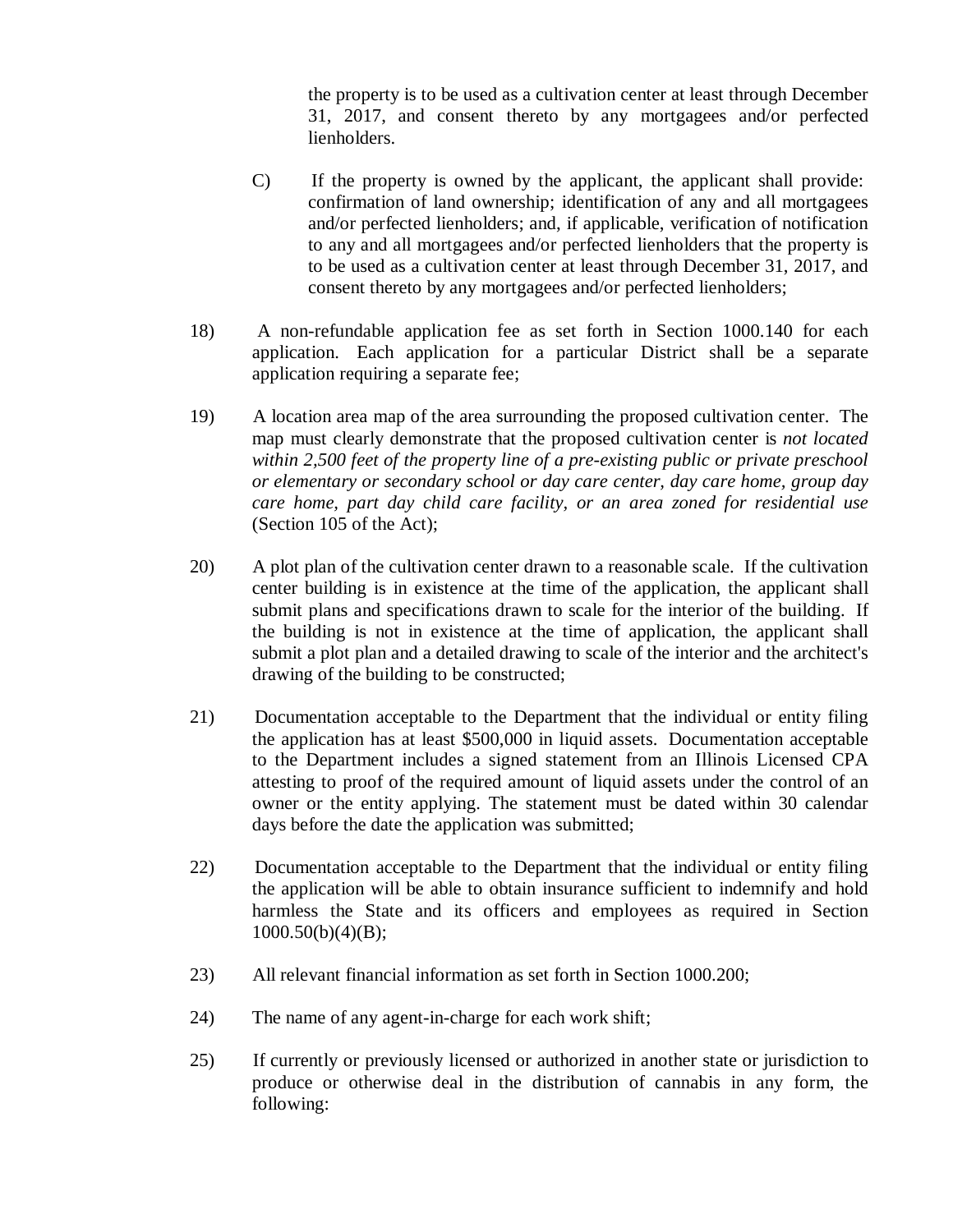- A) A copy of each such licensing/authorizing document verifying licensure in that state or jurisdiction;
- B) A statement granting permission to contact the regulatory agency that granted the license to confirm the information contained in the application; and
- C) If the license/authorization or application was ever denied, suspended, revoked or otherwise sanctioned, a copy of documentation so indicating, or a statement that the applicant was so licensed and was never sanctioned.
- e) The applicant shall sign a notarized statement certifying that:
	- 1) No prospective principal officer or board member has been convicted of an excluded offense in any state or country;
	- 2) The cultivation center will register with the Illinois Department of Revenue should the applicant be granted a permit;
	- 3) The application is complete and accurate; and
	- 4) The applicant has actual notice that, notwithstanding any state law:
		- A) Cannabis is a prohibited Schedule I controlled substance under federal law;
		- B) Participation in the program is permitted only to the extent provided by the strict requirements of the Act and this Part;
		- C) Any activity not sanctioned by the Act or this Part may be a violation of State law;
		- D) Growing, distributing or possessing cannabis in any capacity, except through a federally-approved research program, is a violation of federal law;
		- E) Use of medical cannabis may affect an individual's ability to receive federal or State licensure in other areas;
		- F) Use of medical cannabis, in tandem with other conduct, may be a violation of State or federal law;
		- G) Participation in the program does not authorize any person to violate federal law or State law and, other than as set out in Section 25 of the Act, does not provide any immunity from or affirmative defense to arrest or prosecution under federal law or State law; and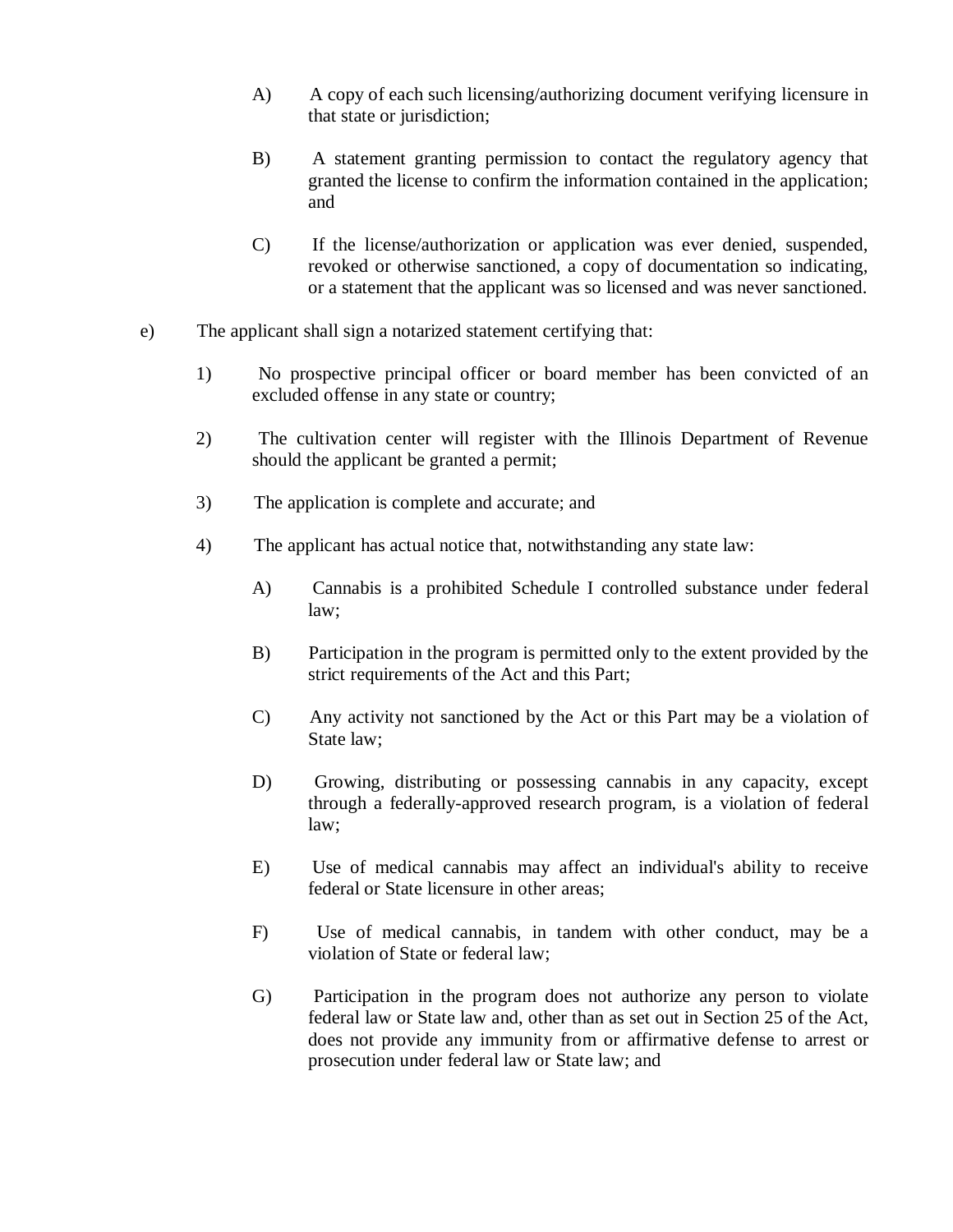- H) Applicants shall indemnify, hold harmless, and defend the State of Illinois for any and all civil or criminal penalties resulting from participation in the program.
- 5) The Department has authority to include additional certifications in the application that would be sufficient to ensure compliance with the program and all other applicable laws.
- 6) All of applicant's principal officers and producer backers expressly agree to be subject to service of process in Illinois with a current Illinois address on file with the Department.

## **Section 1000.110 Permits − Selection Criteria**

- a) Each application shall address all criteria and measures as set forth in this Part. The failure by an applicant to address all of the required criteria and measures will result in the application being denied.
- b) The required criteria and measures shall include the following:
	- 1) Suitability of the Proposed Facility:
		- A) Measure 1: The applicant demonstrates that the proposed facility is suitable for effective and safe cultivation of medical cannabis, sufficient in size, power allocation, air exchange and air flow, interior layout, lighting, and sufficient both in the interior and exterior to handle the bulk agricultural production of medical cannabis, cannabis-infused products, product handling, storage, trimming, packaging, loading and shipping. The loading/unloading of medical cannabis in the transport motor vehicle for shipping shall be in an enclosed, secure area out of public sight.
		- B) Measure 2: The applicant demonstrates the ability to continue to meet qualifying patient demand by expanding the cultivation facility in a quick and efficient manner with minimal impact on the environment and the surrounding community.
		- C) Measure 3: The applicant provides an employee handbook that will provide employees with a working guide to the understanding of the dayto-day administration of personnel policies and practices.
	- 2) Proposed Staffing Plan and Knowledge of Illinois Law and Rules Relating to Medical Cannabis:
		- A) Measure 1: The applicant fully describes a staffing plan that will provide and ensure adequate staffing and experience for all accessible business hours, safe production, sanitation, adequate security and theft prevention; and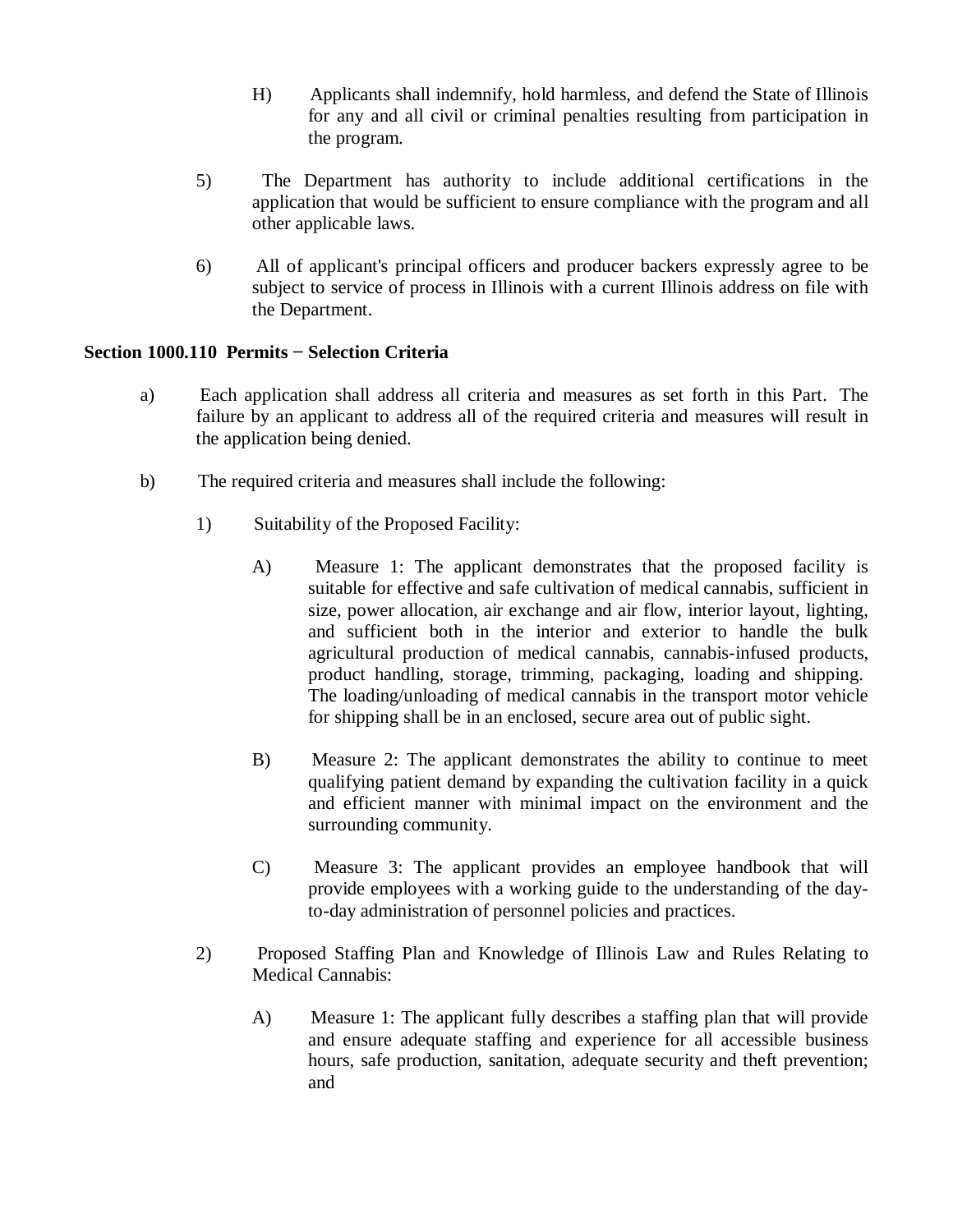- B) Measure 2: The applicant provides an Operations and Management Practices Plan that demonstrates compliance with this Part and the Act.
- 3) Security Plan:
	- A) Measure 1: The applicant's security plan demonstrates its ability to prevent the theft or diversion of medical cannabis and how the plan will assist with ISP, Department, and local law enforcement. Specifically, it shall evidence compliance with all items in Sections 1000.440, 1000.445 and 1000.450.
	- B) Measure 2: The applicant demonstrates that its plan for record keeping, tracking and monitoring inventory, quality control and security and other policies and procedures will discourage unlawful activity. It also describes the applicant's plan to coordinate with and dispose of unused or surplus medical cannabis through ISP and the Department.
	- C) Measure 3: The applicant's security plan shall describe the enclosed, locked facility that will be used to secure or store medical cannabis, its security measures, including when the location is closed for business, and the steps taken to ensure that medical cannabis is not visible to the public.
	- D) Measure 4: The applicant describes its transportation plan regarding procedures for safely and securely delivering medical cannabis to registered dispensaries.
- 4) Cultivation Plan:
	- A) Measure 1: The applicant shall describe its plan to provide a steady, uninterrupted supply of medical cannabis to registered dispensaries.
	- B) Measure 2: The applicant demonstrates knowledge of cultivation methods to be used in the cultivation of cannabis. The applicant shall describe the various strains to be cultivated and its experience, if applicable, with growing those strains or comparable agricultural products.
	- C) Measure 3: The applicant demonstrates the steps that will be taken to ensure the quality, including the purity and consistency, of the medical cannabis to be provided to dispensaries.
- 5) Product Safety and Labeling Plan:
	- A) Measure 1: The applicant shall describe its plan for providing safe and accurate packaging and labeling of medical cannabis.
	- B) Measure 2: The applicant shall describe its plan for testing medical cannabis and ensuring that all medical cannabis is free of contaminants, including but not limited to pesticides, microbiological, and residual solvent. If applicable, the applicant shall provide quality history records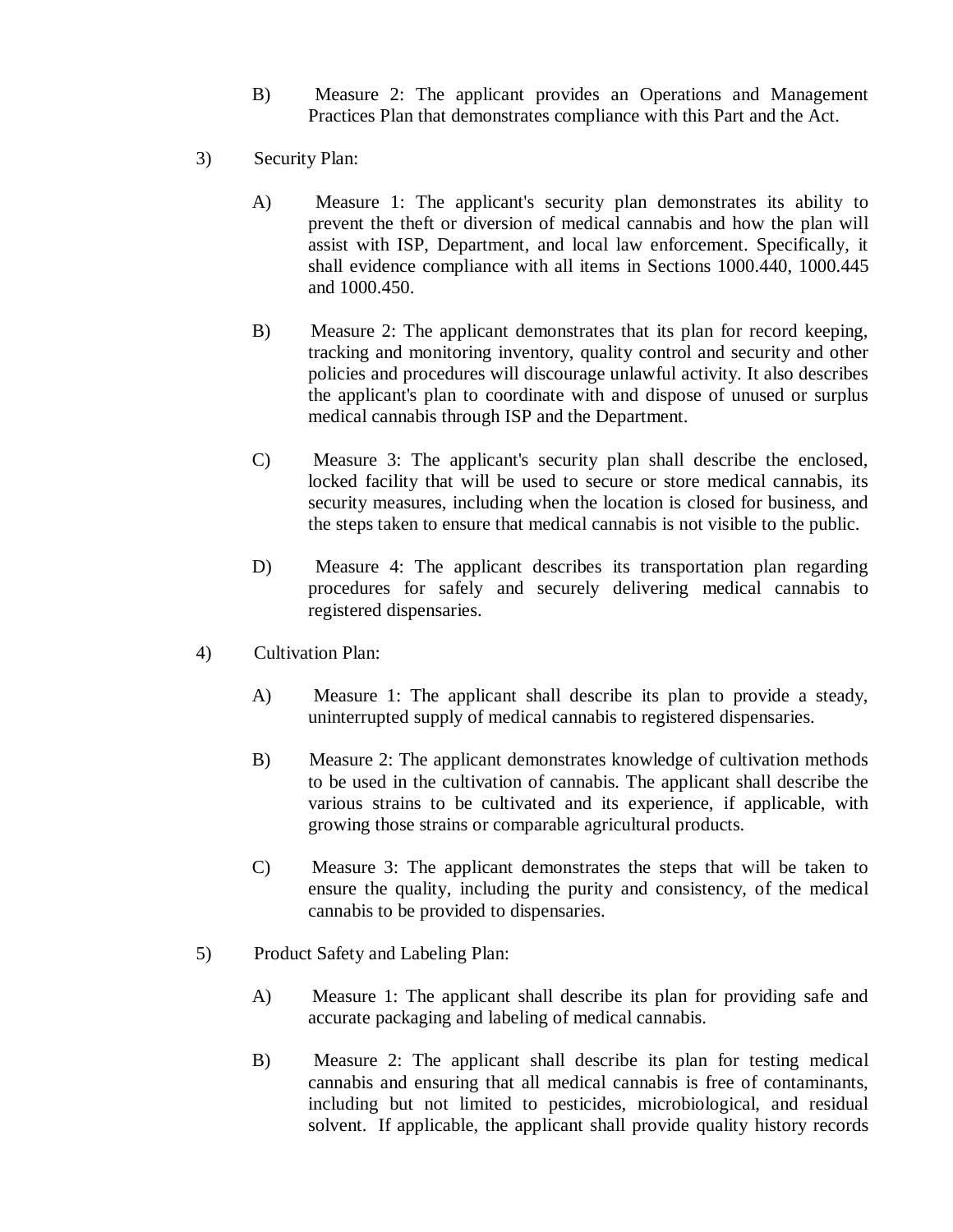showing specific testing results from laboratory testing conducted on the applicant's cannabis products.

- C) Measure 3: The applicant shall describe its plan for establishing a recall of the applicant's products in the event that they are shown by testing or other means to be, or potentially to be, defective or have a reasonable probability that their use or exposure to will cause serious adverse health consequences. At a minimum, the plan should include the method of: identification of the products involved; notification to the dispensary organization or others to whom the product was sold or otherwise distributed; and how the products will be disposed of if returned to or retrieved by the applicant.
- 6) Applicant's Business Plan and Services to be Offered:
	- A) Measure 1: The applicant shall provide a business plan that describes how the cultivation center plans to operate on a long-term basis. This shall include the applicant providing a detailed description about the amount and source of the equity and debt commitment for the proposed cultivation center that demonstrates the immediate and long-term financial feasibility of the proposed financing plan, the relative availability of funds for capital and operating needs, and the financial capability to undertake the project.
	- B) Measure 2: The applicant or its officers, board members, or incorporators demonstrates experience in business management and/or having medical industry, agricultural or horticultural experience and the extent of their involvement in or ability to influence the day-to-day operations of the facility.
	- C) Measure 3: The business plan demonstrates a start-up timetable that provides an estimated time from permit approval of the cultivation center to full operation, and the assumptions used for the basis of those estimates.
- c) The Department shall award bonus points for preferred but not required initiatives based on the applicant's ability to meet or exceed minimum requirements in the following categories:
	- 1) Labor and Employment Practices: The applicant may describe any plans it has to:
		- A) Provide a safe, healthy and economically beneficial working environment for its employees, including, but not limited to, its plans regarding workplace safety and environmental standards, codes of conduct, healthcare benefits, educational benefits, retirement benefits, and wage standards.
		- B) Recruit and/or hire minorities, women, veterans, disabled persons and Illinois residents.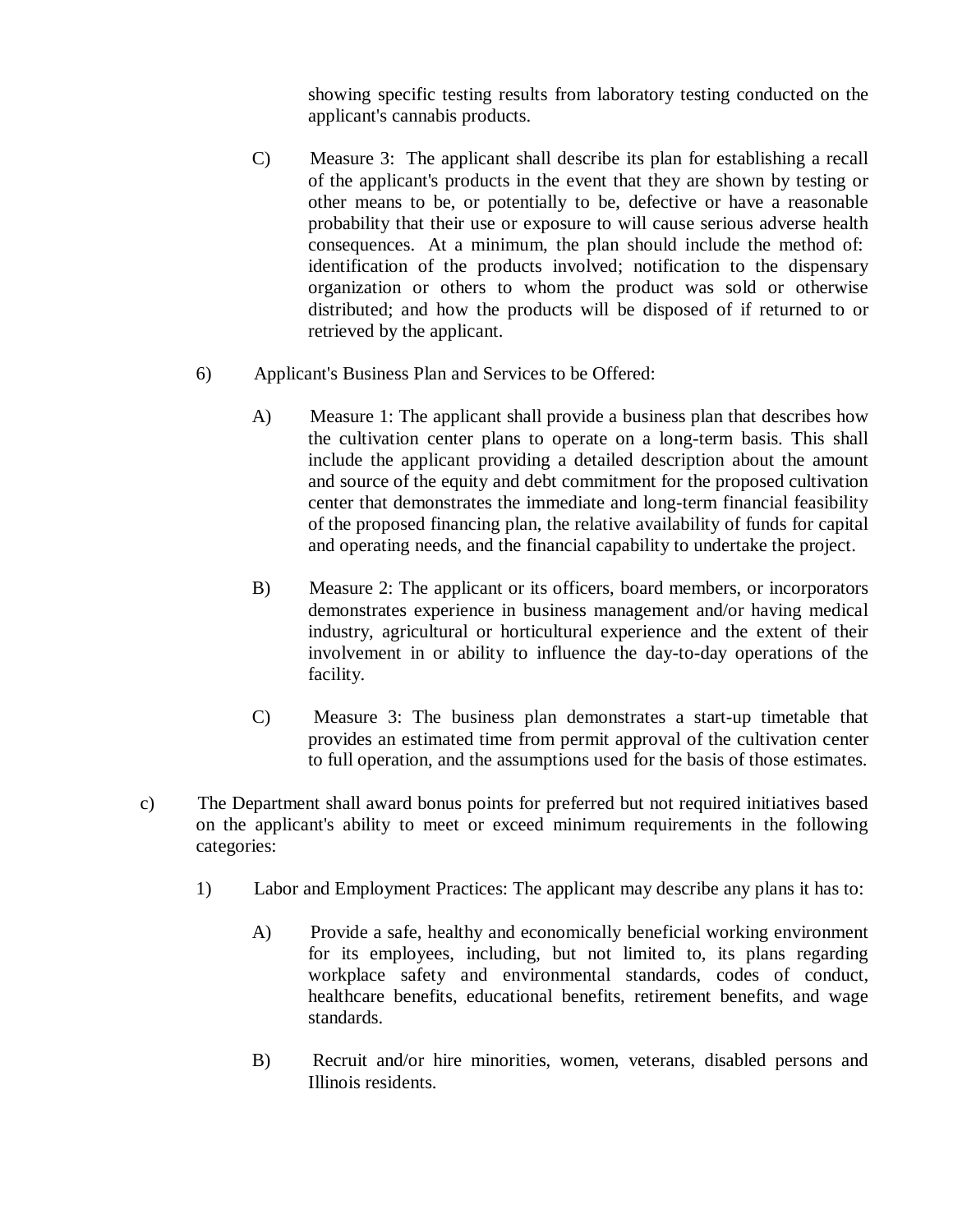2) Research Plan: The applicant may provide the Department with a detailed proposal to conduct, or facilitate, a scientific study or studies related to the medicinal use of cannabis. To the extent it has been determined, the applicant may include in its proposal, a detailed description of:

- A) The methodology of the study;
- B) The issues to be studied;
- C) The methods that will be used to identify and select study participants;
- D) The identity of all persons or organizations that will be worked with in connection with the study, including the role of each;
- E) The duration of the study; and
- F) The intended use of the study results.
- 3) Community Benefits Plan: The applicant may provide the Department with a detailed description of any plans the applicant has to give back to the local community if awarded a cultivation center permit.
- 4) Substance Abuse Prevention Plan: The applicant may provide a detailed description of any plans it will undertake, if awarded a cultivation center permit, to combat substance abuse in Illinois, including the extent to which the applicant will partner, or otherwise work with existing substance abuse programs.
- 5) Local Community/Neighborhood Report: The applicant may provide comments, concerns or support regarding the potential impact of the proposed location to the local community and neighborhood. This may include the local community's concerns or support regarding the proposed location's proximity to substance abuse treatment centers, day care centers, schools and halfway houses.
- 6) Environmental Plan: The applicant may demonstrate an environmental plan of action to minimize the carbon footprint, environmental impact, and resource needs for the production of medical cannabis. The applicant may describe any plans for the use of alternative energy, the treatment of waste water and runoff, and scrubbing or treatment of exchanged air.
- 7) Verification of Minority Owned, Female Owned, Veteran Owned, or Disabled Person Owned Business: The Minority, Female, Veteran, or Disabled Person applicant must own at least 51 percent of the entity applying for registration. The percentage totals may include any combination of these types of businesses. The Minority, Female, Veteran, or Disabled Person applicant must also share in control of management and day-to-day operations of the permitted facility. Documentation must be submitted at the time of application that demonstrates the respective status of the applicant, including, but not limited to, certification under the Business Enterprise for Minorities, Females, and Persons with Disabilities Act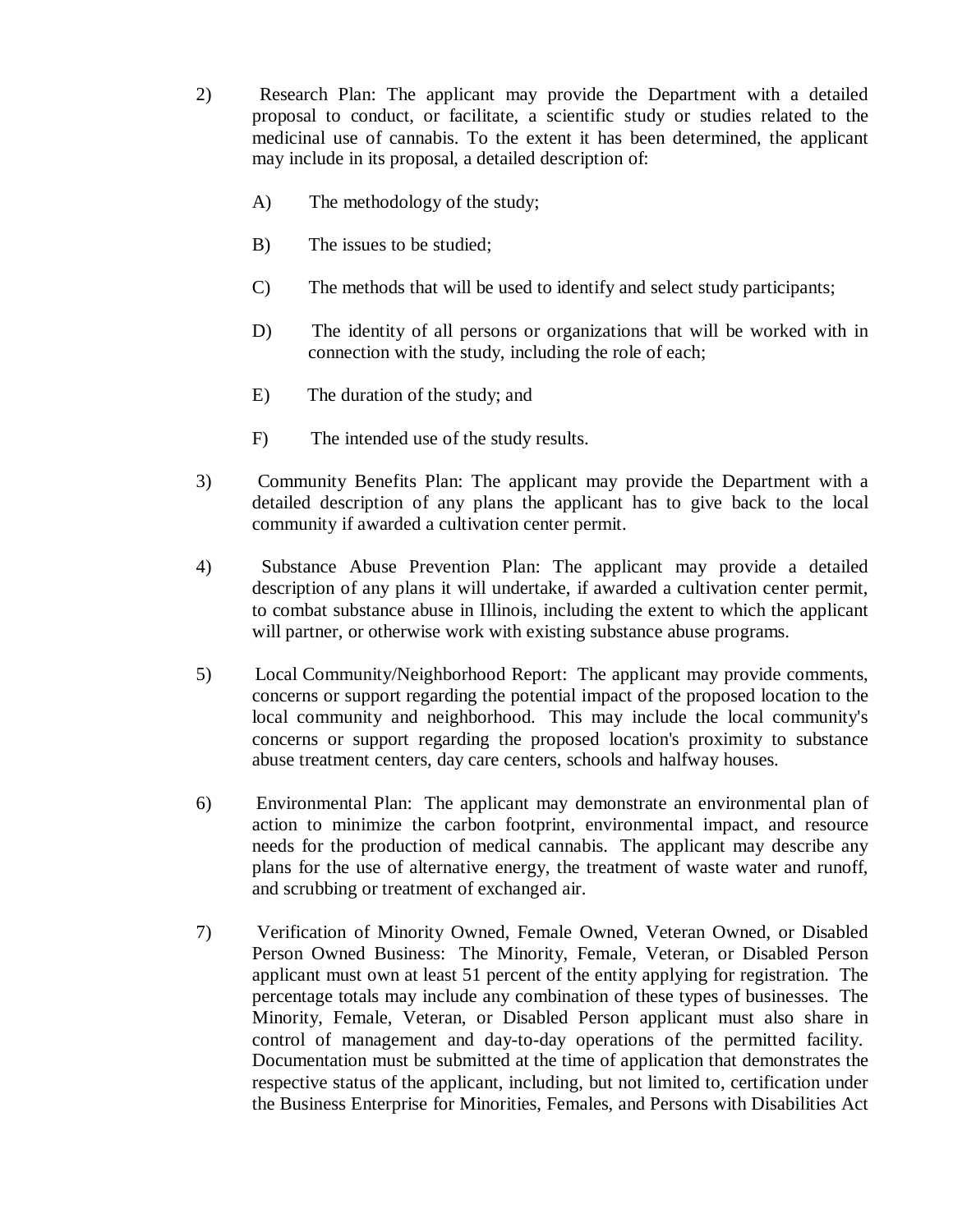[30 ILCS 575] for minority, female or disabled person applicants, or a DD214 for veteran applicants.

- 8) Verification that the applicant's principal place of business is headquartered in Illinois. The names, addresses and verification of the applicant's proposed agents that reside in Illinois. The applicant may also provide a plan for generating Illinois-based jobs and economic development.
- d) Should the applicant be awarded a permit, the information and plan that an applicant provided in its application becomes a mandatory condition of the permit. If a permittee fails to comply with standard and special conditions of the permit, the Department may assess a penalty or seek suspension or revocation of the permit pursuant to Section 1000.700.
- e) The Department may issue a cultivation center permit with conditions addressing weaker areas of the cultivation center's application that shall be addressed and corrected in the manner and timeframe set forth in the permit.
- f) There shall not be more than one permit issued per each of the 22 ISP District boundaries as specified on January 1, 2013.
	- 1) A permit shall be issued to the qualified applicant receiving at least the minimum required score in each category and the highest total score overall as compared to the other applicants within the applicable district.
	- 2) ISP District Chicago (District C) incorporates ISP Districts 3 and 4. Therefore, the Department shall issue two separate permits for ISP District C.
- g) In the event that two or more qualified applicants for a cultivation center permit receive the same total score, the Department shall select the applicant that received the highest score in the cultivation plan category. In the event that the same two applicants received the same score in the cultivation plan category, the Department shall select the applicant that received the highest score in the security plan category.
	- 1) If a tie score still remains, the tied applicants will be interviewed by an unbiased panel selected by the Department.
	- 2) The panel will judge the overall applications and suitability, sustainability and likelihood of success of the applicants and award the permit accordingly.
- h) In the event that there are no qualified applicants in a particular District, the applicant with the highest total score will meet with an unbiased panel selected by the Department to determine whether the applicant may be able to cure any deficiencies in the application to become qualified. If the applicant is unable to cure the deficiencies, the panel will meet with the applicant with the next highest score to determine whether it may be able to cure any deficiencies in its application to become qualified. If that applicant is unable to cure the deficiencies, and there are no qualified applicants in that particular District, the application process will be reopened. All applicants will be required to submit a new fee and application for that District.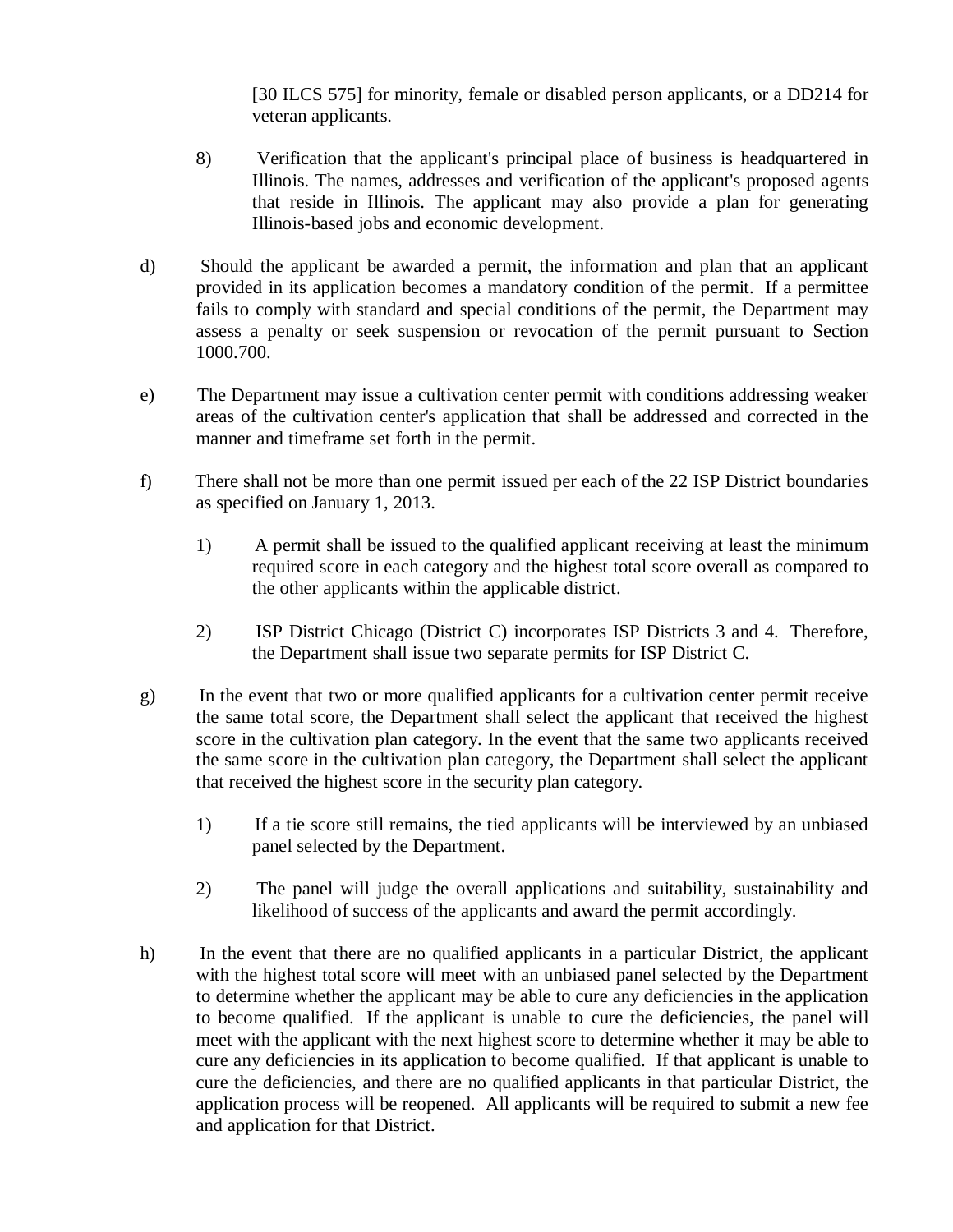- i) If no qualified applicants are found during the process described in subsections (g) and (h), or if an applicant that is issued a conditional permit fails to fulfill the conditions of the conditional permit, or if no permit is issued or active in a particular District for any other reason, the Department shall announce another period to submit an application for that District. The application period shall be for 30 calendar days from the date specified in the announcement.
- j) The Department may verify information contained in each application and accompanying documentation to assess the applicant's character and fitness to operate a cultivation center. Notwithstanding an applicant satisfying the foregoing selection criteria, the Department may, in its discretion, refuse to issue a permit if it is not satisfied that an applicant, or any one required to be identified in the application by Section 1000.100, is a person of good character, honesty and integrity, and is not:
	- 1) A person whose background, including criminal charges, reputation and association, is injurious to the health, safety, morals, good order and general welfare of the People of the State of Illinois;
	- 2) A person whose background, criminal record, reputation, habits, social or business associations adversely affect public confidence and trust in the medical cannabis industry or poses a threat to the public interests of the State or to the security and integrity of the medical cannabis industry;
	- 3) A person who creates or enhances the dangers of unlawful practices, methods and activities in the medical cannabis industry, including, but limited to, product diversion;
	- 4) A person who presents questionable business practices and financial arrangements incidental to the medical cannabis industry;
	- 5) A person who associates with, either socially or in business affairs, or employs persons of notorious or unsavory reputation or who have extensive police records, or who have failed to cooperate with any officially constituted investigatory or administrative body; or
	- 6) A person who has had a cannabis dispensary or cultivation center license revoked, suspended or sanctioned in any other jurisdiction.

# **Section 1000.120 Permit Issuance; Transferability**

- a) A cultivation center permit shall be issued for the specific location identified on the application, and is valid only for the owner, premises and name designated on the permit and the location for which it is issued.
	- 1) A cultivation center permit is not transferable to a new location without Department approval.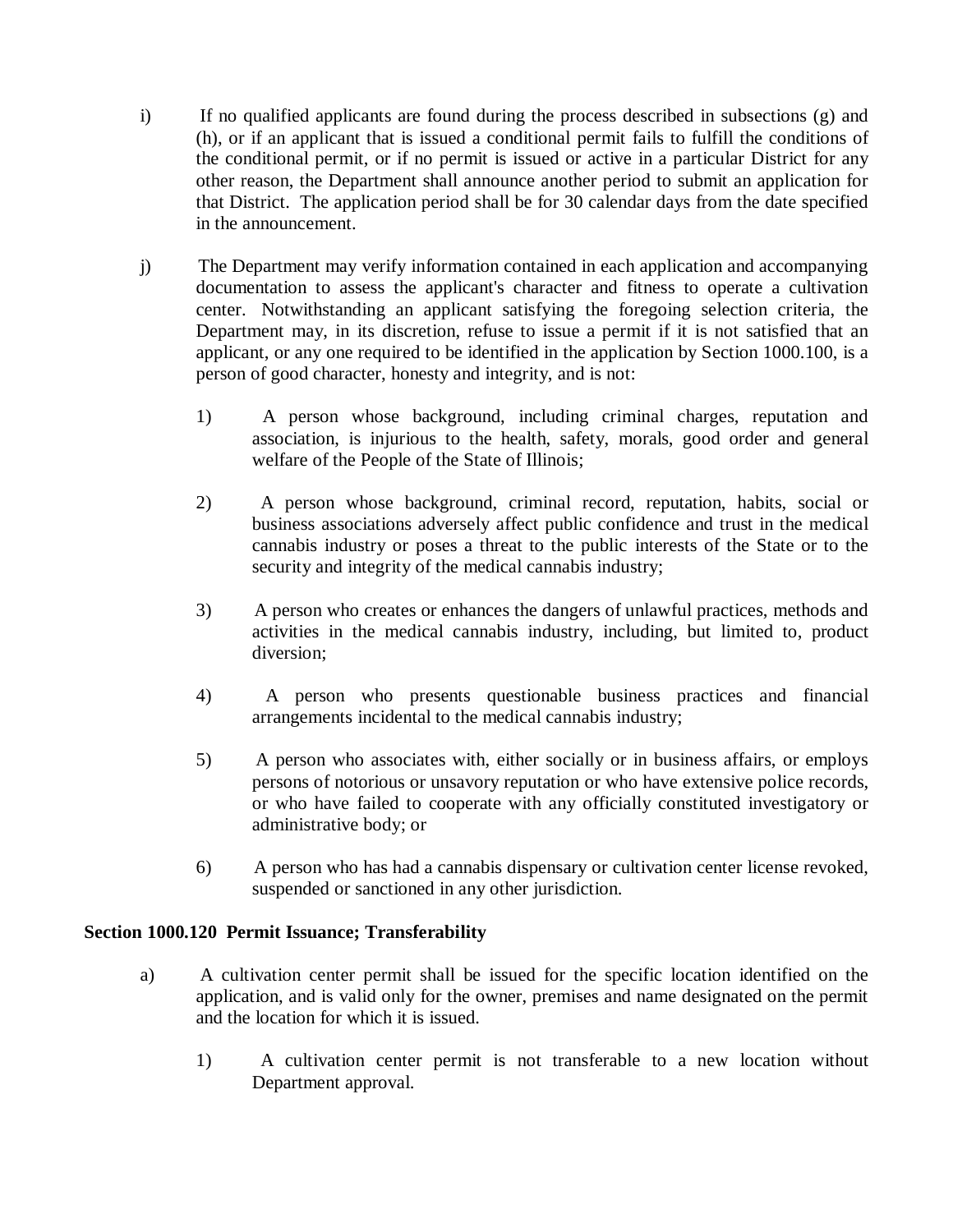- 2) In the event that the Department approves the new location as meeting all requirements of the Act and this Part, the cultivation center shall have a brief transition period of no more than 90 days, approved by the Department, to transfer its inventory and begin operations at the new location.
	- A) The transition period shall not begin until the new location is ready to begin production.
	- B) No product may be transferred to or cultivated at the new location prior to the beginning date of this approved transition period.
	- C) Any product remaining at the original location past the transition period shall be destroyed in accordance with the provisions of Section 1000.460.
	- D) The cultivation center shall notify the Department in writing or by electronic transmission once the transfer of inventory is complete and production has begun at the new location.
- 3) Upon inspection and verification by the Department that the new location is in compliance with the Act and this Part, the Department shall issue a permit modification reflecting the new location. The modified permit shall have the same expiration date as the previously issued permit.
- b) A cultivation center permit shall be issued for the specific applicant identified in the application and shall not be transferable in whole or in part, with the following exceptions:
	- 1) A cultivation center permit may be reissued, without charge, solely in the name of the surviving spouse or domestic partner of a deceased permittee if the permit was issued in the names of both of the parties.
	- 2) A cultivation center permit may be transferred, without charge, to an heir of a deceased permittee other than as provided in subsection (b)(1), as determined by the Probate Act of 1975 [755 ILCS 5]. For the purpose of considering the qualifications of the heir to receive a cultivation center permit, the Department shall require a criminal background check and the heir will be subject to all other requirements of the Act and this Part.
- c) The proposed sale of any outstanding or issued stock of a corporation permitted under the Act, or any proposed change in the officers or board members of the corporation, must be reported to the Department, and Department approval must be obtained before the changes are made. A fee (see Section 1000.140) will be charged for the processing of the change of stock ownership or corporate officers or board members.
- d) The proposed change of any person or principal officer of any permittee must be reported to the Department and Department approval must be obtained before the changes are made. A fee (see Section 1000.140) will be charged for the processing of any such change.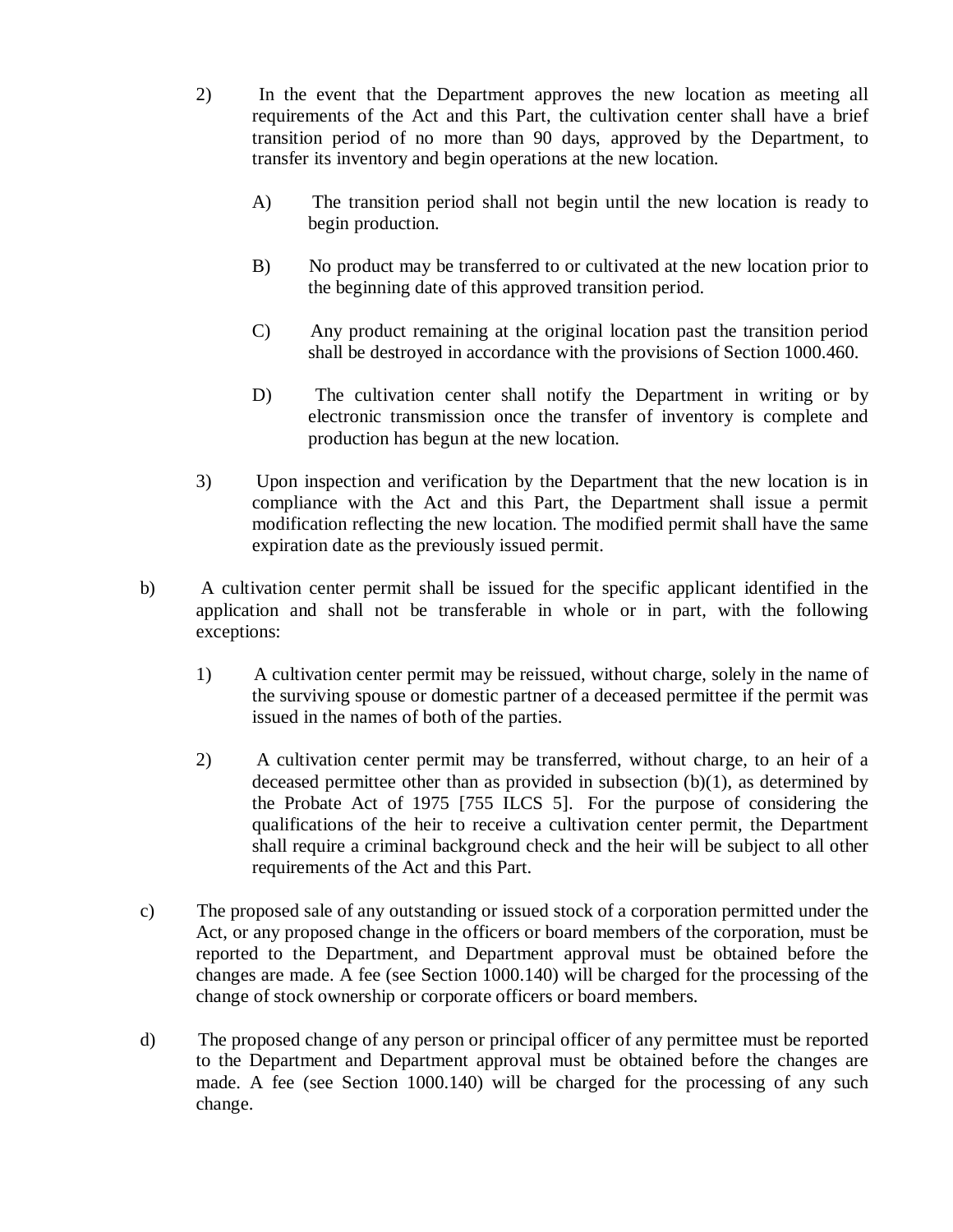e) A cultivation center permit shall not be leased or subcontracted, in whole or in part.

## **Section 1000.130 Permit Renewal**

- a) Every cultivation center permit, agent and agent-in-charge identification card issued by the Department under the Act and this Part shall expire annually on the date it was issued.
- b) Every renewal application for a permit, agent or agent-in-charge identification card issued pursuant to this Part and accompanied by the proper fees (see Section 1000.140) shall be filed annually with the Department at least 45 calendar days prior to the date the existing permit or registration expires.
- c) The Department shall send written notification of expiration to each permitted cultivation center at least 90 days prior to expiration. However, failure to receive a renewal form from the Department shall not excuse the cultivation center from paying the renewal fee or renewing the permit prior to its expiration. Except as allowed by subsection (e), production, sales and delivery of medical cannabis on an expired permit is not permitted and is grounds for imposition of discipline.
- d) *The Department shall grant a renewal application within 45 days* after *its submission if the following conditions are satisfied:*
	- 1) *the registered cultivation center submits a renewal application and the required renewal fee; and*
	- 2) *the Department of Agriculture has not suspended the registration of the cultivation center or suspended or revoked the registration for violation of the Act or* this Part*.* (Section 90 of the Act)
- e) Failure to renew prior to the expiration date of the applicable permit or agent or agent-incharge identification card shall result in the permit or identification card being suspended for a maximum of 30 days, after which the permit, if not renewed, will be deemed expired. During the suspension, the cultivation center shall not sell or deliver any cannabis or cannabis-infused product.
- f) If a renewal application and all applicable fees are not submitted to the Department at least 30 calendar days after the expiration of the permit or identification card, the permit or identification card shall not be eligible for renewal, and the applicant shall cease and desist from all production, sale and delivery activities.
	- 1) If a permit renewal application and all applicable fees are not submitted to the Department at least 30 calendar days after the expiration of the permit, the Department shall accept applications for cultivation center permits in the applicable State Police District in accordance with Sections 1000.100 and 1000.110.
	- 2) The cultivation center shall dispose of all medical cannabis in its possession in accordance with Section 1000.460.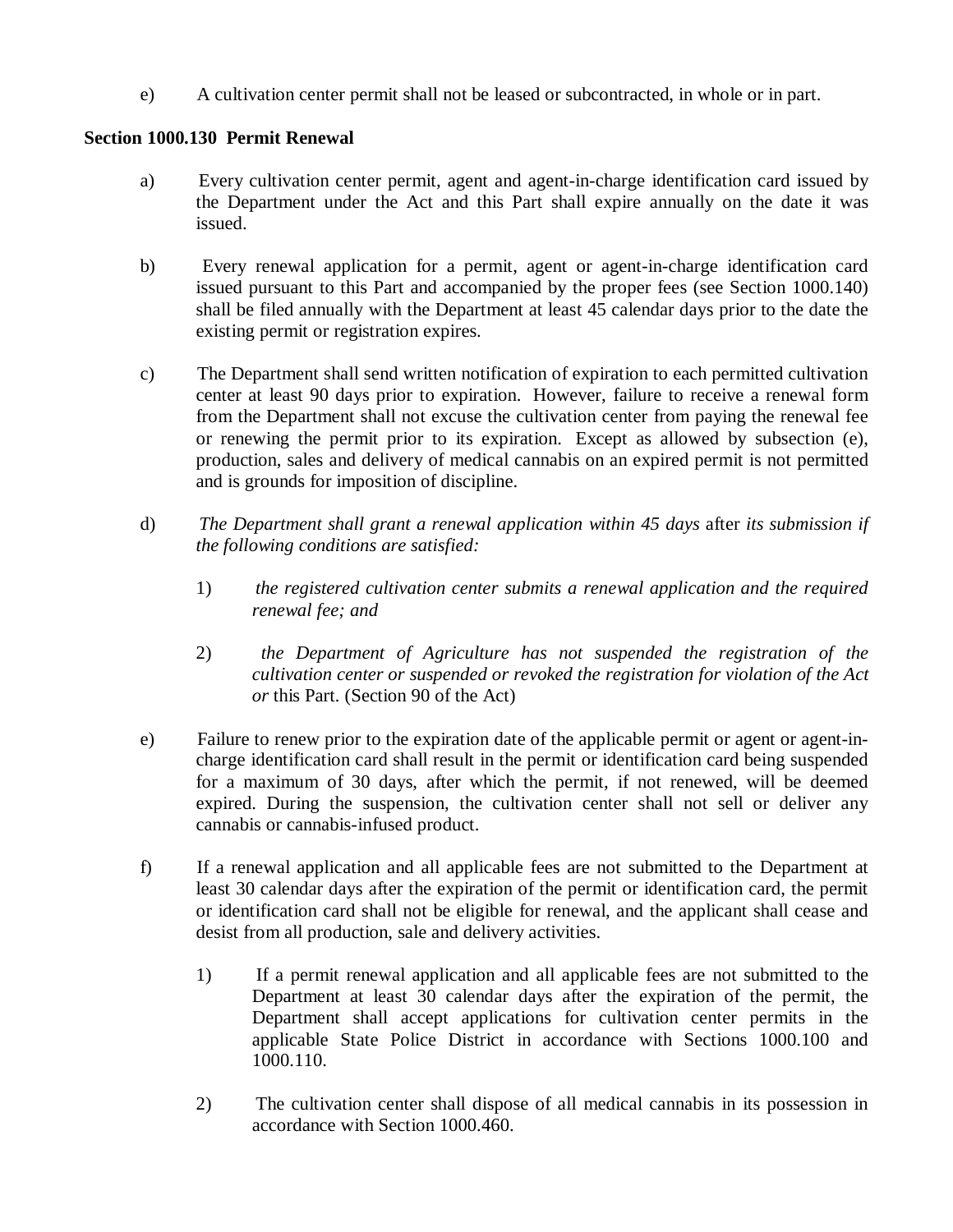- g) Upon request for renewal, the Department shall consider the permittee's history of compliance with requirements of the Act and this Part, the number and severity of any violations and the correction of those violations, as well as penalties or fines imposed or any other enforcement actions.
- h) The Department may deny a renewal after consideration of the permittee's history of compliance.

#### **Section 1000.140 Fees**

- a) An applicant shall submit the following non-refundable fees with each permit and registration application submitted, in the form of a certified check or money order payable to the "Illinois Department of Agriculture", or by such other means as approved by the Department.
	- 1) The application fee for a cultivation center permit shall be \$25,000 for each application submitted. In addition, if an application for a cultivation center permit is approved, the applicant shall pay a fee of \$200,000 for each permit prior to receiving the permit.
	- 2) The fee for each annual renewal of a cultivation center permit shall be \$100,000.
	- 3) The fee for a cultivation center agent or agent-in-charge identification card and for each renewal shall be \$100.
	- 4) The fee for the issuance of a replacement cultivation center agent or agent-incharge identification card shall be \$50.
	- 5) The fee for an application to change a cultivation center name or the change of stock ownership or principal officers shall be \$1,000.
	- 6) The fee for an application to make modifications to a cultivation center shall be \$5,000. In addition, upon approval of the application, the applicant shall pay an additional fee of \$3,000.
	- 7) The fee for an application to make a physical, non-cosmetic alteration of a cultivation center, other than an expansion, shall be \$1,000.
	- 8) The fee for a cultivation center to register a cannabis product with the Department shall be \$100 per product name;
	- 9) The fee to request a variance shall be \$200.
- b) *All monies collected under the Act shall be deposited in the Compassionate Use of Medical Cannabis Fund in the State treasury.* (Section 20 of the Act)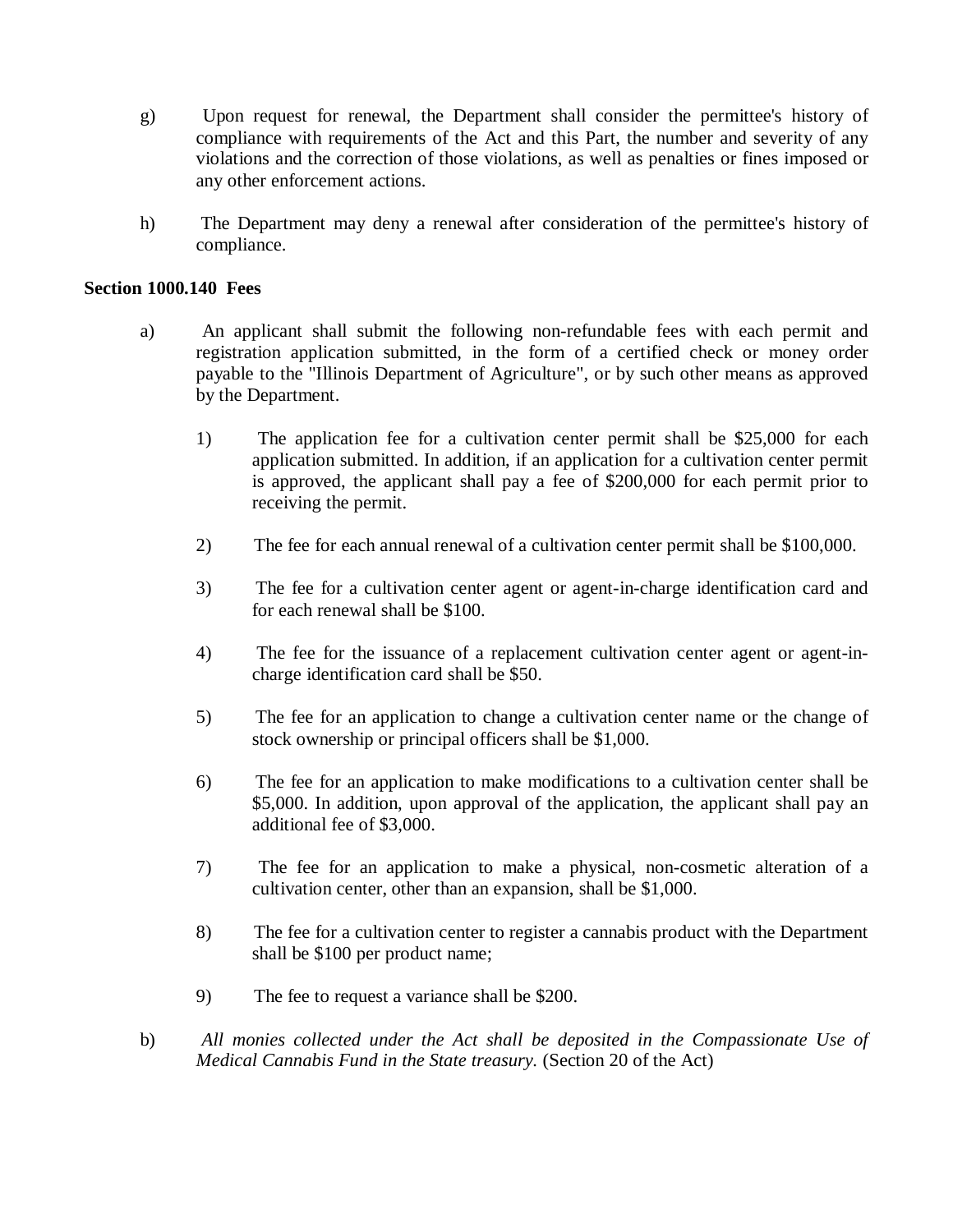c) The Department may, through the administrative rulemaking process, propose changes to the fees set forth in this Section if the Department deems that change is necessary to cover costs for implementation, administration and enforcement of the Act and this Part.

## **Section 1000.150 Modifications and Alterations**

- a) A permit shall be amended before the commencement of any modification to the facility. This includes any change that modifies the approved permit design capability of production or process areas, including change of capacity, efficiency or processes.
- b) Before making any modification to a permitted facility, the cultivation center must complete an Application for Permit and Construction Approval and submit the application with the appropriate schedules to the Department.
- c) An amendment to the permit shall not be required for alterations at the facility.

## **Section 1000.160 Denial of Cultivation Center Application/Suspension or Revocation of Permit**

- a) *An application for a cultivation center permit must be denied if any of the following conditions are met:* 
	- 1) the applicant failed to submit the materials required by this Part;
	- 2) *the applicant would not be in compliance with local zoning rules issued in accordance with Section 140* of the Act;
	- 3) *one or more of the prospective principal officers or board members has been convicted of an excluded offense;*
	- 4) *one or more of the prospective principal officers or board members has served as a principal officer or board member for a registered dispensing organization or cultivation center that has had its registration revoked* or suspended;
	- 5) *one or more of the principal officers or board members is under 21 years of age;*
	- 6) *a principal officer or board member of the cultivation center has been convicted of a felony under the laws of this State, any other state, or the United States;*
	- 7) *a principal officer or board member of the cultivation center has been convicted of any violation of Article 28 of the Criminal Code of 2012, or substantially similar laws of any other jurisdiction; or*
	- 8) *the person has submitted an application for a* permit *under* the *Act* and/or this Part *which contains false information.* (Section 85 of the Act)
- b) The Department may suspend or revoke a registration for violations of the Act and/or this Part.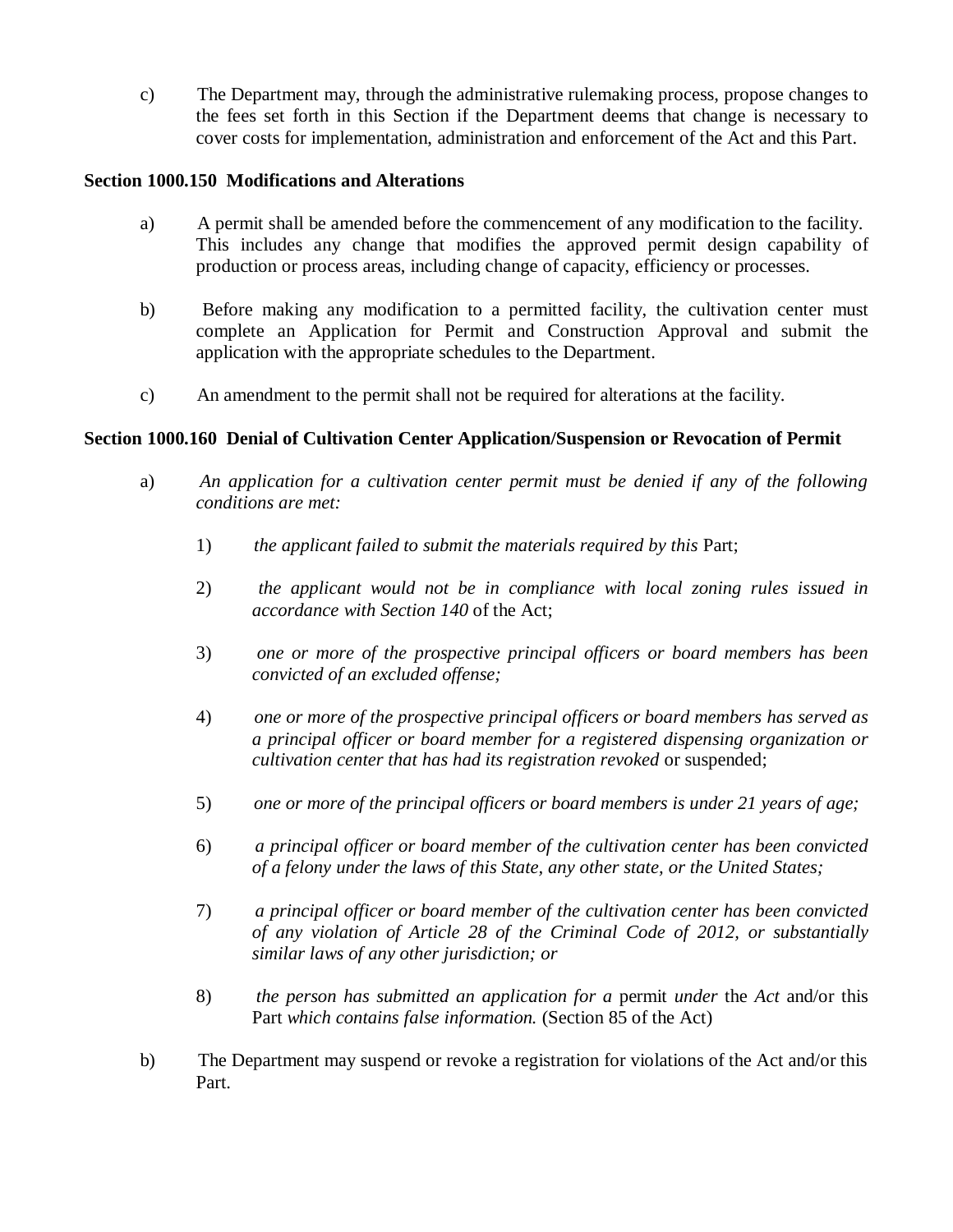c) Nothing in this Part is intended to confer a property or other right, duty, privilege or interest entitling an applicant to an administrative hearing upon denial of an application.

# SUBPART C: CULTIVATION CENTER REQUIREMENTS

#### **Section 1000.200 Financial Disclosure**

- a) When applying for a cultivation center permit, the applicant shall disclose all relevant financial information to the Department. The applicant shall have a continuing duty to disclose promptly any material changes in the financial information provided to the Department. If an applicant is issued a permit, this duty of ongoing disclosure shall continue throughout the permitted period. These disclosures shall include:
	- 1) The ownership structure of the cultivation center;
	- 2) A current organizational chart that includes position descriptions and the names and resumes of persons holding each position to the extent those positions have been filled. To the extent not revealed by the resume, include additional pages with each resume setting out the employee's particular skills, education, experience or significant accomplishments that are relevant to owning or operating a cultivation center;
	- 3) Documents such as the articles of incorporation, articles of association, charter, by-laws, partnership agreement, agreements between any two or more members of the applicant that relate in any manner to the assets, property or profit of the applicant, or any other comparable documents that set forth the legal structure of the applicant or relate to the organization, management or control of the applicant;
	- 4) A copy of all compensation agreements with producer backers, directors, owners, officers, growers, other high-level employees or any other persons required to complete these agreements;
	- 5) A compensation agreement that includes any agreement that provides, or will provide, a benefit to the recipient, whether in the form of salary, wages, commissions, fees, stock options, dividends, interest, bonuses or otherwise;
	- 6) The nature, type, terms, covenants and priorities of all outstanding bonds, loans, mortgages, trust deeds, pledges, lines of credit, notes, debentures or other forms of indebtedness issued or executed, or to be issued or executed, in connection with opening or operating the proposed cultivation center;
	- 7) Audited financial statements for the previous fiscal year, which shall include, but are not limited to, an income statement, balance sheet, statement of retained earnings or owners' equity, statement of cash flows, and all notes to these statements and related financial schedules, prepared in accordance with generally accepted accounting principles, along with the accompanying independent auditor's report. If the applicant was formed within the year preceding the application for permit, provide certified financial statements for the period of time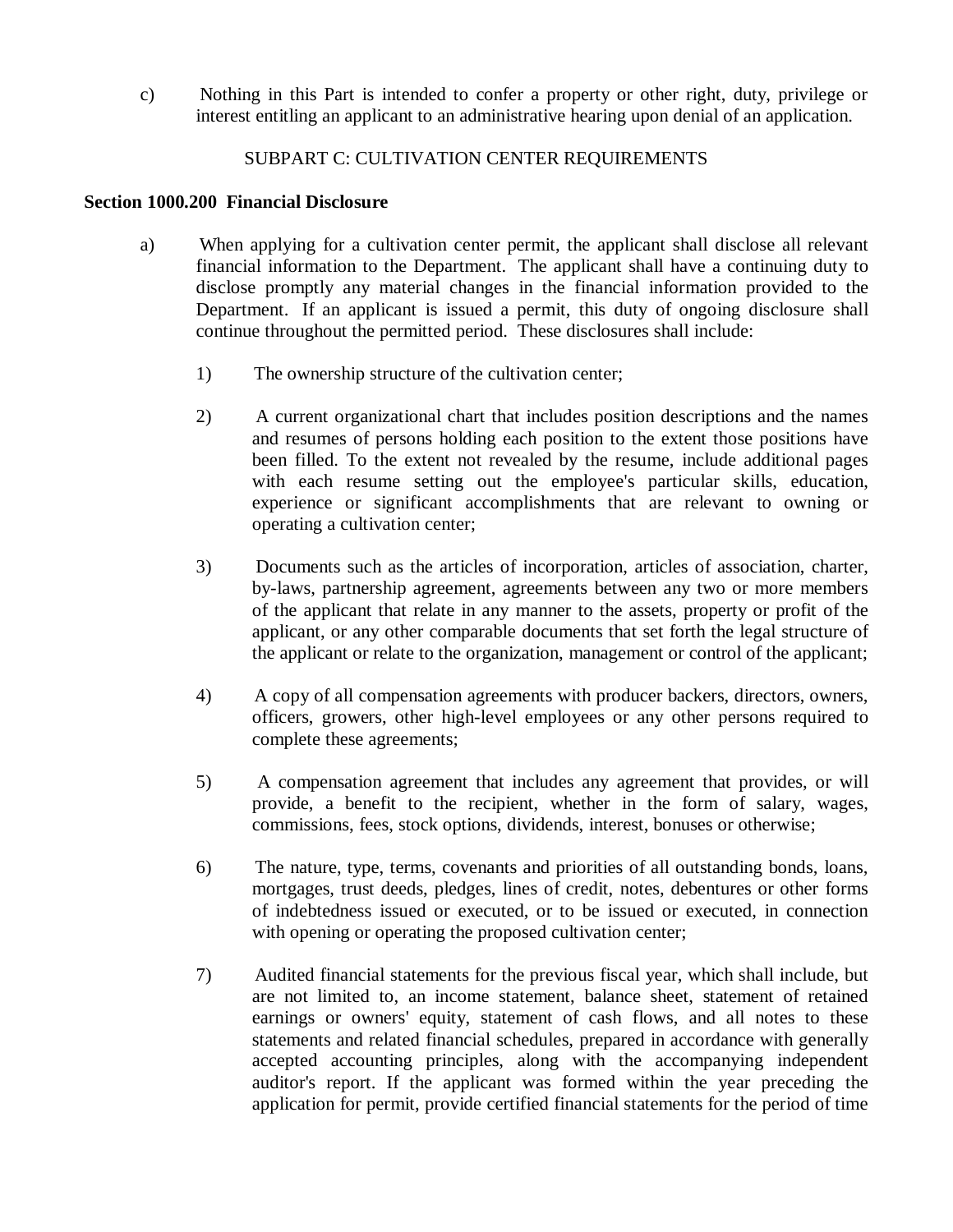the applicant has been in existence and any pro forma financials used for business planning purposes;

- 8) Complete copies of all federal, state and foreign (with translation) tax returns filed by the applicant for the last three years, or for the period the applicant has filed returns if less than three years;
- 9) Complete copies of the most recently filed federal, state and/or foreign (with translation) tax returns filed by each producer backer and by each producer backer member identified in the applicant's application.
- b) The applicant shall disclose all sources of funding used to acquire or develop the business for which the permit is sought, and shall provide independent documentation concerning the source of the funds and copies of closing documents in connection with the purchase of a registered business.
- c) The applicant shall disclose the estimated expenditures to be incurred before the cultivation center is operational.
- d) The applicant shall disclose the estimated full facility cost and projected annual revenue of the cultivation center under operation.
- e) The applicant shall disclose whether any principal officer and/or board member has ever:
	- 1) Filed for bankruptcy;
	- 2) Defaulted on a student loan;
	- 3) Defaulted on alimony or child support payment;
	- 4) Been disciplined or sanctioned by a State or federal agency; or
	- 5) Been convicted of an excluded offense.
- f) The applicant shall disclose whether there are currently or have ever been any state or federal tax liens against the property of the applicant, as well as the property of any principal officer and/or board member.

# **Section 1000.210 Fingerprint-Based Criminal History Records Check**

- a) *No person who has been convicted of an excluded offense may be a cultivation center agent.* (Section 105 of the Act)
- b) ISP shall act as the Department's agent for purposes of receiving electronic fingerprints and conducting background checks of each cultivation center agent applying for a cultivation center agent identification card.
	- 1) ISP will conduct background checks for conviction information contained within ISP and FBI criminal history databases to the extent allowed by law.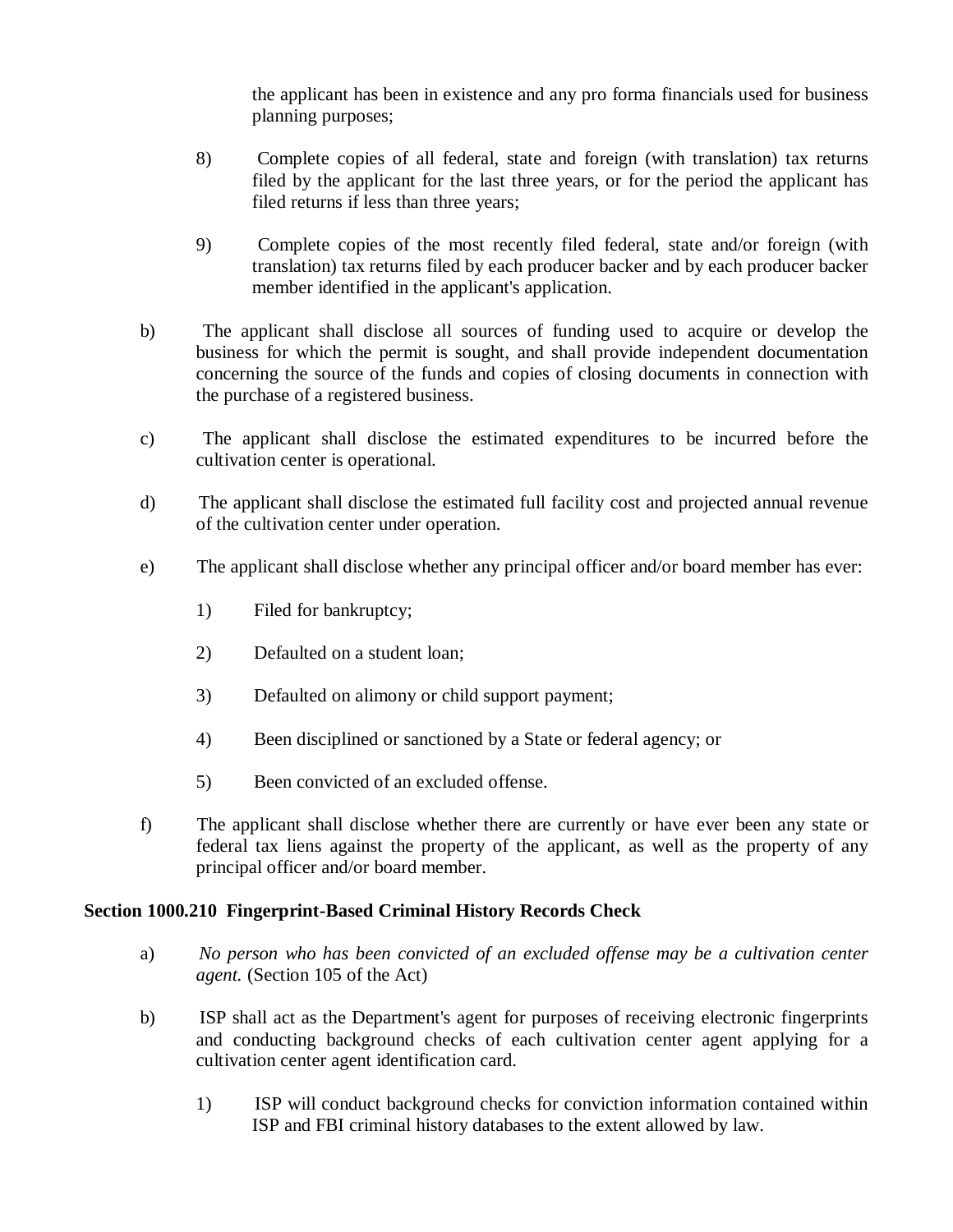- 2) For verification of any statutorily imposed duty to conduct background checks pursuant to the Act, ISP will transmit the results of the background check to the Department and that transmittal shall conclude the verification process.
- 3) The electronic background checks shall be submitted as outlined in either the Illinois Uniform Conviction Information Act or 20 Ill. Adm. Code 1265.30 (Electronic Transmission of Fingerprint Requirements).
	- A) Manual fingerprints will not be accepted and shall not be scanned and converted into an electronic format.
	- B) Fingerprint images of the individual being fingerprinted, and related alphanumeric identification data submitted to ISP for the purpose of this fingerprint-based background check, shall be submitted electronically.
	- C) Electronic transmission of fingerprint data to ISP shall be accomplished utilizing livescan procedures or other comparable technology approved for use by ISP.
	- D) If the fingerprints are rejected by ISP, the cultivation center agent shall have his or her fingerprints collected electronically by a livescan fingerprint vendor a second time.
	- E) In the event of equipment malfunction or other special circumstance that make electronic transmission of fingerprint data impractical, ISP may allow limited use of paper fingerprint records.
- c) Each cultivation center agent applying for a cultivation center agent identification card shall have his or her fingerprints collected electronically by a livescan fingerprint vendor licensed by DFPR and transmitted to ISP for processing no more than 30 days prior to the date of application or renewal for a cultivation center agent identification card.
	- 1) The cultivation center agent shall submit to the Department, with the cultivation agent identification card application or renewal, a copy of the livescan request form and the receipt provided by the livescan fingerprint vendor containing the Transaction Control Number (TCN) as proof that his or her fingerprints have been collected.
	- 2) Cultivation center identification card applications submitted without a copy of the livescan request form and receipt will be deemed incomplete and will not be processed until fingerprinting is completed. The fingerprinting process is not completed until the Department receives the results from ISP.
	- 3) Any fees associated with the livescan fingerprint-based criminal history records check shall be the responsibility of the individual seeking a cultivation center agent identification card and shall be collected by the livescan vendor at the time of fingerprinting and transmitted to ISP for deposit in the State Police Services Fund. A convenience fee may be charged by the livescan vendor as provided in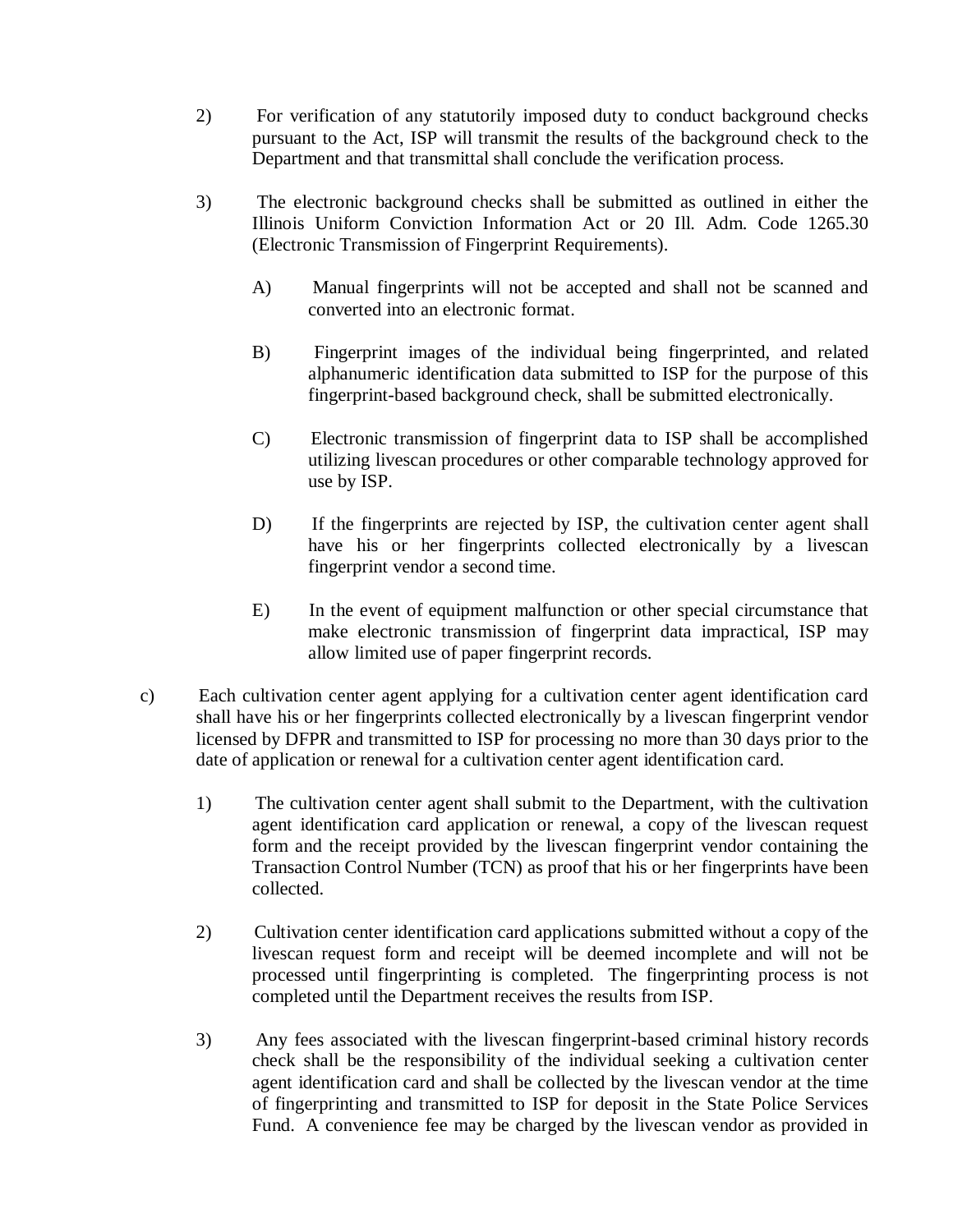Section 31-5 of the Private Detective, Private Alarm, Private Security, Fingerprint Vendor, and Locksmith Act of 2004.

- d) The Department shall obtain from ISP a state and federal criminal records check, to the extent allowed by law, containing conviction information for each cultivation center agent applying for a cultivation center agent identification card.
- e) The Department will maintain the results of the criminal history records check in compliance the State Records Act [5 ILCS 160].
- f) The Department may deny an application or renewal for a cultivation center agent who has been convicted of an excluded offense.
- g) If the cultivation center agent has been convicted of any excluded offenses, the Department may approve a cultivation center agent identification card *if the person demonstrates that his or her conviction was for the possession, cultivation, transfer, or delivery of a reasonable amount of cannabis intended for medical use.* (Section 10 of the Act) In determining whether to waive a conviction for excluded offenses, the Department shall determine whether the offense consisted of conduct for which, had it occurred on or after January 1, 2014, would likely have been protected by the Act and would likely not have resulted in a conviction.
- h) Convictions for violations of the medical cannabis laws of Illinois or any other state or jurisdiction shall not be waived by the Department.
- i) Should the Department not be able to obtain from ISP the required state and/or federal criminal records check required by the Act and this Section, the Department shall contract as appropriate with a private detective/investigating agency licensed under the Private Detective, Private Alarm, Private Security, Fingerprint Vendor, and Locksmith Act of 2004 and in good standing with DFPR, for the purpose of conducting those records checks.

# **Section 1000.220 Cultivation Center Facility Plans and Specifications**

- a) Cultivation centers shall:
	- 1) Not be located closer than 1,000 feet to another cultivation center or a medical cannabis dispensary.
	- 2) Not be located closer *than 2,500 feet of the property line of a pre-existing public or private preschool or elementary or secondary school or day care center, day care home, group day care home, part day child care facility, or an area zoned for residential use.* [Section 105 of the Act]
	- 3) Not be in violation of any other local zoning requirements.
- b) When applying for a permit, the applicant shall provide engineering plans and specifications of the entire cultivation center. The plans and specifications shall include: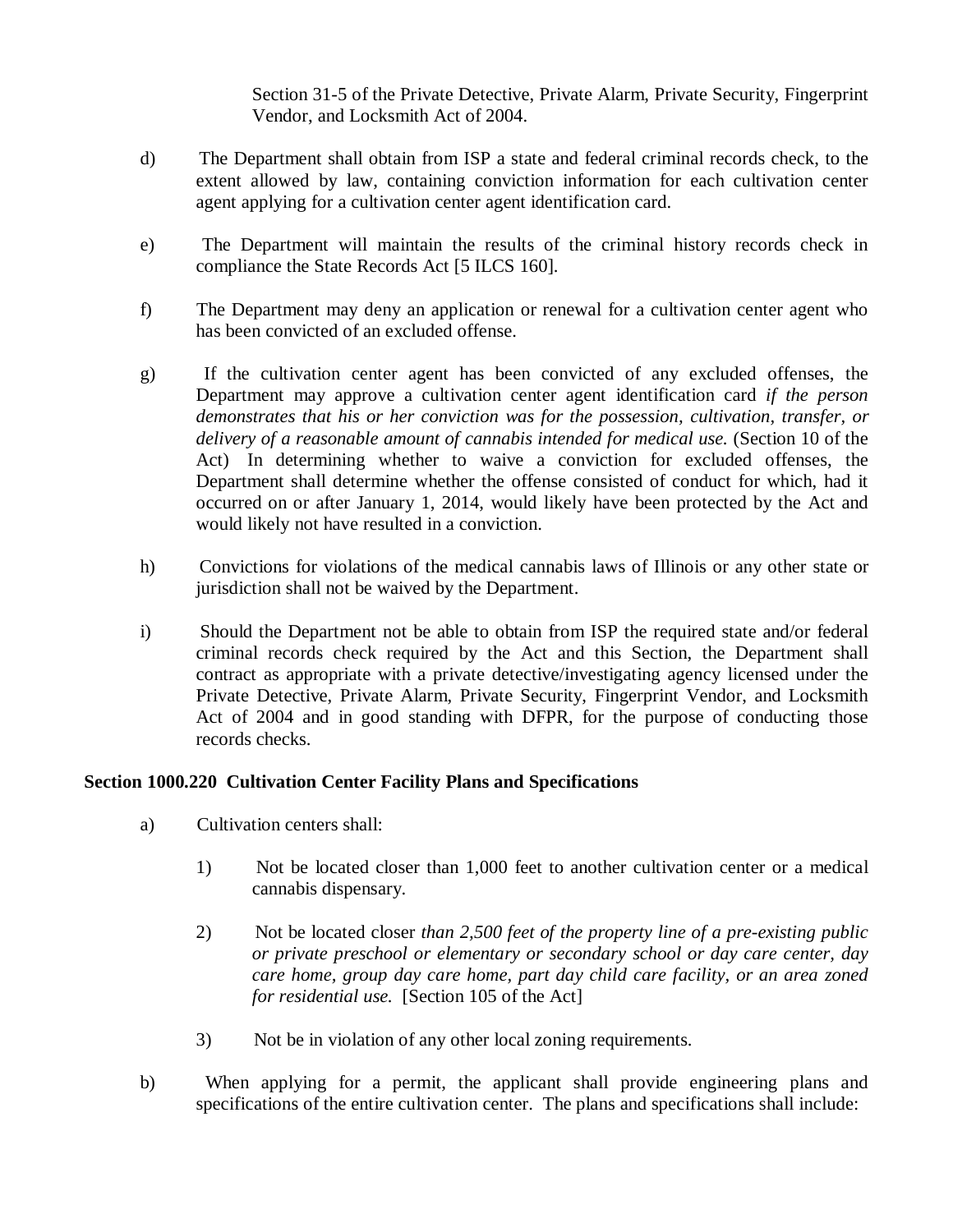- 1) A detailed plan and elevation drawings of all operational areas involved with the production of cannabis plants. This should include dimensions and elevation referenced to a single facility benchmark;
- 2) Cross-sections that show the construction details and their dimensions to provide verification of construction materials, enhancement for security measures and biosecurity measures;
- 3) Identification of all employee areas that are non-production areas;
- 4) The location of all storage areas, ventilation systems, and equipment used for the production of cannabis;
- 5) The location of all entrances and exits to the cultivation center;
- 6) The location of any windows, skylights and roof hatches;
- 7) The location of all cameras and their field of view;
- 8) The location of all alarm inputs (door contacts, motion detectors, duress/hold up devices) and alarm sirens;
- 9) The location of the digital video recorder and alarm control panel;
- 10) The location of all restricted and public areas;
- 11) The location where all plant inputs and application equipment are stored;
- 12) If applicable, the location of areas designated specifically for the production of cannabis-infused products; and
- 13) The location of the enclosed, secure area or loading/unloading dock out of public sight for the loading/unloading of medical cannabis in the transport motor vehicle.

# **Section 1000.230 Measuring Distances**

- a) In establishing the distance between one or more places (such as the actual distance of a cultivation center from a school or day care center, as defined in the Act), the distance shall be measured linearly and shall be the shortest distance between the closest point of the property lines of the places.
- b) If a boundary line measured by the Department touches upon any portion of a parcel or lot, the parcel or lot shall be within the area being identified by the Department.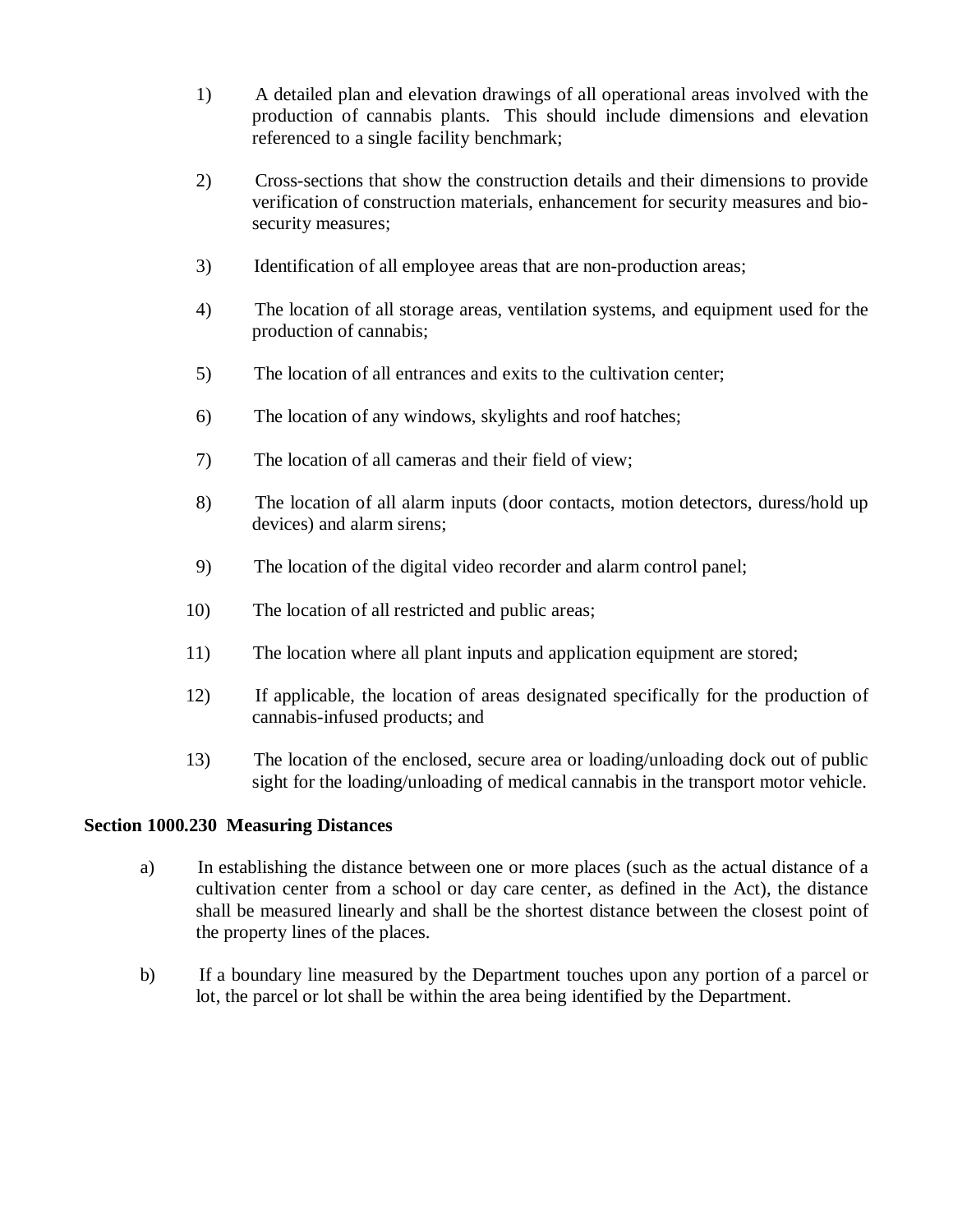### **Section 1000.240 Failure to Open or Operate**

- a) A cultivation center permit shall be surrendered to the Department upon written notice and demand if the cultivation center fails to begin production within six months after the permit has been issued. The cultivation center may submit a written request to the Department for an extension of time setting forth its justification for being unable to begin production within six months after the permit was issued. The Department may grant an extension, at its discretion, for good cause shown. Good cause may include unforeseen events, acts of nature and other events that prevent a good faith effort. Good cause shall not include cost overruns, insufficient financing and other factors evidencing a lack of good faith effort.
- b) A cultivation center that fails to maintain production for any reason for more than 90 consecutive days after it has begun production shall be notified in writing and given 30 days from the date of notification from the Department to submit a written explanation why it so failed and, if it plans on continuing to operate as a cultivation center, a description of how it will correct the problem and prevent it from occurring again.
	- 1) If no response is received from the cultivation center or if a response is received after the 30 day period, the permit shall be revoked and surrendered to the Department.
	- 2) If a response is received within the 30 day period, the Department shall review the response and either approve it and require the cultivation center to come into compliance or reject it and revoke the permit requiring the cultivation center to surrender its permit to the Department. If the Department allows the cultivation center to come into compliance, the Department may, after a hearing, levy a fine for failure to provide an uninterrupted supply to patients.
- c) Upon surrender of its cultivation center permit, the cultivation center shall forfeit the balance of its escrow account or surety bond required by Section 1000.40(g).
- d) A cultivation center that has failed to continue to operate the cultivation center in a manner that provides an uninterrupted supply of medical cannabis to licensed dispensaries as provided for in Section 1000.40(g) shall be notified in writing and given 30 days from the date of notification from the Department to submit a written explanation why it was unable to provide the supply and how it will correct the situation in the future.
	- 1) If no response is received from the cultivation center or if a response is received after the 30 day period, the permit shall be revoked and surrendered and the escrow account or surety bond required by Section 1000.40(g) shall be forfeited to the Department.
	- 2) If a response is received within the 30 day period, the Department shall review the response and either accept it and require the cultivation center to come into compliance or reject and revoke it requiring the cultivation center to surrender its permit to the Department and forfeit its escrow account or surety bond. If the Department allows the cultivation center to come into compliance, the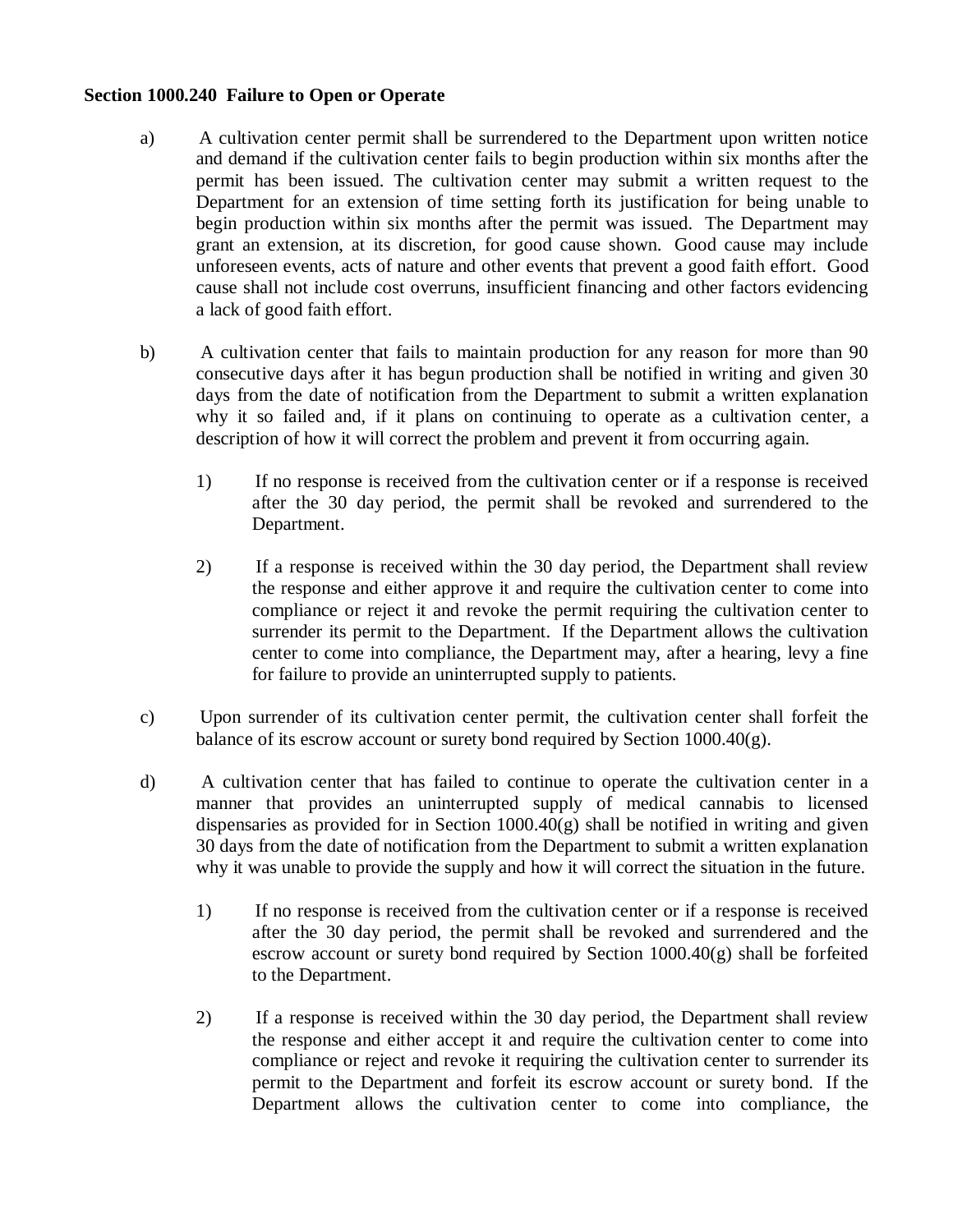Department may, after a hearing, levy a fine for failure to provide an uninterrupted supply to patients.

## **Section 1000.250 Cultivation Center Records**

- a) Each cultivation center shall keep and maintain upon the permitted premises for a fiveyear period true, complete, legible and current books and records, including the following:
	- 1) The date of each sale or distribution to a dispensary;
	- 2) The name, address and registration number of the dispensary;
	- 3) The item number, product name (description), and quantity of cannabis and cannabis-infused products registered by the Department and sold or otherwise distributed to the dispensary;
	- 4) The price charged and the amount received for the cannabis and cannabis-infused products from the dispensary;
	- 5) If the distribution was for a purpose other than sale, the reason for the distribution;
	- 6) The quantity and form of medical cannabis maintained at the cultivation center on a daily basis; and
	- 7) The amount of plants being grown at the cultivation center on a daily basis.
- b) Each cultivation center is responsible for keeping and maintaining records that clearly reflect all financial transactions and the financial condition of the business. The following records must be kept and maintained on the permitted premises for a five-year period and must be made available for inspection if requested by the Department, and, when applicable, the Illinois Department of Revenue:
	- 1) Purchase invoices, bills of lading, manifests, sales records, copies of bills of sale and any supporting documents, including the items and/or services purchased, from whom the items were purchased, and the date of purchase;
	- 2) If applicable, bank statements and canceled checks for all accounts relating to the cultivation center;
	- 3) Accounting and tax records related to the cultivation center and each producer backer;
	- 4) Records of all financial transactions related to the cultivation center, including contracts and/or agreements for services performed or received that relate to the cultivation center;
	- 5) All employee records, including training, education, discipline, etc.;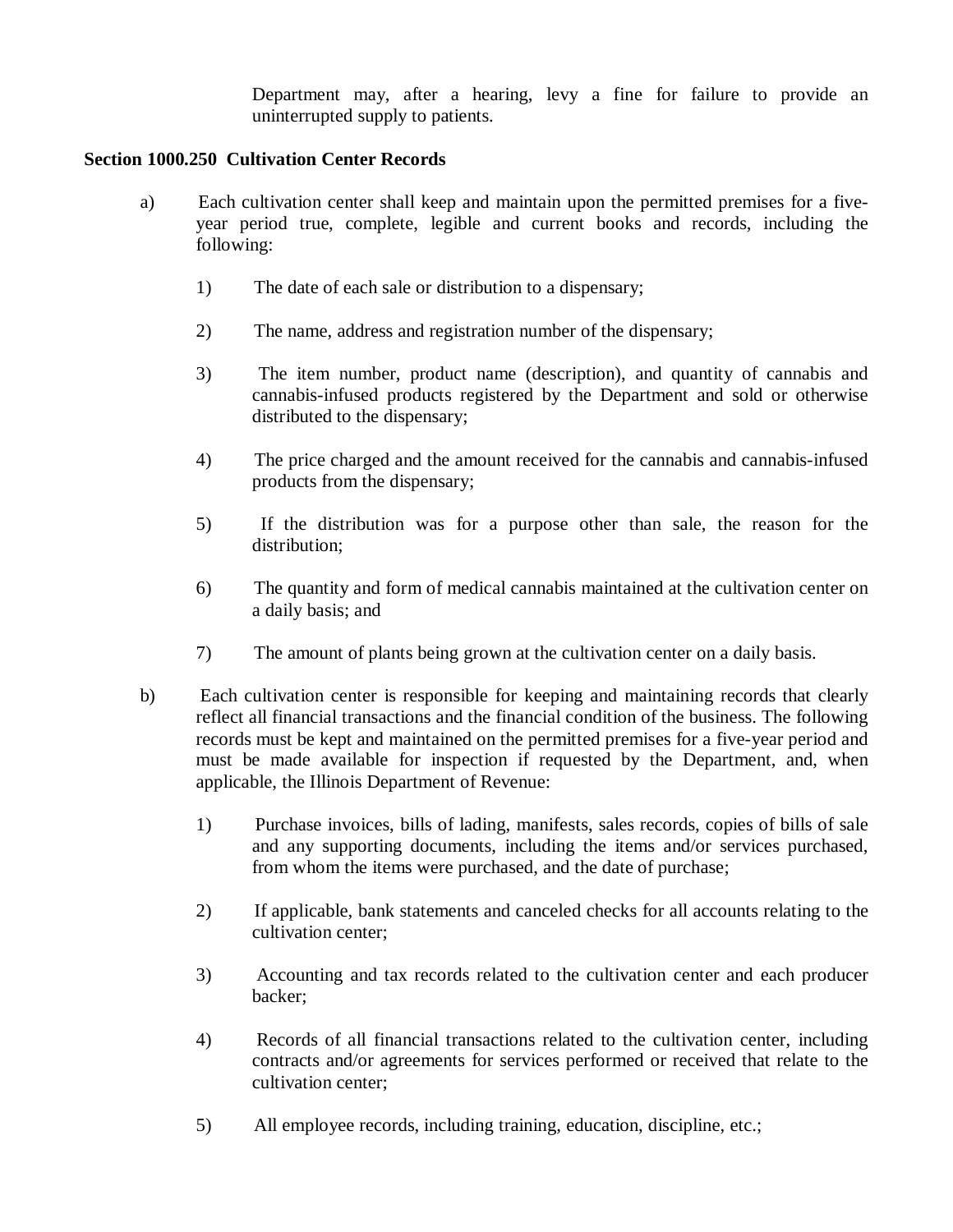- 6) Soil amendment, fertilizers, pesticides as required by Section 1000.470, or other crop production aids applied to the growing medium or plants or used in the process of growing cannabis;
- 7) Production records, including:
	- A) planting, harvest and curing, weighing, destruction of cannabis, creating batches of cannabis-infused products, and packaging and labeling; and
	- B) disposal of cannabis, cannabis-infused products and waste materials associated with production.
- 8) Records of each batch of extracts or cannabis-infused products made, including, at a minimum, the usable cannabis or trim, leaves, and other plant matter used (including the total weight of the base product used), any solvents or other compounds utilized, and the product type and the total weight of the end product produced, such as hash oil, shatter, tincture, infused dairy butter, etc.;
- 9) Transportation records as described in Section 1000.430;
- 10) Inventory records as described in Section 1000.435;
- 11) Records of all samples sent to an independent testing lab and/or the Department's lab and the quality assurance test results;
- 12) All samples provided to anyone or any entity for any purpose; and
- 13) Records of any theft, loss or other unaccountability of any cannabis seedlings, clones, plants, trim or other plant material, extracts, cannabis-infused products, or other items containing cannabis.

#### **Section 1000.260 Automated Data Processing (ADP) and/or Point-of-Sale (POS) Systems**

- a) The cultivation center shall keep records within an automated data processing (ADP) and/or point-of-sale (POS) system. The system must include a method for producing legible records that will provide the same information required of that type of record by Section 1000.250. The system must be compatible with the State's system in place at the time.
- b) The ADP/POS system is acceptable if it complies with the following guidelines:
	- 1) Provides an audit trail so that details (invoices and vouchers) underlying the summary accounting data may be identified and made available upon request.
	- 2) Provides the opportunity to trace any transaction back to the original source or forward to a final total. If printouts of transactions are not made when they are processed, the system must have the ability to reconstruct these transactions.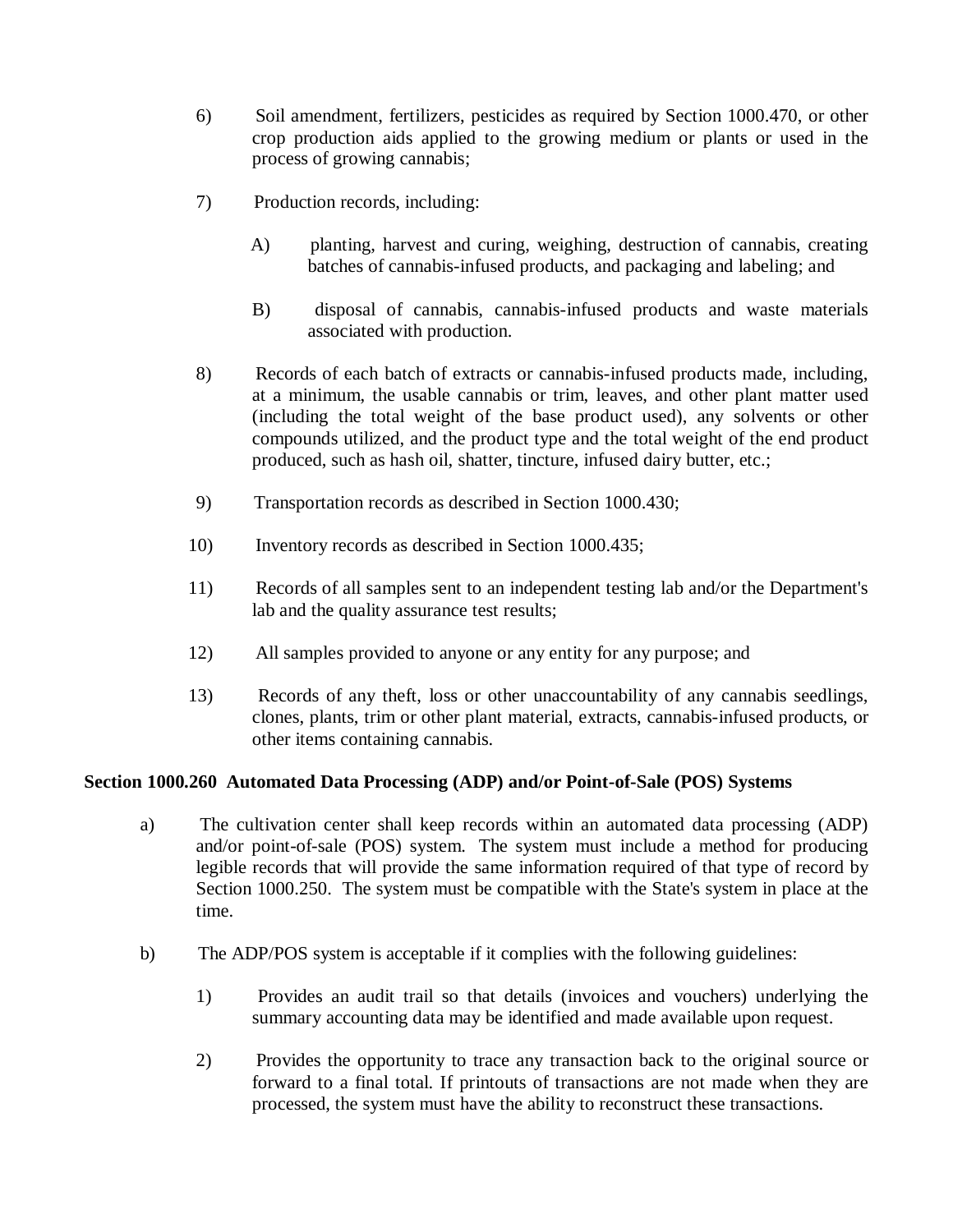- 3) Has available a full description of the ADP/POS portion of the accounting system. This should show the applications being performed, the procedures employed in each application, and the controls used to ensure accurate and reliable processing.
- c) The provisions contained in this Section do not eliminate the requirement to maintain source documents.

## **Section 1000.270 Mandatory Signage**

- a) Each permitted cultivation center must post a sign in a conspicuous location at each entrance of the facility that reads: "PERSONS UNDER 21 YEARS OF AGE NOT PERMITTED ON THESE PREMISES".
- b) Each permitted cultivation center must post a sign in a conspicuous location at each entrance of the facility that reads: "THESE PREMISES ARE UNDER CONSTANT VIDEO SURVEILLANCE".
- c) A cultivation center agent must keep his or her identification card visible at all times when on the property of a cultivation center and during the transportation of medical cannabis to a registered dispensary organization. During these times, the cultivation center agent must also provide the identification card upon request of any law enforcement officer engaged in his or her official duties.
- d) Any visitor must keep his or her visitor pass visible at all times when on the property of a cultivation center.

SUBPART D: CULTIVATION CENTER AGENTS/AGENTS-IN-CHARGE

#### **Section 1000.300 Cultivation Center Agents Application; Issuance; Surrender**

- a) The cultivation center agent application shall be submitted on forms provided by the Department in accordance with the Act and this Part. The application will include instructions for its completion and submission. The application will include requests for information in support of the application needed by the Department in making its determination. If all materials, documentation and information required by the Act and this Part are not submitted, the application will be denied.
- b) Each principal officer, board member, employee or agent of a registered cultivation center must apply to the Department for a cultivation center agent identification card. Along with the application, the applicant shall submit:
	- 1) A copy of the applicant's social security card;
	- 2) A copy of the applicant's valid driver's license or state issued identification card;
	- 3) A document verifying the applicant's place of residency, such as a bank statement, cancelled check, insurance policy, etc. The document must contain the applicant's full residence address;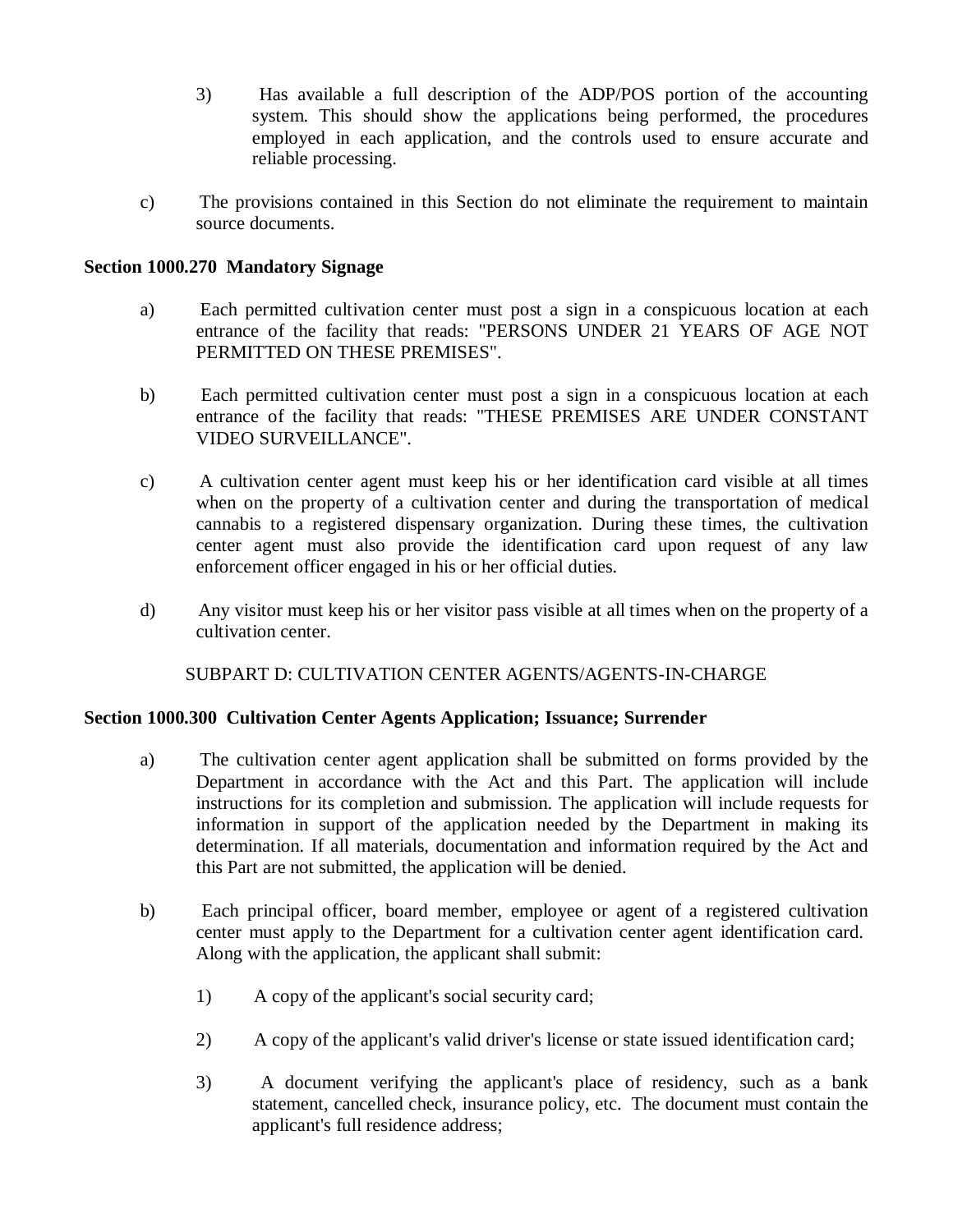- 4) A sworn statement that the applicant has not been convicted of an excluded offense in any jurisdiction;
- 5) Verification from ISP that the applicant's background check has been conducted and that the applicant has not been convicted of an excluded offense;
- 6) The application fee; and
- 7) Any additional information requested by the Department.
- c) Upon receipt and verification of the information specified in subsection (b), the Department shall:
	- 1) approve or deny the application within 30 days after receipt;
	- 2) issue each cultivation center agent an identification card, within 15 business days after approval, that shall expire one year after the date of issuance; and
	- 3) enter in its record system the registry identification number of the cultivation center where the agent works.
- d) No person shall begin working at a cultivation center prior to receiving his or her cultivation center agent identification card.
- e) The cultivation center identification card shall contain the following:
	- 1) The name of the cardholder;
	- 2) The date of issuance and expiration;
	- 3) A random 10 digit alphanumeric identification number with at least 4 numbers and 4 letters that are unique to the holder; and
	- 4) A photograph of the cardholder.
- f) *A registered cultivation center agent is not subject to prosecution, search, or penalty in any manner,* and will not *be denied any right or privilege, including but not limited to civil penalty or disciplinary action by a business licensing board or entity, for working or volunteering for a registered cannabis cultivation center, to perform the actions listed under* Section 1000.40. (Section 25 of the Act)
- g) *A cultivation center agent must keep his or her identification card visible at all times when on the property of a cultivation center and during the transportation of medical cannabis to a registered dispensary organization.* (Section 100 of the Act)
- h) Upon termination of employment, the cultivation center agent identification cards shall be immediately returned to the cultivation center. The cultivation center shall promptly return the identification cards to the Department.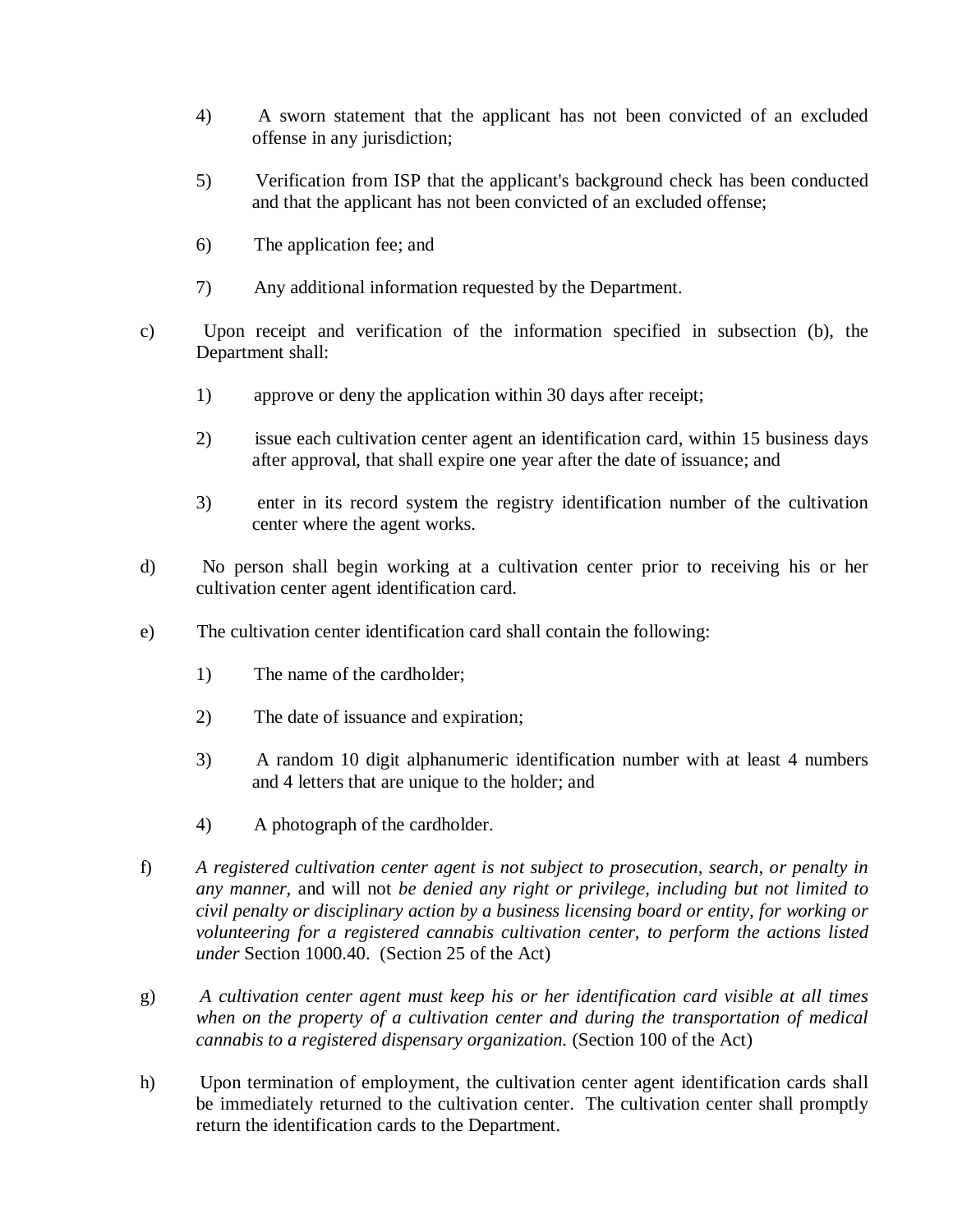- i) Any cultivation center agent identification card that is lost, destroyed or stolen shall be reported to ISP and the Department immediately upon discovery of the loss, destruction or theft.
- j) Upon conviction of an excluded offense, the principal officer, board member or registered agent shall immediately notify the Department and shall surrender his or her identification card to the Department.

## **Section 1000.310 Suspension or Revocation of Agent Identification Card**

- a) The Department may suspend or revoke a cultivation center agent identification card for any of the following reasons:
	- 1) Submission of misleading, incorrect, false or fraudulent information in the application or renewal application;
	- 2) Violation or violations of the requirements of the Act and this Part;
	- 3) Fraudulent use of the identification card;
	- 4) Selling, distributing, transferring in any manner, or giving medical cannabis to any unauthorized person;
	- 5) Tampering with, falsifying, altering, modifying or duplicating an identification card;
	- 6) Failure to notify the Department within 10 business days after becoming aware that the identification card has been lost, stolen or destroyed;
	- 7) Failure to notify the Department within 10 business days after a change in the information provided in the application for an identification card; or
	- 8) Conviction of an excluded offense following the issuance of an identification card.
- b) In addition, each of the following shall be grounds for the revocation of a cultivation center identification card:
	- 1) The cultivation center agent is convicted of a felony drug offense in Illinois or of a like violation of the laws of another state, the United States or a military, territorial or Indian tribal authority, or another country; or
	- 2) The cultivation center agent is deceased.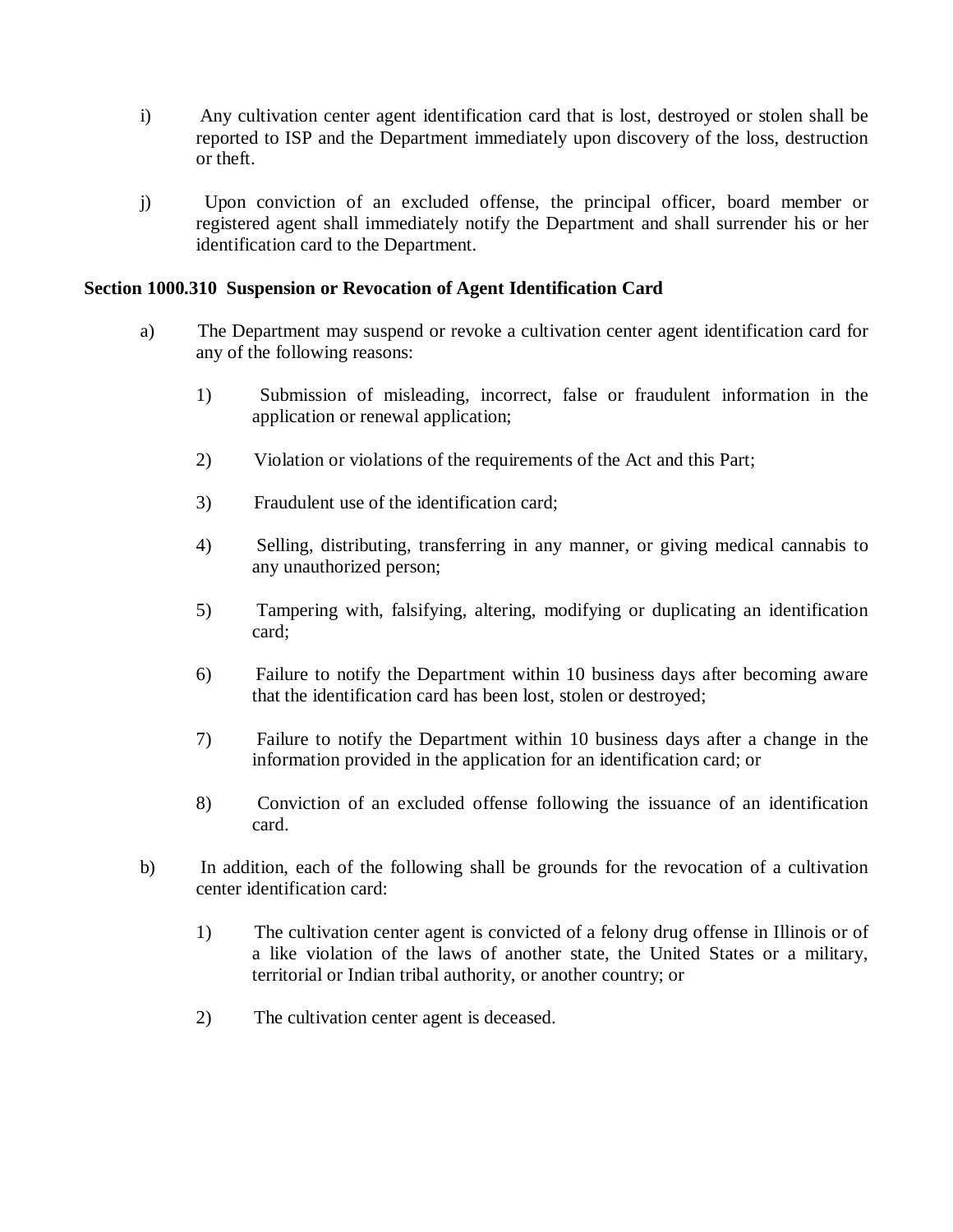### **Section 1000.320 Cultivation Center Agent-in-Charge**

- a) Every cultivation center shall designate, at a minimum, one agent-in-charge. Except as provided in subsection (h), maintaining an agent-in-charge is a continuing requirement for a valid cultivation center permit.
- b) Every cultivation center agent-in-charge shall have a valid current cultivation center agent identification card applied for by the cultivation center and issued by the Department, as set forth in Section 1000.300, designating that individual as an agent-incharge. The application for the identification card with the agent-in-charge designation shall include authorization from a principal officer or board member of the cultivation center granting the designation.
- c) The agent-in-charge shall be a full-time officer or employee of the cultivation center and shall participate in cultivation center affairs. Participation in cultivation center affairs includes, but is not limited to, responsibility for the overall operation of the cultivation center. Participation in cultivation center affairs also includes the responsibility of the agent-in-charge for maintaining all files subject to audit or inspection by the Department. These files shall be located within Illinois.
- d) The agent-in-charge is responsible for notifying the Department, on forms provided by the Department, of any change of information required to be reported in any application for registration within 10 work days after the change.
- e) The agent-in-charge is responsible for maintaining the good standing of the permittee organization with the Secretary of State, if applicable, and for maintaining its authorization to conduct business in Illinois, if applicable.
- f) In determining whether an agent-in-charge participates in cultivation center affairs, the Department may consider the responsibilities identified in this Section, the number of employees under the direct supervision of the agent-in-charge, and the employment relationship between the agent-in-charge and the cultivation center, including the existence of a contract for employment and any other relevant fact or circumstance.
- g) The agent-in-charge is responsible for notifying the Department, on forms provided by the Department, of a change in the employment status of all cultivation center agents, and the nature and reason for the status change, within 10 work days after the change.
- h) Upon written request by an officer or board member of the cultivation center, within 10 days after the loss of an agent-in-charge due to the death or incapacity of that individual or termination of the employment of that individual, the Department shall issue a temporary certificate of authority allowing the continuing operation of the cultivation center. No temporary certificate of authority shall be valid for more than 90 days. An extension of an additional 90 days may be granted upon written request by the representative of the cultivation center. Not more than 2 extensions may be granted to any cultivation center. No temporary permit shall be issued for loss of the agent-in-charge because of disciplinary action by the Department related to his or her conduct on behalf of the cultivation center.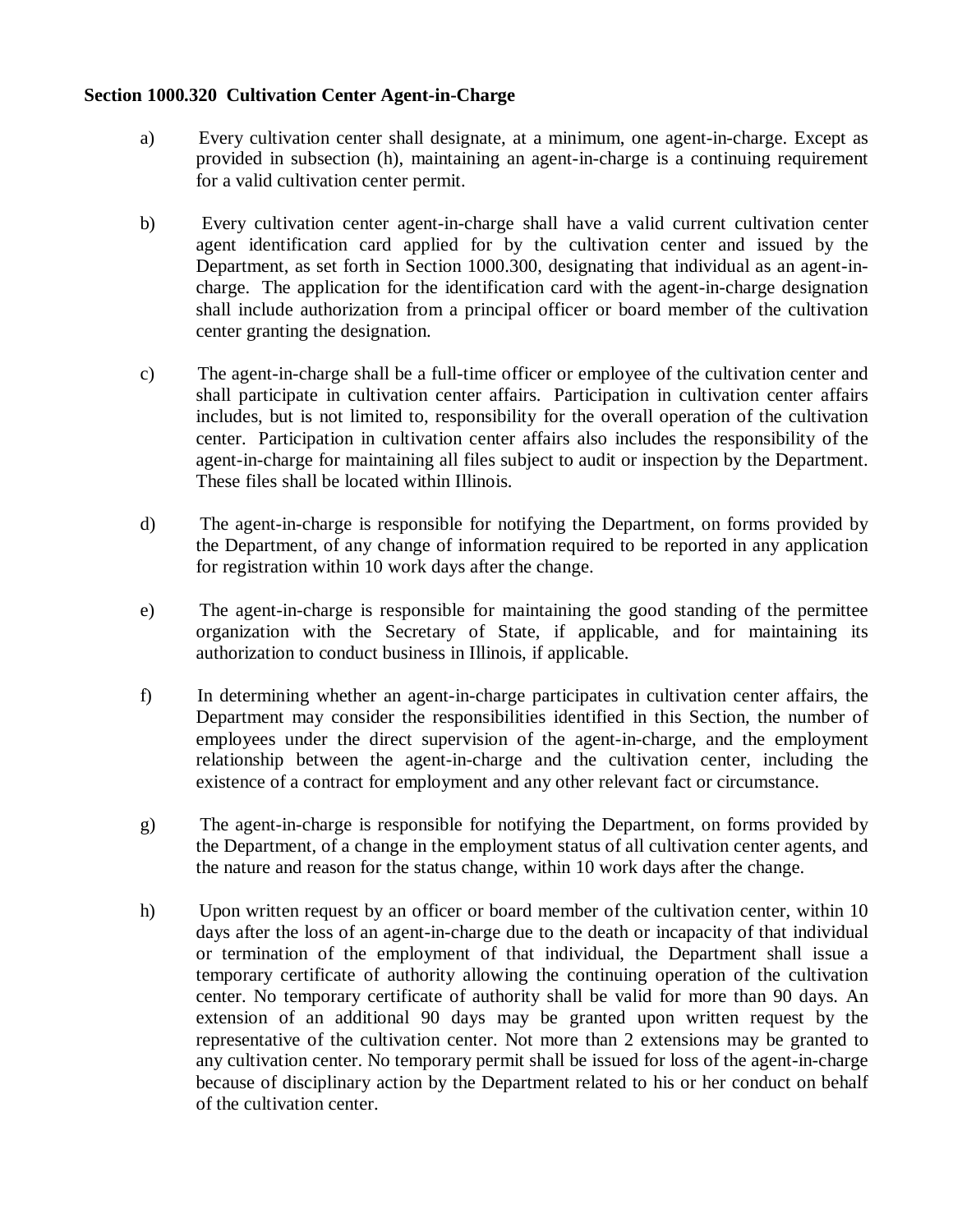- i) The cultivation center agent-in-charge identification card shall expire annually on the date it was issued. The cultivation center shall renew the agent-in-charge identification card annually. The Department shall review the cultivation center's compliance history when determining whether to grant the request to renew.
- j) A cultivation center shall submit a full set of fingerprints, in the electronic format outlined in the Act and this Part, with the agent-in-charge's annual identification card renewal.

# **Section 1000.330 Denial, Suspension or Revocation of Agent-in-Charge Identification Card**

The Department may deny, suspend or revoke a cultivation center agent-in-charge identification card, for any of the reasons for which it can deny, suspend or revoke a cultivation center agent identification card, or for the failure to comply with any additional duty or responsibility imposed upon an agent-incharge, as set forth in the Act or this Part.

# SUBPART E: CULTIVATION CENTER OPERATIONS

## **Section 1000.400 Production Areas − Plants**

- a) Each facility shall develop and maintain an Operations and Management Practices Plan for each production area.
- b) Each production area shall maintain an open aisle on all sides of each plant group to allow for unobstructed travel, observation and inventory of each plant group.
- c) Each production area shall be maintained free of debris.
- d) Biosecurity measures shall be implemented and maintained at all times.
- e) A record of all crop inputs shall be maintained for at least five years at the facility. The record shall include the following (see Section  $1000.470(g)$  for additional requirements for the use of pesticides):
	- 1) The date of application;
	- 2) The name of the individual making the application;
	- 3) The product that was applied;
	- 4) The section, including the square footage, that received the application (by group number);
	- 5) The amount of product that was applied; and
	- 6) A copy of the label of the product applied.
- f) At the time of planting, all plants shall be accounted for as a batch with a unique batch number that shall remain with the batch through final packaging.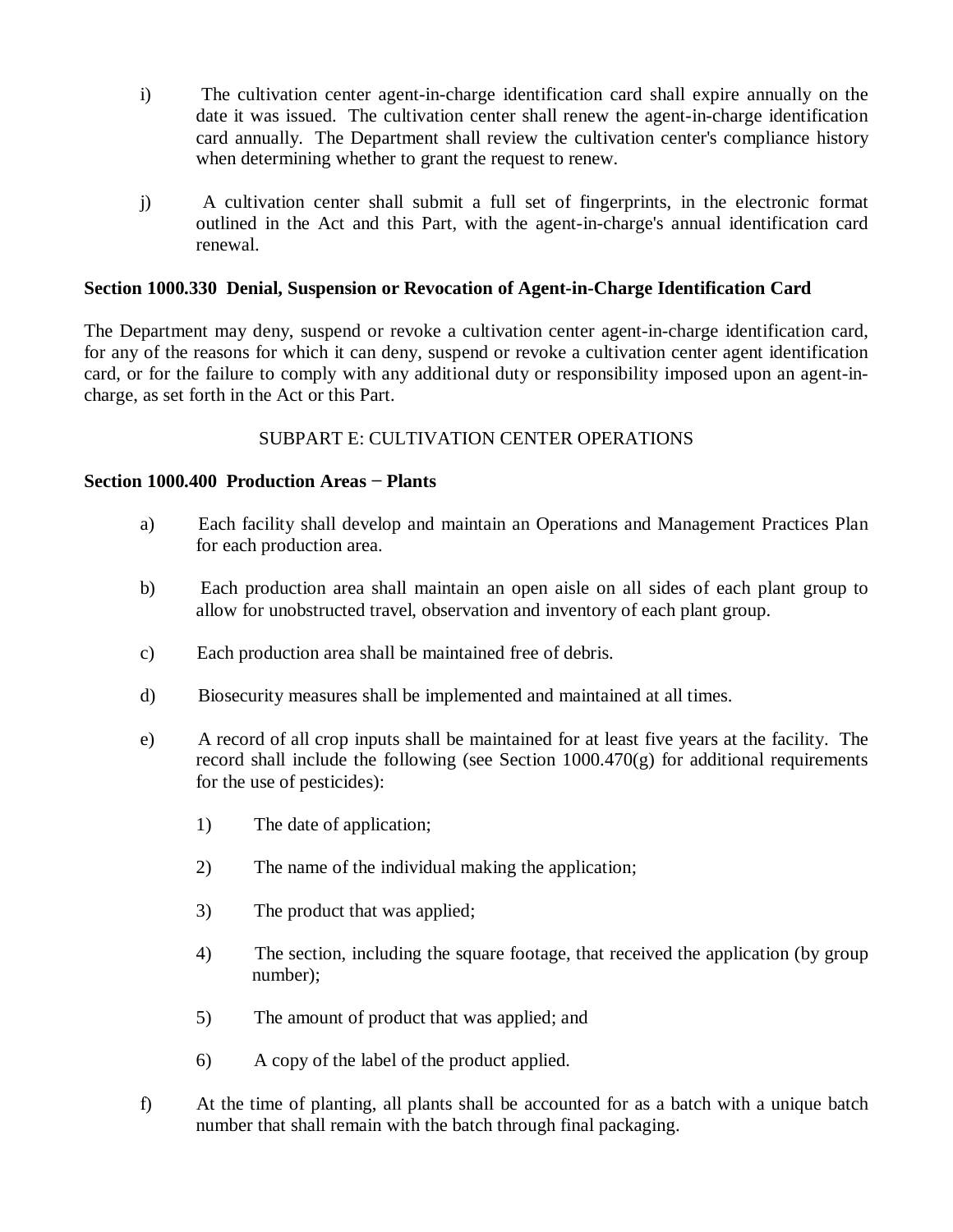- g) When a plant reaches 18 inches in height, it shall be assigned a specific number and so tagged with an individual tag that will be recorded electronically (RFID) or kept in an electronic file until harvest or destruction. All plants, regardless of accounting strategy, shall be physically inventoried on a weekly basis and records of the inventory shall be kept at the facility for at least 5 years.
- h) Any removal of plants from the batch shall be recorded on a permanent record and maintained on site.
- i) The batch number shall be displayed on the approved label of the product designated for distribution to a dispensing organization.
- j) All persons working in direct contact with medical cannabis shall conform to hygienic practices while on duty, including but not limited to the following:
	- 1) Litter and waste shall be properly removed and the operating systems for waste disposal shall be maintained in an adequate manner so that they do not constitute a source of contamination in areas where cannabis plants are exposed;
	- 2) Floors, walls and ceilings shall be constructed in such a manner that they may be adequately cleaned and kept clean and in good repair;
	- 3) There shall be adequate lighting in all areas where medical cannabis is stored and where equipment or utensils are cleaned;
	- 4) There shall be adequate screening or other protection against the entry of pests. Rubbish shall be disposed of so as to minimize the development of odor and minimize the potential for the waste becoming an attractant, harborage or breeding place for pests;
	- 5) Any buildings, fixtures and other facilities shall be maintained in a sanitary condition;
	- 6) Toxic cleaning compounds, sanitizing agents, solvents used in the production of medical cannabis concentrates, and pesticide chemicals shall be identified, held and stored in a manner that protects against contamination of cannabis, and in a manner that is in accordance with any applicable local, State or federal law, rule, regulation or ordinance;
	- 7) Only sanitizing agents registered with the Department pursuant to the Illinois Pesticide Act shall be used in cultivation centers, and they shall be used in accordance with labeled instructions;
	- 8) The water supply shall be sufficient for the operations intended and shall be derived from a source that is a regulated water system. Private water supplies shall be derived from a water source that is capable of providing a safe, potable and adequate supply of water to meet the facility's needs (see Section 1000.465);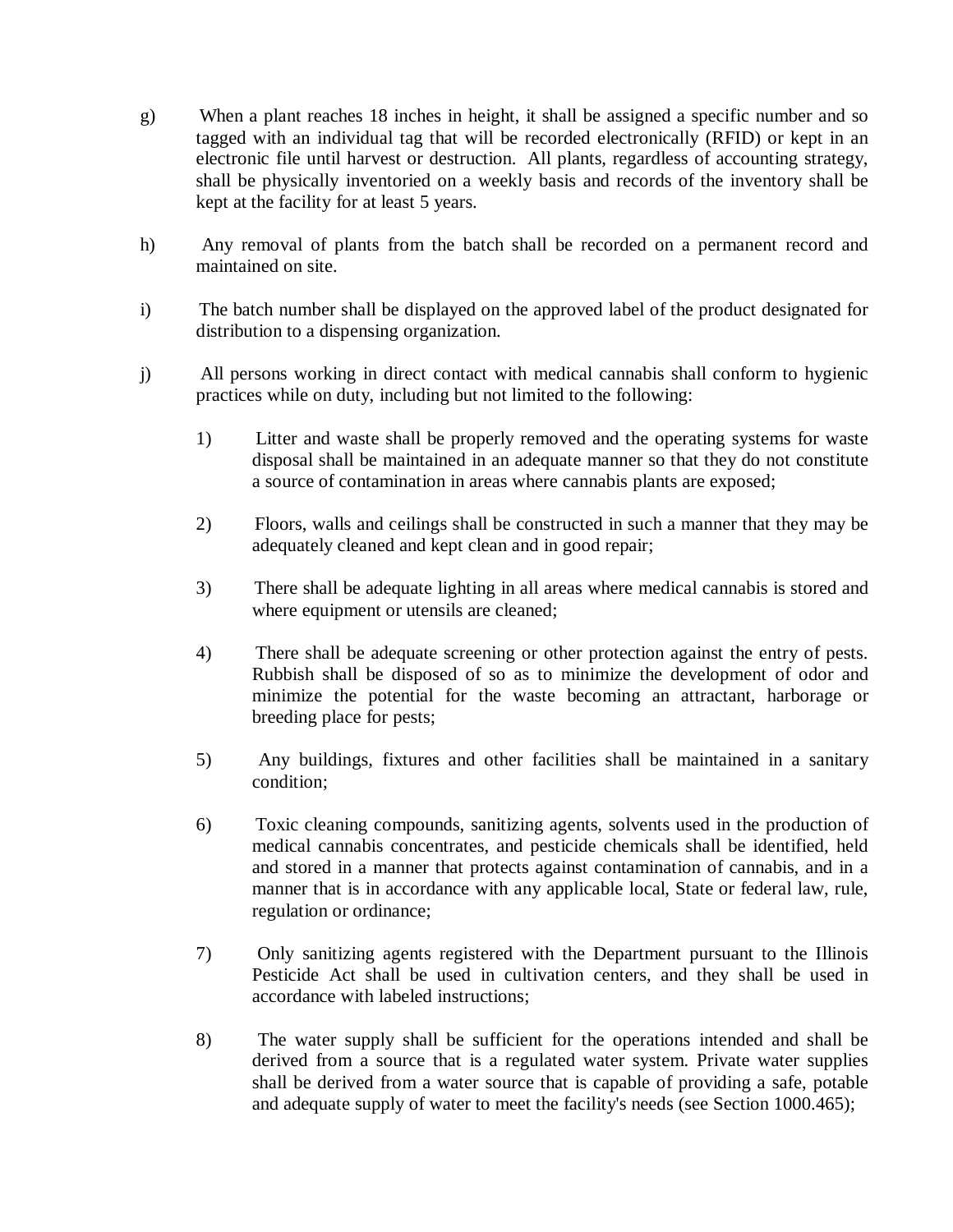- 9) Plumbing shall be of adequate size and design and adequately installed and maintained to carry sufficient quantities of water to required locations throughout the cultivation center, and it shall properly convey sewage and liquid disposable waste from the facility. There shall be no cross-connections between the potable and waste water lines, pursuant to the Illinois Plumbing Code;
- 10) All operations in the receiving, inspecting, transporting, segregating, preparing, production, packaging and storing of cannabis or cannabis-infused product shall be conducted in accordance with adequate sanitation principles; and
- 11) Medical cannabis that can support the rapid growth of undesirable microorganisms shall be held in a manner that prevents the growth of these microorganisms.

# **Section 1000.405 Production Areas − Infused or Processed Products**

- a) Any area within the cultivation center where cannabis will be manufactured into an edible form shall comply with the Illinois Food, Drug and Cosmetic Act, Sanitary Food Preparation Act, and Food Handling Regulation Enforcement Act.
	- 1) *No cannabis-infused products requiring refrigeration or hot-holding* or considered potentially hazardous food (Section 4 of the Food Handling Regulation Enforcement Act) *shall be manufactured at a cultivation center for sale or distribution at a dispensing organization due to the potential for foodborne illness.*
	- 2) *Cannabis-infused products for sale or distribution at a dispensing organization must be prepared by an approved staff member of a permitted cultivation center.*
- b) The Department of Public Health *may at all times enter every building, room, basement, enclosure, or premises occupied or used or suspected of being occupied or used for the production, preparation, manufacture for sale, storage, sale, distribution or transportation of medical cannabis-infused products, to inspect the premises and all utensils, fixtures, furniture, and machinery used for the preparation of these products*.
- c) *If a local health department has a reasonable belief that a cultivation center's cannabisinfused product poses a public health hazard, it may refer the cultivation center to the Department of Public Health* for inspection. (Section 80 of the Act)
- d) General Sanitary Requirements. All areas permitted in the cultivation center for the production of cannabis-infused products shall take all reasonable measures and precautions to ensure that:
	- 1) Any person who, by medical examination or supervisory observation, is shown to have, or appears to have, an illness, open lesion, including boils, sores or infected wounds, or any other abnormal source of microbial contamination for whom there is a reasonable possibility of contact with cannabis shall be excluded from any operations that may be expected to result in microbial contamination until the condition is corrected.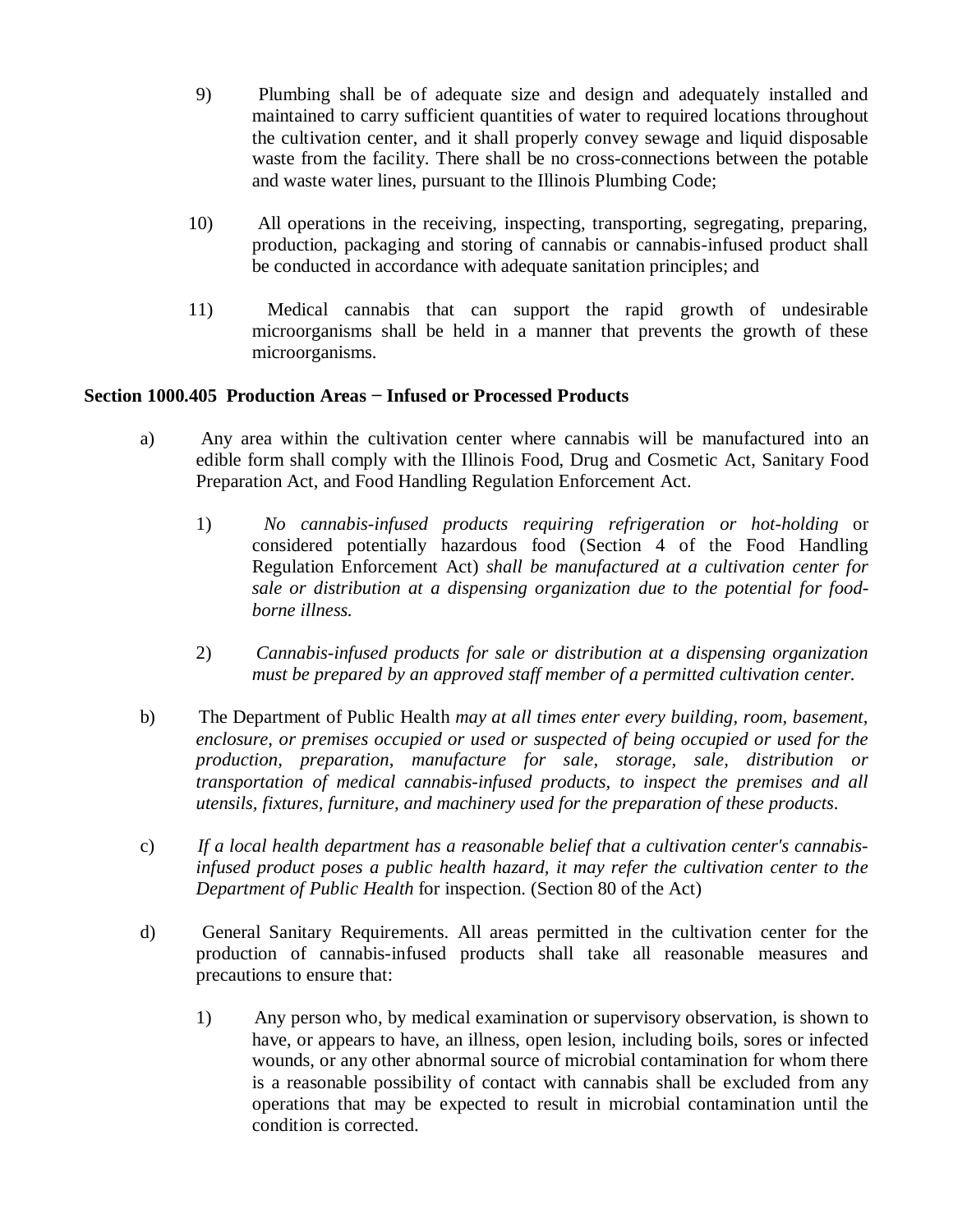- 2) Hand-washing facilities are adequate and convenient and are furnished with running water at a suitable temperature. Hand-washing facilities shall be located in the permitted premises and where good sanitary practices require employees to wash and/or sanitize their hands, and provide effective hand-cleaning and sanitizing preparations and sanitary towel service or suitable drying devices.
- 3) All persons working in direct contact with cannabis shall conform to hygienic practices while on duty, including but not limited to:
	- A) Maintaining adequate personal cleanliness;
	- B) Washing hands thoroughly in adequate hand-washing areas before starting work and at any other time when the hands may have become soiled or contaminated;
	- C) Refraining from having direct contact with cannabis if the person has or may have an illness, open lesion, including boils, sores or infected wounds, or any other abnormal source of microbial contamination, until the condition is corrected.
- 4) Litter and waste are properly removed and the operating systems for waste disposal are maintained in an adequate manner so that they do not constitute a source of contamination in areas where cannabis is exposed.
- 5) Floors, walls and ceilings are constructed in such a manner that they may be adequately cleaned and kept clean and in good repair.
- 6) There is adequate lighting in all areas where cannabis is stored and where equipment or utensils are cleaned.
- 7) There is adequate screening or other protection against the entry of pests. Rubbish shall be disposed of so as to minimize the development of odor and minimize the potential for the waste becoming an attractant, harborage or breeding place for pests.
- 8) Any buildings, fixtures and other facilities are maintained in a sanitary condition.
- 9) Toxic cleaning compounds, sanitizing agents, and solvents used in the production of cannabis concentrates shall be identified, held and stored in a manner that protects against contamination of cannabis, and in a manner that is in accordance with any applicable local, State or federal law, rule, regulation or ordinance.
- 10) All contact surfaces, including utensils and equipment used for the preparation of cannabis or cannabis-infused product, shall be cleaned and sanitized as frequently as necessary to protect against contamination. Equipment and utensils shall be designed and shall be of such material and workmanship as to be adequately cleanable, and shall be properly maintained. Only sanitizing agents registered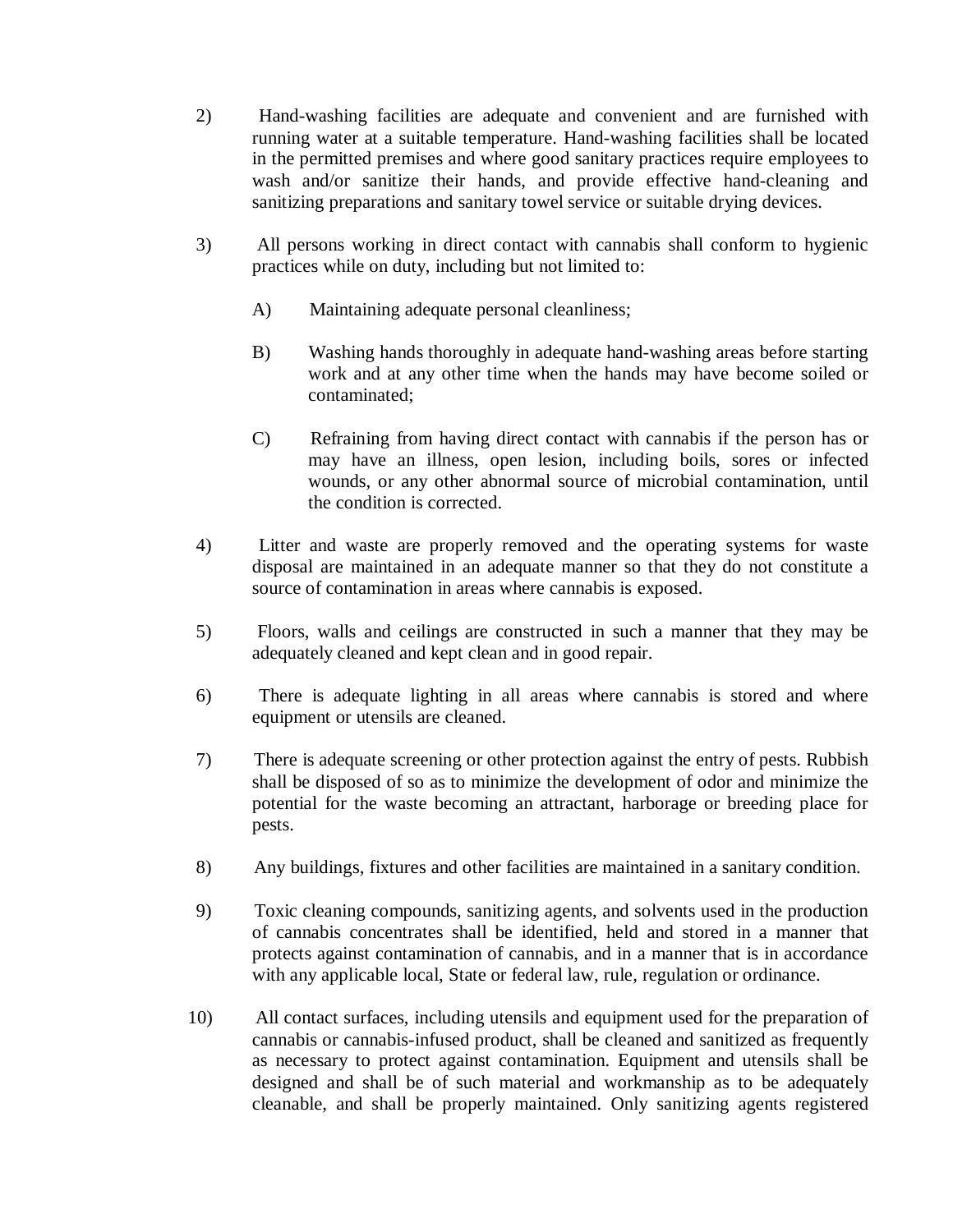with the Department pursuant to the Illinois Pesticide Act shall be used in cultivation centers; they shall be used in accordance with labeled instructions.

- 11) The water supply shall be sufficient for the operations intended and shall be derived from a source that is a regulated water system. Private water supplies shall be derived from a water source that is capable of providing a safe, potable and adequate supply of water to meet the facility's needs.
- 12) Plumbing shall be of adequate size and design, and adequately installed and maintained, to carry sufficient quantities of water to the required locations throughout the facility. Plumbing shall properly convey sewage and liquid disposable waste from the facility. There shall be no cross-connections between the potable and waste water lines.
- 13) All operations in the receiving, inspecting, transporting, segregating, preparing, producing, packaging and storing of cannabis and cannabis-infused products shall be conducted in accordance with adequate sanitation principles.
- 14) Each cultivation center shall provide its employees with adequate and readily accessible toilet facilities that are maintained in a sanitary condition and good repair.
- 15) Cannabis that can support the rapid growth of undesirable microorganisms shall be held in a manner that prevents the growth of these microorganisms.
- e) The permittee must request DPH to conduct a pre-operational inspection at all registered cultivation centers to determine whether the facilities, methods, practices and controls used in the manufacture, processing or holding of cannabis-infused products conform to or are operated or administered in conformity with good manufacturing practices to ensure that food products for human consumption are safe and have been prepared, packed and held under sanitary conditions.
- f) Permitted cultivation centers shall immediately allow DPH to inspect the premises and all utensils, fixtures, furniture, machinery and devices used for preparing manufactured cannabis-infused products.
- g) DPH will conduct inspections of registered cultivation centers with regard to the manufacture and preparation of cannabis-infused products under the authority of the Illinois Food, Drug and Cosmetic Act, the Food Handling Regulation Enforcement Act and the Food Service Sanitation Code and in accordance with DPH's Cannabis-Infused Products rules (77 Ill. Adm. Code 946.Subpart D).
- h) *A cultivation center that prepares cannabis-infused products for sale or distribution at a dispensing organization shall be under the operational supervision of a certified food service sanitation manager.* (Section 80 of the Act) Management responsibilities and supervision shall be in accordance with 77 Ill. Adm. Code 730.8000 and 730.8040 (Manufacturing, Processing, Packing or Holding of Food Code).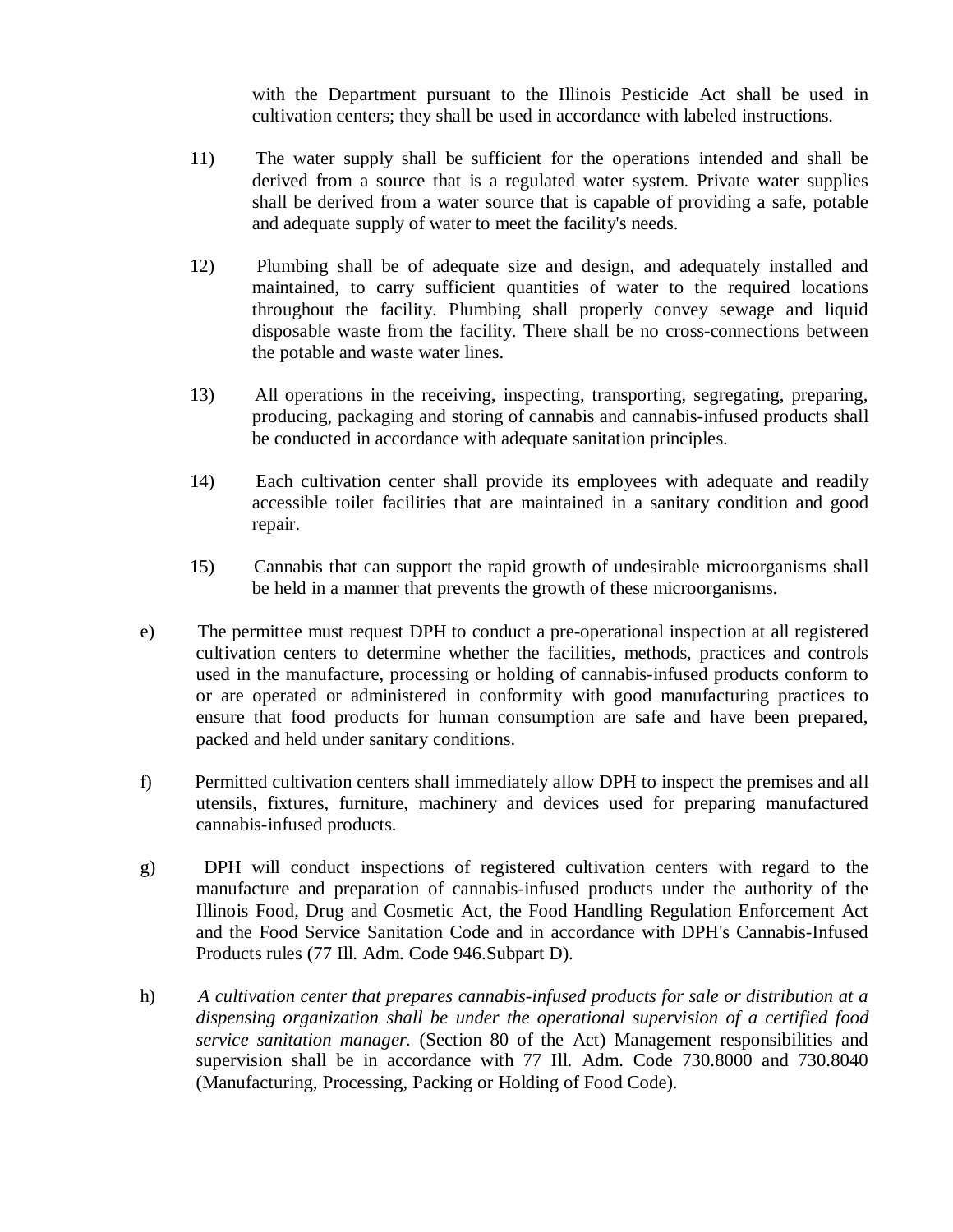# **Section 1000.410 Cultivation Center Management and Operations**

- a) A cultivation center shall:
	- 1) Have storage areas that provide adequate lighting, ventilation, temperature, sanitation, humidity, space, equipment and security conditions for the production and manufacture of cannabis;
	- 2) Separate for storage, in a quarantined area, cannabis that is outdated, damaged, deteriorated, misbranded or adulterated, or whose containers or packaging have been opened or breached, until that cannabis is destroyed pursuant to Section 1000.460;
	- 3) Be maintained in a clean and orderly condition;
	- 4) Be free from infestation by insects, rodents, birds or vermin of any kind; and
	- 5) Produce no products other than useable cannabis and cannabis-infused products intended for human consumption.
- b) All areas in the cultivation center shall be compartmentalized based on function, and access shall be restricted between compartments. The facility shall establish, maintain and comply with written policies and procedures provided in the Operational and Management Practice Plan approved by the Department regarding best practices for secure and proper production of cannabis. These shall include, but not be limited to, policies and procedures that:
	- 1) Restrict movement between production compartments;
	- 2) Ensure that only personnel necessary for a production function have access to that compartment of the cultivation center; and
	- 3) Document the chain of custody of all cannabis and cannabis-infused products.
- c) Cultivation centers shall establish, maintain and comply with the policies and procedures contained in the Operations and Management Practices Plan, approved by the Department, for the production, security, storage, inventory and distribution of cannabis products. The policies and procedures shall include methods for identifying, recording and reporting diversion, theft and loss, and for correcting all errors and inaccuracies in inventories. Cultivation centers shall include in their written policies and procedures a process for the following:
	- 1) Handling mandatory and voluntary recalls of cannabis or cannabis-infused products. The procedure shall be adequate to deal with:
		- A) recalls due to any action initiated at the request of the Department and any voluntary action by the cultivation center to remove from the market defective or potentially defective cannabis or cannabis-infused products, or any product that has failed laboratory testing as required by this Part or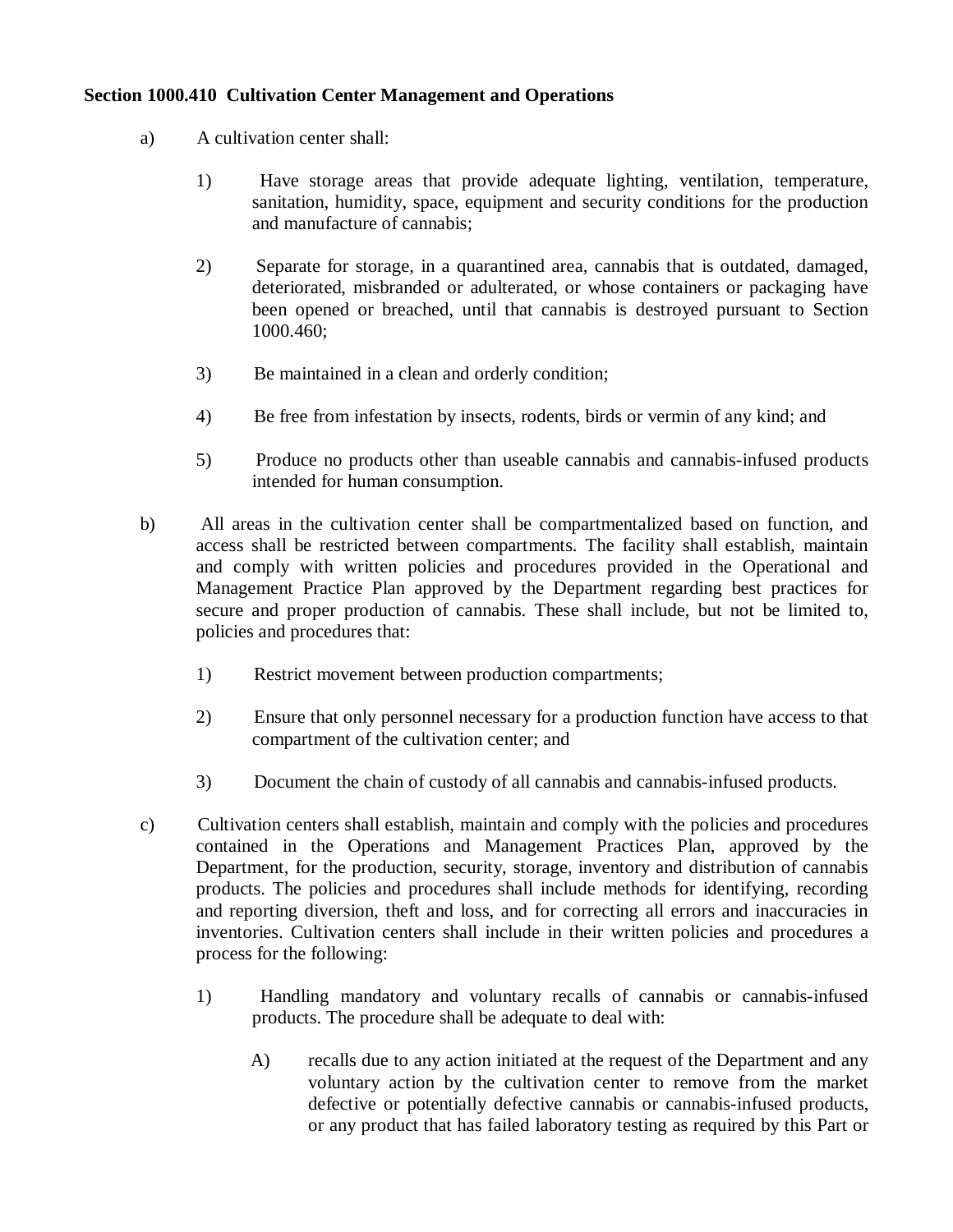has been found to have a reasonable probability that its use or exposure will cause serious adverse health consequences; and

- B) any action undertaken to promote public health and safety by replacing existing cannabis or cannabis-infused products with improved products or packaging.
- 2) Preparing for, protecting against, and handling any crises that affect the security or operation of any facility in the event of strike, fire, flood or other natural disaster, or other situations of local, State or national emergency.
- 3) Ensuring that any outdated, damaged, deteriorated, misbranded or adulterated cannabis is segregated from other cannabis and destroyed. This procedure shall provide for written documentation of the cannabis disposition.
- 4) Ensuring the oldest stock of a specific desired strain of a cannabis product is distributed first. The procedure may permit deviation from this requirement if the deviation is temporary and appropriate.

# **Section 1000.415 Containment Management and Operations**

- a) All cannabis in the process of production, distribution, transfer or analysis shall be stored in such a manner as to prevent diversion, theft or loss, shall be accessible only to the minimum number of specifically authorized personnel essential for efficient operation, and shall be returned to its secure location immediately after completion of the process or at the end of the scheduled business day. If a production process cannot be completed at the end of a working day, the processing area or tanks, vessels, bins or bulk containers containing cannabis shall be securely locked inside an area that affords adequate security.
- b) No person, except cultivation center agents, local law enforcement, the Department or the Department's authorized representative, DPH inspectors, or other federal, State or local government officials when necessary to perform their governmental duties, shall be allowed on the premises of a cultivation center, except that:
	- 1) Laboratory staff may enter a cultivation center for the sole purpose of identifying and collecting cannabis samples for purposes of conducting laboratory tests;
	- 2) Emergency personnel may enter a cultivation center when necessary to perform their duties;
	- 3) Upon written notice to the Department, a cultivation center may allow contractors to enter a cultivation center when they are working on a job unrelated to medical cannabis, such as installing or maintaining security devices or performing electrical wiring; and
	- 4) Upon prior written request, the Department or the Department's authorized representative may permit other persons to enter a cultivation center.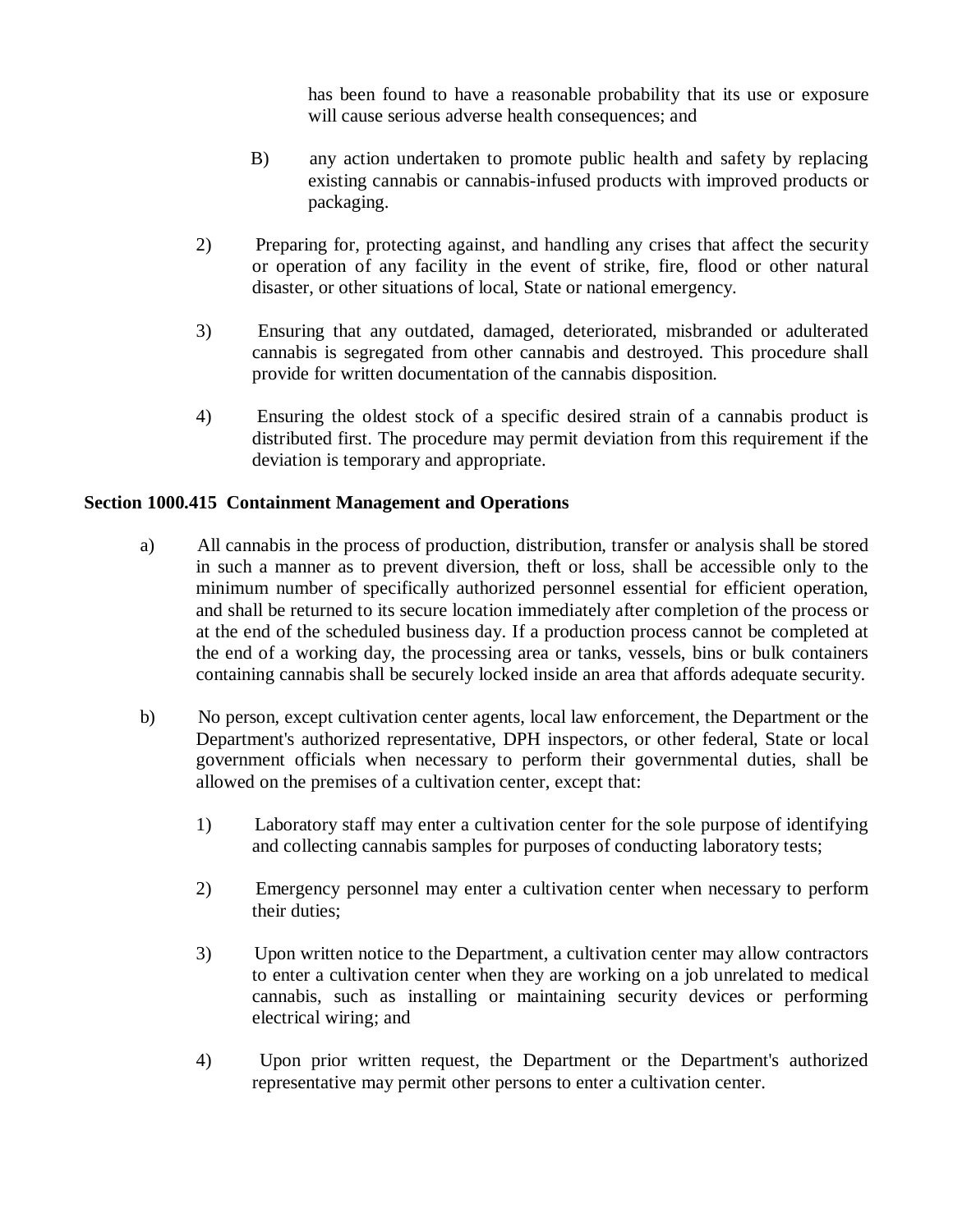- c) All persons who are not cultivation center agents, but who are permitted on the premises of a cultivation center pursuant to subsection (b), shall obtain a visitor identification badge from cultivation center personnel prior to entering the cultivation center, and shall be escorted and monitored at all times by cultivation center personnel. The visitor identification badge shall be visibly displayed at all times while the visitor is in the cultivation center. All visitors, after presenting valid government issued identification with a picture shall be logged in and out, and that log shall include the date, time and purpose of the visit and shall be maintained and made available to the Department, at any time, for a period of five years. All visitor identification badges shall be returned to the cultivation center personnel upon the visitor exiting the cultivation center.
- d) Except as otherwise provided by this Part (e.g., see Section 1000.445), the use and/or possession of cell phones, cameras and any other audio or video recording device by any cultivation center agent, visitor or other individual shall be prohibited inside the production area of a cultivation center, except when used for legitimate business purposes of the cultivation center, such as, but not limited to, communication with employees and the identification of plant disease with off-site experts.

#### **Section 1000.420 Packaging and Labeling of Medical Cannabis and Cannabis-Infused Products**

- a) Each cannabis product produced for sale shall be registered with the Department on forms provided by the Department. Each product registration shall include a label and the required registration fee (Section 1000.140). The registration fee is for the name of the product offered for sale and one fee shall be sufficient for all package sizes.
- b) All harvested cannabis intended for distribution to a dispensing organization must be packaged in a sealed, labeled, medical cannabis container.
- c) Packaging of any product containing cannabis shall be child-resistant and light-resistant consistent with current standards, including the Consumer Product Safety Commission standards referenced by the Poison Prevention Act.
- d) Each cannabis product shall be labeled by the cultivation center prior to sale to a dispensary and each label shall be securely affixed to the package and shall state in legible English:
	- 1) The name and P.O. Box of the registered cultivation center where the item was manufactured;
	- 2) The common or usual name of the item and the registered name of the cannabis product that was registered with the Department pursuant to subsection (a);
	- 3) A unique serial number that will match the product with a producer batch and lot number to facilitate any warnings or recalls the Department or producer deems appropriate;
	- 4) The date of final testing and packaging, if sampled, and the identification of the independent testing laboratory;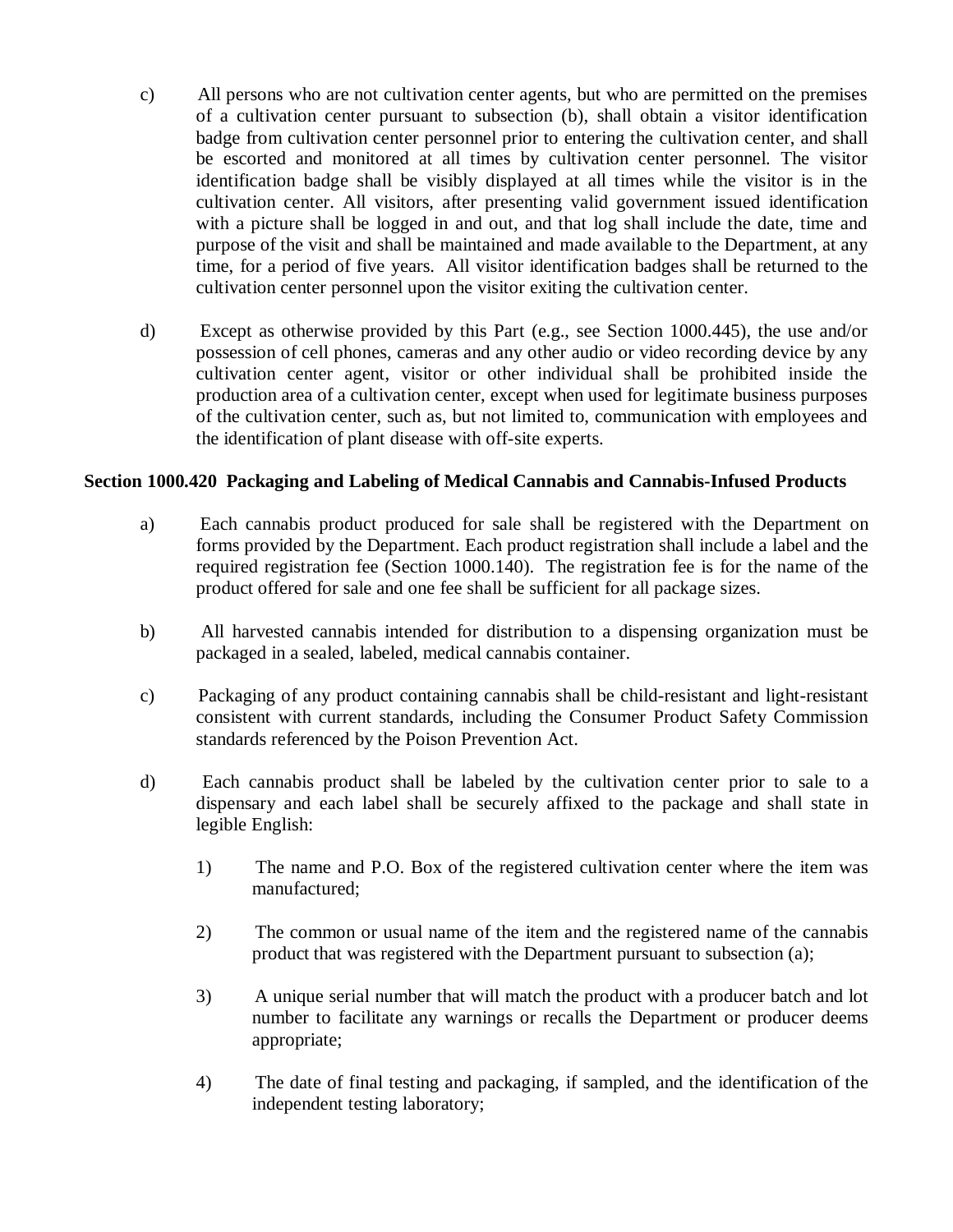- 5) The date of manufacture and "use by" date;
- 6) The quantity (in ounces or grams) of cannabis contained in the product;
- 7) A pass/fail rating based on the laboratory's microbiological, mycotoxins, and pesticide and solvent residue analyses, if sampled;
- 8) Content List
	- A) A list of the following, including the minimum and maximum percentage content by weight for subsections  $(d)(8)(A)(i)$  through (iv):
		- i) delta-9-tetrahydrocannabinol (THC);
		- ii) tetrahydrocannabinolic acid (THCA);
		- iii) cannabidiol (CBD);
		- iv) cannabidiolic acid (CBDA); and
		- v) any other ingredients besides cannabis.
	- B) The acceptable tolerances for the minimum percentage printed on the label for any of subsections  $(d)(8)(A)(i)$  through (iv) shall not be below 85% or above 115% of the labeled amount;
- 9) A statement that the product is for medical use and not for resale or transfer to another person.
- e) Medical Cannabis-Infused Products. All items shall be individually wrapped or packaged at the original point of preparation. The packaging of the medical cannabisinfused product shall conform to the labeling requirements of the Illinois Food, Drug and Cosmetic Act and, in addition to the other requirements set forth in this Section, shall include the following information in English on each product offered for sale or distribution:
	- 1) All ingredients of the item, including any colors, artificial flavors and preservatives, listed in descending order by predominance of weight shown with common or usual names;
	- 2) The following phrase: "This product was produced in a medical cannabis cultivation center not subject to public health inspection that may also process common food allergens.";
	- 3) Allergen labeling as specified in the Federal Food, Drug and Cosmetics Act, Federal Fair Packaging and Labeling Act, and the Illinois Food, Drug and Cosmetic Act;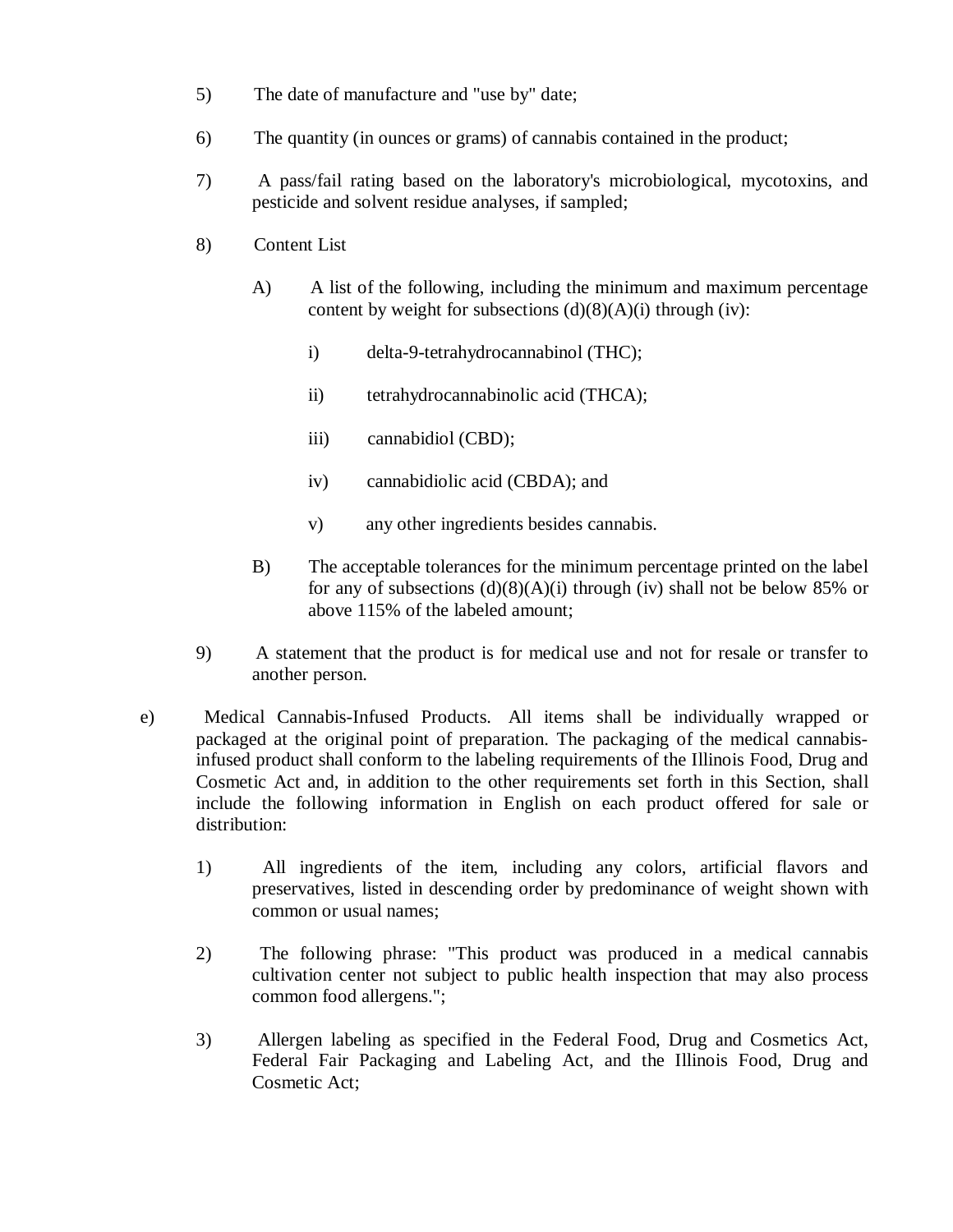- 4) The pre-mixed total weight (in ounces or grams) of usable cannabis in the package (the pre-mixed weight of medical cannabis used in making a cannabisinfused product shall apply toward the limit on the total amount of medical cannabis a registered qualifying patient may possess at any one time);
- 5) A warning that the item is a medical cannabis-infused product and not a food must be distinctly and clearly legible on the front of the package;
- 6) A clearly legible warning emphasizing that the product contains medical cannabis and is intended for consumption by registered qualifying patients only;
- 7) Ingredients List
	- A) A list of the following ingredients, including the minimum and maximum percentage content by weight for subsections  $(e)(7)(A)(i)$  through  $(iv)$ :
		- i) delta-9-tetrahydrocannabinol (THC);
		- ii) tetrahydrocannabinolic acid (THCA);
		- iii) cannabidiol (CBD);
		- iv) cannabidiolic acid (CBDA); and
		- v) any other ingredients besides cannabis.
	- B) The acceptable tolerances for the minimum percentage printed on the label for any of subsections  $(e)(7)(A)(i)$  through (iv) shall not be below 85% or above 115% of the labeled amount.
- f) THC and CBD Container Content and Restriction Each individually packaged medical cannabis-infused product, even if comprised of multiple servings, shall include the total milligram content of THC and CBD and may not include more than a total of 100 milligrams of active THC.
- g) The label shall not contain any of the following information:
	- 1) Any false or misleading statement or design;
	- 2) Any seal, flag, crest, coat of arms or other insignia likely to mislead the qualified patient to believe that the product has been endorsed, made or used by the State of Illinois or any of its representatives; or
	- 3) Depictions of the product, cartoons or images other than the cultivation center's logo. Medical cannabis-infused products shall not bear a reasonable resemblance to any product available for consumption as a commercially available candy.
- h) It is a violation for anyone other than the end user to alter, obliterate or destroy any label attached to a medical cannabis container to administer the product.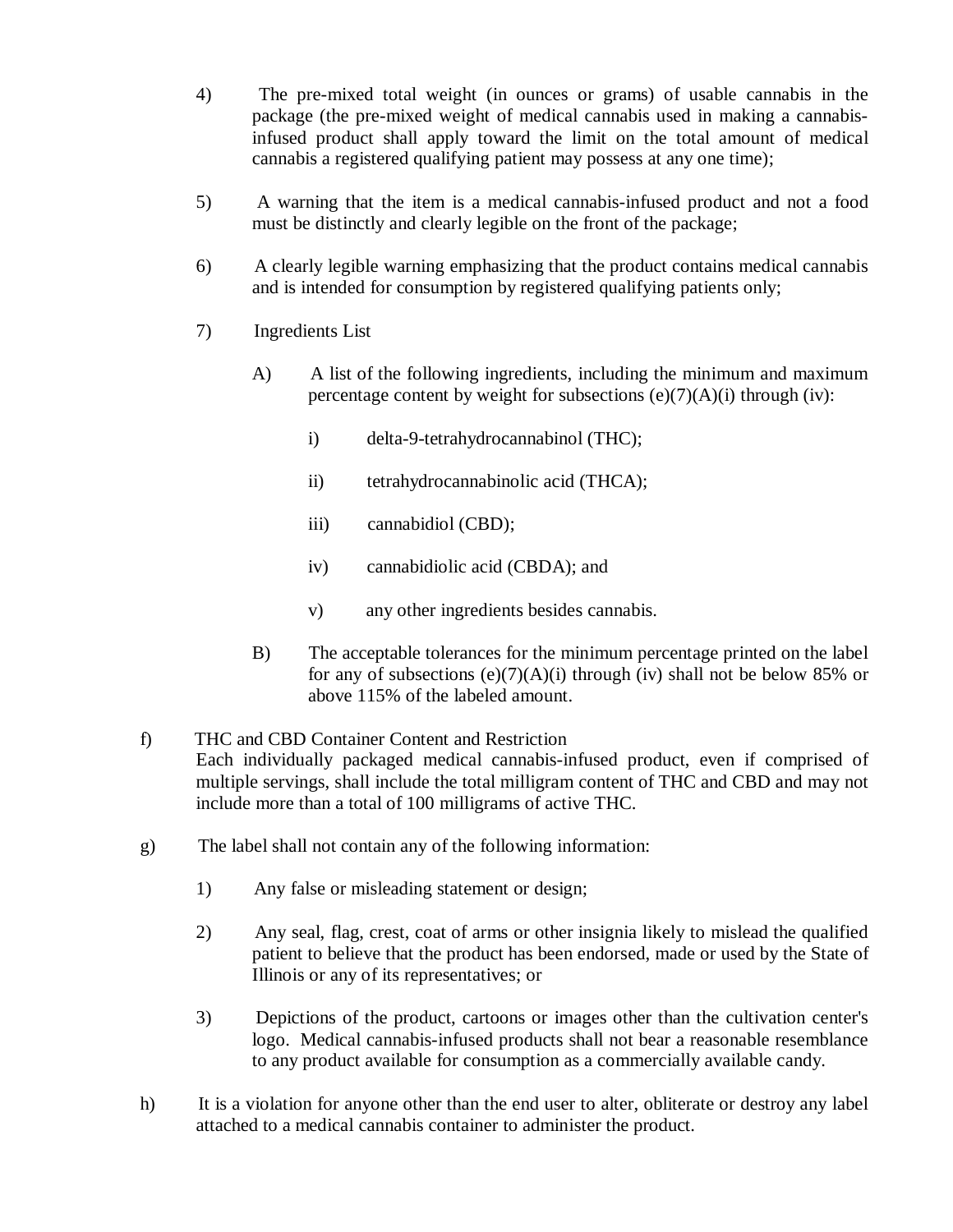- i) For each commercial weighing and measuring equipment device used at a facility, the cultivation center must:
	- 1) Ensure that the commercial device is licensed pursuant to the Weights and Measures Act and the associated administrative rules (8 Ill. Adm Code 600);
	- 2) Maintain documentation of the licensure of the commercial device; and
	- 3) Provide a copy of the license of the commercial device to the Department for review upon request.

# **Section 1000.425 Advertising**

Cultivation centers may not advertise through any public medium, including but not limited to newspapers, television, radio or any means designed to market its products to the public. Cultivation centers may market their products directly to registered dispensaries or physicians through direct mail, brochures or other means directed solely to the dispensaries and not available to the public.

# **Section 1000.430 Transportation of Cannabis and Cannabis-Infused Products**

- a) Prior to transporting any cannabis or cannabis-infused product, a cultivation center shall:
	- 1) Complete a shipping manifest using a form prescribed by the Department; and
	- 2) Securely transmit a copy of the manifest to the dispensary facility that will receive the products and to the Department before the close of business the day prior to transport. The manifest shall be made available to the ISP upon request.
- b) The cultivation center shall maintain all shipping manifests and make them available at the request of the Department.
- c) Cannabis products that are being transported shall:
	- 1) Only be transported in a locked, safe and secure storage compartment that is part of the motor vehicle transporting the cannabis, or in a locked storage container that has a separate key or combination pad; and
	- 2) Not be visible from outside the motor vehicle.
- d) Any motor vehicle transporting cannabis shall travel directly from the cultivation center to the dispensary facility, or a testing laboratory, and shall not make any stops in between except to other dispensary facilities or laboratories, for refueling or, in case of an emergency. In case of emergency, the agents will report the emergency immediately to law enforcement through the 911 emergency system and the cultivation center, which will immediately notify the Department.
- e) A cultivation center shall ensure that all delivery times and routes are randomized.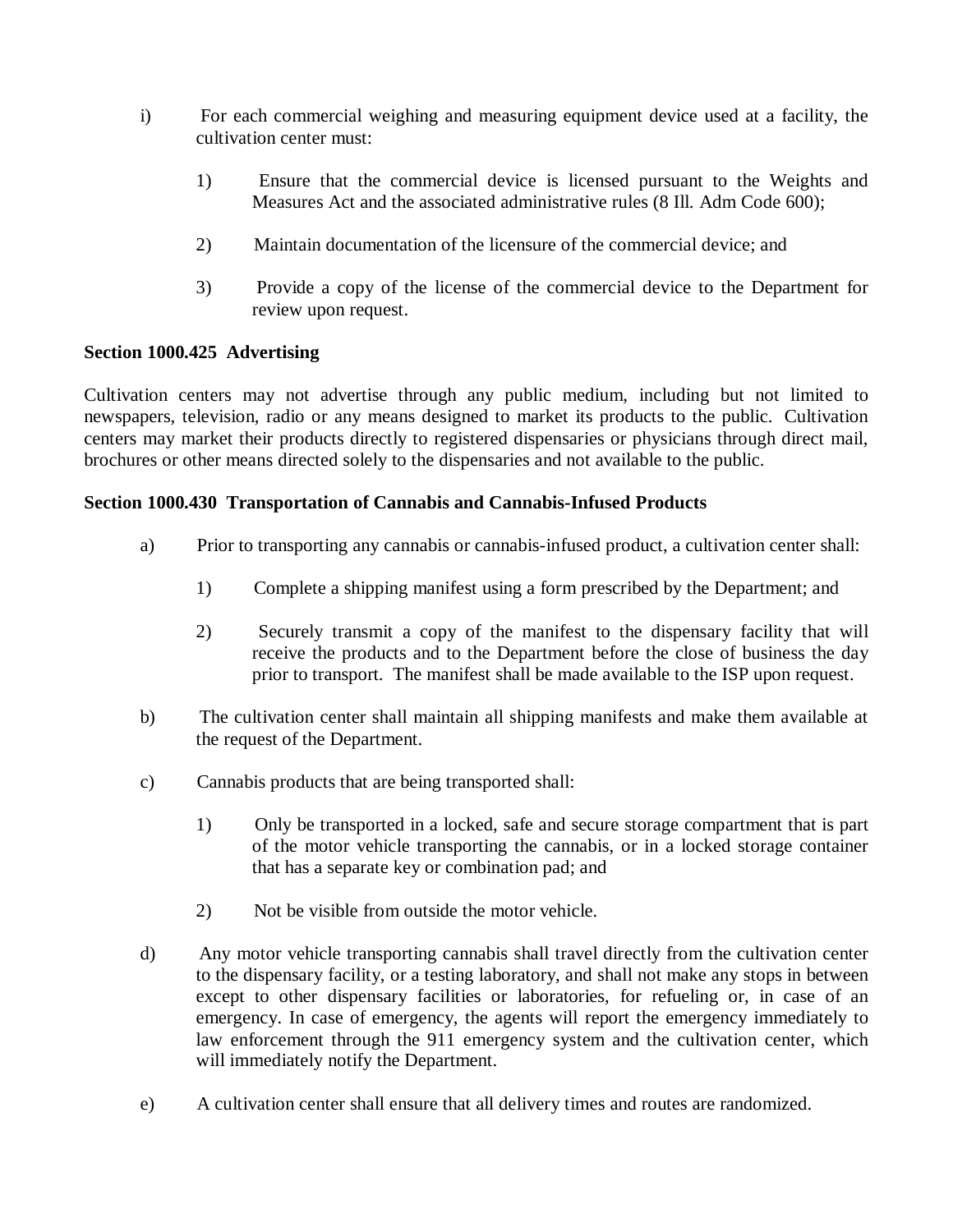- f) A cultivation center shall staff all transport motor vehicles with a minimum of two employees. At least one delivery team member shall remain with the motor vehicle at all times that the motor vehicle contains cannabis.
- g) Each delivery team member shall have access to a secure form of communication with personnel at the cultivation center and the ability to contact law enforcement through the 911 emergency system at all times that the motor vehicle contains cannabis.
- h) Each delivery team member shall possess his or her department issued identification card at all times when transporting or delivering cannabis and shall produce it for the Department or Department's authorized representative or law enforcement official upon request.

# **Section 1000.435 Inventory**

- a) Each cultivation center, prior to commencing business, shall:
	- 1) Conduct an initial comprehensive inventory of all cannabis at the facility. If a cultivation center commences business with no cannabis on hand, the cultivation center shall record this fact as the initial inventory; and
	- 2) Establish ongoing inventory controls and procedures for the conduct of inventory reviews and comprehensive inventories of cannabis, which shall enable the cultivation center to detect any diversion, theft or loss in a timely manner.
- b) Upon commencing business, each cultivation center shall conduct a weekly inventory of cannabis stock, which shall include, at a minimum:
	- 1) the date of the inventory;
	- 2) a summary of the inventory findings;
	- 3) the name, signature and title of the individuals who conducted the inventory and the agent-in-charge who oversaw the inventory; and
	- 4) the product name and quantity of cannabis plants or cannabis-infused products at the facility.
- c) The record of all medical cannabis sold or otherwise disposed of shall show:
	- 1) the date of sale;
	- 2) the name of the dispensary facility to which the medical cannabis was sold;
	- 3) the batch number, product name and quantity of cannabis sold; and
	- 4) if applicable, the date, quantity, manner in which and reason why any cannabis was destroyed.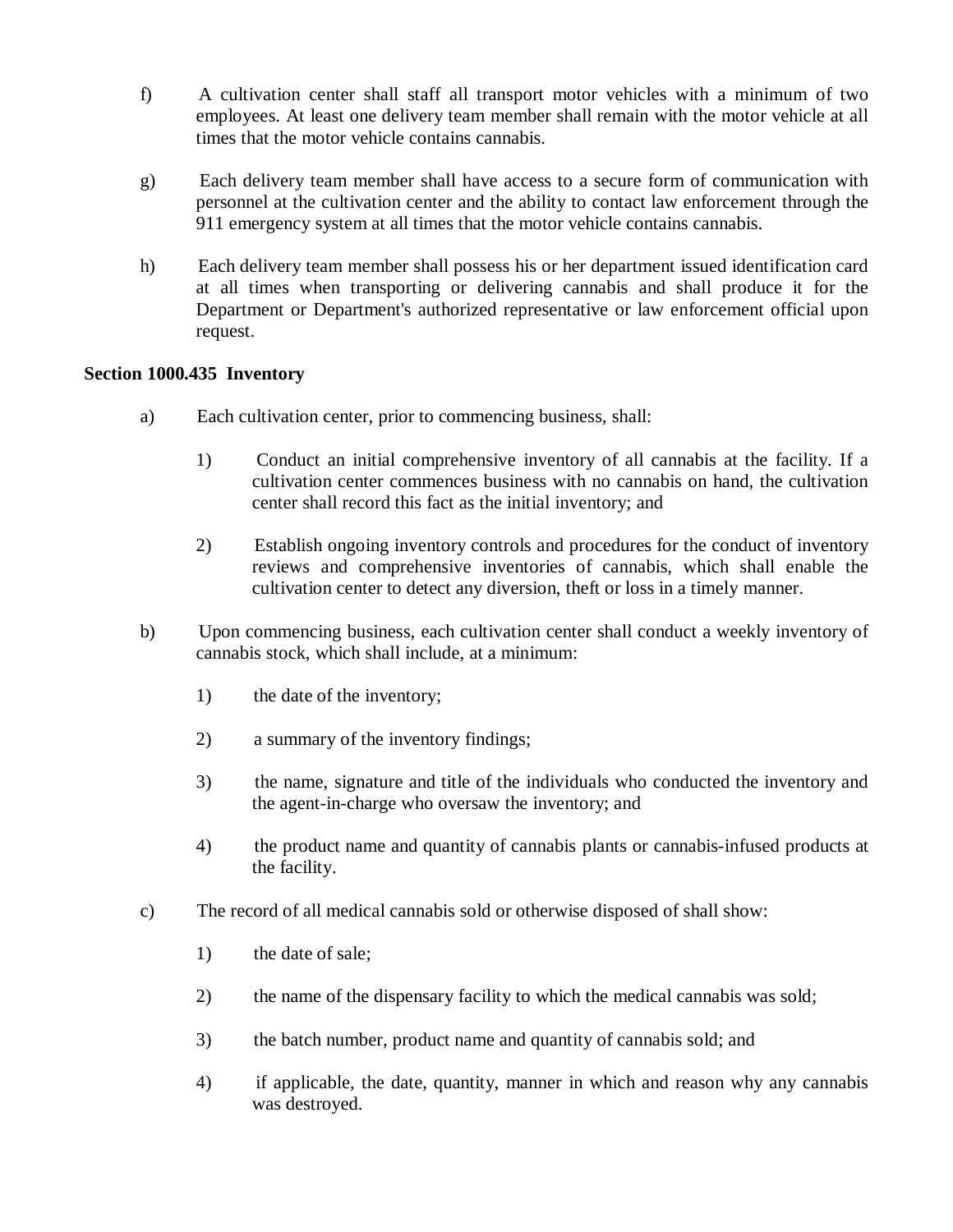- d) A complete and accurate record of all plant stock or products of cannabis on hand shall be prepared annually on the anniversary of the initial inventory, or other date that the cultivation center agent-in-charge may choose, so long as it is not more than one year following the prior year's inventory.
- e) All inventories, procedures and other documents required by this Section shall be maintained on the premises and made available to the Department at all times.
- f) Whenever any sample or record is removed by a person authorized to enforce this Part, that person shall tender a receipt in lieu of the sample or record. The receipt shall be kept for five years.

# **Section 1000.440 Cultivation Center Storage**

- a) A cultivation center shall:
	- 1) Not produce or maintain cannabis in excess of the quantity required for normal, efficient operation;
	- 2) Store all cannabis and cannabis-infused products in a safe, vault or secured room and in such a manner as to prevent diversion, theft or loss;
	- 3) Maintain all cannabis that is not part of a finished product in a secure area or location within the cultivation center accessible only to specifically authorized personnel, which shall include only the minimum number of employees essential for efficient operation;
	- 4) Keep all approved safes, vaults, or other equipment or areas used for the production or storage of cannabis securely locked or protected from entry, except for the actual time required to remove or replace cannabis;
	- 5) Keep all locks and security equipment in good working order;
	- 6) Not allow keys to be left in the locks and not store or place keys in a location accessible to persons other than specifically authorized personnel;
	- 7) Not allow other security measures, such as combination numbers, passwords or electronic or biometric security systems, to be accessible to persons other than specifically authorized personnel; and
	- 8) Keep the cultivation center securely locked and protected from unauthorized entry at all times.
- b) If a cultivation center presents special security issues, such as extremely large stock of cannabis, exposed handling or unusual vulnerability to diversion, theft or loss, the Department may require additional safeguards, such as supervised watchman service.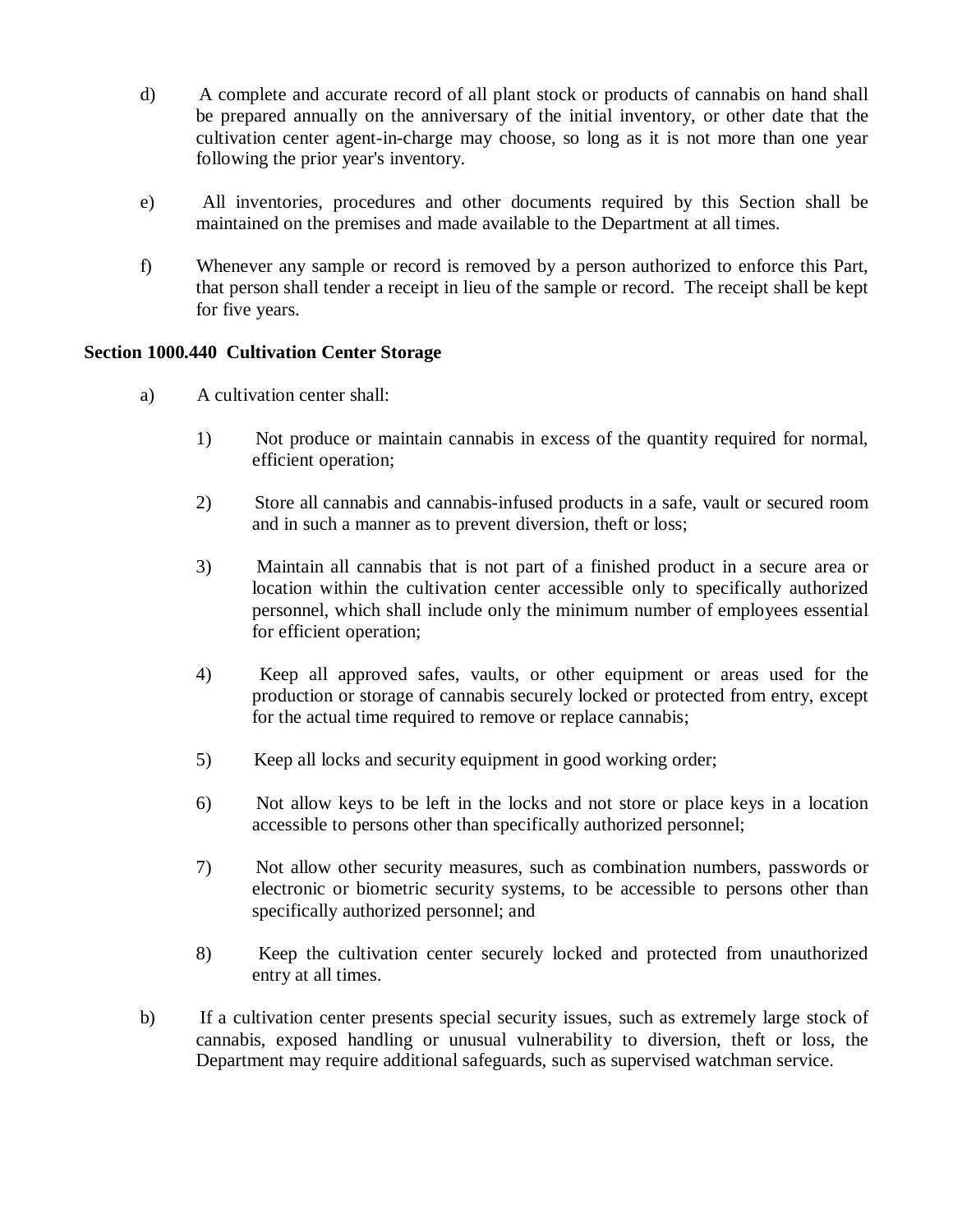- c) If a loss, theft or diversion of cannabis has occurred from a cultivation center, the cultivation center shall notify the Department and the nearest ISP District immediately. The Department and ISP shall determine the appropriate storage and security requirements for all cannabis in the cultivation center, and may require additional safeguards to ensure the security of the cannabis. If a reduction in the amount of medical cannabis in the cultivation center's inventory is due to suspected criminal activity, the cultivation center shall immediately report the reduction to the Department and ISP, which may then notify local law enforcement.
- d) Any cultivation center whose permit is revoked or not renewed shall dispose of its entire stock of cannabis under conditions approved by the Department.
- e) Any area of a cultivation center containing cannabis, including a room with an approved safe or approved vault, shall have a sign posted at all entryways, which shall be a minimum of 12 inches in height and 12 inches in length and shall state: "Do Not Enter − Limited Access Area – Access Limited to Authorized Personnel Only" in lettering no smaller than one inch in height.
- f) Notwithstanding the requirements of this Section, nothing shall prohibit members of the Department, local law enforcement or other federal, State or local government officials from entering any area of a cultivation center if necessary to perform their governmental duties, or persons authorized by the Department (see Section 1000.415(b)).
- g) Cultivation centers shall provide current copies of cultivation center floor plans to ISP and local law enforcement that have jurisdiction in the area where the cultivation center is located.

#### **Section 1000.445 Electronic Security System**

- a) A cultivation center shall be required to operate and maintain in good working order a 24 hour, seven days a week, closed-circuit television (CCTV) surveillance system on the premises that complies with the following minimum standards:
	- 1) Visually records and monitors all building entrances and exits, all parking lot areas, and rear alley areas immediately adjacent to the building, and covers the entire inside of the facility, including all limited access areas and all areas where cannabis is produced, stored, shipped or destroyed, but does not include restrooms nor the executive office. Fixed cameras shall be installed to provide a consistent recorded image of these areas. The cultivation center shall instruct the company or individuals installing the surveillance cameras to maximize the quality of facial and body images and to avoid backlighting and physical obstructions.
	- 2) Cameras installed outdoors and in low-light interior areas shall be day/night cameras with a minimum resolution of 600 lines per inch (analog) or D1 (IP) and a minimum light factor requirement of 0.7 LUX. The installation of additional lighting may be required to increase picture clarity and brightness. Cameras shall be calibrated and focused to maximize the quality of the recorded image.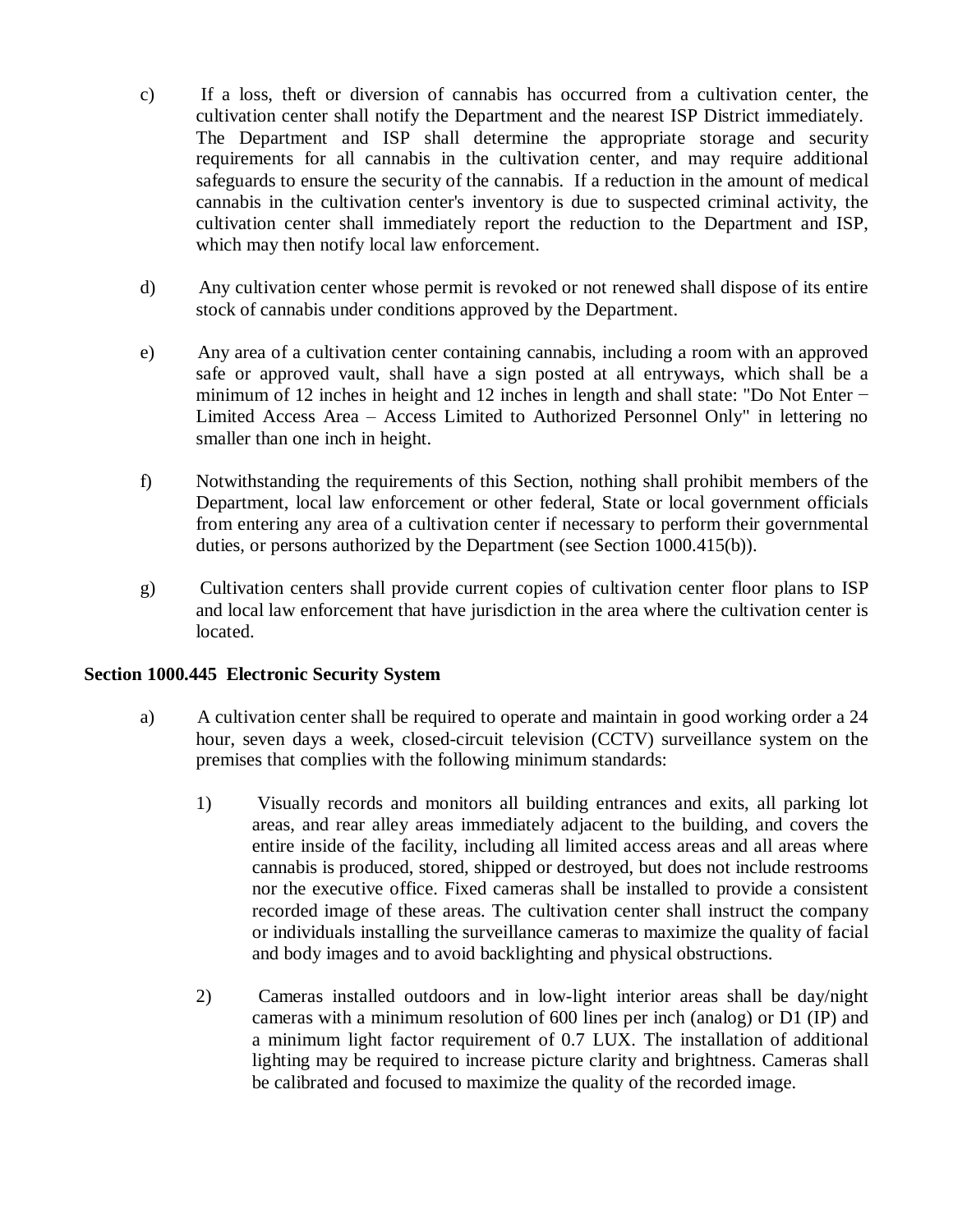- 3) The recording device shall be digital and meet the following minimum standards:
	- A) Displays a date and time stamp on all recorded video.
	- B) Can produce a digital video disc using an installed media recording drive. The video on the disc shall be viewable on any Windows PC, and shall include any required player software on the disc.
	- C) The ability to remain operational during a power outage.
	- D) Allow for the exporting of still images in an industry standard image format, including .jpg, .bmp and .gif. Exported video shall have the ability to be archived in a proprietary format that ensures authentication of the video and guarantees that no alteration of the recorded image has taken place. Exported video shall also have the ability to be saved in an industry standard file format that can be played on a standard computer operating system. All recordings shall be erased or destroyed prior to disposal.
- 4) A display monitor with a minimum screen size of 12 inches shall be connected to the electronic recording security system at all times.
- 5) Electronic recording security systems are required to be maintained in good working order at all times. The owner of a cultivation center shall instruct each manager, employee or agent overseeing the functioning of the video recording security system to immediately report to the agent-in-charge any malfunctioning or technical problems with the system.
- 6) Security recordings shall meet the following minimum requirements:
	- A) The recorded image resolution shall be at least D1; and
	- B) The recorded image frame rate shall be at least three frames per second during alarm or motion based recording.
- 7) Security recordings shall be retained by the cultivation center for a minimum of 90 days at the permitted premises and an additional 90 days off site (e.g., cloud storage). The recording system for the security cameras must be located in a locked, tamper-proof compartment. A cultivation center shall be prohibited from taping over existing security video from the last 60 days.
- 8) Have available a video printer capable of immediately producing a clear still photo from any video camera image.
- 9) Upon request, the recording or any photo shall be turned over to ISP or the Department.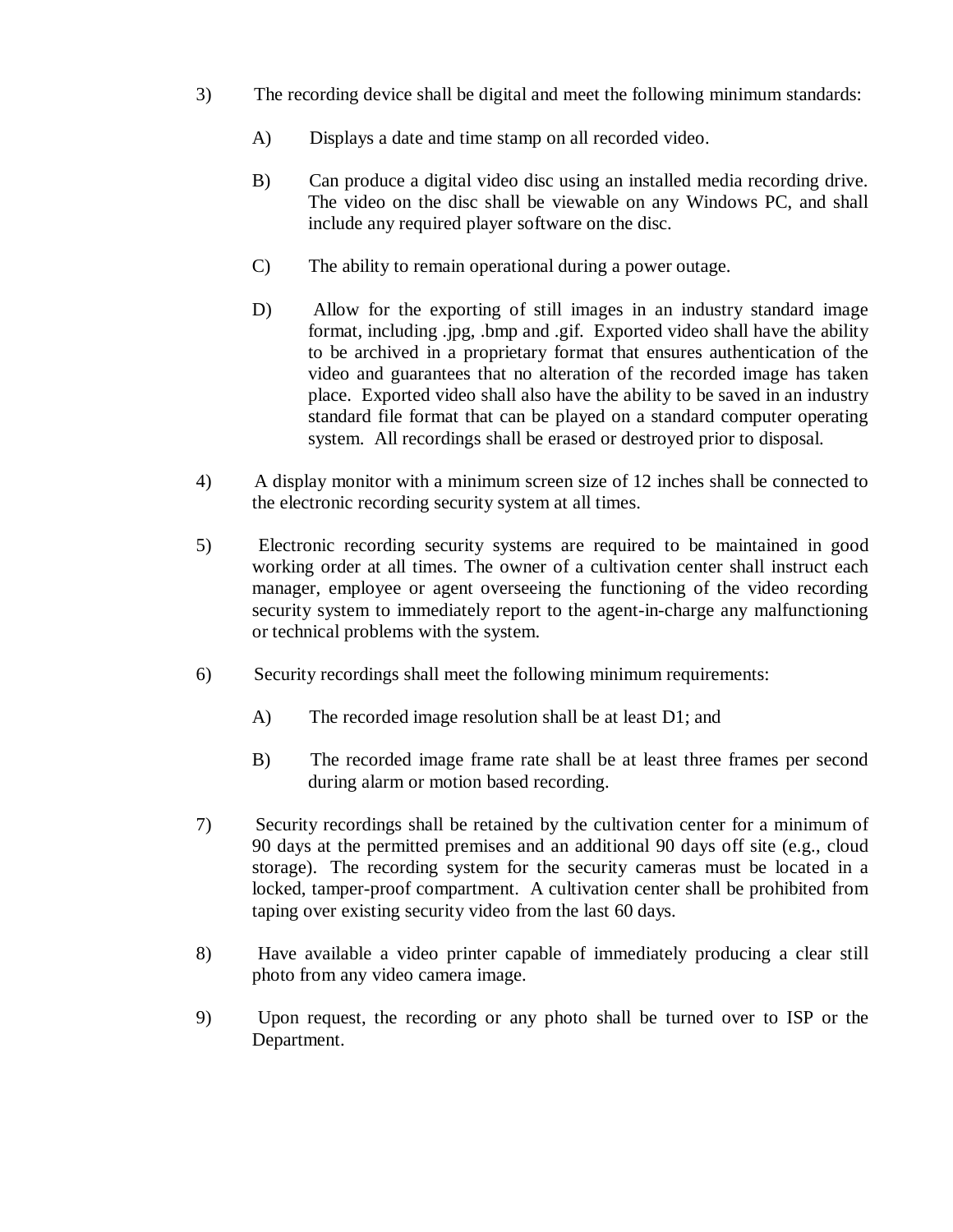- b) Access to surveillance areas shall be limited to persons who are essential to surveillance operations, law enforcement agencies, security system service personnel, the Department, and others when approved by the Department. A current list of authorized employees and service personnel that have access to the surveillance room must be available to the Department upon request. Surveillance rooms shall remain locked.
- c) The electronic security system shall be available 24 hours per day, 7 days per week, to the Department and law enforcement agencies via a secure web-based portal.

#### **Section 1000.450 Alarm System**

- a) A cultivation center shall install, maintain and use a professionally monitored robbery and burglary alarm system meets the following requirements:
	- 1) At a minimum, the system shall provide coverage of all facility entrances and exits, rooms with exterior windows, rooms with exterior walls, roof hatches, skylights and storage rooms that contain safes.
	- 2) Duress alarm, which means a silent security alarm system signal generated by the entry of a designated code into an arming station in order to signal that the alarm user is being forced to turn off the system.
	- 3) Panic alarm, which means an audible security alarm system signal generated by the manual activation of a device intended to signal a life threatening or emergency situation requiring law enforcement response.
	- 4) Holdup alarm, which means a silent alarm signal generated by the manual activation of a device intended to signal a robbery in progress.
	- 5) Automatic voice dialer, which means any electrical, electronic, mechanical or other device capable of being programmed to send a prerecorded voice message requesting dispatch, when activated, over a telephone line, radio or other communication system to a law enforcement, public safety or emergency services agency.
	- 6) A failure notification system that provides an audible, text or visual notification of any failure in the surveillance system. The failure notification system shall provide an alert to the cultivation center, within five minutes after the failure, by telephone, email or text message.
	- 7) The ability to remain operational during a power outage and ensure all access doors are not solely controlled by an electronic access panel to ensure that locks are not released during power outage.
- b) The system shall be inspected and all devices tested annually by a qualified alarm vendor.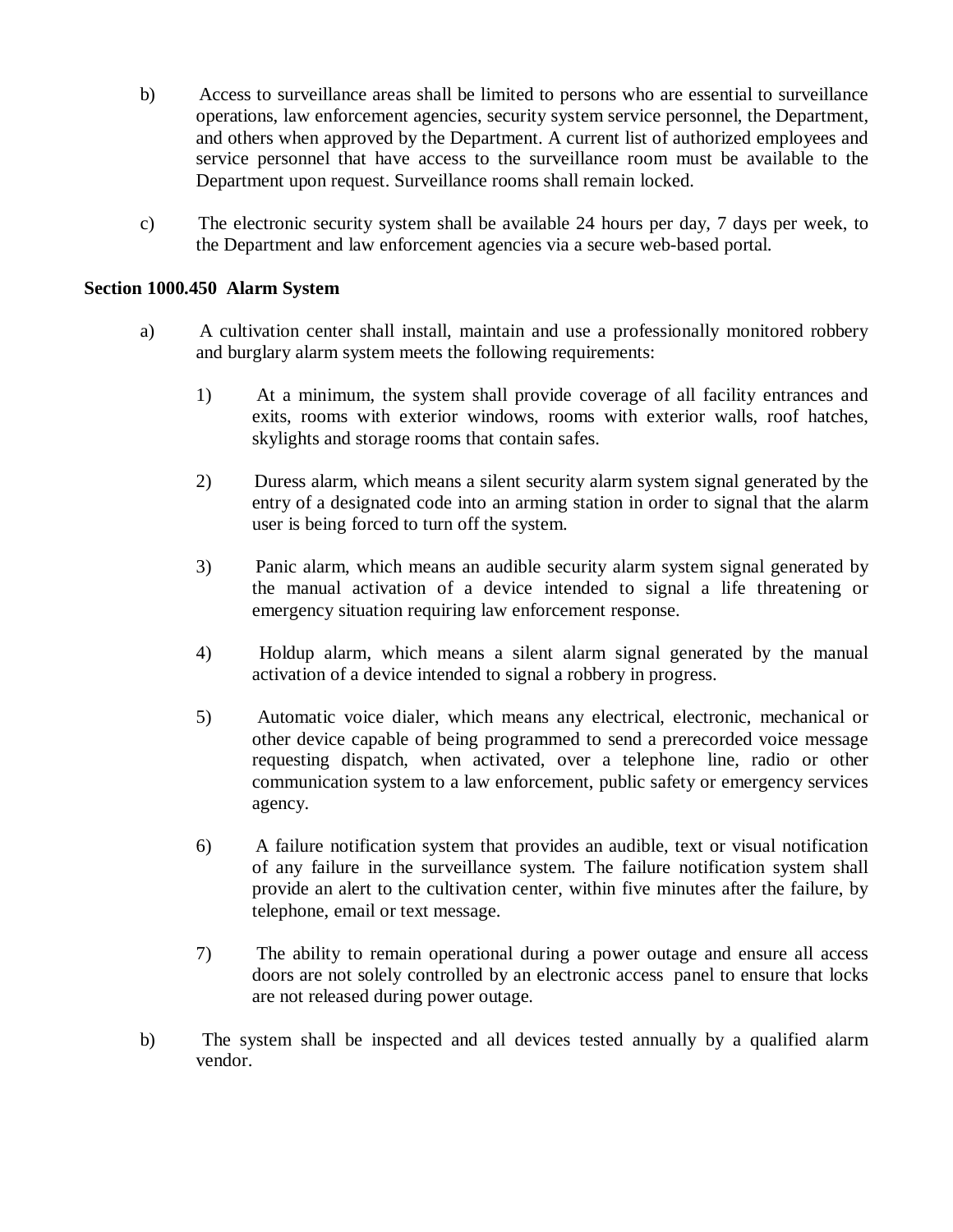### **Section 1000.455 Hours of Operation**

- a) A cultivation center shall not be open to the public.
- b) A cultivation center may operate its business 24 hours a day.
- c) A cultivation center may deliver to licensed medical cannabis dispensaries only between the hours of 7 a.m. and 9 p.m.
- d) A cultivation center shall only allow on the permitted premises those set forth in Section 1000.415(b) and (c).
- e) The Department may further limit the hours of operation for a cultivation center on a case-by-case basis as the result of the cultivation center's failure to comply with the Act or this Part or for any other reason that the Department deems the limit to be necessary.

#### **Section 1000.460 Waste Disposal**

- a) Cannabis Waste. Cannabis waste must be stored, secured, locked and managed in accordance with State regulations and as submitted and approved in the cultivation center's Operations and Management Practices Plan.
- b) Liquid Waste. Liquid waste from a cultivation center shall be disposed of in compliance with the Illinois Environmental Protection Act and 35 Ill. Adm. Code.
- c) Hazardous Waste. Disposal of hazardous and chemical waste must be conducted in a manner consistent with federal, State and local laws.
- d) Cannabis waste must be rendered unusable following the methods set forth in this Section prior to leaving a cultivation center. Disposal of the cannabis waste rendered unusable must follow the methods in this Section.
- e) A cultivation center must provide the Department and ISP, through the traceability system (see Section 1000.400), a minimum of seven days' notice prior to rendering the product unusable and disposing of the product.
- f) The allowable method to render cannabis plant waste unusable is by grinding and incorporating the cannabis plant waste with other ground materials so the resulting mixture is at least 50% non-cannabis waste by volume. Other methods to render cannabis waste unusable must be approved by the Department before implementation. Material used to grind with the cannabis falls into two categories: compostable waste and noncompostable waste.
	- 1) Compostable Mixed Waste: Cannabis waste to be disposed of as compost, feedstock or in another organic waste method (e.g., anaerobic digester) may be mixed with the following types of waste materials:
		- A) Food waste;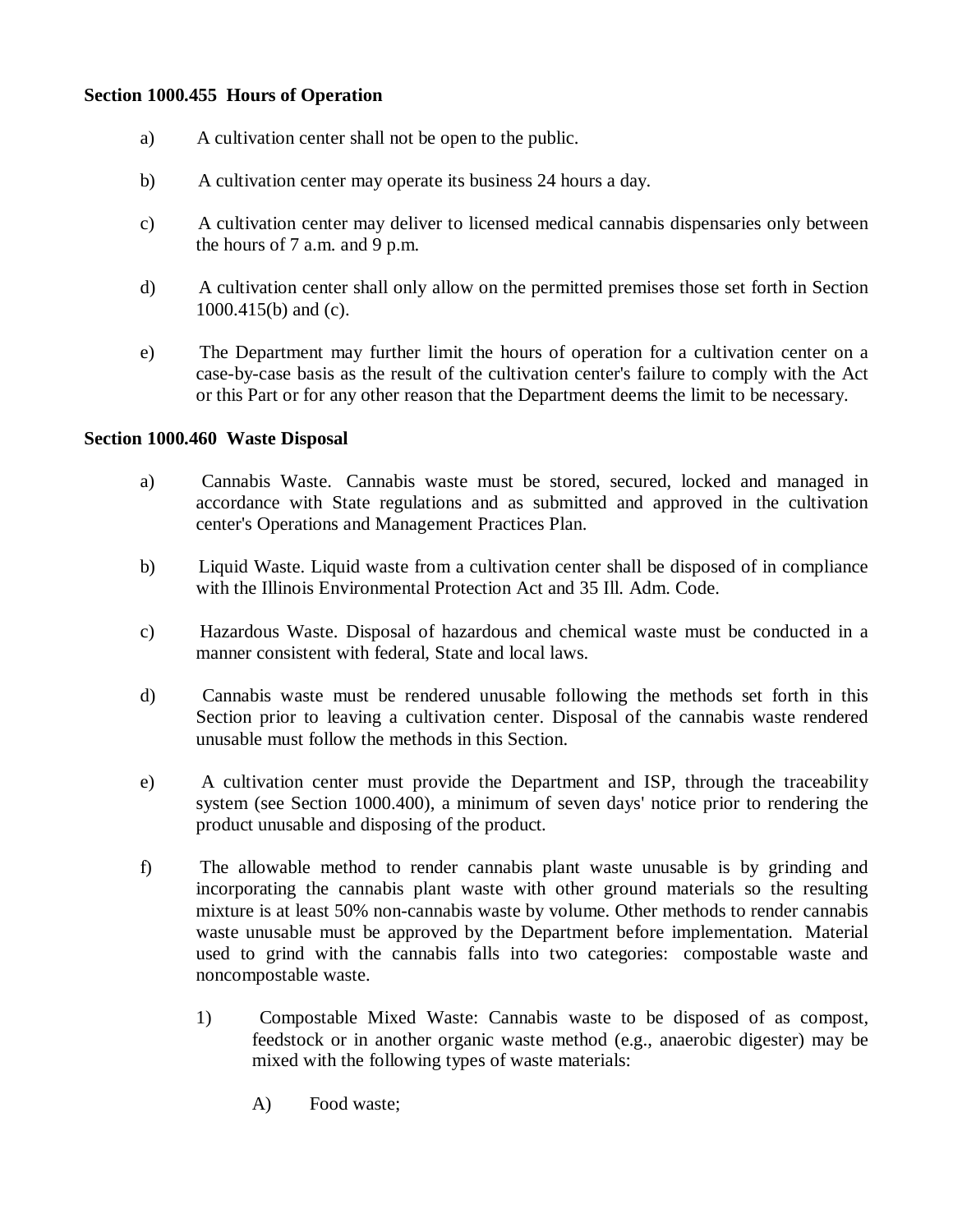- B) Yard waste;
- C) Vegetable based grease or oils; or
- D) Other wastes approved by the Department (e.g., agricultural material, biodegradable products and paper, clean wood, fruits and vegetables, plant matter).
- 2) Noncompostable Mixed Waste: Cannabis waste to be disposed of in a landfill or another disposal method (e.g., incinerator) may be mixed with the following types of waste materials:
	- A) Paper waste;
	- B) Cardboard waste;
	- C) Plastic waste;
	- D) Soil; or
	- E) Other wastes approved by the Department (e.g., nonrecyclable plastic, broken glass, leather).
- g) Cannabis waste rendered unusable following the methods described in this Section may be disposed of in the manner provided in this subsection (g). Disposal of the cannabis waste rendered unusable may be delivered to a permitted solid waste facility for final disposition. Examples of acceptable permitted solid waste facilities include:
	- 1) Compostable Mixed Waste: Compost, anaerobic digester, or other facility with approval of the jurisdictional health department.
	- 2) Noncompostable Mixed Waste: Landfill, incinerator, or other facility with approval of the jurisdictional health department.
- h) All waste and unusable product shall be weighed, recorded and entered into the inventory system prior to mixing and disposal. Verification of this event shall be performed by a supervisor and conducted in an area with video surveillance.
- i) Any nutrient enriched grow media shall be disposed of as required by the Illinois Environmental Protection Act and the associated rules, or land applied at agronomic rates.

#### **Section 1000.465 Connections to the Potable Water Supply**

a) General: Potable water supply lines shall not be connected to process water lines, chemical lines or equipment, unless proper backflow protection is installed.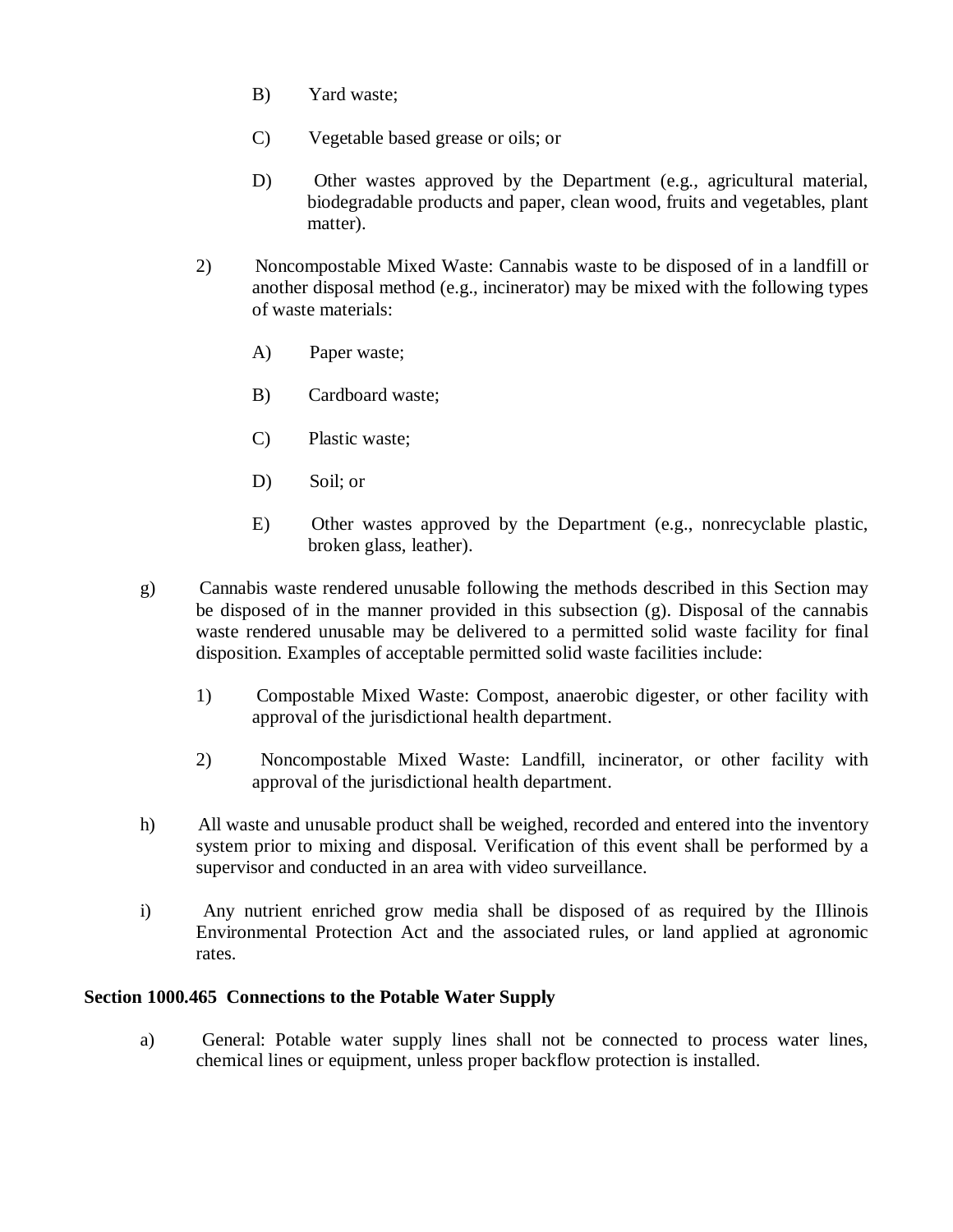- b) Water service lines that connect a cultivation center to a community public water supply shall include either a reduced pressure principle backflow preventer or a fixed proper air gap, in accordance with 35 Ill. Adm. Code  $653.803(c)(4)$ .
- c) Water service lines that connect a cultivation center to a potable water supply other than a community public water supply shall include either a reduced pressure principle backflow preventer or a fixed proper air gap, in accordance with the Illinois Plumbing Code.
- d) Installation, maintenance and inspection of backflow prevention devices shall be carried out in accordance with 35 Ill. Adm. Code 651 and 653 or the Illinois Plumbing Code, whichever is applicable.

# **Section 1000.470 Pesticide Usage**

- a) All pesticides applied at a cultivation center shall be from the Department's approved list, which will be reflected as a schedule in the application and on the Department's website. Updates to the approved list will be posted on the Department's website and permittees will be notified electronically.
- b) All pesticide products shall be registered with the Department, including those products classified as 25(b) pursuant to the Federal Insecticide Fungicide and Rodenticide Act administered by the USEPA.
- c) Any individual who applies pesticide on the premises shall obtain the appropriate license from the Department under the Illinois Pesticide Control Act [415 ILCS 60]. This includes successful completion of the Vegetable Category Examinations (see 8 Ill. Adm. Code 250).
- d) No application of pesticides shall be made after the vegetative stage of growth of the cannabis plant.
- e) All individuals applying pesticides shall adhere to the agricultural use requirements of the label and shall employ all personal protective equipment prescribed by the label.
- f) The cultivation center shall comply with all posting requirements of the worker protection standard for the restricted entry interval (REI) stated on the label.
- g) A record of all pesticide applications shall be maintained at the cultivation center for at least five years and shall be made available to the Department, DPH or the ISP upon request. The application record shall include the following information:
	- 1) Date and time of application;
	- 2) Date of start of vegetative stage of growth;
	- 3) USEPA Registration Number;
	- 4) Product name;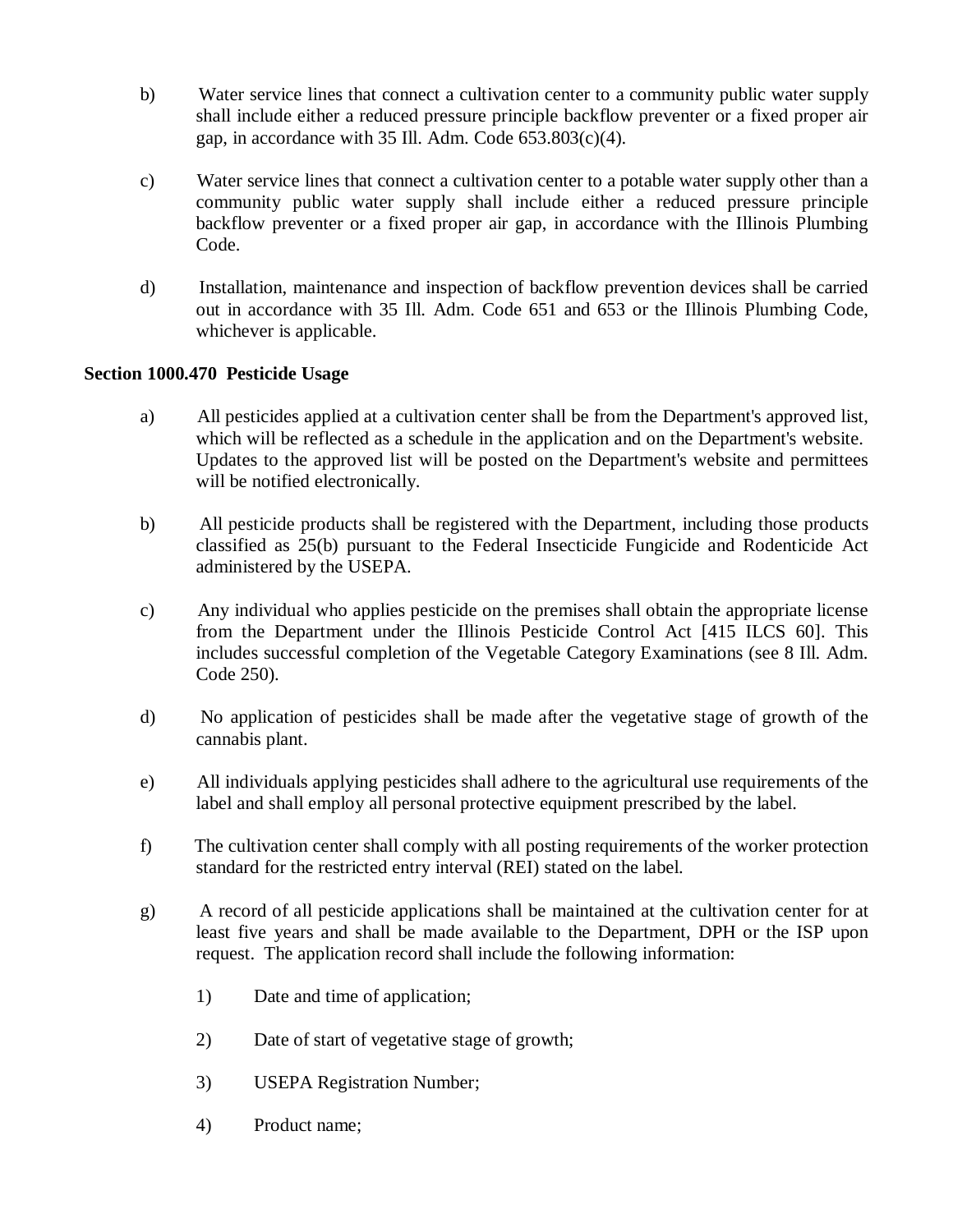- 5) Application site (the site shall be identified by the location legend maintained by the facility);
- 6) Amount applied;
- 7) Size of the application area;
- 8) Name of individual making the application;
- 9) Section for comments or special conditions related to the application.
- h) Disposal of all unused pesticide product shall be performed in compliance with all State and federal laws and regulations, which require compliance with all directions on the product label.

# SUBPART F: LABORATORY TESTING

# **Section 1000.500 Laboratory Approval**

- a) No laboratory shall handle, test or analyze cannabis unless approved by the Department in accordance with this Section. A list of approved laboratories will be made available by the Department on its website.
- b) No laboratory shall be approved to handle, test or analyze cannabis unless the laboratory:
	- 1) Is accredited by a private laboratory accrediting organization;
	- 2) Is independent from all other persons involved in the cannabis industry in Illinois, which shall mean that no person with a direct or indirect interest in the laboratory shall have a direct or indirect financial, management or other interest in a dispensary, dispensary facility, cultivation center, certifying physician or any other entity that may benefit from the production, manufacture, dispensing, sale, purchase or use of cannabis; and
	- 3) Has employed at least one person to oversee and be responsible for the laboratory testing who has earned, from a college or university accredited by a national or regional certifying authority, at least:
		- A) a master's level degree in chemical or biological sciences and a minimum of two years post-degree laboratory experience; or
		- B) a bachelor's degree in biological sciences and a minimum of four years post-degree laboratory experience.
- c) Each independent testing laboratory that claims to be accredited must provide the Department with a copy of the most recent annual inspection report granting accreditation and every annual report thereafter.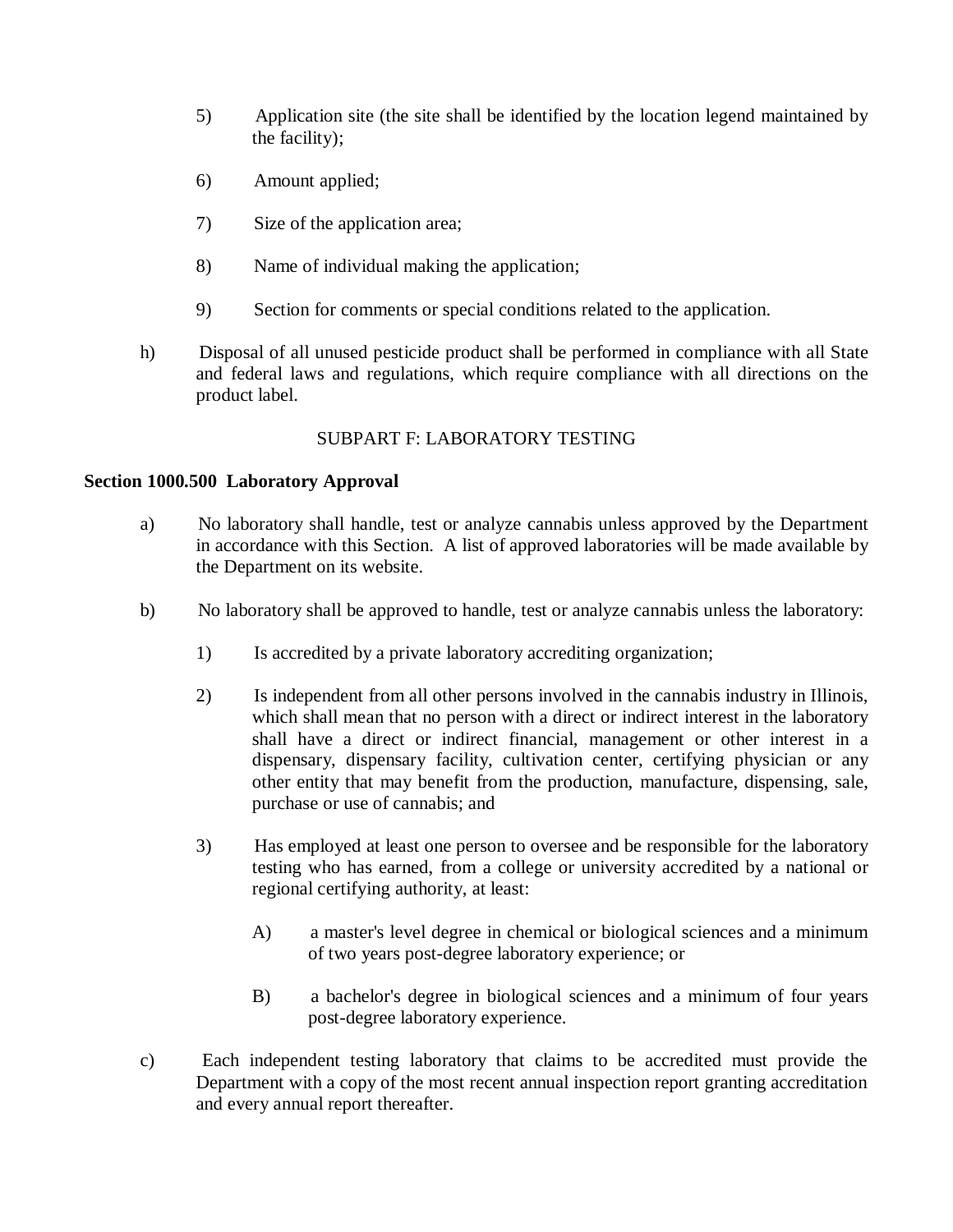#### **Section 1000.510 Laboratory Testing**

- a) Immediately prior to manufacturing or natural processing of any cannabis or cannabisinfused product or packaging cannabis for sale to a dispensary, each batch shall be made available at the cultivation center for an employee of an approved laboratory to select a random sample, which shall be tested by the approved laboratory for:
	- 1) microbiological contaminants;
	- 2) mycotoxins;
	- 3) pesticide active ingredients;
	- 4) residual solvent; and
	- 5) purposes of conducting an active ingredient analysis.
- b) The Department may select a random sample that shall, for the purposes of conducting an active ingredient analysis, be tested by the Department for verification of label information.
- c) A laboratory shall immediately return or dispose of any cannabis upon the completion of any testing, use or research. If cannabis is disposed of, it shall be done in compliance with Section 1000.460.
- d) If a sample of cannabis does not pass the microbiological, mycotoxin, pesticide chemical residue or solvent residue test, based on the standards set forth in this Section, the following shall apply:
	- 1) If the sample failed the pesticide chemical residue test, the entire batch from which the sample was taken shall, if applicable, be recalled as provided for in Section  $1000.410(c)(1)$  and disposed of in accordance with Section 1000.460.
	- 2) If the sample failed any other test, the batch may be used to make a  $CO<sub>2</sub>$  or solvent based extract. After processing, the  $CO<sub>2</sub>$  or solvent based extract must still pass all required tests.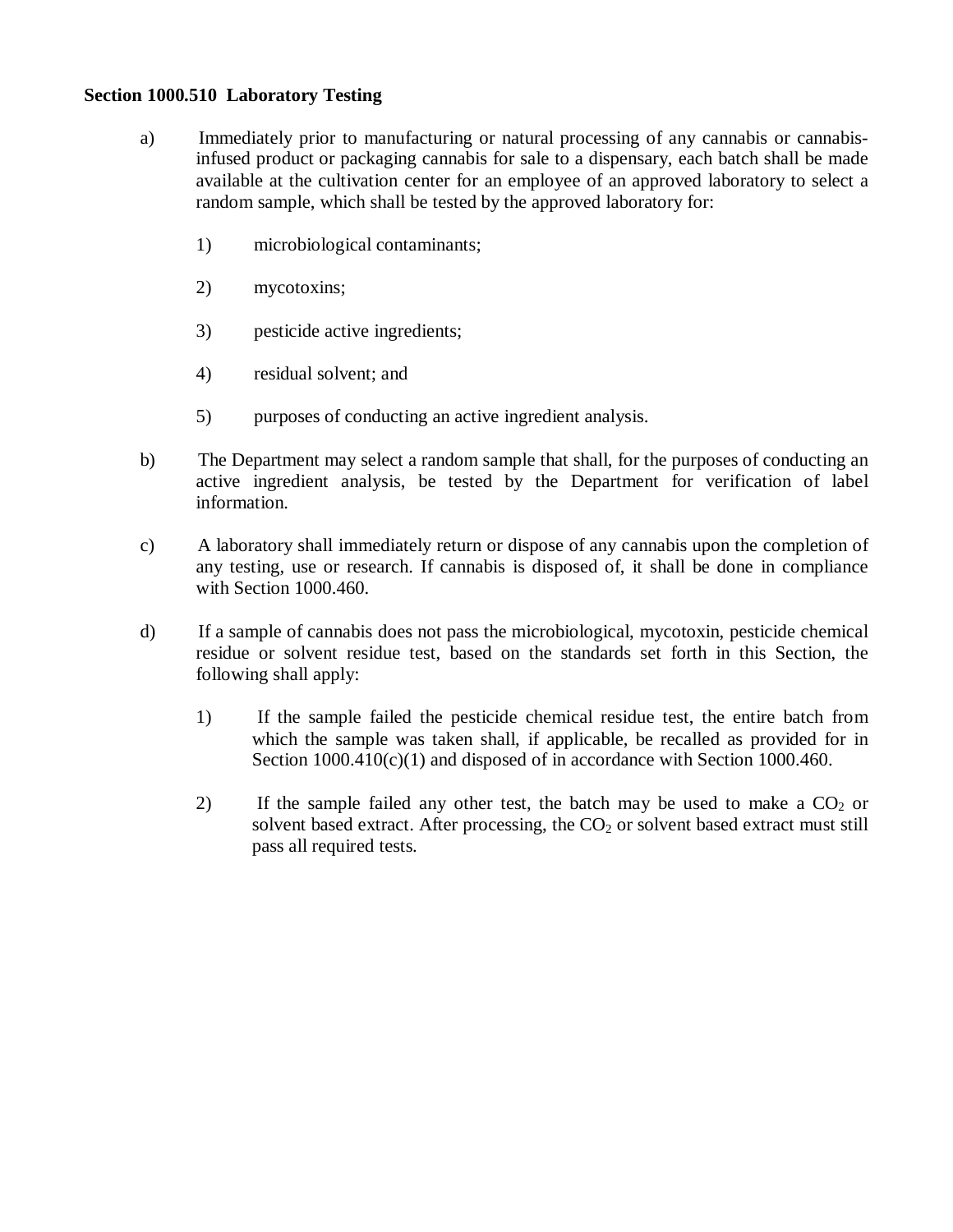e) Microbiological Test: For purposes of the microbiological test, a cannabis sample shall be deemed to have passed if it satisfies the recommended microbial and fungal limits for cannabis products in colony forming units per gram (CFU/g) set out in the American Herbal Pharmocopoeia Monograph Table as follows:

|                                                  | <b>Total</b><br>viable<br>aerobic<br>bacteria | <b>Total</b><br>yeast and<br>mold | <b>Total</b><br>coliforms | <b>Bile-tolerant</b><br>gram-negative<br>bacteria | E. coli<br>(pathogenic<br>strains) and<br><b>Salmonella</b><br>spp. |
|--------------------------------------------------|-----------------------------------------------|-----------------------------------|---------------------------|---------------------------------------------------|---------------------------------------------------------------------|
| $CO2$ and<br>solvent<br><b>based</b><br>extracts | $10^{4}$                                      | 10 <sup>3</sup>                   | 10 <sup>2</sup>           | $10^2$                                            | Not detected<br>$\sin 1$ g                                          |

Unprocessed materials include minimally processed crude cannabis preparations such as inflorescences, accumulated resin glands (kief), and compressed resin glands (hashish). Processed materials include various solid or liquid infused edible preparations, oils, topical preparations, and water-processed resin glands (bubble hash).

f) Mycotoxin Test: For purposes of the mycotoxin test, a cannabis sample shall be deemed to have passed if it meets the following standards:

| Test                     | <b>Specification</b>                       |
|--------------------------|--------------------------------------------|
| Aflatoxin B1             | $\langle 20 \mu g/kg \rangle$ of substance |
| Aflatoxin B <sub>2</sub> | $\langle 20 \mu g/g \rangle$ and substance |
| Aflatoxin G1             | $\langle 20 \mu g/kg \rangle$ of substance |
| Aflatoxin G <sub>2</sub> | $\langle 20 \mu g/kg \rangle$ of substance |
| Ochratoxin A             | $\langle 20 \mu g / k g$ of substance      |

- g) Pesticide Chemical Residue Test: For purposes of the pesticide chemical residue test, a cannabis sample shall be deemed to have passed if it satisfies the most stringent acceptable standard for a pesticide chemical residue in any food item as set forth in subpart C of USEPA's regulations for Tolerances and Exemptions for Pesticide Chemical Residues in Food (40 CFR 180 (2014)).
- h) Residue Solvent Test: For purposes of the residue solvent test, a cannabis sample shall be below 10 ppm.
- i) The laboratory shall file with the Department an electronic copy of each laboratory test result for any batch that does not pass the microbiological, mycotoxin, or pesticide chemical residue test, at the same time that it transmits those results to the cultivation center. In addition, the laboratory shall maintain the laboratory test results for at least five years and make them available at the Department's request.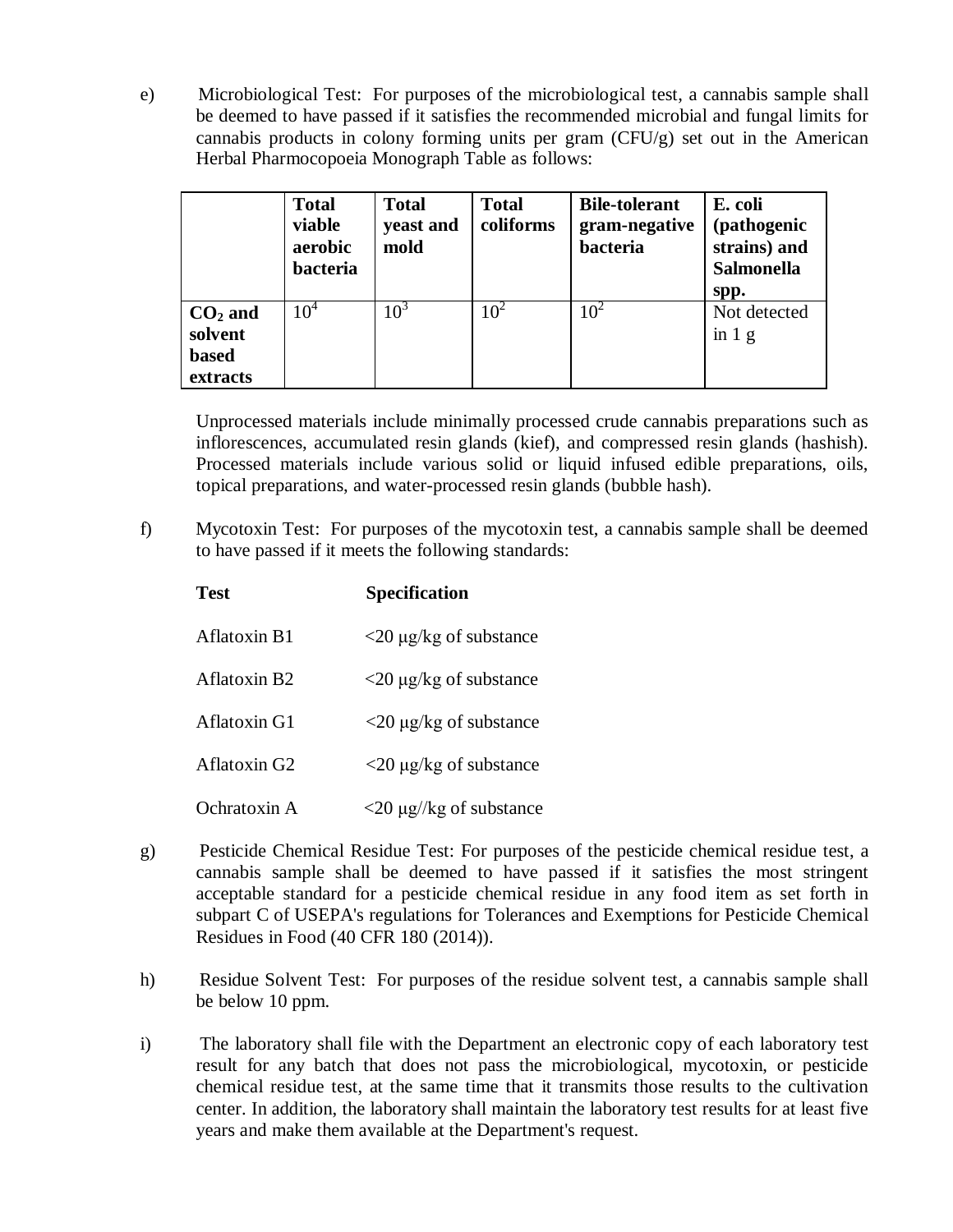j) A cultivation center shall provide to a dispensary organization the laboratory test results for each batch of cannabis product purchased by the dispensary organization, if sampled. Each dispensary organization shall have that laboratory results available upon request to qualifying patients, designated caregivers and a physician who has certified a qualifying patient.

# SUBPART G: CULTIVATION CENTER CLOSURE

#### **Section 1000.600 Closure of a Cultivation Center**

The cultivation center shall notify the Department, ISP and local law enforcement having jurisdiction if the cultivation center will be closing or if the cultivation center does not intend to renew its permit. This notification shall occur immediately after the closure decision has been made, prior to any product destruction or removal, and, in no event, less than six months prior to the effective date of the closure.

#### SUBPART H: ENFORCEMENT

#### **Section 1000.700 Investigations; Administrative Hearings and Penalties**

- a) Any hearing conducted by the Department pursuant to the Act shall be conducted in accordance with the Department's rules applicable to formal administrative proceedings (8 Ill. Adm. Code 1.Subparts A and B). All such hearings shall be held in Springfield, Illinois or such other location as mutually agreed to by the Department and the other party.
- b) The Department or its designee may conduct an investigation for the purpose of investigating an applicant or application, a cultivation center, cultivation center agent, agent-in-charge or any other party for an alleged violation of the Act or this Part or to determine qualifications to be granted a permit or registration by the Department.
- c) The Department may require an applicant, cultivation center, or cultivation center agent or agent-in-charge to produce relevant documents, records or any other material pertinent to the investigation of alleged violations of the Act or this Part. Failure to provide that material shall be grounds for disciplinary action.
- d) Notwithstanding any other criminal penalties related to the unlawful possession of cannabis, the Department may revoke, suspend, place on probation, reprimand, issue cease and desist orders, refuse to issue or renew a registration or permit, or take any other disciplinary or non-disciplinary action as the Department may deem proper with regard to a permitted cultivation center or cultivation center agent or agent-in-charge.
- e) The Department may impose fines not to exceed \$50,000 for each violation, for any violations of the Act or this Part.
- f) Violation of any provision of the Act or this Part, or failure to comply with any standard or special conditions of the issued permit, may result in a notice of intent to suspend or revoke a cultivation center permit or the registration of a cultivation center agent or agent-in-charge.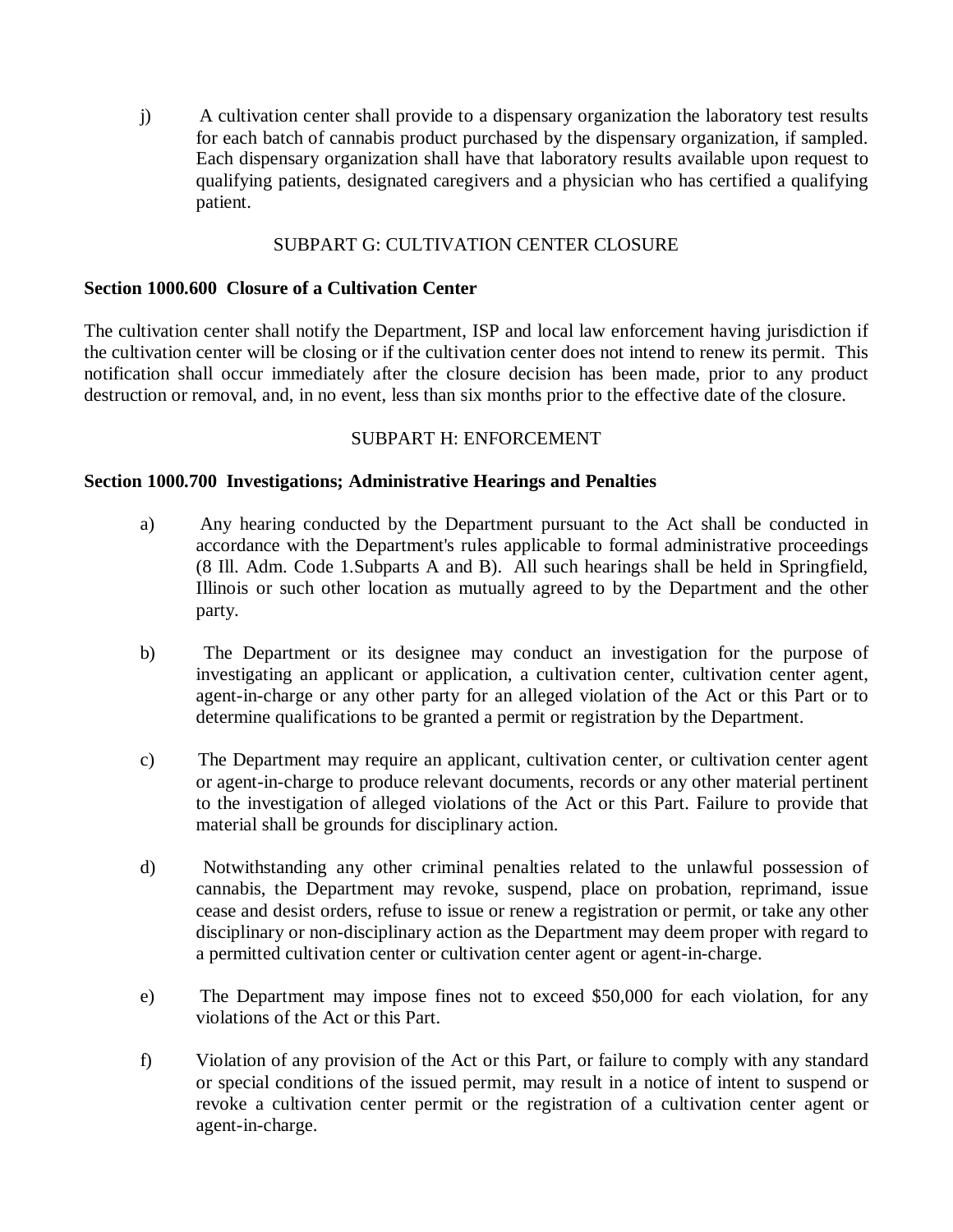- g) The Department shall, before refusing to issue or renew a permit or agent registration or seeking to discipline a permittee or cultivation center agent or agent-in-charge, at least 30 days before the date set for the hearing, notify in writing the applicant, cultivation center, or cultivation center agent or agent-in-charge of the charges made and the time and place for the hearing on the charges. The written notice may be served by delivery personally to the accused, or by mailing the notice by registered or certified mail to the cultivation center's physical address.
- h) At any point in any investigation or disciplinary proceeding provided for in the Act and this Section, both parties may agree to a negotiated consent order. The consent order shall be final upon signature of both parties.
- i) The Department may temporarily suspend a permittee or cultivation center agent or agent-in-charge without a hearing, simultaneously with the institution of proceedings for a hearing, if the Department finds that the public interest, safety or welfare requires emergency action. In the event that the Department temporarily suspends a permittee or agent without a hearing, a hearing shall be held within 30 days after the suspension has occurred. The suspended party may seek a continuance of the hearing, during which the suspension shall remain in effect. The proceeding shall be concluded without appreciable delay. If the Department does not hold a hearing within 30 days after the date of the suspension, and the permittee or agent has not requested a continuance, the permit shall be automatically reinstated.
- j) In appropriate cases, the Department may resolve a complaint against a permittee or agent through the issuance of a Consent to Administrative Supervision order. A permittee or agent subject to a Consent to Administrative Supervision order shall be considered by the Department as an active permittee or agent in good standing. This order shall not be reported or considered by the Department to be a discipline of the permittee or agent. The records regarding an investigation and a Consent to Administrative Supervision order shall be considered confidential and shall not be released by the Department except as mandated by law. A complainant shall be notified if his or her complaint has been resolved by a Consent to Administrative Supervision order.
- k) The respondent in any contested case may request reconsideration of any part or all of the decision of the administrative law judge on any petition or may request the Director to stay the effective date of any administrative action for a specific period or for an indefinite period. A petition for reconsideration or stay of action shall be submitted within 30 days after the date of the administrative law judge's decision on the case. A petition for reconsideration or stay of action submitted later than 30 days after the date of the decision involved shall be denied as untimely.
- l) All final administrative decisions of the Department are subject to judicial review under the Administrative Review Law and its rules. The term "administrative decision" is defined in Section 3-101 of the Code of Civil Procedure.
- m) Immediately upon the suspension, revocation or reinstatement of a permit, the Department shall make written notification to the ISP, DFPR and Department of Revenue of the status of the permit. If the suspension or revocation involves suspected criminal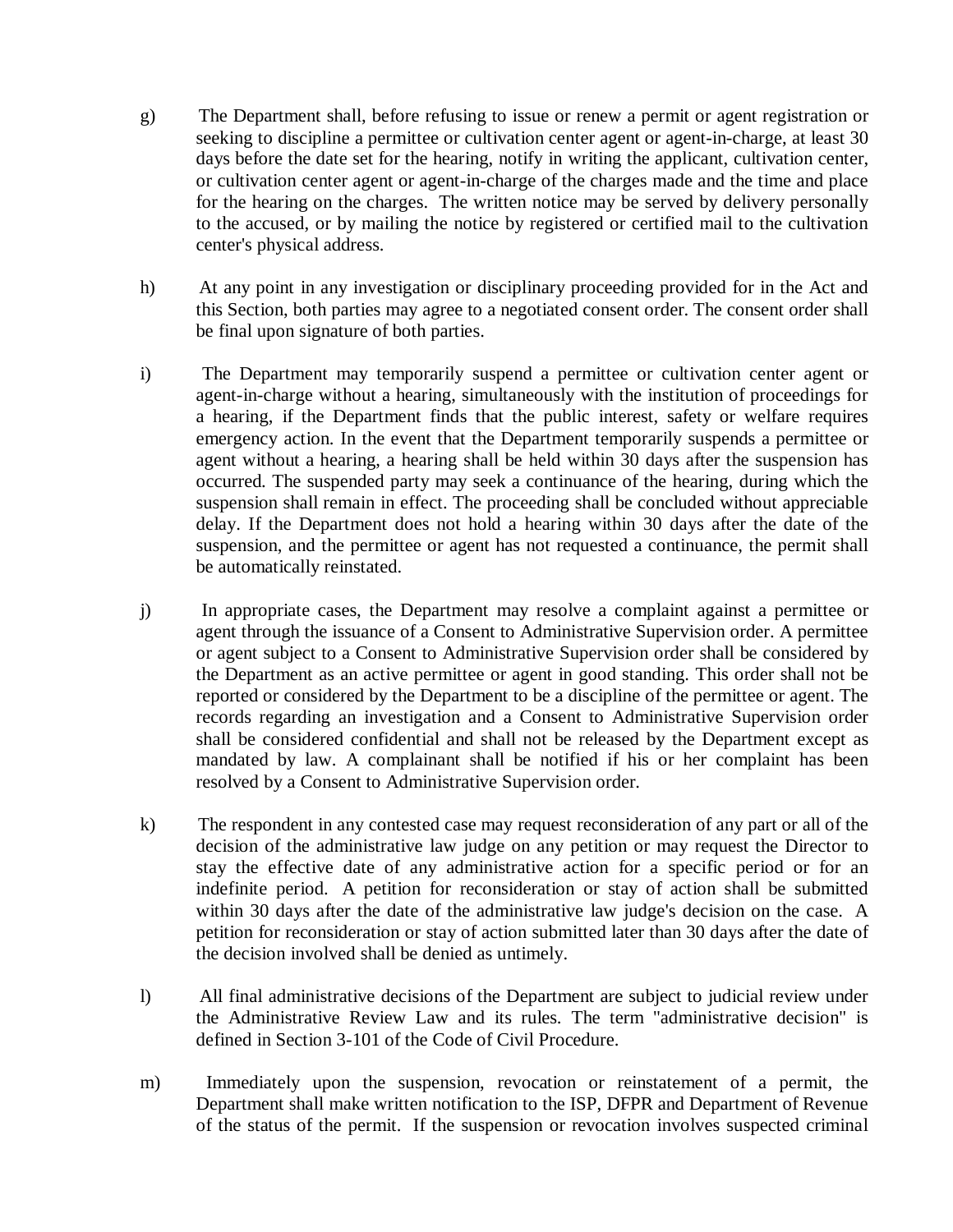activity, the Department shall make available to ISP all documents or electronic communications involving the suspected criminal activity. If suspected criminal activity is confirmed or independently discovered by ISP, notification will be made to the Department.

- n) If any final Department action is appealed in Circuit Court pursuant to this Section, the record on review shall include the following:
	- 1) The application or petition submitted;
	- 2) Any written documentation considered by the Department in making its final decision with respect to the application or petition;
	- 3) Any written correspondence between the Department and the person or entity submitting the application or petition, provided that the correspondence either played a material role in the final decision rendered by the Department; made a material argument to the Department with respect to the application or petition; or would be helpful to the Circuit Court in reviewing the matter because the correspondence provides helpful procedural background.
	- 4) The transcript of any administrative hearing and any documents or other evidence submitted at the hearing.

# **Section 1000.APPENDIX A Authorized Pesticides**

The following is a list of pesticide active ingredients the Department has approved for use on cannabis plants. The pesticide product shall be registered with the Department under the Illinois Pesticide Control Act.

|                         | <b>Signal</b> |                          |                      |
|-------------------------|---------------|--------------------------|----------------------|
| <b>Label Type</b>       | Word          | <b>Active Ingredient</b> | <b>Concentration</b> |
|                         |               |                          |                      |
| <b>Insect Repellent</b> | Caution       | Azadirachtin             | 0.09%                |
| Insecticide             | Caution       | Azadirachtin             | 0.09%                |
| Insecticide             | Caution       | Azadirachtin             | 0.60%                |
| Nematicide              | Caution       | Azadirachtin             | 0.60%                |
| Fungicide               | Caution       | Azadirachtin             | 0.70%                |
| <b>Insect Repellent</b> | Caution       | Azadirachtin             | 0.70%                |
| Insecticide             | Caution       | Azadirachtin             | 0.70%                |
| Nematicide              | Caution       | Azadirachtin             | 0.70%                |
| Insecticide             | Caution       | Azadirachtin             | 1.00%                |
| <b>Insect Repellent</b> | Caution       | Azadirachtin             | 1.20%                |
| Insecticide             | Caution       | Azadirachtin             | 1.20%                |
| Nematicide              | Caution       | Azadirachtin             | 1.20%                |
| Insecticide             | Caution       | Azadirachtin             | 3.00%                |
| Nematicide              | Caution       | Azadirachtin             | 3.00%                |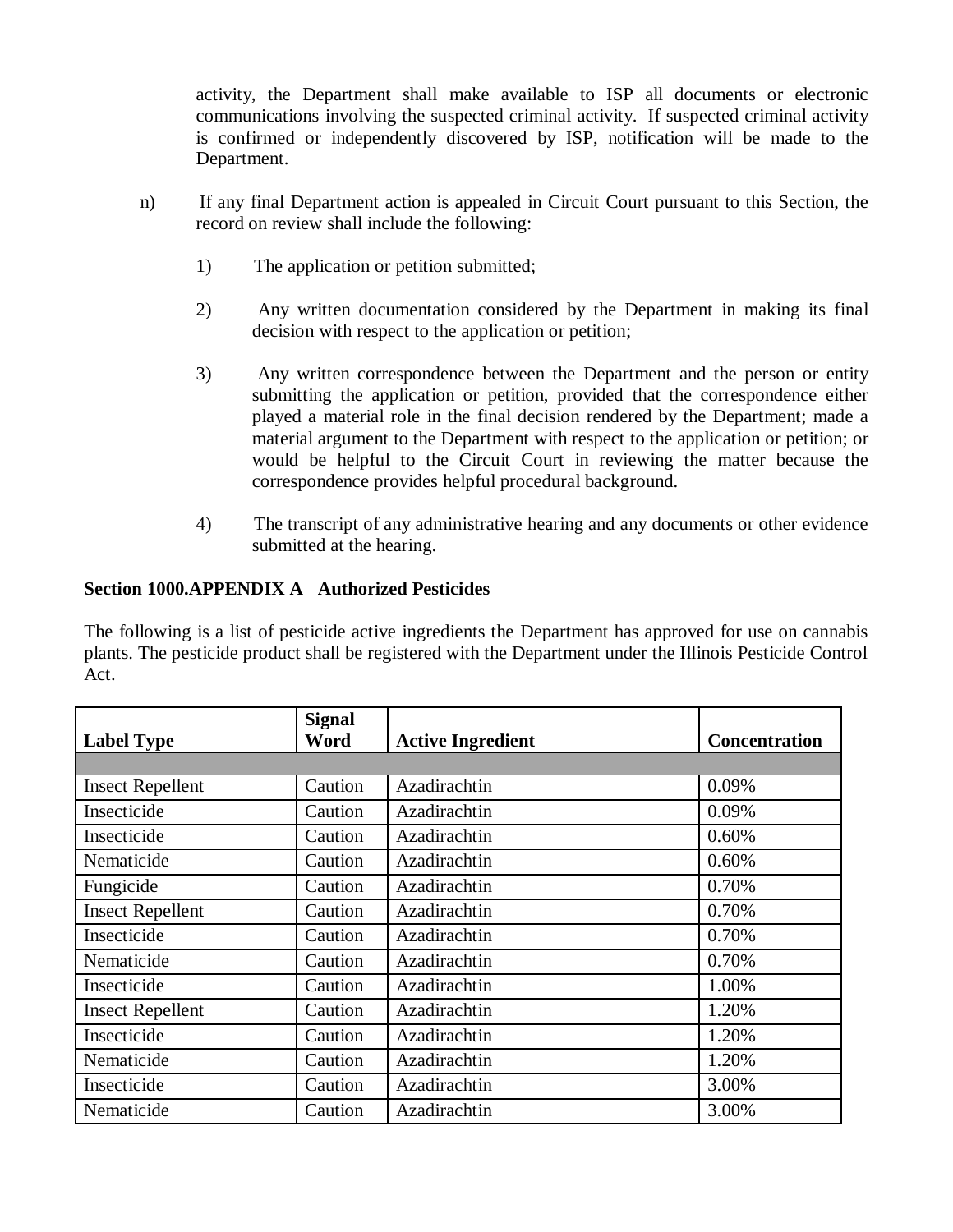| Nematicide                     | Warning | Azadirachtin                                                 | 3.00%  |
|--------------------------------|---------|--------------------------------------------------------------|--------|
| <b>Insect Repellent</b>        | Caution | Azadirachtin                                                 | 4.50%  |
| Insecticide                    | Caution | Azadirachtin                                                 | 4.50%  |
| Insecticide                    | Caution | Azadirachtin                                                 | 6.00%  |
| Nematicide                     | Caution | Azadirachtin                                                 | 6.00%  |
| Fungicide                      | Caution | Bacillus pumilus strain GHA 180                              | 0.00%  |
| <b>PGR</b> - Growth Stimulator | Caution | Bacillus pumilus strain GHA 180                              | 0.00%  |
| Fungicide                      | Caution | Bacillus subtilis MBI 600                                    | 0.00%  |
| PGR - General                  | Caution | Bacillus subtilis MBI 600                                    | 0.00%  |
| Fungicide                      | Caution | Bacillus subtilis MBI 600                                    | 9.90%  |
| Fungicide                      | Caution | Bacillus subtilis GB03                                       | 0.03%  |
| Fungicide                      | Caution | Bacillus subtilis QST713 Strain                              | 0.07%  |
| Fungicide                      | Caution | Bacillus subtilis QST713 Strain                              | 1.34%  |
| Fungicide                      | Caution | Bacillus subtilis QST713 Strain                              | 14.60% |
| Fungicide                      | Caution | Bacillus subtilis var. amyloliquefaciens<br>strain D747 TGAI | 25.00% |
| Fungicide                      | Caution | Bacillus subtilis var. amyloliquefaciens<br>strain D747 TGAI | 98.85% |
| Insecticide                    | Caution | Bacillus thuringiensis ssp. aizawai                          | 54%    |
| Insecticide                    | Caution | Bacillus thuringiensis ssp. israelensis                      | 6.38%  |
| Insecticide                    | Caution | Bacillus thuringiensis ssp. kurstaki 1                       | 17.19% |
| Insecticide                    | Caution | Bacillus thuringiensis ssp. kurstaki 1                       | 54%    |
| Insecticide                    | Caution | Bacillus thuringiensis ssp. kurstaki 1                       | 58.20% |
| Insecticide                    | Caution | Bacillus thuringiensis ssp. kurstaki<br>7841                 | 40.00% |
| Insecticide                    | Caution | Bacillus thuringiensis ssp. kurstaki<br>strain SA-12         | 9.83%  |
| Insecticide                    | Caution | Canola Oil                                                   | 1.00%  |
| Insecticide                    | Caution | Canola Oil                                                   | 89.50% |
| Fungicide                      | Caution | Canola Oil                                                   | 96.00% |
| Insecticide                    | Caution | Canola Oil                                                   | 96.00% |
| Insecticide                    | Caution | Chromobacterium sub strain PRAA4-1<br>cells                  | 30.00% |
| Insecticide                    | Caution | Chromobacterium sub strain PRAA4-1<br>cells                  | 94.50% |
| <b>Insect Repellent</b>        | Caution | Cinnamon                                                     | 0.03%  |
| Insecticide                    | Caution | Cinnamon                                                     | 0.03%  |
| Fungicide                      | Caution | Cinnamon Oil                                                 | 0.20%  |
| <b>Insect Repellent</b>        | None    | Cinnamon Oil                                                 | 0.20%  |
| Insecticide                    | Caution | Cinnamon Oil                                                 | 0.20%  |
| Insecticide                    | None    | Cinnamon Oil                                                 | 0.20%  |
| Fungicide                      | Caution | Cinnamon Oil                                                 | 4%     |
| Insecticide                    | Caution | Cinnamon Oil                                                 | 4%     |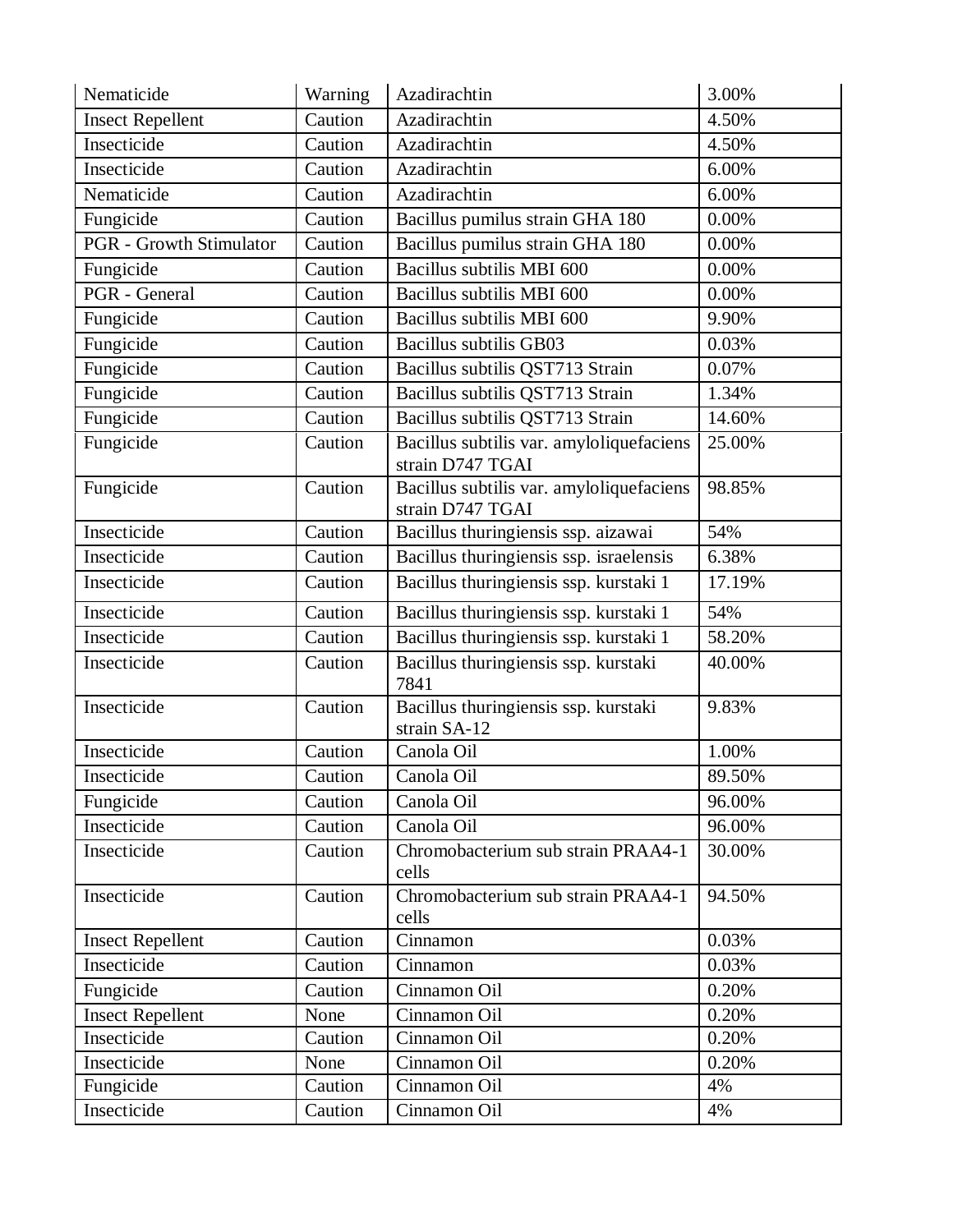| Insecticide                    | Caution | Citric Acid                                        | 0.10%  |
|--------------------------------|---------|----------------------------------------------------|--------|
| Fungicide                      | Danger  | Citric Acid                                        | 99%    |
| Insecticide                    | Warning | Citronella Oil                                     | 0.42%  |
| Fungicide                      | Caution | Clarified Hydrophobic Extract of<br>Neem Oil       | 70.00% |
| Insecticide                    | Caution | Clarified Hydrophobic Extract of<br>Neem Oil       | 70.00% |
| Fungicide                      | Caution | <b>Copper Octanoate</b>                            | 0.08%  |
| Fungicide                      | Caution | <b>Copper Octanoate</b>                            | 10%    |
| Fungicide                      | Caution | Corn Oil                                           | 0.30%  |
| Fungicide                      | Caution | Corn Oil                                           | 30%    |
| Fungicide                      | Caution | <b>Cottonseed Oil</b>                              | 0.30%  |
| Insecticide                    | Caution | <b>Cottonseed Oil</b>                              | 0.40%  |
| Fungicide                      | Caution | <b>Cottonseed Oil</b>                              | 3%     |
| Insecticide                    | Caution | <b>Cottonseed Oil</b>                              | 3%     |
| Fungicide                      | Caution | <b>Cottonseed Oil</b>                              | 30%    |
| Insecticide                    | Caution | <b>Cottonseed Oil</b>                              | 40%    |
| PGR - Crop Quality             | Caution | Cytokinins                                         | 0.01%  |
| <b>PGR</b> - General           | Caution | Cytokinins                                         | 0.01%  |
| <b>PGR</b> - Growth Stimulator | Caution | Cytokinins                                         | 0.02%  |
| Nematicide                     | Caution | Dried Ferm. Slds/Slbs of Myrothecium<br>verrucaria | 90%    |
| Insecticide                    | Warning | Farnesol                                           | 0.17%  |
| <b>Insect Repellent</b>        | Caution | Garlic Oil/Powder                                  | 0.03%  |
| Insecticide                    | Caution | Garlic Oil/Powder                                  | 0.03%  |
| Insecticide                    | Caution | Garlic Oil/Powder                                  | 0.10%  |
| Fungicide                      | Caution | Garlic Oil/Powder                                  | 0.23%  |
| Fungicide                      | Caution | Garlic Oil/Powder                                  | 3.00%  |
| Insecticide                    | Caution | Garlic Oil/Powder                                  | 10%    |
| <b>Insect Repellent</b>        | Caution | Garlic Oil/Powder                                  | 20.00% |
| Invertebrate Control           | Caution | Garlic Oil/Powder                                  | 20.00% |
| Vertebrate Repellent           | Caution | Garlic Oil/Powder                                  | 20.00% |
| Fungicide                      | Caution | Garlic Oil/Powder                                  | 23%    |
| Insecticide                    | Caution | Geraniol                                           | 0.30%  |
| Insecticide                    | Warning | Geraniol                                           | 0.42%  |
| PGR - Crop Quality             | Caution | Gibberellic Acid                                   | 0.00%  |
| <b>PGR</b> - General           | Caution | Gibberellic Acid                                   | 0.00%  |
| <b>PGR</b> - Crop Quality      | Warning | Gibberellic Acid                                   | 4%     |
| PGR - General                  | Caution | Gibberellic Acid                                   | 4.00%  |
| PGR - Crop Quality             | Caution | Gibberellic Acid                                   | 20%    |
| PGR - General                  | Caution | Gibberellic Acid                                   | 20%    |
| <b>PGR</b> - Growth Stimulator | Caution | Gibberellic Acid                                   | 20.00% |
| Fungicide                      | Caution | Gliocladium virens G-21                            | 12%    |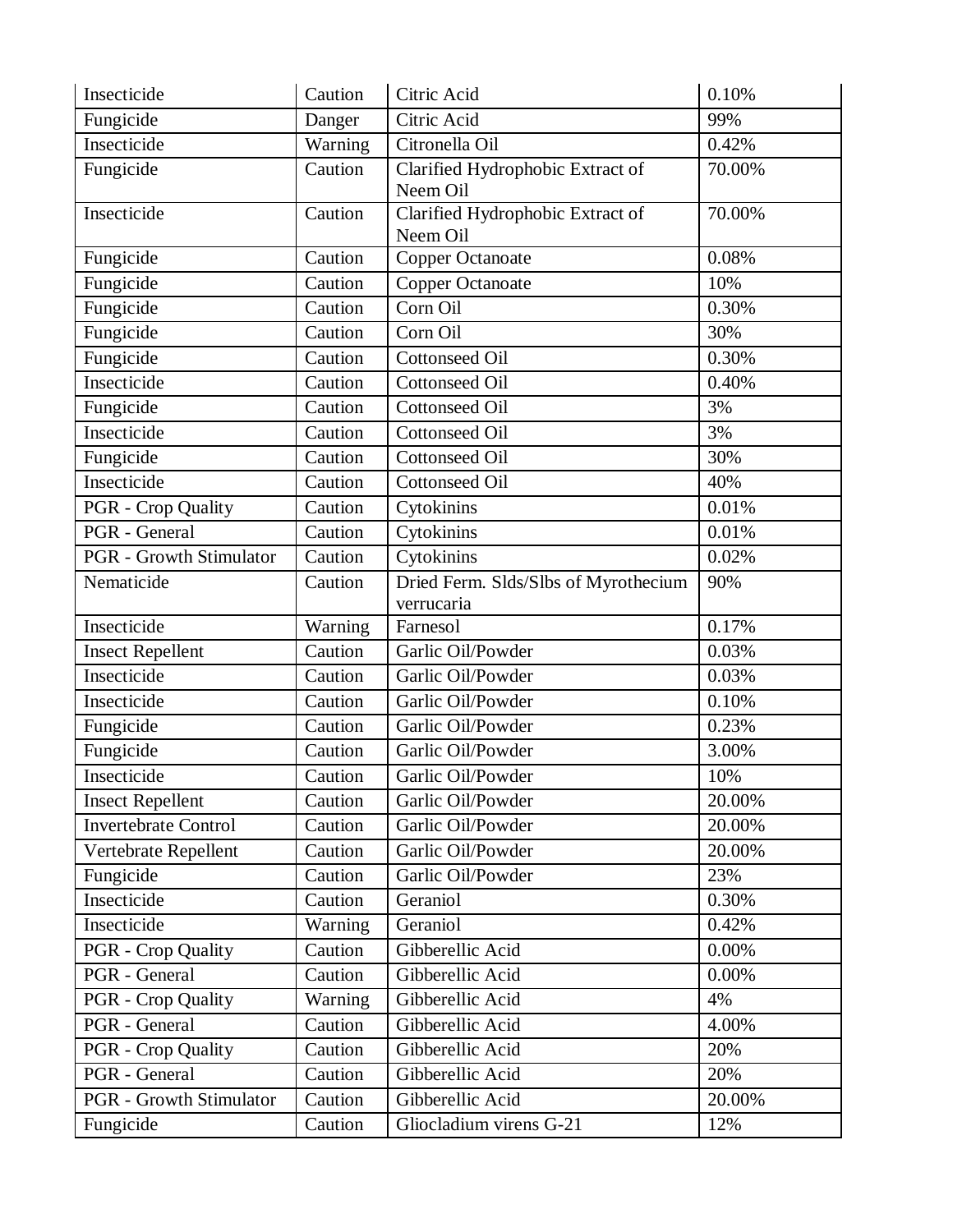| Algaecide Slimicide            | Danger  | Hydrogen Peroxide (Dioxide)            | 5.34%    |
|--------------------------------|---------|----------------------------------------|----------|
| Fungicide                      | Danger  | Hydrogen Peroxide (Dioxide)            | 5.34%    |
| Algaecide Slimicide            | Danger  | Hydrogen Peroxide (Dioxide)            | 26.50%   |
| Fungicide                      | Danger  | Hydrogen Peroxide (Dioxide)            | 26.50%   |
| Algaecide Slimicide            | Danger  | Hydrogen Peroxide (Dioxide)            | 27.00%   |
| Algaecide Slimicide            | Danger  | Hydrogen Peroxide (Dioxide)            | 27.00%   |
| Disinfectant                   | Danger  | Hydrogen Peroxide (Dioxide)            | 27.00%   |
| Fungicide                      | Danger  | Hydrogen Peroxide (Dioxide)            | 27.00%   |
| Algaecide Slimicide            | Danger  | Hydrogen Peroxide (Dioxide)            | 27.10%   |
| Fungicide                      | Danger  | Hydrogen Peroxide (Dioxide)            | 27.10%   |
| Herbicide                      | Danger  | Hydrogen Peroxide (Dioxide)            | 27.10%   |
| Algaecide Slimicide            | Danger  | Hydrogen Peroxide (Dioxide)            | 33.00%   |
| Disinfectant                   | Danger  | Hydrogen Peroxide (Dioxide)            | 33.00%   |
| Fungicide                      | Danger  | Hydrogen Peroxide (Dioxide)            | 33.00%   |
| <b>PGR</b> - Crop Quality      | Caution | IBA (Indole-3-Butyric Acid)            | 0.01%    |
| PGR - General                  | Caution | IBA (Indole-3-Butyric Acid)            | 0.01%    |
| Fungicide                      | Caution | IBA (Indole-3-Butyric Acid)            | 0.01%    |
| PGR - General                  | Caution | IBA (Indole-3-Butyric Acid)            | 0.10%    |
| <b>PGR</b> - Growth Stimulator | Caution | IBA (Indole-3-Butyric Acid)            | 0.10%    |
| <b>PGR</b> - Growth Stimulator | Caution | IBA (Indole-3-Butyric Acid)            | 0.30%    |
| <b>PGR</b> - Growth Stimulator | Caution | IBA (Indole-3-Butyric Acid)            | 0.31%    |
| <b>PGR</b> - Growth Stimulator | Caution | IBA (Indole-3-Butyric Acid)            | 0.47%    |
| <b>PGR</b> - Growth Stimulator | Caution | IBA (Indole-3-Butyric Acid)            | 0.54%    |
| <b>PGR</b> - Growth Stimulator | Caution | IBA (Indole-3-Butyric Acid)            | $0.80\%$ |
| <b>PGR</b> - Growth Stimulator | Caution | IBA (Indole-3-Butyric Acid)            | 20.00%   |
| <b>Invertebrate Control</b>    | Caution | Iron Phosphate (FePO <sub>4</sub> )    | 1.00%    |
| Insecticide                    | Caution | Isaria fumosorosea                     | 20%      |
| Fungicide                      | Caution | Jojoba Oil                             | 97.50%   |
| Insecticide                    | Caution | Jojoba Oil                             | 97.50%   |
| Fungicide                      | Caution | Kaolin                                 | 95.00%   |
| Insecticide                    | Caution | Kaolin                                 | 95.00%   |
| PGR - General                  | Caution | Kaolin                                 | 95.00%   |
| Vertebrate Repellent           | Caution | Kaolin                                 | 95.00%   |
| Fungicide                      | Caution | Mineral Oil/Petroleum Distillate       | 98.00%   |
| Insecticide                    | Caution | Mineral Oil/Petroleum Distillate       | 98.00%   |
| Insecticide                    | Caution | Mineral Oil/Petroleum Distillate       | 98.80%   |
| Insecticide                    | Caution | Mineral Oil/Petroleum Distillate Light | 1.00%    |
| Fungicide                      | Caution | Mineral Oil/Petroleum Distillate Light | 80%      |
| Insecticide                    | Caution | Mineral Oil/Petroleum Distillate Light | 80%      |
| Insecticide                    | Caution | Mineral Oil/Petroleum Distillate Light | 90.00%   |
| Desiccant                      | Caution | Mineral Oil/Petroleum Distillate Light | 98%      |
| Fungicide                      | Caution | Mineral Oil/Petroleum Distillate Light | 98.00%   |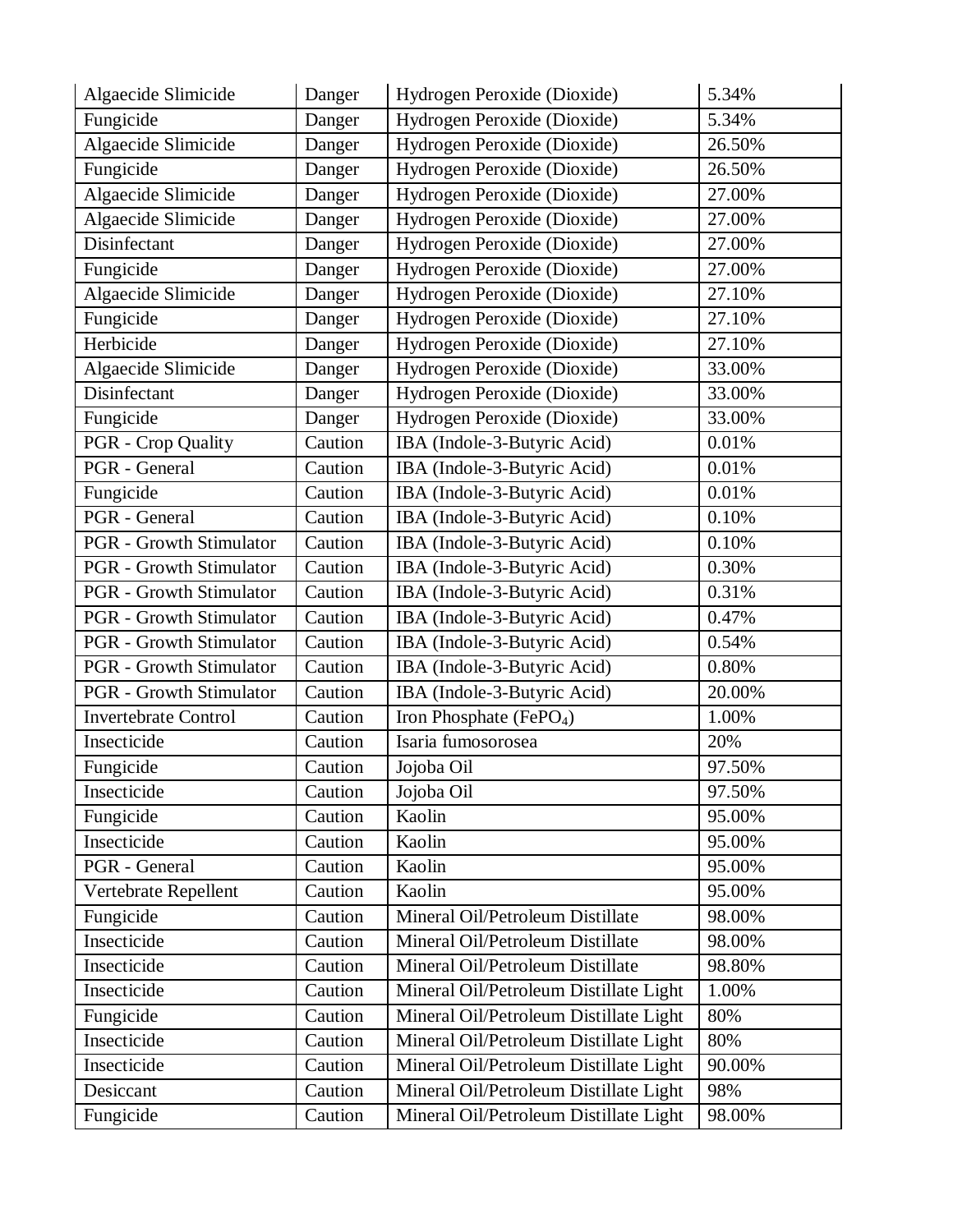| Insecticide             | Caution | Mineral Oil/Petroleum Distillate Light | 98.00%  |
|-------------------------|---------|----------------------------------------|---------|
| Fungicide               | Caution | Mineral Oil/Petroleum Distillate Light | 98.40%  |
| Insecticide             | Caution | Mineral Oil/Petroleum Distillate Light | 98.40%  |
| Fungicide               | Caution | Monopotassium Phosphate                | 40.80%  |
| Fungicide               | Caution | Monopotassium Phosphate                | 100%    |
| Fungicide               | Caution | Neem Oil Cold Pressed                  | 65.80%  |
| <b>Insect Repellent</b> | Caution | Neem Oil Cold Pressed                  | 65.80%  |
| Insecticide             | Caution | Neem Oil Cold Pressed                  | 65.80%  |
| Nematicide              | Caution | Neem Oil Cold Pressed                  | 65.80%  |
| <b>Insect Repellent</b> | Caution | Neem Oil Cold Pressed                  | 100.00% |
| Insecticide             | Caution | Neem Oil Cold Pressed                  | 100.00% |
| Insecticide             | Warning | Nerolidol                              | 0.42%   |
| Fungicide               | Caution | Oil of Clove                           | 0.10%   |
| Insecticide             | Caution | Oil of Clove                           | 0.10%   |
| Fungicide               | Caution | Oil of Clove                           | 0.20%   |
| <b>Insect Repellent</b> | None    | Oil of Clove                           | 0.20%   |
| Insecticide             | Caution | Oil of Clove                           | 0.20%   |
| Insecticide             | None    | Oil of Clove                           | 0.20%   |
| <b>Insect Repellent</b> | Caution | Oil of Clove                           | 1.50%   |
| Insecticide             | Caution | Oil of Clove                           | 1.50%   |
| Fungicide               | Caution | Oil of Clove                           | 2%      |
| Insecticide             | Caution | Oil of Clove                           | 2%      |
| Fungicide               | Caution | Oil of Clove                           | 10.00%  |
| Herbicide               | Caution | Oil of Clove                           | 10.00%  |
| Insecticide             | Caution | Oil of Clove                           | 20%     |
| Fungicide               | Caution | Oil of Rosemary                        | 0.05%   |
| <b>Insect Repellent</b> | Caution | Oil of Rosemary                        | 0.05%   |
| Insecticide             | Caution | Oil of Rosemary                        | 0.05%   |
| Fungicide               | Caution | Oil of Rosemary                        | 0.10%   |
| Insecticide             | Caution | Oil of Rosemary                        | 0.10%   |
| <b>Insect Repellent</b> | Caution | Oil of Rosemary                        | 0.23%   |
| <b>Insect Repellent</b> | Caution | Oil of Rosemary                        | 0.53%   |
| Insecticide             | Caution | Oil of Rosemary                        | 0.53%   |
| Insecticide             | Caution | Oil of Rosemary                        | 0.80%   |
| Fungicide               | Caution | Oil of Rosemary                        | 2%      |
| <b>Insect Repellent</b> | Caution | Oil of Rosemary                        | 2.00%   |
| Insecticide             | Caution | Oil of Rosemary                        | 2%      |
| <b>Insect Repellent</b> | Caution | Oil of Rosemary                        | 10.00%  |
| Insecticide             | Caution | Oil of Rosemary                        | 10.00%  |
| Fungicide               | Caution | Oil of Rosemary                        | 18.00%  |
| Herbicide               | Caution | Oil of Rosemary                        | 18.00%  |
| Fungicide               | None    | Oil of Sesame                          | 0.10%   |
| Insecticide             | None    | Oil of Sesame                          | 0.10%   |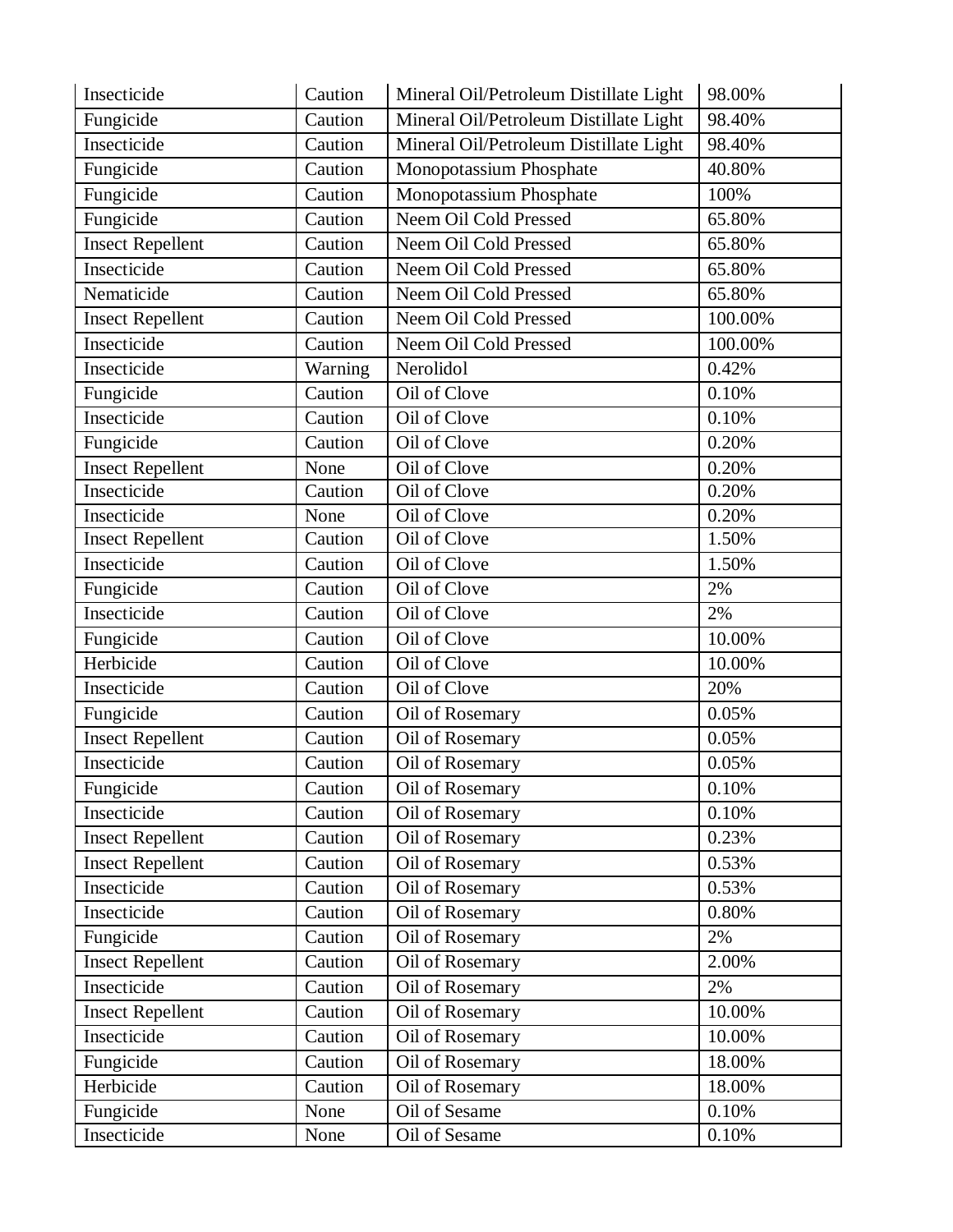| Insecticide<br>Caution<br>Oil of Sesame<br>5%<br>Insecticide<br>Oil of Sesame<br>5.00%<br>None<br>Fungicide<br>0.10%<br>Caution<br>Oil of Thyme<br>Caution<br>0.10%<br>Insecticide<br>Oil of Thyme<br>Fungicide<br>Caution<br>Oil of Thyme<br>1.20%<br>Fungicide<br>Oil of Thyme<br>2%<br>Caution<br>Oil of Thyme<br>Insecticide<br>Caution<br>2%<br>Fungicide<br>Caution<br>Oil of Thyme<br>4%<br>Fungicide<br>10.00%<br>Oil of Thyme<br>Caution<br>Oil of Thyme<br>Herbicide<br>Caution<br>10.00%<br>Algaecide Slimicide<br>Caution<br>Oregano Oil<br>1.00%<br>Fungicide<br>Oregano Oil<br>1.00%<br>Caution<br>Herbicide<br>Caution<br>1.00%<br>Oregano Oil<br><b>Insect Repellent</b><br>Caution<br>Peppermint<br>0.04%<br>Insecticide<br>Peppermint<br>0.04%<br>Caution<br>Insecticide<br>Caution<br>0.40%<br>Peppermint<br>Insecticide<br>Peppermint<br>Caution<br>0.80%<br>Peppermint<br>Insecticide<br>2.00%<br>Caution<br>Algaecide Slimicide<br>Peroxyacetic Acid<br>1.36%<br>Danger<br>Fungicide<br>Peroxyacetic Acid<br>1.36%<br>Danger<br>Algaecide Slimicide<br>Peroxyacetic Acid<br>2.00%<br>Danger<br>Fungicide<br>Peroxyacetic Acid<br>2.00%<br>Danger<br>Herbicide<br>Peroxyacetic Acid<br>2.00%<br>Danger<br>Algaecide Slimicide<br>Peroxyacetic Acid<br>4.90%<br>Danger<br>Fungicide<br>Peroxyacetic Acid<br>4.90%<br>Danger<br>Fungicide<br>Phosphorous Acid Mono- And Di-<br>Caution<br>28.10%<br>Potassium, Salts of<br>Fungicide<br>45.50%<br>Caution<br>Phosphorous Acid Mono- And Di-<br>Potassium, Salts of<br>Fungicide<br>Caution<br>45.80%<br>Phosphorous Acid Mono- And Di-<br>Potassium, Salts of<br>Fungicide<br>Phosphorous Acid Mono- And Di-<br>Caution<br>53%<br>Potassium, Salts of<br>Fungicide<br>Phosphorous Acid Mono- And Di-<br>Caution<br>53.60%<br>Potassium, Salts of<br>Fungicide<br>Caution<br>Phosphorous Acid Mono- And Di-<br>56.00%<br>Potassium, Salts of<br>Caution<br>Phosphorous Acid Mono- And Di-<br>56.00%<br>PGR - General<br>Potassium, Salts of<br>Fungicide<br>Caution<br>Phosphorous Acid Mono- And Di-<br>56.20%<br>Potassium, Salts of<br>Caution<br>Phosphorous Acid Mono- And Di-<br>Fungicide<br>57.00% | Fungicide | Caution | Oil of Sesame       | 5% |
|------------------------------------------------------------------------------------------------------------------------------------------------------------------------------------------------------------------------------------------------------------------------------------------------------------------------------------------------------------------------------------------------------------------------------------------------------------------------------------------------------------------------------------------------------------------------------------------------------------------------------------------------------------------------------------------------------------------------------------------------------------------------------------------------------------------------------------------------------------------------------------------------------------------------------------------------------------------------------------------------------------------------------------------------------------------------------------------------------------------------------------------------------------------------------------------------------------------------------------------------------------------------------------------------------------------------------------------------------------------------------------------------------------------------------------------------------------------------------------------------------------------------------------------------------------------------------------------------------------------------------------------------------------------------------------------------------------------------------------------------------------------------------------------------------------------------------------------------------------------------------------------------------------------------------------------------------------------------------------------------------------------------------------------------------------------------------------------------------------------------------------------------------------------------------|-----------|---------|---------------------|----|
|                                                                                                                                                                                                                                                                                                                                                                                                                                                                                                                                                                                                                                                                                                                                                                                                                                                                                                                                                                                                                                                                                                                                                                                                                                                                                                                                                                                                                                                                                                                                                                                                                                                                                                                                                                                                                                                                                                                                                                                                                                                                                                                                                                              |           |         |                     |    |
|                                                                                                                                                                                                                                                                                                                                                                                                                                                                                                                                                                                                                                                                                                                                                                                                                                                                                                                                                                                                                                                                                                                                                                                                                                                                                                                                                                                                                                                                                                                                                                                                                                                                                                                                                                                                                                                                                                                                                                                                                                                                                                                                                                              |           |         |                     |    |
|                                                                                                                                                                                                                                                                                                                                                                                                                                                                                                                                                                                                                                                                                                                                                                                                                                                                                                                                                                                                                                                                                                                                                                                                                                                                                                                                                                                                                                                                                                                                                                                                                                                                                                                                                                                                                                                                                                                                                                                                                                                                                                                                                                              |           |         |                     |    |
|                                                                                                                                                                                                                                                                                                                                                                                                                                                                                                                                                                                                                                                                                                                                                                                                                                                                                                                                                                                                                                                                                                                                                                                                                                                                                                                                                                                                                                                                                                                                                                                                                                                                                                                                                                                                                                                                                                                                                                                                                                                                                                                                                                              |           |         |                     |    |
|                                                                                                                                                                                                                                                                                                                                                                                                                                                                                                                                                                                                                                                                                                                                                                                                                                                                                                                                                                                                                                                                                                                                                                                                                                                                                                                                                                                                                                                                                                                                                                                                                                                                                                                                                                                                                                                                                                                                                                                                                                                                                                                                                                              |           |         |                     |    |
|                                                                                                                                                                                                                                                                                                                                                                                                                                                                                                                                                                                                                                                                                                                                                                                                                                                                                                                                                                                                                                                                                                                                                                                                                                                                                                                                                                                                                                                                                                                                                                                                                                                                                                                                                                                                                                                                                                                                                                                                                                                                                                                                                                              |           |         |                     |    |
|                                                                                                                                                                                                                                                                                                                                                                                                                                                                                                                                                                                                                                                                                                                                                                                                                                                                                                                                                                                                                                                                                                                                                                                                                                                                                                                                                                                                                                                                                                                                                                                                                                                                                                                                                                                                                                                                                                                                                                                                                                                                                                                                                                              |           |         |                     |    |
|                                                                                                                                                                                                                                                                                                                                                                                                                                                                                                                                                                                                                                                                                                                                                                                                                                                                                                                                                                                                                                                                                                                                                                                                                                                                                                                                                                                                                                                                                                                                                                                                                                                                                                                                                                                                                                                                                                                                                                                                                                                                                                                                                                              |           |         |                     |    |
|                                                                                                                                                                                                                                                                                                                                                                                                                                                                                                                                                                                                                                                                                                                                                                                                                                                                                                                                                                                                                                                                                                                                                                                                                                                                                                                                                                                                                                                                                                                                                                                                                                                                                                                                                                                                                                                                                                                                                                                                                                                                                                                                                                              |           |         |                     |    |
|                                                                                                                                                                                                                                                                                                                                                                                                                                                                                                                                                                                                                                                                                                                                                                                                                                                                                                                                                                                                                                                                                                                                                                                                                                                                                                                                                                                                                                                                                                                                                                                                                                                                                                                                                                                                                                                                                                                                                                                                                                                                                                                                                                              |           |         |                     |    |
|                                                                                                                                                                                                                                                                                                                                                                                                                                                                                                                                                                                                                                                                                                                                                                                                                                                                                                                                                                                                                                                                                                                                                                                                                                                                                                                                                                                                                                                                                                                                                                                                                                                                                                                                                                                                                                                                                                                                                                                                                                                                                                                                                                              |           |         |                     |    |
|                                                                                                                                                                                                                                                                                                                                                                                                                                                                                                                                                                                                                                                                                                                                                                                                                                                                                                                                                                                                                                                                                                                                                                                                                                                                                                                                                                                                                                                                                                                                                                                                                                                                                                                                                                                                                                                                                                                                                                                                                                                                                                                                                                              |           |         |                     |    |
|                                                                                                                                                                                                                                                                                                                                                                                                                                                                                                                                                                                                                                                                                                                                                                                                                                                                                                                                                                                                                                                                                                                                                                                                                                                                                                                                                                                                                                                                                                                                                                                                                                                                                                                                                                                                                                                                                                                                                                                                                                                                                                                                                                              |           |         |                     |    |
|                                                                                                                                                                                                                                                                                                                                                                                                                                                                                                                                                                                                                                                                                                                                                                                                                                                                                                                                                                                                                                                                                                                                                                                                                                                                                                                                                                                                                                                                                                                                                                                                                                                                                                                                                                                                                                                                                                                                                                                                                                                                                                                                                                              |           |         |                     |    |
|                                                                                                                                                                                                                                                                                                                                                                                                                                                                                                                                                                                                                                                                                                                                                                                                                                                                                                                                                                                                                                                                                                                                                                                                                                                                                                                                                                                                                                                                                                                                                                                                                                                                                                                                                                                                                                                                                                                                                                                                                                                                                                                                                                              |           |         |                     |    |
|                                                                                                                                                                                                                                                                                                                                                                                                                                                                                                                                                                                                                                                                                                                                                                                                                                                                                                                                                                                                                                                                                                                                                                                                                                                                                                                                                                                                                                                                                                                                                                                                                                                                                                                                                                                                                                                                                                                                                                                                                                                                                                                                                                              |           |         |                     |    |
|                                                                                                                                                                                                                                                                                                                                                                                                                                                                                                                                                                                                                                                                                                                                                                                                                                                                                                                                                                                                                                                                                                                                                                                                                                                                                                                                                                                                                                                                                                                                                                                                                                                                                                                                                                                                                                                                                                                                                                                                                                                                                                                                                                              |           |         |                     |    |
|                                                                                                                                                                                                                                                                                                                                                                                                                                                                                                                                                                                                                                                                                                                                                                                                                                                                                                                                                                                                                                                                                                                                                                                                                                                                                                                                                                                                                                                                                                                                                                                                                                                                                                                                                                                                                                                                                                                                                                                                                                                                                                                                                                              |           |         |                     |    |
|                                                                                                                                                                                                                                                                                                                                                                                                                                                                                                                                                                                                                                                                                                                                                                                                                                                                                                                                                                                                                                                                                                                                                                                                                                                                                                                                                                                                                                                                                                                                                                                                                                                                                                                                                                                                                                                                                                                                                                                                                                                                                                                                                                              |           |         |                     |    |
|                                                                                                                                                                                                                                                                                                                                                                                                                                                                                                                                                                                                                                                                                                                                                                                                                                                                                                                                                                                                                                                                                                                                                                                                                                                                                                                                                                                                                                                                                                                                                                                                                                                                                                                                                                                                                                                                                                                                                                                                                                                                                                                                                                              |           |         |                     |    |
|                                                                                                                                                                                                                                                                                                                                                                                                                                                                                                                                                                                                                                                                                                                                                                                                                                                                                                                                                                                                                                                                                                                                                                                                                                                                                                                                                                                                                                                                                                                                                                                                                                                                                                                                                                                                                                                                                                                                                                                                                                                                                                                                                                              |           |         |                     |    |
|                                                                                                                                                                                                                                                                                                                                                                                                                                                                                                                                                                                                                                                                                                                                                                                                                                                                                                                                                                                                                                                                                                                                                                                                                                                                                                                                                                                                                                                                                                                                                                                                                                                                                                                                                                                                                                                                                                                                                                                                                                                                                                                                                                              |           |         |                     |    |
|                                                                                                                                                                                                                                                                                                                                                                                                                                                                                                                                                                                                                                                                                                                                                                                                                                                                                                                                                                                                                                                                                                                                                                                                                                                                                                                                                                                                                                                                                                                                                                                                                                                                                                                                                                                                                                                                                                                                                                                                                                                                                                                                                                              |           |         |                     |    |
|                                                                                                                                                                                                                                                                                                                                                                                                                                                                                                                                                                                                                                                                                                                                                                                                                                                                                                                                                                                                                                                                                                                                                                                                                                                                                                                                                                                                                                                                                                                                                                                                                                                                                                                                                                                                                                                                                                                                                                                                                                                                                                                                                                              |           |         |                     |    |
|                                                                                                                                                                                                                                                                                                                                                                                                                                                                                                                                                                                                                                                                                                                                                                                                                                                                                                                                                                                                                                                                                                                                                                                                                                                                                                                                                                                                                                                                                                                                                                                                                                                                                                                                                                                                                                                                                                                                                                                                                                                                                                                                                                              |           |         |                     |    |
|                                                                                                                                                                                                                                                                                                                                                                                                                                                                                                                                                                                                                                                                                                                                                                                                                                                                                                                                                                                                                                                                                                                                                                                                                                                                                                                                                                                                                                                                                                                                                                                                                                                                                                                                                                                                                                                                                                                                                                                                                                                                                                                                                                              |           |         |                     |    |
|                                                                                                                                                                                                                                                                                                                                                                                                                                                                                                                                                                                                                                                                                                                                                                                                                                                                                                                                                                                                                                                                                                                                                                                                                                                                                                                                                                                                                                                                                                                                                                                                                                                                                                                                                                                                                                                                                                                                                                                                                                                                                                                                                                              |           |         |                     |    |
|                                                                                                                                                                                                                                                                                                                                                                                                                                                                                                                                                                                                                                                                                                                                                                                                                                                                                                                                                                                                                                                                                                                                                                                                                                                                                                                                                                                                                                                                                                                                                                                                                                                                                                                                                                                                                                                                                                                                                                                                                                                                                                                                                                              |           |         |                     |    |
|                                                                                                                                                                                                                                                                                                                                                                                                                                                                                                                                                                                                                                                                                                                                                                                                                                                                                                                                                                                                                                                                                                                                                                                                                                                                                                                                                                                                                                                                                                                                                                                                                                                                                                                                                                                                                                                                                                                                                                                                                                                                                                                                                                              |           |         |                     |    |
|                                                                                                                                                                                                                                                                                                                                                                                                                                                                                                                                                                                                                                                                                                                                                                                                                                                                                                                                                                                                                                                                                                                                                                                                                                                                                                                                                                                                                                                                                                                                                                                                                                                                                                                                                                                                                                                                                                                                                                                                                                                                                                                                                                              |           |         |                     |    |
|                                                                                                                                                                                                                                                                                                                                                                                                                                                                                                                                                                                                                                                                                                                                                                                                                                                                                                                                                                                                                                                                                                                                                                                                                                                                                                                                                                                                                                                                                                                                                                                                                                                                                                                                                                                                                                                                                                                                                                                                                                                                                                                                                                              |           |         |                     |    |
|                                                                                                                                                                                                                                                                                                                                                                                                                                                                                                                                                                                                                                                                                                                                                                                                                                                                                                                                                                                                                                                                                                                                                                                                                                                                                                                                                                                                                                                                                                                                                                                                                                                                                                                                                                                                                                                                                                                                                                                                                                                                                                                                                                              |           |         |                     |    |
|                                                                                                                                                                                                                                                                                                                                                                                                                                                                                                                                                                                                                                                                                                                                                                                                                                                                                                                                                                                                                                                                                                                                                                                                                                                                                                                                                                                                                                                                                                                                                                                                                                                                                                                                                                                                                                                                                                                                                                                                                                                                                                                                                                              |           |         |                     |    |
|                                                                                                                                                                                                                                                                                                                                                                                                                                                                                                                                                                                                                                                                                                                                                                                                                                                                                                                                                                                                                                                                                                                                                                                                                                                                                                                                                                                                                                                                                                                                                                                                                                                                                                                                                                                                                                                                                                                                                                                                                                                                                                                                                                              |           |         |                     |    |
|                                                                                                                                                                                                                                                                                                                                                                                                                                                                                                                                                                                                                                                                                                                                                                                                                                                                                                                                                                                                                                                                                                                                                                                                                                                                                                                                                                                                                                                                                                                                                                                                                                                                                                                                                                                                                                                                                                                                                                                                                                                                                                                                                                              |           |         |                     |    |
|                                                                                                                                                                                                                                                                                                                                                                                                                                                                                                                                                                                                                                                                                                                                                                                                                                                                                                                                                                                                                                                                                                                                                                                                                                                                                                                                                                                                                                                                                                                                                                                                                                                                                                                                                                                                                                                                                                                                                                                                                                                                                                                                                                              |           |         |                     |    |
|                                                                                                                                                                                                                                                                                                                                                                                                                                                                                                                                                                                                                                                                                                                                                                                                                                                                                                                                                                                                                                                                                                                                                                                                                                                                                                                                                                                                                                                                                                                                                                                                                                                                                                                                                                                                                                                                                                                                                                                                                                                                                                                                                                              |           |         |                     |    |
|                                                                                                                                                                                                                                                                                                                                                                                                                                                                                                                                                                                                                                                                                                                                                                                                                                                                                                                                                                                                                                                                                                                                                                                                                                                                                                                                                                                                                                                                                                                                                                                                                                                                                                                                                                                                                                                                                                                                                                                                                                                                                                                                                                              |           |         |                     |    |
|                                                                                                                                                                                                                                                                                                                                                                                                                                                                                                                                                                                                                                                                                                                                                                                                                                                                                                                                                                                                                                                                                                                                                                                                                                                                                                                                                                                                                                                                                                                                                                                                                                                                                                                                                                                                                                                                                                                                                                                                                                                                                                                                                                              |           |         |                     |    |
|                                                                                                                                                                                                                                                                                                                                                                                                                                                                                                                                                                                                                                                                                                                                                                                                                                                                                                                                                                                                                                                                                                                                                                                                                                                                                                                                                                                                                                                                                                                                                                                                                                                                                                                                                                                                                                                                                                                                                                                                                                                                                                                                                                              |           |         |                     |    |
|                                                                                                                                                                                                                                                                                                                                                                                                                                                                                                                                                                                                                                                                                                                                                                                                                                                                                                                                                                                                                                                                                                                                                                                                                                                                                                                                                                                                                                                                                                                                                                                                                                                                                                                                                                                                                                                                                                                                                                                                                                                                                                                                                                              |           |         | Potassium, Salts of |    |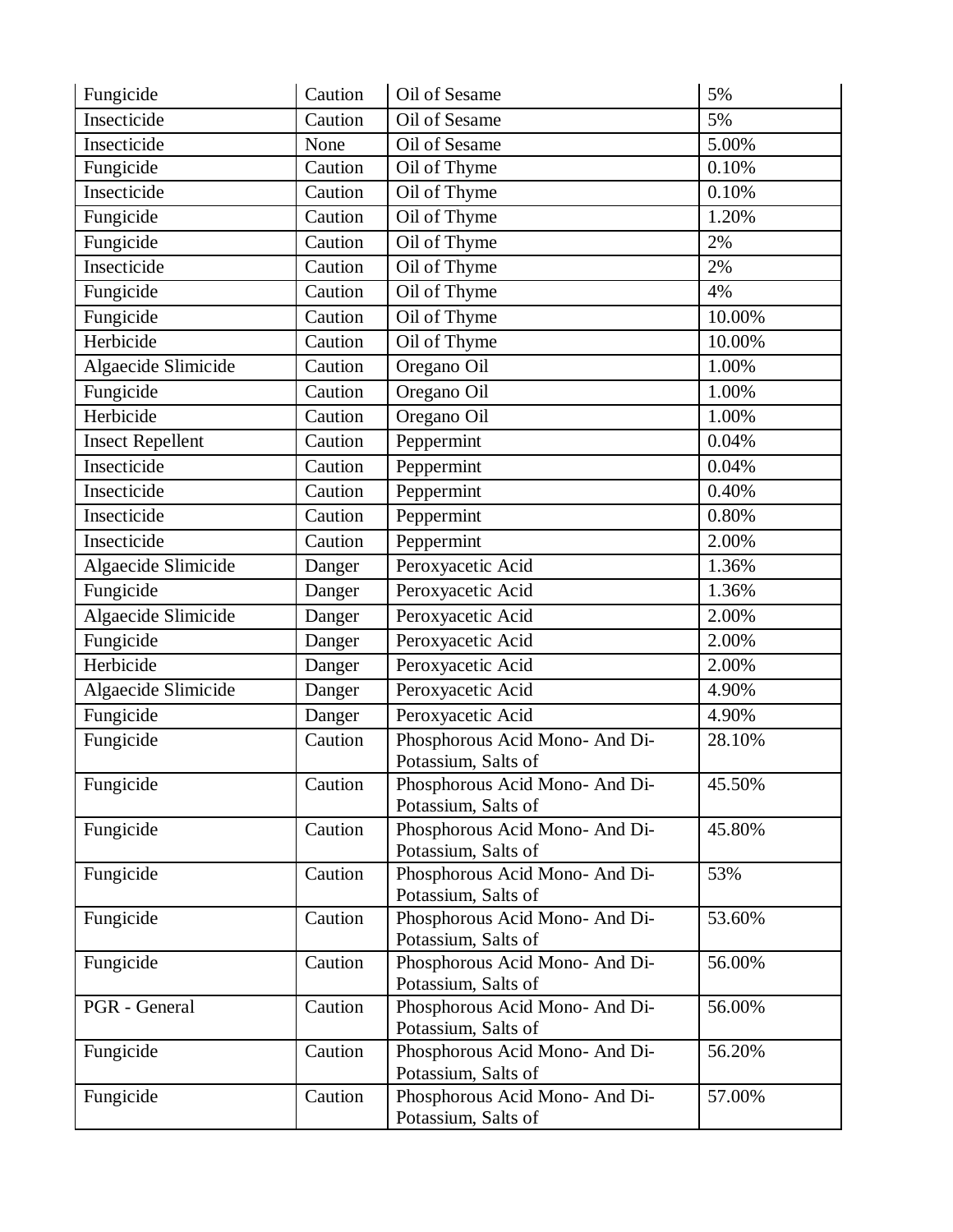| Fungicide                      | Caution | Phosphorous Acid Mono- And Di-<br>Potassium, Salts of | 99.00% |
|--------------------------------|---------|-------------------------------------------------------|--------|
| Fungicide                      | Caution | Piperonyl Butoxide                                    | 2.50%  |
| Insecticide                    | Caution | Piperonyl Butoxide                                    | 2.50%  |
| Insecticide                    | Caution | <b>Piperonyl Butoxide</b>                             | 4.00%  |
| Insecticide                    | Caution | Piperonyl Butoxide                                    | 16.00% |
| <b>Insect Repellent</b>        | Caution | Piperonyl Butoxide                                    | 60.00% |
| Insecticide                    | Caution | <b>Piperonyl Butoxide</b>                             | 60.00% |
| Fungicide                      | Caution | <b>Potassium Bicarbonate</b>                          | 81.90% |
| Fungicide                      | Caution | <b>Potassium Bicarbonate</b>                          | 85.00% |
| Insecticide                    | Caution | Potassium Laurate                                     | 1%     |
| Insecticide                    | Caution | Potassium Laurate                                     | 1.02%  |
| Fungicide                      | Caution | Potassium Laurate                                     | 12.38% |
| Insecticide                    | Caution | Potassium Laurate                                     | 12.38% |
| Insecticide                    | Caution | Potassium Laurate                                     | 19.90% |
| Insecticide                    | Caution | Potassium Laurate                                     | 20.00% |
| Insecticide                    | Warning | Potassium Laurate                                     | 47%    |
| Fungicide                      | Warning | Potassium Laurate                                     | 49.00% |
| Insecticide                    | Warning | Potassium Laurate                                     | 49.00% |
| Insecticide                    | Warning | Potassium Laurate                                     | 49.52% |
| Fungicide                      | Caution | Pyrethrins                                            | 0.01%  |
| Insecticide                    | Caution | Pyrethrins                                            | 0.01%  |
| Insecticide                    | Caution | Pyrethrins                                            | 0.24%  |
| Fungicide                      | Caution | Pyrethrins                                            | 0.25%  |
| Insecticide                    | Caution | Pyrethrins                                            | 0.25%  |
| Insecticide                    | Caution | Pyrethrins                                            | 0.50%  |
| Insecticide                    | Caution | Pyrethrins                                            | 1.40%  |
| Insecticide                    | Caution | Pyrethrins                                            | 4.00%  |
| <b>Insect Repellent</b>        | Caution | Pyrethrins                                            | 5.00%  |
| Insecticide                    | Caution | Pyrethrins                                            | 5.00%  |
| <b>Insect Repellent</b>        | Caution | Pyrethrins                                            | 6.00%  |
| Insecticide                    | Caution | Pyrethrins                                            | 6.00%  |
| Fungicide                      | Caution | Pythium oligandrum DV 74                              | 1.00%  |
| <b>PGR</b> - Growth Stimulator | Caution | Pythium oligandrum DV 74                              | 1.00%  |
| Fungicide                      | Caution | Reynoutria sachalinensis                              | 5%     |
| PGR - General                  | Caution | Reynoutria sachalinensis                              | 5%     |
| <b>Insect Repellent</b>        | Caution | <b>Rosemary Herbs</b>                                 | 10.00% |
| <b>Insect Repellent</b>        | Caution | <b>Sesame Plant Ground</b>                            | 0.05%  |
| Insecticide                    | Caution | <b>Sesame Plant Ground</b>                            | 0.05%  |
| <b>Invertebrate Control</b>    | Caution | Sodium Ferric EDTA                                    | 2.00%  |
| <b>Invertebrate Control</b>    | Caution | Sodium Ferric EDTA                                    | 5.00%  |
| Fungicide                      | Caution | Sorbic Acid Potassium Salt                            | 0.01%  |